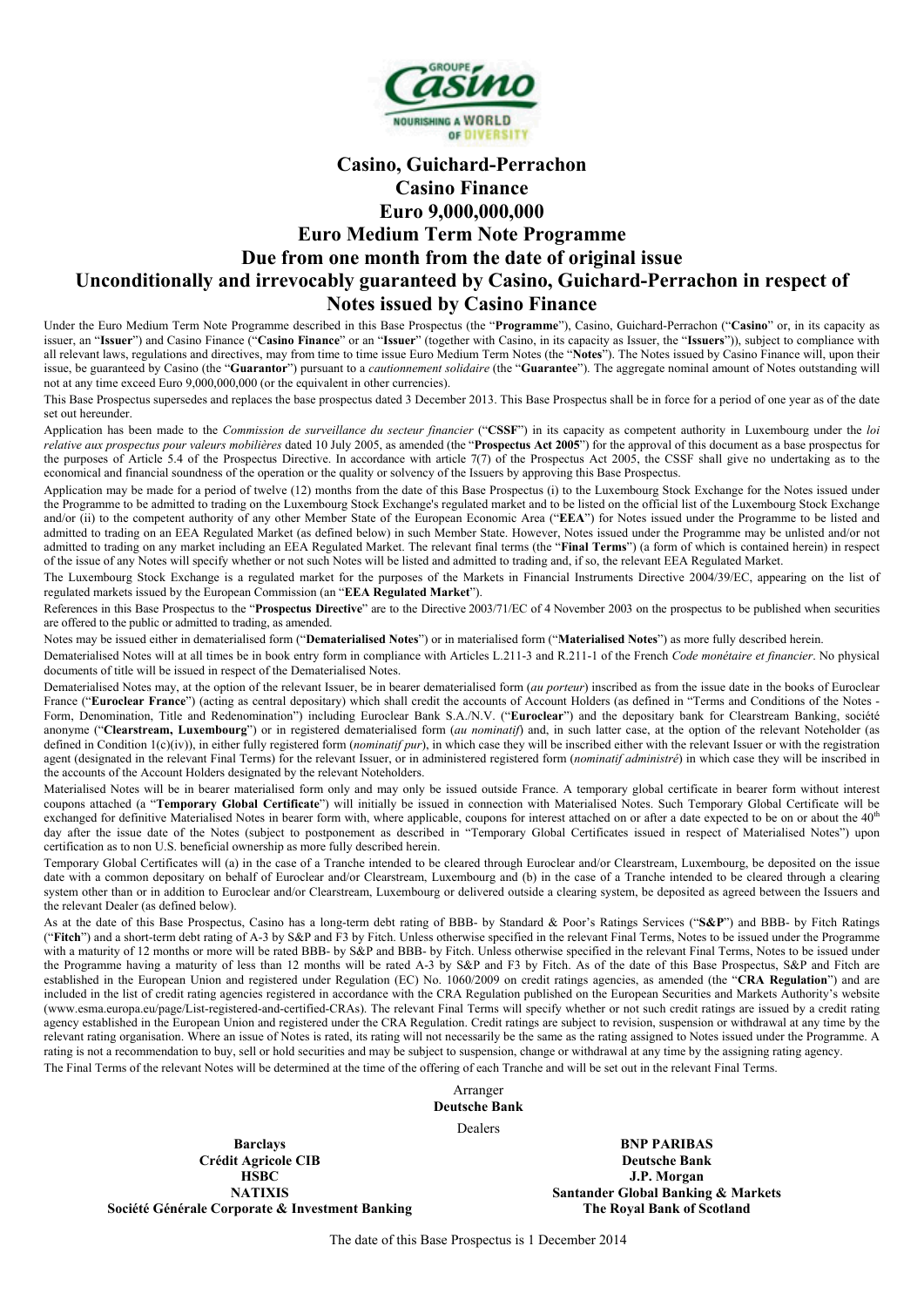**This document (together with any supplements to this document published from time to time (each a "**Supplement**" and together the "**Supplements**")) constitutes two base prospectuses for the purposes of Article 5.4 of the Prospectus Directive: (i) the base prospectus for Casino in respect of Notes to be issued by Casino under this Programme and (ii) the base prospectus for Casino Finance in respect of Notes to be issued by Casino Finance under this Programme, in respect of, and for the purpose of giving information with regard to, Casino and its respective consolidated subsidiaries and affiliates as a whole, including Casino Finance (together with the Issuers, the "**Group**", "**Group Casino**" or "**Casino Group**") which is necessary to enable investors to make an informed assessment of the assets and liabilities, financial position, profit and losses and prospects of the Issuers.**

**No person has been authorised to give any information or to make any representation other than those contained in this Base Prospectus in connection with the issue or sale of the Notes and, if given or made, such information or representation must not be relied upon as having been authorised by Casino or Casino Finance or any of the Dealers or the Arranger (each as defined in "**General Description of the Programme**"). Neither the delivery of this Base Prospectus nor any sale made in connection herewith shall, under any circumstances, create any implication that there has been no change in the affairs of Casino or Casino Finance, as the case may be, or those of the Group since the date hereof or the date upon which this Base Prospectus has been most recently amended or supplemented or that there has been no adverse change in the financial position of either Casino or Casino Finance, as the case may be, or that of the Group since the date hereof or the date upon which this Base Prospectus has been most recently amended or supplemented or that any other information supplied in connection with the Programme is correct as of any time subsequent to the date on which it is supplied or, if different, the date indicated in the document containing the same.**

**The distribution of this Base Prospectus and the offering or sale of the Notes in certain jurisdictions may be restricted by law. Persons into whose possession this Base Prospectus comes are required by the Issuers, the Dealers and the Arranger to inform themselves about and to observe any such restriction.** 

**The Notes and the Guarantee have not been and will not be registered under the United States Securities Act of 1933, as amended (the "**Securities Act**") or with any securities regulatory authority of any state or other jurisdiction of the United States and may include Materialised Notes in bearer form that are subject to U.S. tax law requirements. Subject to certain exceptions, the Notes may not be offered, sold or in the case of Materialised Notes in bearer form, delivered within the United States or to, or for the account or benefit of, U.S. persons. The Notes are being offered and sold in offshore transactions outside the United States to non-U.S. persons in reliance on Regulation S under the Securities Act ("**Regulation S**"). This Base Prospectus does not constitute an offer of, or an invitation by or on behalf of Casino or Casino Finance or the Dealers or the Arranger to subscribe for, or purchase, any Notes.**

**The Arranger and the Dealers have not separately verified the information contained in this Base Prospectus. None of the Dealers or the Arranger makes any representation, express or implied, or accepts any responsibility, with respect to the accuracy or completeness of any of the information in this Base Prospectus. Neither this Base Prospectus nor any other financial statements are intended to provide the basis of any credit or other evaluation and should not be considered as a recommendation by any of Casino, Casino Finance, the Arranger or the Dealers that any recipient of this Base Prospectus or any other financial statements should purchase the Notes. Each potential purchaser of Notes should determine for itself the relevance of the information contained in this Base Prospectus and its purchase of Notes should be based upon such investigation as it deems necessary. None of the Dealers or the Arranger undertakes to review the financial condition or affairs of Casino, Casino Finance or the Group during the life of the arrangements contemplated by this Base Prospectus nor to advise any investor or potential investor in the Notes of any information coming to the attention of any of the Dealers or the Arranger.**

**In connection with the issue of any Tranche (as defined in "**General Description of the Programme**"), one of the Dealers may act as a stabilising manager(s) (the "**Stabilising Manager(s)**"). The identity of the Stabilising Manager will be disclosed in the relevant Final Terms.**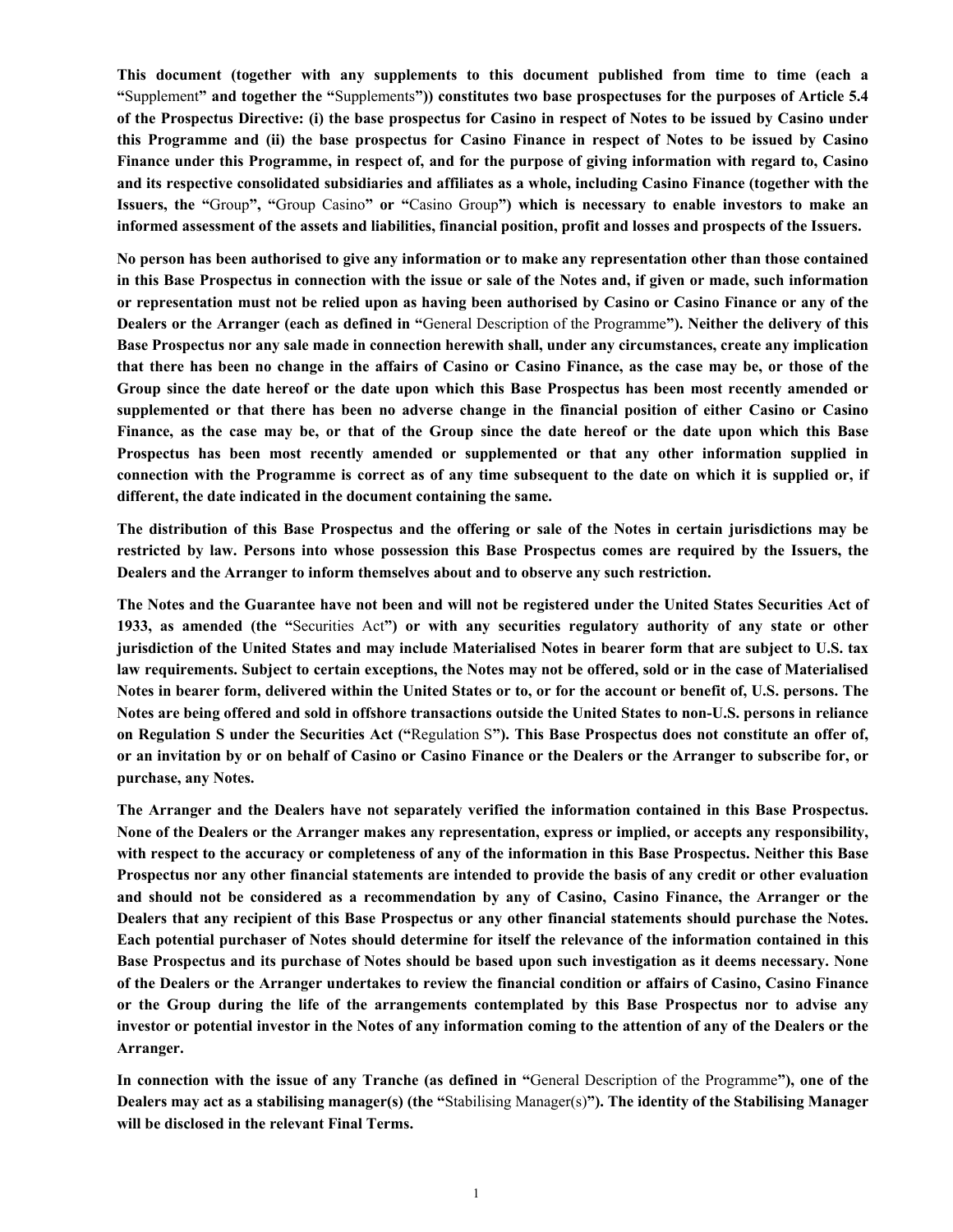**The Stabilising Manager(s) (or person(s) acting on behalf of any Stabilising Manager(s)) in the applicable Final Terms may over-allot Notes or effect transactions with a view to supporting the market price of the Notes at a level higher than that which might otherwise prevail. However, there is no assurance that the Stabilising Agent (or person(s) acting on behalf of a Stabilising Manager) will undertake stabilisation action. Any stabilisation action may begin on or after the date on which adequate public disclosure of the final terms of the offer of the relevant Tranche of Notes is made and, if begun, may be ended at any time, but it must end no later than the earlier of 30 days after the issue date of the relevant Tranche of Notes and 60 days after the date of the allotment of the relevant Tranche of Notes. Any stabilisation action or over-allotment shall be conducted by the relevant Stabilising Manager(s) (or person(s) acting on behalf of any Stabilising Manager(s)) in accordance with applicable laws and rules.**

**In this Base Prospectus, unless otherwise specified or the context otherwise requires, references to "**€**", "**Euro**", "**EUR**" or "**euro**" are to the single currency of the participating member states of the European Union which was introduced on 1 January 1999, references to "**£**", "**pounds sterling**", "**GBP**" and "**Sterling**" are to the lawful currency of the United Kingdom, references to "**\$**", "**USD**" and "**U.S. Dollars**" are to the lawful currency of the United States of America, references to "**¥**", "**JPY**", "**Japanese yen**" and "**Yen**" are to the lawful currency of Japan, references to "**PLN**" or "**Polish zloty**" are to the lawful currency of the Republic of Poland and references to "**Swiss francs**" or "**CHF**" are to the lawful currency of the Helvetic Confederation.**

**In this Base Prospectus, any discrepancies in any table between totals and the sums of the amounts listed in such table are due to rounding.**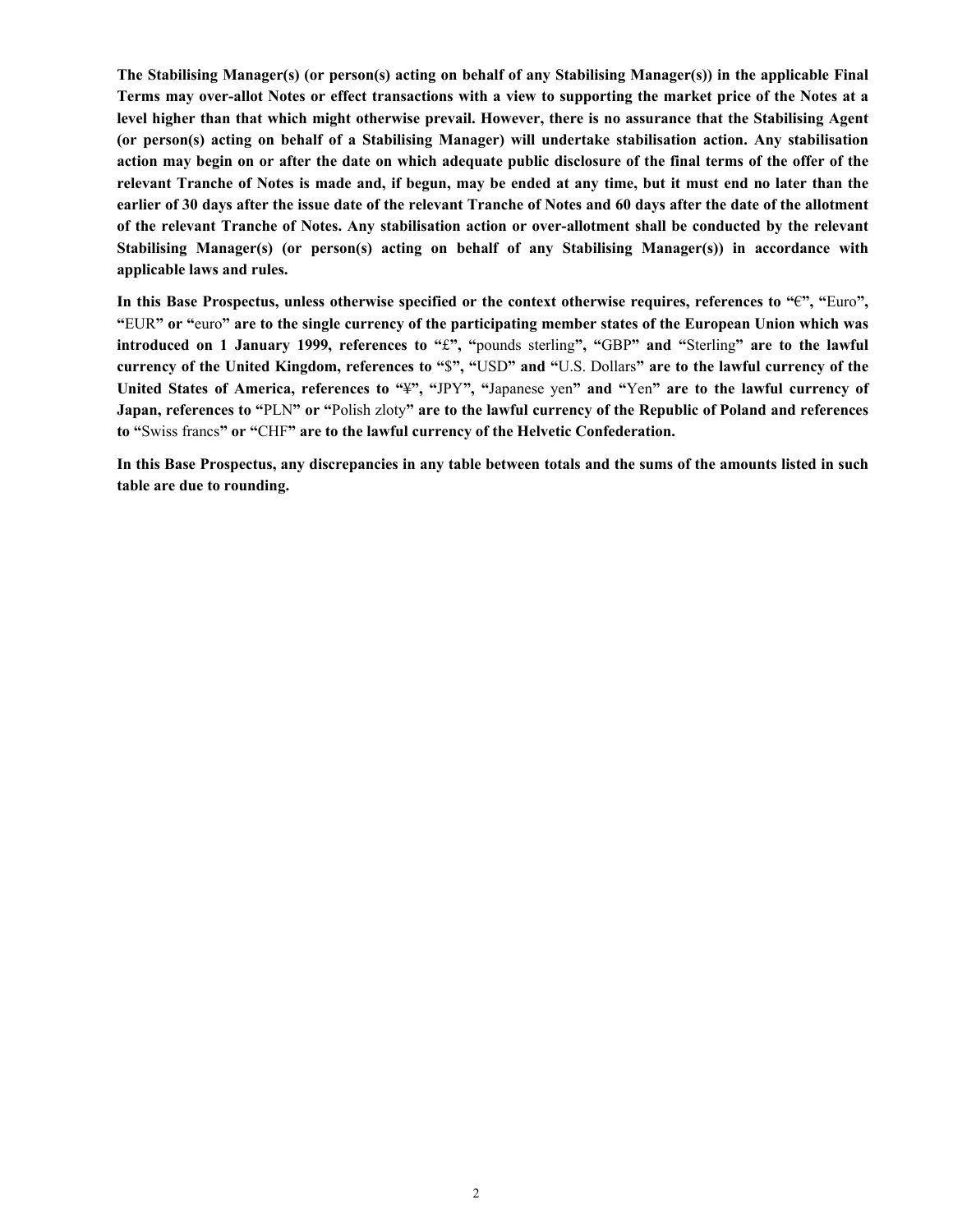## **SUPPLEMENT TO THE BASE PROSPECTUS**

If at any time Casino and/or Casino Finance shall be required to prepare a supplement to this Base Prospectus pursuant to the provisions of Article 16 of the Prospectus Directive, Casino and/or Casino Finance will prepare and make available an appropriate supplement to this Base Prospectus, which in respect of any subsequent issue of Notes to be listed on the official list of the Luxembourg Stock Exchange and admitted to trading on the Regulated Market of the Luxembourg Stock Exchange or on an EEA Regulated Market, shall constitute a supplement to the Base Prospectus for the purpose of the relevant provisions of the Prospectus Directive.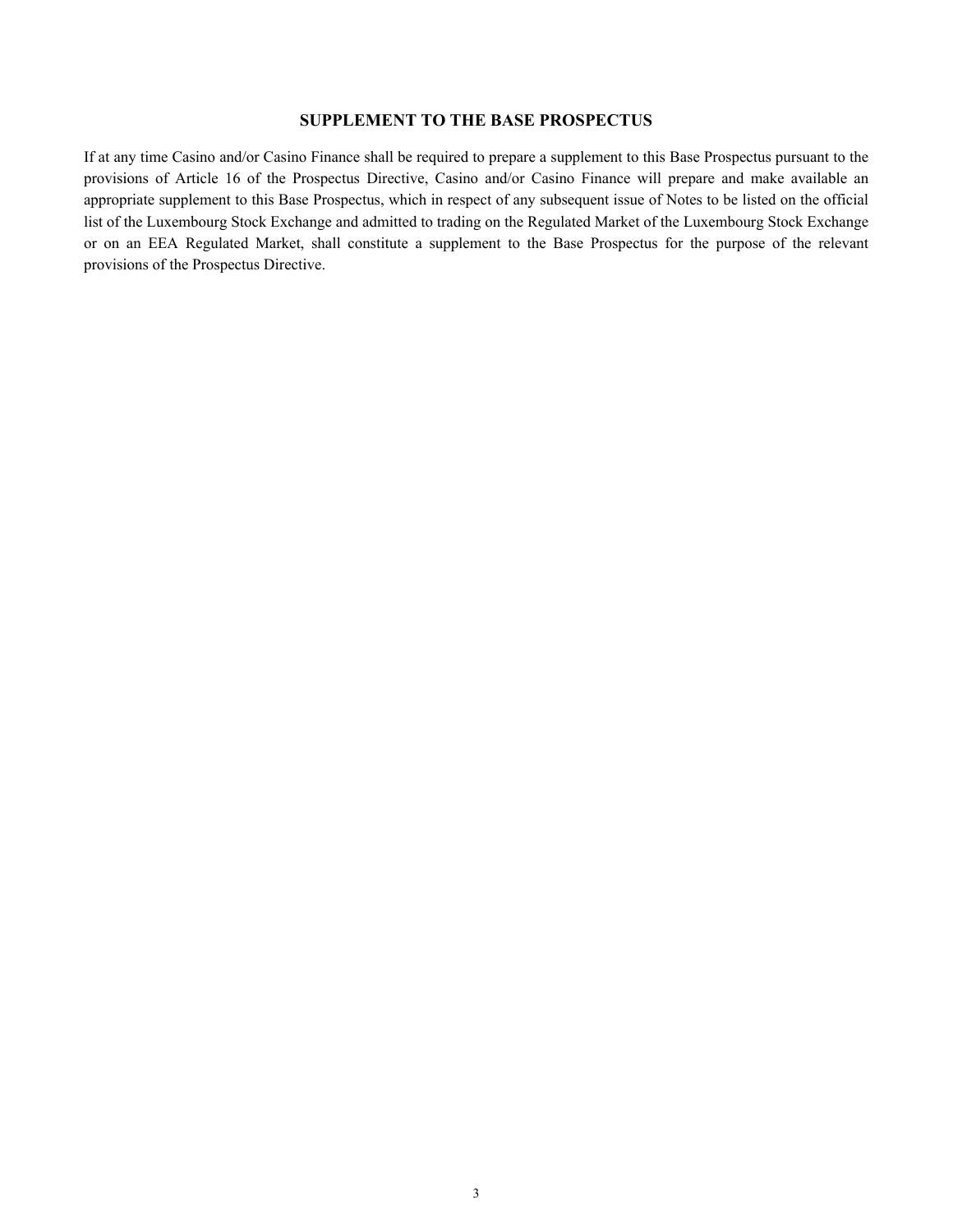# **TABLE OF CONTENTS**

|                                                                           | Page |
|---------------------------------------------------------------------------|------|
|                                                                           |      |
|                                                                           |      |
|                                                                           |      |
|                                                                           |      |
|                                                                           |      |
| TEMPORARY GLOBAL CERTIFICATES ISSUED IN RESPECT OF MATERIALISED NOTES  61 |      |
|                                                                           |      |
|                                                                           |      |
|                                                                           |      |
|                                                                           |      |
|                                                                           |      |
|                                                                           |      |
|                                                                           |      |
|                                                                           |      |
|                                                                           |      |
|                                                                           |      |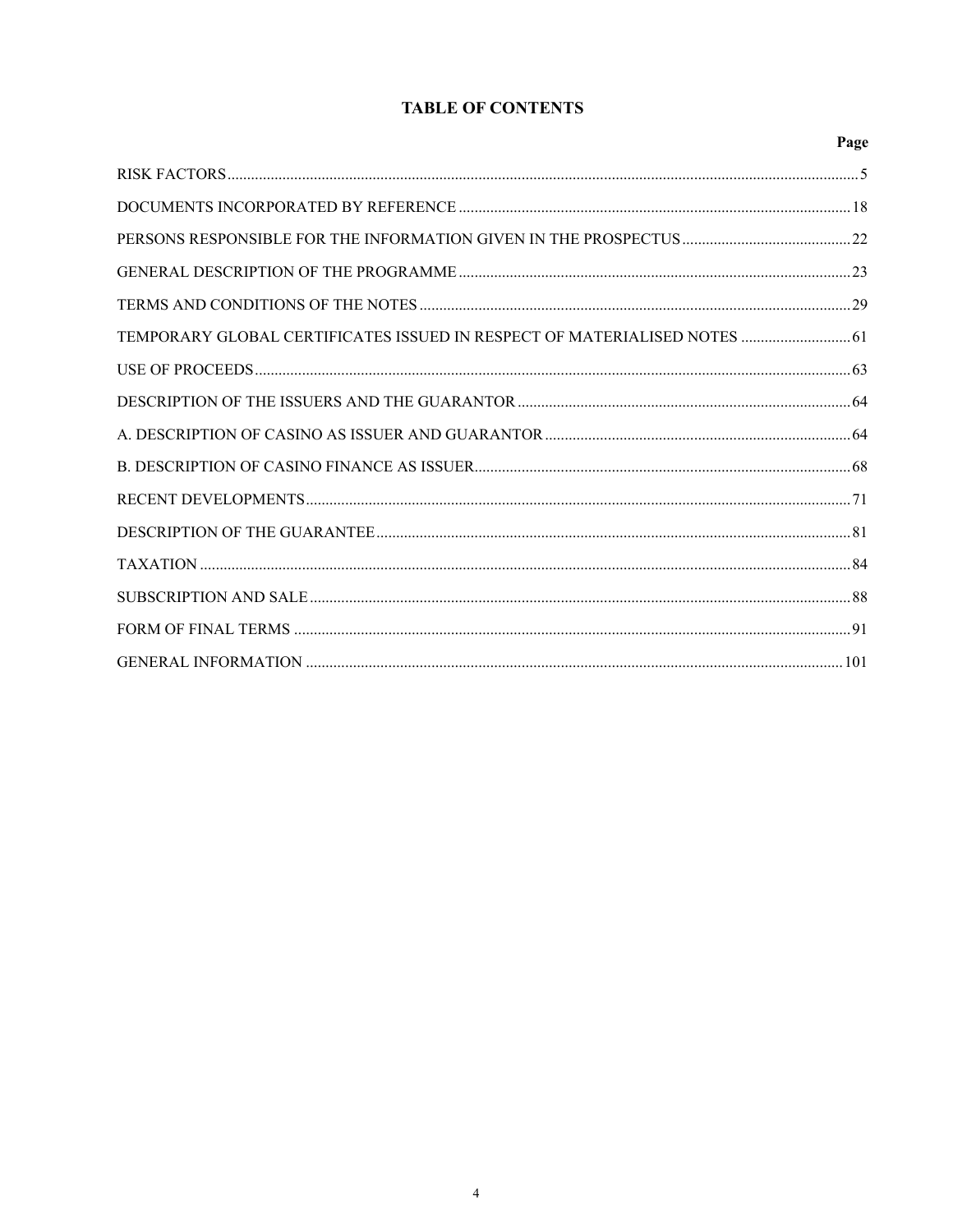#### **RISK FACTORS**

# **RISK FACTORS RELATING TO CASINO, GUICHARD-PERRACHON, CASINO FINANCE AND THE GROUP**

*The relevant Issuer and the Guarantor, in the case of Notes issued by Casino Finance with the Guarantee of Casino, believe that the following factors may affect their ability to fulfil their obligations under the Notes issued under the Programme*. *All of these factors are contingencies which may or may not occur and the relevant Issuer and the Guarantor, in the case of Notes issued by Casino Finance with the Guarantee of Casino, are not in a position to express a view on the likelihood of any such contingencies occurring. The risk factors may relate to the relevant Issuer and the Guarantor, in the case of Notes issued by Casino Finance with the Guarantee of Casino, or the Group.*

*In addition, factors which are material for the purpose of assessing the market risks associated with Notes issued under the Programme are also described below.*

*The relevant Issuer and the Guarantor, in the case of Notes issued by Casino Finance with the Guarantee of Casino, believe that the factors described below represent the principal risks inherent in investing in Notes issued under the Programme, but the inability of the relevant Issuer and the Guarantor, in the case of Notes issued by Casino Finance with the Guarantee of Casino, to pay interest, principal or other amounts on or in connection with any Notes may occur for other reasons and the relevant Issuer and the Guarantor, in the case of Notes issued by Casino Finance with the Guarantee of Casino, do not represent that the statements below regarding the risks of holding any Notes are exhaustive. The risks described below are not the only risks the relevant Issuer and the Guarantor, in the case of Notes issued by Casino Finance with the Guarantee of Casino, face. Additional risks and uncertainties not currently known to the relevant Issuer and the Guarantor, in the case of Notes issued by Casino Finance with the Guarantee of Casino, or that they currently believe to be immaterial could also have a material impact on its business operations. Prospective investors should also read the detailed information set out elsewhere or incorporated by reference in this Base Prospectus and the Final Terms of the relevant Notes and reach their own views prior to making any investment decision. In particular, investors should make their own assessment as to the risks associated with the Notes prior to investing in Notes issued under the Programme.*

Subject to the above provisions, the Group has reviewed the main risks that could have a material impact on its operations, financial position or results. These risks are described below.

#### **MARKET RISKS**

The Group has set up an organisation to oversee its financial risks (liquidity, currency and interest rate risks) and where appropriate manage them on a centralised basis. The Corporate Finance Department, which reports to the Group Chief Financial Officer, is responsible for managing these risks and has the necessary expertise and tools to fulfil this task. The Corporate Finance Department operates on the main financial markets according to guidelines that guarantee the highest levels of efficiency and security. A regular reporting system has been set up, allowing Group management to sign off on the policies followed, which are based on strategies approved in advance by management.

#### *Interest rate risk*

Detailed information about interest rate risk is provided in note 33.2.1 to the consolidated financial statements included in the 2013 *Document de Référence* (incorporated by reference herein). The Casino Group uses various financial instruments to manage interest rate risk, particularly swaps. Although these instruments are not always eligible for hedge accounting, they all form part of the Group's interest rate risk management policy, which is based on dynamic management of debt. This means monitoring and where necessary adjusting its hedging ratio according to projected movements in interest rates, with the aim of managing its exposure to the risk of changes in interest rates and optimising its cost of debt.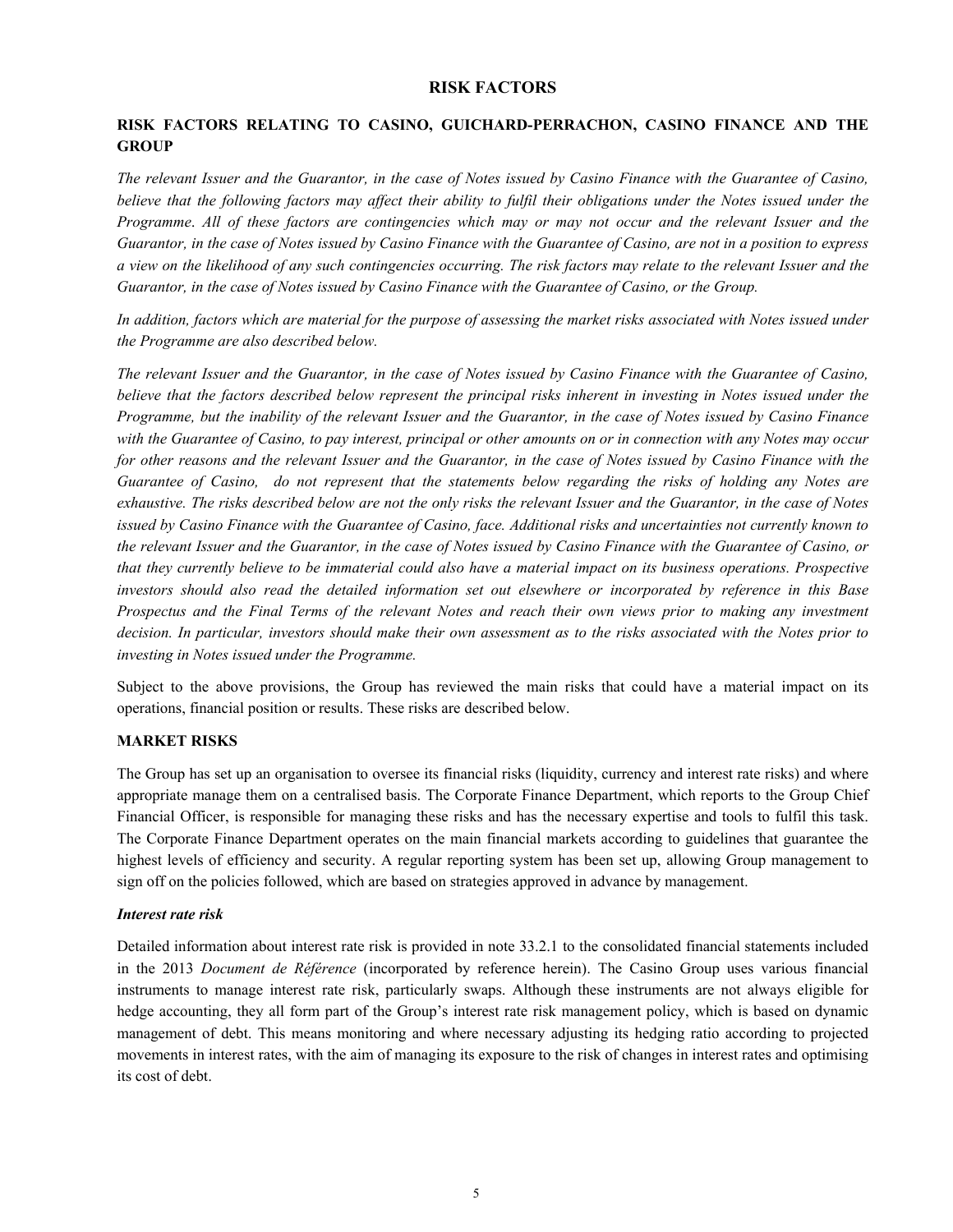An analysis of sensitivity to interest rate risk is provided in note 33.2.1 to the consolidated financial statements included in the 2013 *Document de Référence* (incorporated by reference herein).

# *Currency risk*

Information about currency risk is provided in note 33.2.2 to the consolidated financial statements included in the 2013 *Document de Référence* (incorporated by reference herein).

Due to its geographical diversification, the Group is exposed to translation risk. In other words, its balance sheet and income statement, and consequently its financial ratios, are sensitive to movements in exchange rates upon consolidation of the financial statements of its foreign subsidiaries outside the euro zone. At 31 December 2013, International represented 60% of revenue, 68% of EBITDA and 74% of trading profit. Currency effects on these three aggregates were, respectively, -8.1%, -9.2% and -10.3%.

The Group is also exposed to transaction risk on transactions denominated in currencies other than the euro. The Group's policy for operational currency risk is to hedge highly probable budgeted exposures, which mainly involve purchases made in a currency other than its functional currency and particularly purchases in US dollars. Substantially all budgeted purchases are hedged using forward currency purchases with the same maturities as the underlying transactions.

An analysis of the sensitivity of net exposure (after hedging) to currency risk is provided in note 33.2.2 to the consolidated financial statements included in the 2013 *Document de Référence* (incorporated by reference herein).

# *Liquidity risk*

The breakdown of debt and confirmed lines of credit by maturity and currency is provided in note 33.4 to the consolidated financial statements included in the 2013 *Document de Référence* (incorporated by reference herein), together with additional information concerning debt covenants which, if breached, would trigger early repayment obligations.

The Group's liquidity position appears to be very satisfactory. Upcoming repayments of short-term financial liabilities and seasonal working capital requirements are comfortably covered by cash, cash equivalents and undrawn confirmed bank lines.

The Group's policy is to continuously monitor and forecast its liquidity position in order to ensure that it always has sufficient liquid assets to settle its liabilities as they fall due, in either normal or impaired market conditions.

Most of the Group's debt is carried by Casino, Guichard-Perrachon. Financing is managed by the Corporate Finance Department. The main subsidiaries (GPA, Big C Thailand, Monoprix and Exito) also have their own sources of financing.

The Group's loan and bond agreements include the usual covenants and default clauses, including *pari passu,* negative pledge and cross-default clauses.

Casino, Guichard-Perrachon's loan agreements contain a mandatory acceleration clause in the event of a change of control of Casino.

In addition, some bond issues made by Casino, Guichard-Perrachon contain an acceleration clause at the investors' discretion should its long-term senior debt rating be downgraded to non-investment grade due to a change of majority shareholder.

At 31 December 2013, the covenants related to the main types of debt carried by the parent company were as follows:

| Covenant                                                                                                                            | Financing subject to covenant |
|-------------------------------------------------------------------------------------------------------------------------------------|-------------------------------|
| Consolidated net debt <sup>(2)</sup> to consolidated EBITDA <sup>(1)</sup> $\left  \right $ E1.2 billion syndicated credit facility |                               |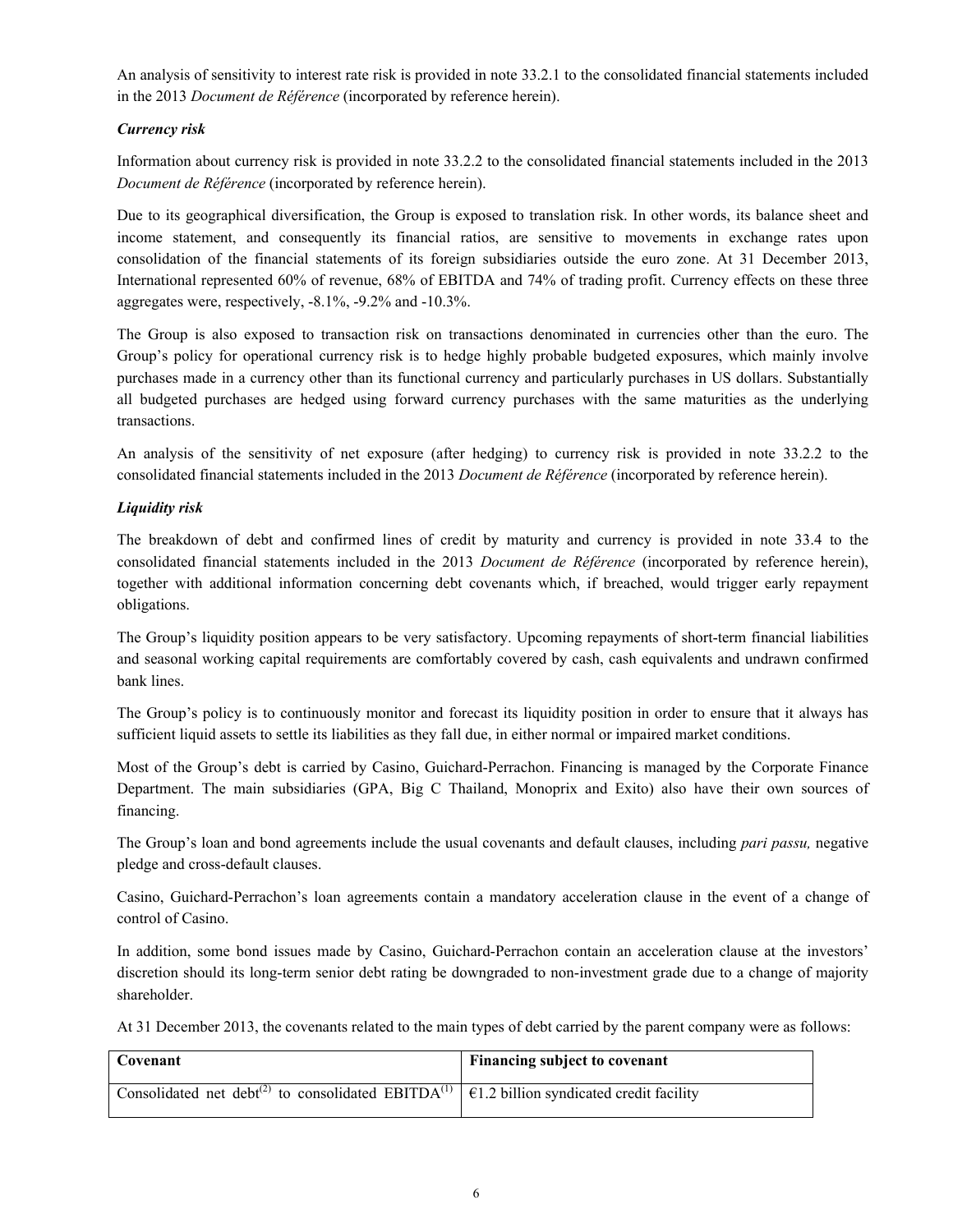| may not exceed 3.5                                                         | USD 1 billion credit facility                          |
|----------------------------------------------------------------------------|--------------------------------------------------------|
|                                                                            | Bilateral credit lines totalling $E150$ million        |
| Consolidated net debt <sup>(2)</sup> to consolidated EBITDA <sup>(1)</sup> | Bilateral credit lines totalling $\epsilon$ 50 million |
| may not exceed 3.7                                                         | Alaméa $\epsilon$ 300 million loan                     |

*(1) EBITDA (earnings before interest, taxes, depreciation and amortisation) = trading profit plus operating depreciation and amortisation.*

*(2) Net debt as defined in the loan agreements may differ from net debt recognised in the consolidated financial statements (see note 1, section 1.4.29). It corresponds to borrowings and financial liabilities less cash and cash equivalents, as increased or reduced by the net impact of fair value hedges of debt with a positive or negative fair value.*

The Group complied with these ratios at 31 December 2013.

Most of the Group's other loan agreements contain financial covenants and mainly concern the GPA and Big C Thailand subsidiaries.

GPA's financial covenants are as follows:

| Covenant                                                      | Financing subject to covenant               |
|---------------------------------------------------------------|---------------------------------------------|
| Net debt(2) may not be higher than equity <sup>(3)</sup>      |                                             |
| Consolidated net debt to EBITDA may not exceed                | All bond issues $(61, 106 \text{ million})$ |
| 3.25                                                          |                                             |
| Equity to total assets must be equal to or more than          |                                             |
| 0.3                                                           | BNDES financing for $\epsilon$ 96 million   |
| EBITDA to net debt must be equal to or more than              |                                             |
| 0.35                                                          |                                             |
| $(1)$ All GPA's covenants refer to consolidated data.         |                                             |
| (2) Debt less cash, cash equivalents and receivables.         |                                             |
| (3) Consolidated equity (including non-controlling interests) |                                             |

GPA complied with these ratios at 31 December 2013.

For Big C Thailand, all drawn bank lines ( $\epsilon$ 450 million) and undrawn bank lines ( $\epsilon$ 221 million) are subject to financial covenants (net debt to EBITDA and net debt to equity), which were complied with at 31 December 2013.

In addition, as regards Banque du Groupe Casino, liquidity risk is monitored as part of the liquidity policy of CMCIC Group (50% joint owner with Casino Group). The assessment of the bank's liquidity is therefore based on CMCIC Group standards and alert ratios, as well as regulatory ratios.

The main objectives of liquidity risk management are:

 to secure funding through monthly projections of cash surpluses and requirements based on a comparison of commitments received and customer loan forecasts;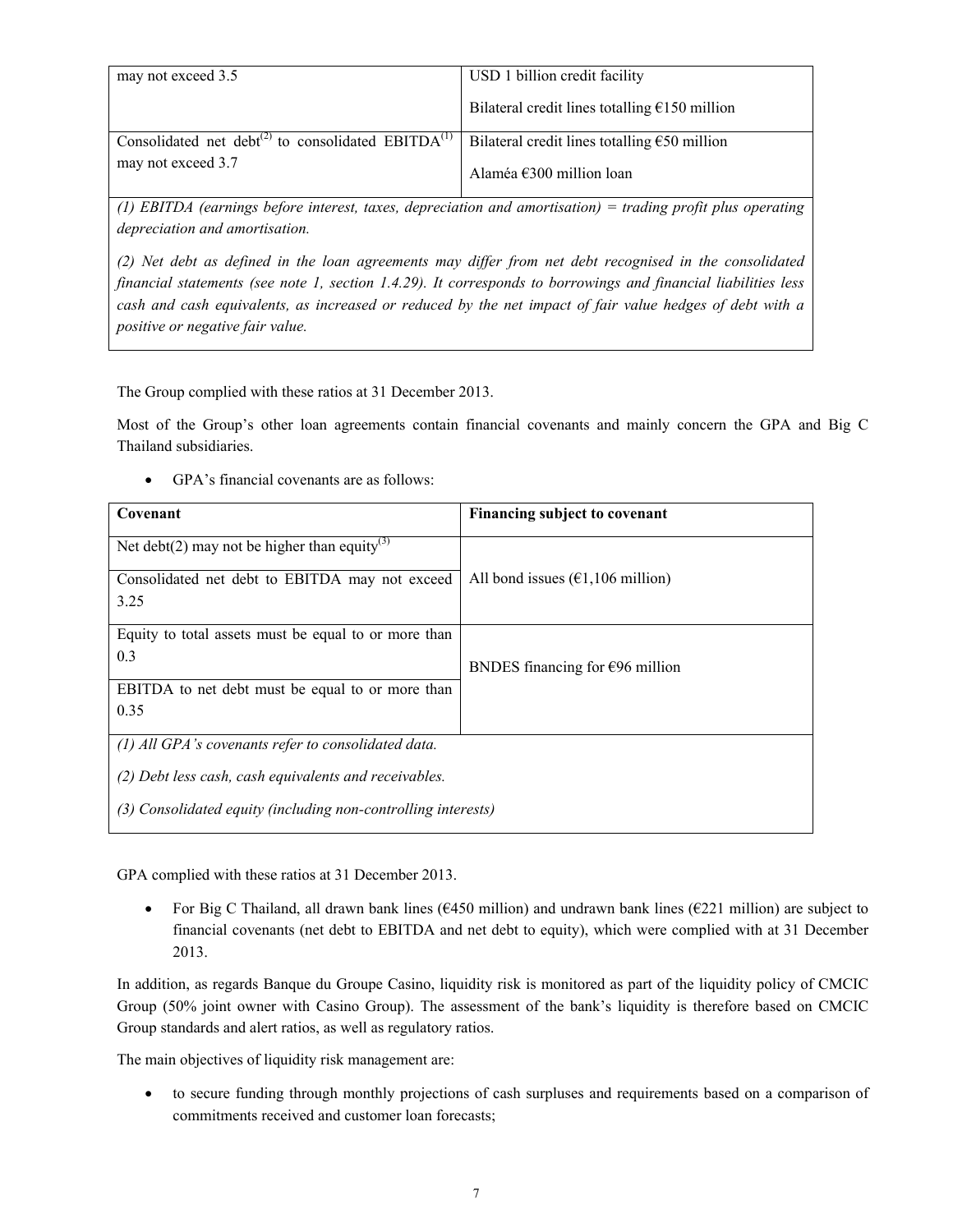to gradually bring the bank into line with the new Basel III liquidity requirements by extending the duration of transactions to guarantee a better match between asset and liability flows.

The bank's capital ratio, at 14%, is well above the current regulatory minimum as well as the minimum requirement set by its control authority. The bank will therefore have no difficulty in meeting the stricter Basel III requirements in this area.

# *Commodity risk*

Given the nature of its business, Casino is not exposed to any material commodity risk.

# *Equity risk*

Detailed information about equity risk is provided in note 33.5 to the consolidated financial statements included in the 2013 *Document de Référence* (incorporated by reference herein). The Group uses equity derivative instruments (e.g. total return swaps, forwards, calls) with the aim of building a synthetic exposure to the shares of its listed subsidiaries (see note 9.2 to the consolidated financial statements included in the 2013 *Document de Référence* (incorporated by reference herein)).

The Group has no significant interests in listed companies other than its subsidiaries or treasury shares and under its ongoing treasury management policy, does not invest in money market instruments that are exposed to equity risk.

# *Credit and counterparty risk*

The Group is exposed to various aspects of counterparty risks in its operating activities, its short-term investment activities and its interest rate and currency hedging instruments. It monitors these risks using several objective indicators and diversifies its exposure by dealing with the least risky counterparties (based mainly on their credit ratings and their reciprocal commitments with the Group).

As regards customer credit risk, Group policy consists of checking the financial health of all customers applying for credit. Customer receivables are regularly monitored and the Group's exposure to the risk of bad debts is not material.

Receivables past due but not impaired can vary substantially in length of time overdue depending on the type of customer, i.e. private companies, consumers or public authorities. Impairment policies are determined on an entity-byentity basis according to customer type. The Group believes that it has no material risk in terms of credit concentration.

Credit risk on other financial assets – mainly comprising cash and cash equivalents, available-for-sale financial assets and certain derivative financial instruments – is limited and corresponds to the risk of failure by the counterparty to fulfil its obligations. The maximum risk is equal to the instruments' carrying amount. The Group's cash management policy consists of investing cash and cash equivalents with first-class counterparties and in investment-grade instruments.

## **OPERATIONAL RISKS**

## *Risks related to non-renewal of leases and real estate assets*

Casino has standard commercial leases on its supermarket and convenience store premises but has no assurance that they will be renewed on expiry.

The owners could have other plans for the premises on expiry of the lease, which could prompt them not to renew Casino's lease despite the high amount of compensation for eviction they would have to pay. However, commercial leases are governed by strict legislation as regards term, termination, renewal and rent indexation, which limits what owners can impose.

Given the very few disputes caused by non-renewal of commercial leases, the risk is not considered to be in any way material.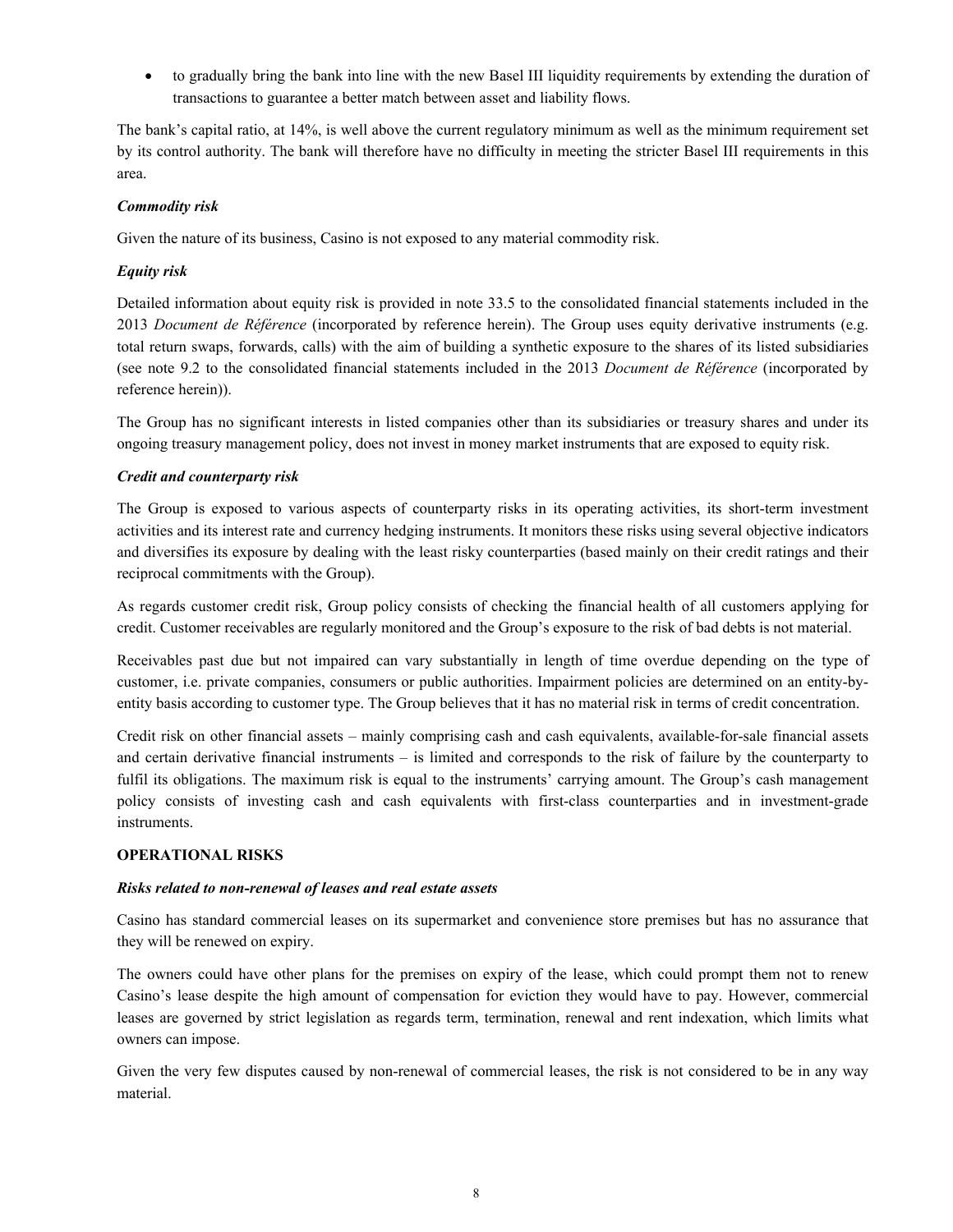As regards property development, where the Group is the project owner, specifications are drawn up by experts in accordance with the prevailing regulations and the functional and operational objectives set for each project.

More generally, the Group's real estate portfolio is monitored regularly to ensure its proper use.

#### *Risks associated with sales methods*

The Group's banners in France have affiliate and franchise networks. These represented almost 60% of sales outlets at 31 December 2013, corresponding mainly to supermarket networks (including Leader Price) and convenience store networks. In International, Surtimax in Colombia is the only banner with a franchise network. 269 of the 415 Surtimax stores are franchises. The Group is therefore exposed to image risk, should the franchisee fail to comply with the Group's practices, standards or values, and to a payment default risk. Each of the networks monitors its franchisee/affiliate relations, including regular discussions and support for commercial advisers. The credit risk is managed by each of the networks and amounts outstanding are monitored on an ongoing basis.

#### *Risks related to trademarks and banners*

The Group owns substantially all of its trademarks and is not dependent on any specific patents or licences, except for the Spar trademark which is licensed to the Group for the French market. The licence was renewed for ten years in 2009. In France, 930 stores were operated under this trademark, including 714 franchises.

Furthermore, although the Group has a preventive policy of protecting all its trademarks, it does not believe that an infringement would have a material impact on its operations or results.

#### *Supplier and merchandise management risk*

The Group is not dependent on any specific supply, manufacturing or sales contracts. Casino deals with over 30,000 suppliers.

For example, the Group has its own logistics network in France (approximately 900,000 sq.m. spread among 22 sites) managed by its Easydis subsidiary. The network spans the entire country and delivers regularly to the Group's various banners, with the exception of Monoprix and Franprix-Leader Price which have their own logistics network.

## *Information systems risk*

The Group is increasingly dependent on shared information systems for the production of costed data used as the basis for operating decisions. Security features are built into systems at the design phase and procedures are in place to constantly monitor systems security risks.

However, an information systems failure would not have any material or prolonged impact on Casino's operations or results.

## *Geographical risk*

Part of the Group's business is exposed to risks and uncertainties arising from trading in countries that could experience or have recently experienced periods of economic or political instability , particularly in Latin America and Asia. In 2013, international operations accounted for 60% of consolidated revenue and 74% of consolidated trading profit. The occurrence of such risks could have an influence on the Group's business operations and, potentially, its financial position as well as the value of its underlying assets, particularly goodwill. A breakdown of goodwill by business and geographical segment is provided in note 14.1 to the consolidated financial statements included in the 2013 *Document de Référence* (incorporated by reference herein) and goodwill impairment losses are disclosed in note 18.2.1 included in the 2013 *Document de Référence* (incorporated by reference herein). The Group draws up action plans and implements measures to mitigate the impacts of these risks and to ensure continuity of operations.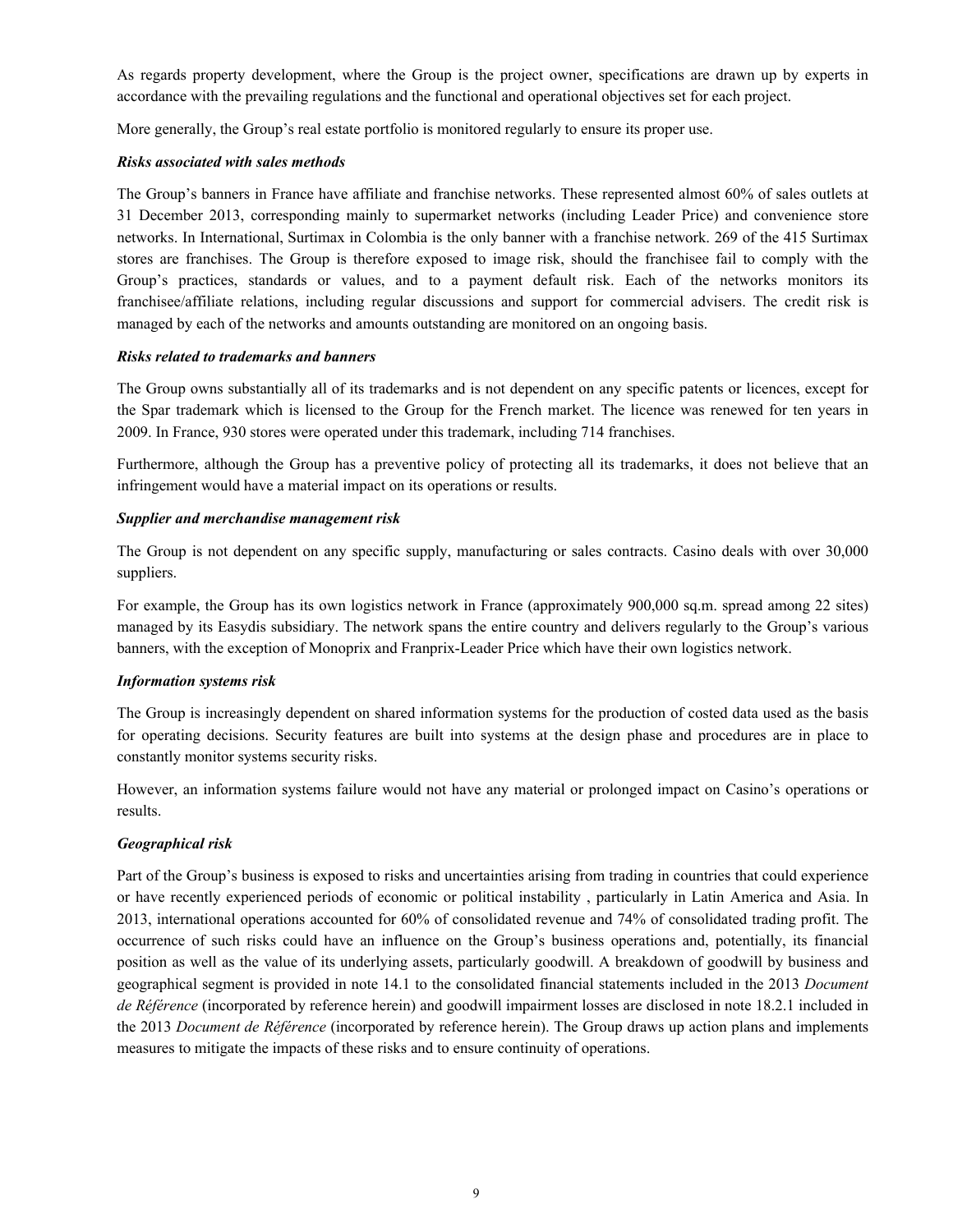#### *Industrial and environmental risks*

In 2002, Casino Group's commitment to sustainable development prompted it to set up a dedicated organisational framework. In 2009, due to the growing internationalisation of its business, the Group signed up to the United National Global Compact. A Group CSR department was set up in 2010 to foster its corporate social responsibility approach in both its French and international subsidiaries, the main aim being to accelerate the implementation of CSR commitments in all its subsidiaries. CSR officers have been appointed in all subsidiaries throughout the world and they meet on a regular basis.

Environmental risks and management procedures are described in the Environmental Report included in the 2013 *Document de Référence*. The Group's service station business is subject to regular, strict controls. The Group operates 273 service stations in France, 84 in Brazil and 20 in Colombia. A ground pollution prevention plan has been implemented in France including surveys of underground facilities and water. All underground facilities are monitored. Service stations in the international subsidiaries are also monitored and controlled.

#### *Natural catastrophe risks*

The Group may be exposed to natural catastrophes in all its countries of operation, which may have direct or indirect impacts on its operations, its assets and its employees and potential consequences on the Group's financial position. The Group draws up action plans and implements measures to prevent the impacts of these risks and to ensure continuity of operations.

## *Risks related to product quality, conformity and safety*

Guaranteeing product safety and complying with health and safety standards in the stores is an important issue and can have significant impact on the Group's reputation and financial performance, and could even involve liability. From product specifications to store operations, an end-to-end system ensures that the Group sells safe, healthy, quality products. The Group Quality Department coordinates the action of the various local Quality Departments, which are responsible for guaranteeing quality standards of private label products and for ensuring that all products sold are safe for the consumer. This action includes best practices and procedures (quality and product safety policy, traceability procedure, supplier audits, crisis management, product withdrawal and recall, etc.), which have led to the implementation of a Group Quality Charter, circulated to all entities in 2012.

## *Competition risk*

The Group operates in highly competitive markets. In France, which is a mature market, competition is particularly intense. In International, the Group is leader in most of its markets and is faced with competition from international and local operators seeking to strengthen their positions. The Group may therefore be forced to cut prices to protect its markets shares, which could have a negative impact on its results. The competitive environment and its trends are monitored and taken into account at country and banner level, mainly through pricing grid-management systems and promotional or loyalty campaigns, as well as by identifying and carrying out development or asset arbitrage transactions.

#### **LEGAL RISKS**

#### *Compliance risk*

The Group is mainly subject to regulations governing the management of facilities open to the public and listed facilities. Certain Group businesses are governed by specific regulations, and more particularly, Banque du Groupe Casino (banking and consumer finance), Sudéco (real estate agency), Floréal and Casino Carburants (service stations), Mercialys (listed REIT-style property company), L'Immobilière Groupe Casino (property company) and GreenYellow (photovoltaic energy production).

In addition, administrative consents are required to open new stores and extend existing ones. International subsidiaries may be subject to similar requirements under local legislation.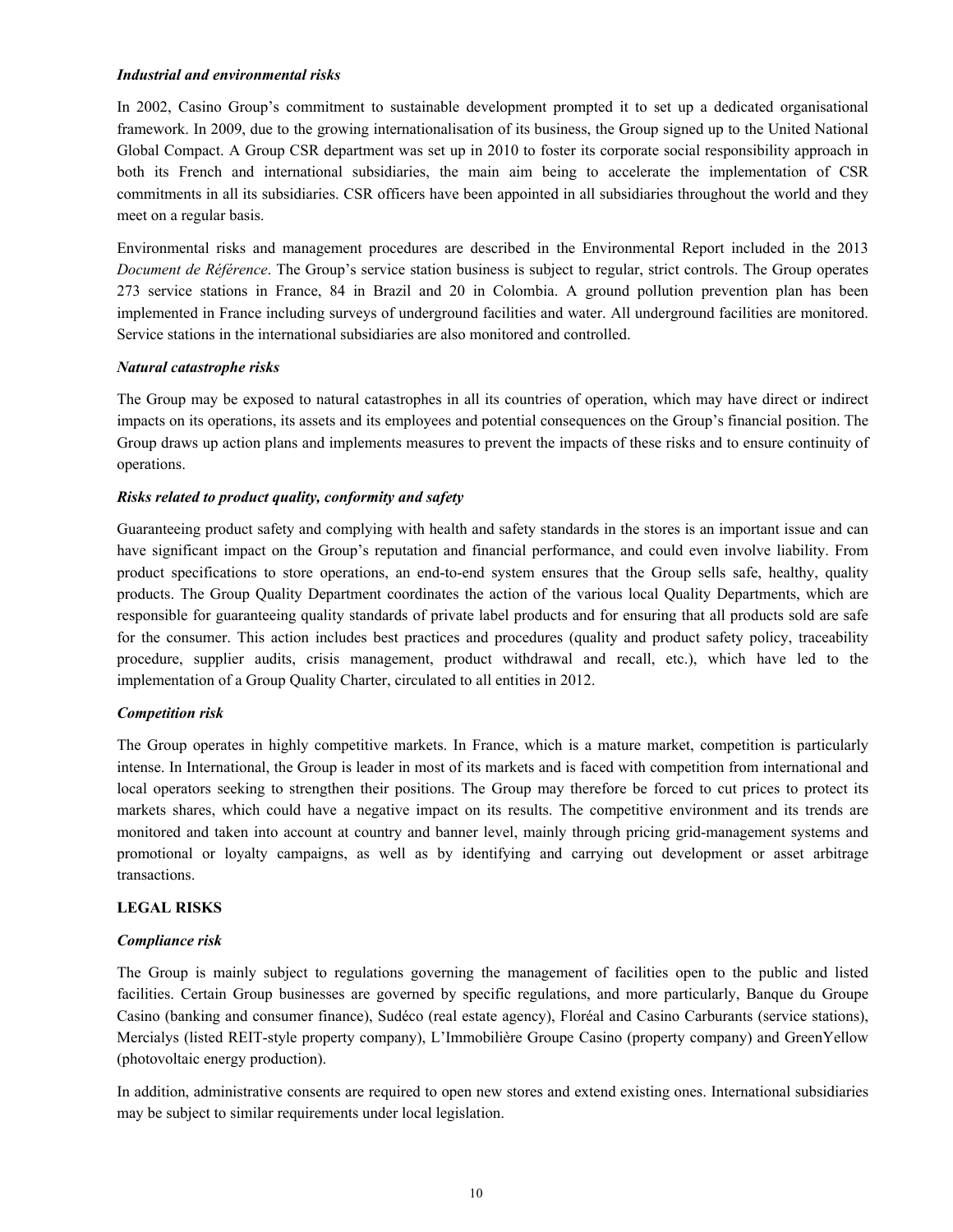In the various countries where the Group operates, expansion via acquisitions may be subject to approval from the relevant competition authorities and the Group could be required to sell certain outlets in return. For example, in the case of the Monoprix acquisition, the French competition authority gave its approval subject to the Group selling 58 stores across France. These stores represent a total retail area of about 21,000 sq.m. and less than 1% of the Group's revenue in France.

#### *Tax and customs risk*

The Group is subject to periodic tax audits in France and its various other host countries. Provision is made for all accepted reassessments. Contested reassessments are provided for on a case-by-case basis, according to estimates taking into account the risk of an unfavourable outcome. Casino, Guichard-Perrachon and seven of its main subsidiaries in France are under audit for the years 2011 and 2012. The Groupe doesn't anticipate any significant impact on its financial statements. Concerning tax risks related to GPA, see note 28.2 to the consolidated financial statements included in the 2013 *Document de Référence* (incorporated by reference herein).

#### *Claims and litigation*

In the normal course of its business, the Group is involved in various legal or administrative claims and litigation and is subject to audits by regulatory authorities. Provisions are set aside to cover these proceedings when the Group has a legal, contractual or constructive obligation towards a third party at the year-end, it is probable that an outflow of resources embodying economic benefits will be required to settle the obligation, and the amount of the obligation can be reliably estimated.

Information on claims and litigation is provided in notes 28 and 35 to the consolidated financial statements included in the 2013 *Document de Référence* (incorporated by reference herein).

- As regards Geimex, a company owned on a 50/50 basis by the Casino Group and the Baud family that owns the international rights to the Leader Price brand, the disputes between the two shareholders mainly concern Casino's disposal of Leader Price Polska in 2006 and the Baud family's Swiss activities. Commercial and criminal litigation between the parties is still pending.
- As regards Globex Utilidades SA, in June 2009, GPA, through one of its subsidiaries, acquired the controlling block in Globex Utilidades SA, a leading company in the retail market for electronics and home appliances, under the "Ponto Frio" banner. The former majority shareholder (Morzan Empreendimentos) initiated an arbitration proceeding with the International Chamber of Commerce on 30 May 2012 considering that GPA, and its controlling shareholders, including Wilkes (GPA's head holding company), as well as Casino, Guichard-Perrachon and three of its other sub-holding companies, had failed to comply with the contractual terms regarding payment of the portion payable in GPA shares. Morzan Empreendimentos is seeking damages of approximately BRL 160 million (around  $662$  million).

At this stage, the arbitration board is being formed. In any event, neither GPA nor its controlling shareholders believe the claim is founded. In addition, aside from GPA and Wilkes, which are parties to the share sale agreement, none of the other defendants can be bound by the provisions of the agreement.

On 6 September 2013, a settlement agreement was reached between the Group and Mr Abilio Diniz, under the terms of which both parties agreed to put an end to all the legal actions and other proceedings concerning their partnership in Brazil, and particularly in their capacity as shareholders of Wilkes and CBD. The agreement also provides for cancellation of the put option (7.3%) granted by Casino. In exchange, the Group has tendered 19,375,000 GPA preferred shares in consideration for the 19,375,000 Wilkes shares owned by Abilio Diniz.

# **RISK FACTORS RELATING TO THE NOTES**

*The following paragraphs describe the risk factors that are material to the Notes to be offered and/or listed and admitted to trading in order to assess the market risk associated with these Notes. Prospective investors should consult*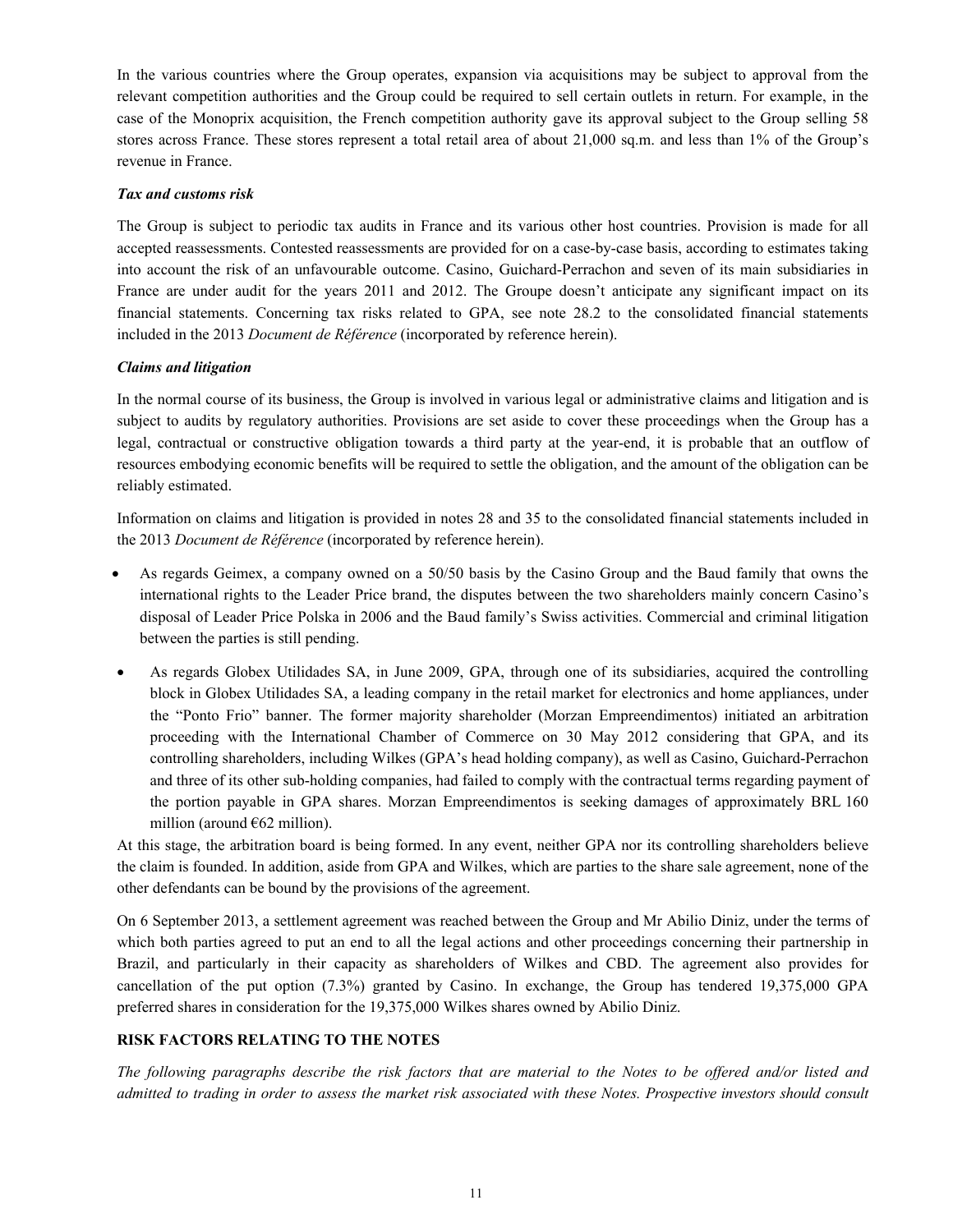*their own financial and legal advisers about risks associated with investment in a particular Series of Notes and the suitability of investing in the Notes in light of their particular circumstances*.

# **1. General Risks Relating to the Notes**

## **1.1 Independent Review and Advice**

Each prospective investor of Notes must determine, based on its own independent review and such professional advice as it deems appropriate under the circumstances, that its acquisition of the Notes is fully consistent with its financial needs, objectives and condition, complies and is fully consistent with all investment policies, guidelines and restrictions applicable to it and is a fit, proper and suitable investment for it, notwithstanding the clear and substantial risks inherent in investing in or holding the Notes.

A prospective investor may not rely on the Issuers or the Dealer(s) or any of their respective affiliates in connection with its determination as to the legality of its acquisition of the Notes or as to the other matters referred to above.

# **1.2 Modification, waivers and substitution**

The conditions of the Notes contain provisions for calling General Meetings of Noteholders to consider matters affecting their interests generally. These provisions permit defined majorities to bind all Noteholders including Noteholders who did not attend and vote at the relevant General Meeting and Noteholders who voted in a manner contrary to the majority.

# **1.3 No active Secondary/Trading Market for the Notes**

Notes issued under the Programme will be new securities which may not be widely distributed and for which there may be no active trading market (unless in the case of any particular Tranche, such Tranche is to be consolidated with and form a single series with a Tranche of Notes which is already issued). If the Notes are traded after their initial issuance, they may trade at a discount to their initial offering price, depending upon prevailing interest rates, the market for similar securities, general economic conditions and the financial condition of the relevant Issuer. Although in relation to Notes to be listed on the official list of the Luxembourg Stock Exchange and admitted to trading on the Regulated Market of the Luxembourg Stock Exchange and/or any other EEA Regulated Market, the Final Terms of the Notes will be filed with the CSSF in Luxembourg and/or with the competent authority of the EEA Regulated Market where the Notes will be listed and admitted to trading, there is no assurance that such filings will be accepted, that any particular Tranche of Notes will be so listed and admitted or that an active trading market will develop. Accordingly, there is no assurance as to the development or liquidity of any trading market for any particular Tranche of Notes.

## **1.4 Potential Conflicts of Interest**

All or some of the Dealers and their affiliates (including their parent companies) have and/or may in the future engage, in investment banking, commercial banking and/or other financial advisory and commercial dealings with Casino and its affiliates, Casino Finance and in relation to securities issued by any entity of the Group. They have or may, in the ordinary course of their business, (i) engage in investment banking, trading or hedging activities including activities that may include prime brokerage business, financing transactions or entry into derivative transactions, (ii) act as underwriters in connection with offering of shares or other securities issued by any entity of the Group or (iii) act as financial advisers to Casino, Casino Finance or other companies of the Group. In the context of these transactions, certain of such Dealers have or may hold shares or other securities issued by entities of the Group. Where applicable, they have or will receive customary fees and commissions for these transactions.

Each of the Issuers and the Dealer(s) may from time to time be engaged in transactions involving an index or related derivatives which may affect the market price, liquidity or value of the Notes and which could be deemed to be adverse to the interests of the Noteholders.

Potential conflicts of interest may arise between the calculation agent, if any, for a Tranche of Notes and the Noteholders, including with respect to certain discretionary determinations and judgements that such calculation agent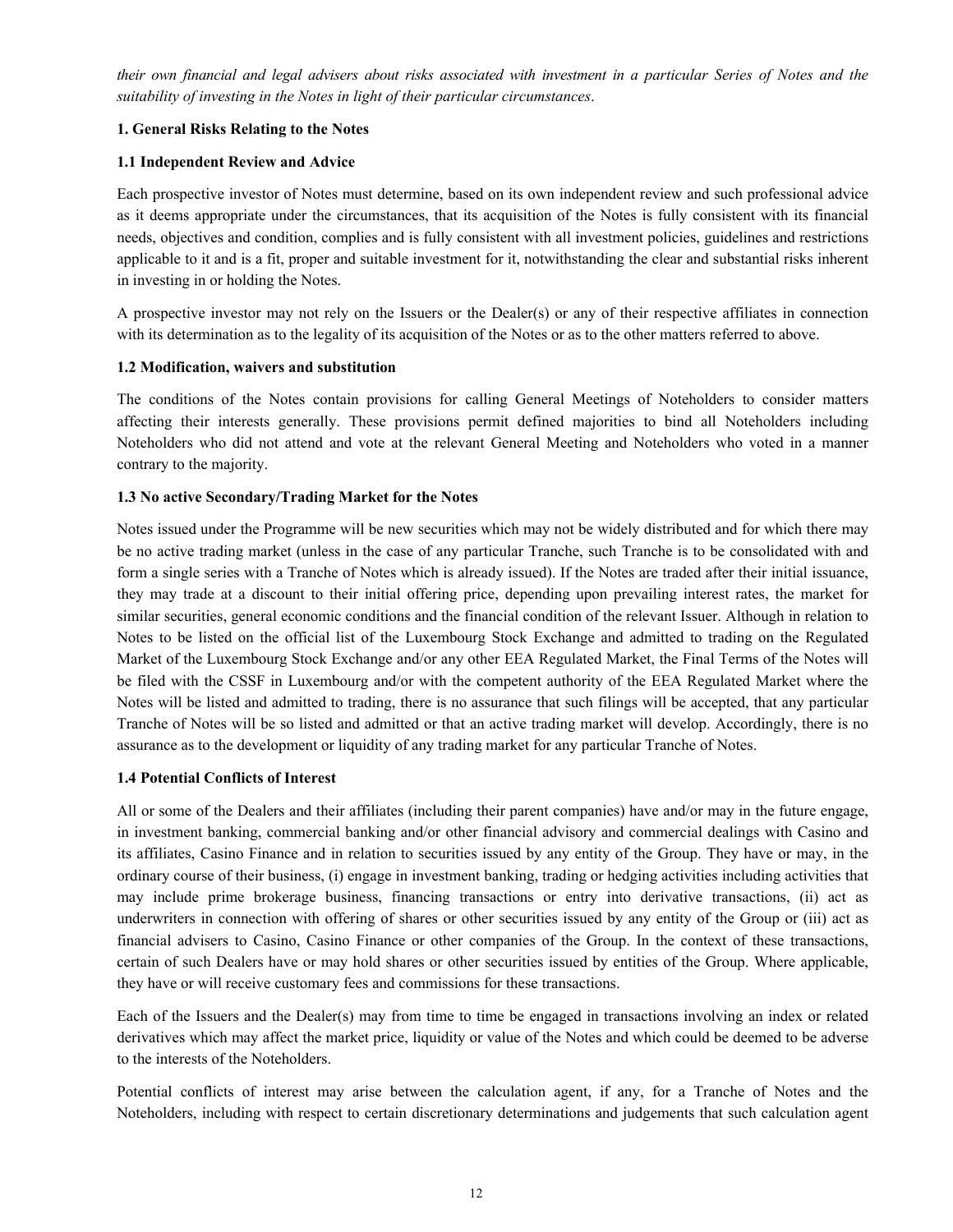may make pursuant to the Terms and Conditions that may influence the amount receivable upon redemption of the Notes.

## **1.5 Exchange Rates**

Prospective investors of the Notes should be aware that an investment in the Notes may involve exchange rate risks. The reference assets or the Notes may be denominated in a currency other than the currency of the purchaser's home jurisdiction; and/or the reference assets or the Notes may be denominated in a currency other than the currency in which a purchaser wishes to receive funds. Exchange rates between currencies are determined by factors of supply and demand in the international currency markets which are influenced by macro economic factors, speculation and central bank and government intervention (including the imposition of currency controls and restrictions). Fluctuations in exchange rates may affect the value of the Notes or the reference assets.

# **1.6 Legality of Purchase**

Neither the Issuers, the Dealer(s) nor any of their respective affiliates has or assumes responsibility for the lawfulness of the acquisition of the Notes by a prospective investor of the Notes, whether under the laws of the jurisdiction of its incorporation or the jurisdiction in which it operates (if different), or for compliance by that prospective investor with any law, regulation or regulatory policy applicable to it.

# **1.7 Credit ratings may not reflect all risks**

One or more independent credit rating agencies may assign credit ratings to the Notes. The ratings may not reflect the potential impact of all risks related to structure, market, additional factors discussed above, and other factors that may affect the value of the Notes. A credit rating is not a recommendation to buy, sell or hold securities and may be revised or withdrawn by the rating agency at any time.

## **1.8 Taxation**

Potential purchasers and sellers of the Notes should be aware that they may be required to pay taxes or other documentary charges or duties in accordance with the laws and practices of the country where the Notes are transferred or other jurisdictions. In some jurisdictions, no official statements of the tax authorities or court decisions may be available for innovative financial instruments such as the Notes. Potential investors are advised not to rely upon the tax section contained in this Base Prospectus but to ask for their own tax adviser's advice on their individual taxation with respect to the acquisition, holding, sale and redemption of the Notes. Only these advisors are in a position to duly consider the specific situation of the potential investor. This investment consideration has to be read in connection with the taxation sections of this Base Prospectus.

## **1.9 EU Savings Directive**

Under EC Council Directive 2003/48/EC on the taxation of savings income (the "**Savings Directive**") Member States are required to provide to the tax authorities of another Member State details of payments of interest (or similar income) paid by a paying agent located within its jurisdiction to, or for the benefit of, an individual resident in that other Member State, except that, for a transitional period (the ending of such transitional period being dependant upon the conclusion of certain other agreements relating to information exchange with certain other countries), Luxembourg and Austria will instead withhold an amount on interest payments unless the relevant beneficial owner of such payment elects otherwise and authorises the paying agent to disclose the above information (the Luxembourg government has however announced its intention to elect out of the withholding system in favour of an automatic exchange of information with effect from 1 January 2015). A number of non EU countries and territories including Switzerland have adopted similar measures (a withholding system in the case of Switzerland). The rate of this withholding tax is currently 35 per cent. See section entitled "Taxation - EU Taxation" in this Base Prospectus.

If a payment were to be made or collected through a Member State which has opted for a withholding system and an amount of, or in respect of, tax were to be withheld from that payment, neither Casino nor Casino Finance nor any Paying Agent nor any other person would be obliged to pay additional amounts with respect to any Note as a result of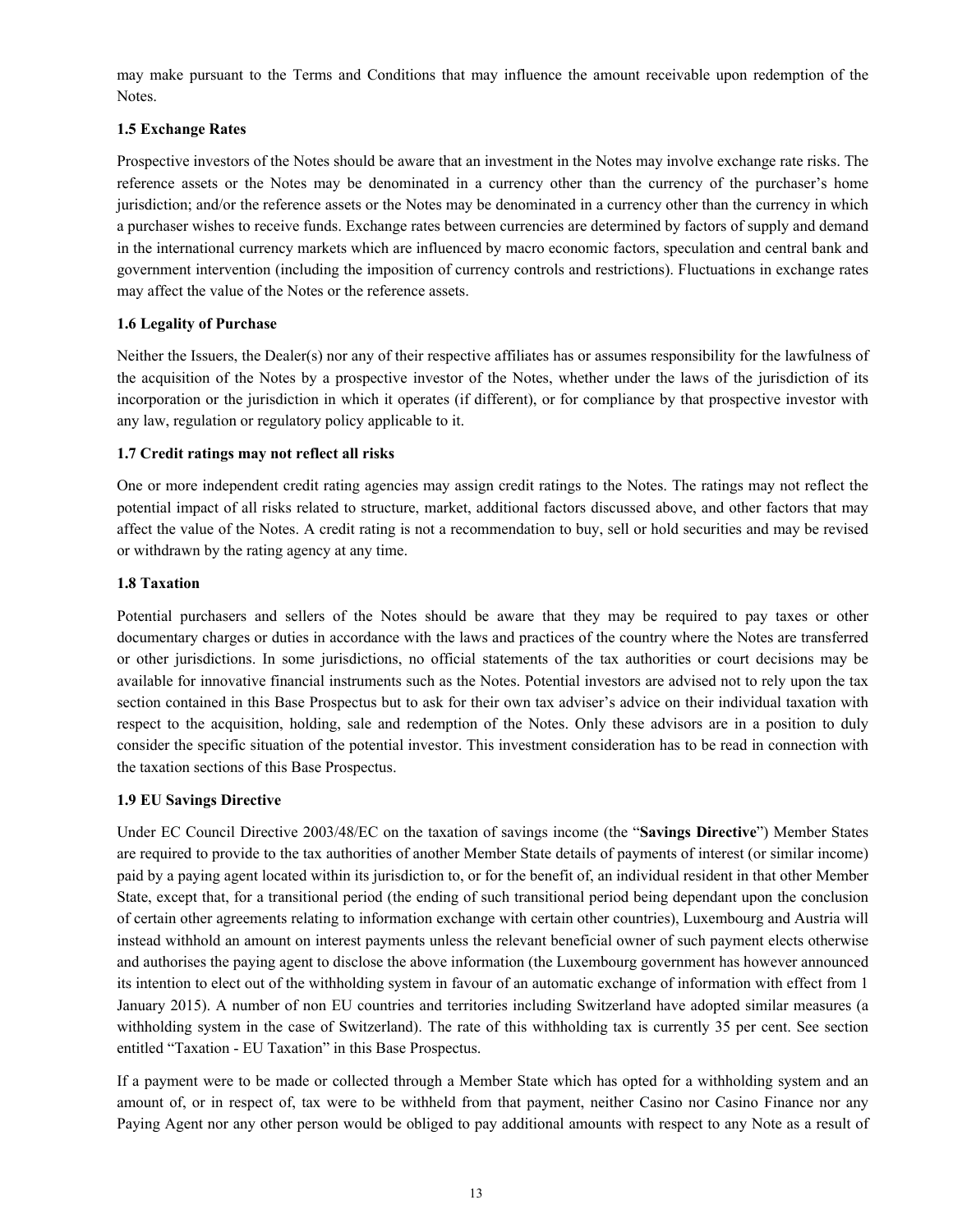the imposition of such withholding tax. If a withholding tax is imposed on payments made by a Paying Agent, the relevant Issuer will be required to maintain a Paying Agent in a Member State that will not be obliged to withhold or deduct tax pursuant to the Savings Directive.

On 24 March 2014, the Council of the European Union adopted a directive amending the Savings Directive, which when implemented, will amend and broaden the scope of the requirements described above. In particular, the amending directive aims at extending the scope of the Savings Directive to new types of savings income and products that generate interest or equivalent income. In addition, tax authorities will be required in certain circumstances to take steps to identify the beneficial owner of interest payments (through a look through approach). The EU Member States will have until 1 January 2016 to adopt the national legislation necessary to comply with this amending directive. Such legislation must apply from 1 January 2017.

Investors should inform themselves of, and where appropriate take advice on, the impact of the Savings Directive and the amending directive on their investment.

## **1.10 Financial Transaction Tax**

The European Commission has published a proposal for a Directive for a common financial transaction tax ("**FTT**") in Austria, Belgium, Estonia, France, Germany, Greece, Italy, Portugal, Slovakia, Slovenia and Spain (the "**Participating Member States**").

The proposed FTT has very broad scope and could, if introduced in its current form, apply to certain dealings in the Notes (including secondary market transactions) in certain circumstances. The FTT would impose a charge at generally not less than 0.1% of the sale price on such transactions. Primary market transactions referred to in Article 5(c) of regulation (EC) No 1287/2006 should be exempt.

Under the latest proposals dated 14 February 2013 the FTT could apply in certain circumstances to persons both within and outside of the Participating Member States. Generally, it would apply to certain dealings in the Notes where at least one party is a financial institution, and at least one party is established in a Participating Member State. A financial institution may be, or be deemed to be, "established" in a Participating Member State in a broad range of circumstances, including (a) by transacting with a person established in a participating Member State or (b) where the financial instrument which is subject to the dealings is issued in a Participating Member State.

The FTT proposal remains subject to negotiation between the participating Member States. It may therefore be altered prior to any implementation, the timing of which remains unclear. Additional EU Member States may decide to participate. If the proposed directive or any similar tax were adopted, transactions in the Notes would be subject to higher costs, and the liquidity of the market for the Notes may be diminished.

Prospective holders of the Notes are advised to seek their own professional advice in relation to the FTT.

## **1.11 Market Value of the Notes**

The market value of the Notes will be affected by the creditworthiness of the relevant Issuer and a number of additional factors, including, but not limited to, the volatility of market interest and yield rates and the time remaining to the maturity date.

The value of the Notes depends on a number of interrelated factors, including economic, financial and political events in France or elsewhere, including factors affecting capital markets generally and the stock exchanges on which the Notes are traded. The price at which a Noteholder will be able to sell the Notes prior to maturity may be at a discount, which could be substantial, from the issue price or the purchase price paid by such purchaser.

## **1.12 Change of Law**

The Terms and Conditions of the Notes are based on French law in effect as at the date of this Base Prospectus. No assurance can be given as to the impact of any possible judicial decision or change in French law or the official application or interpretation of French law after the date of this Base Prospectus.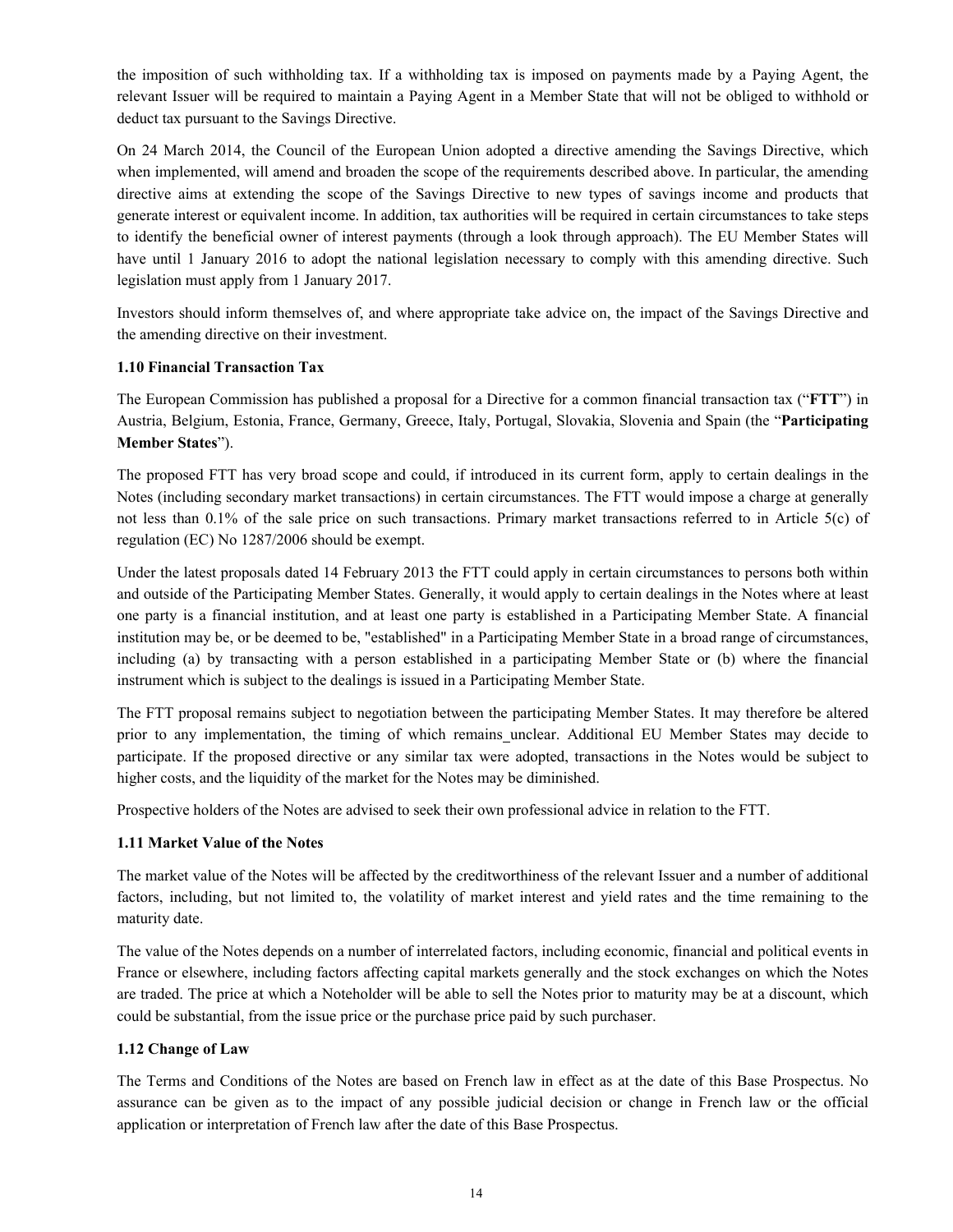## **1.13 French Insolvency Law**

Under French insolvency law, holders of debt securities are automatically grouped into a single assembly of holders (the "**Assembly**") in order to defend their common interests if a safeguard procedure (*procédure de sauvegarde*), an accelerated safeguard procedure (*procédure de sauvegarde accélérée*), an accelerated financial safeguard procedure (*procédure de sauvegarde financière accélérée*) or a judicial reorganisation procedure (*procédure de redressement judiciaire*) is opened in France with respect to the relevant Issuer.

The Assembly comprises holders of all debt securities issued by the relevant Issuer (including the Notes), whether or not under a debt issuance programme (EMTN) and regardless of their governing law.

The Assembly deliberates on the proposed safeguard plan (*projet de plan de sauvegarde*), proposed accelerated safeguard plan (*projet de plan de sauvegarde accélérée*), proposed accelerated financial safeguard plan (*projet de plan de sauvegarde financière accélérée*) or judicial reorganisation plan (*projet de plan de redressement*) applicable to the relevant Issuer and may further agree to:

- increase the liabilities (*charges*) of holders of debt securities (including the Noteholders) by rescheduling due payments and/or partially or totally writing off receivables in the form of debt securities;
- establish an unequal treatment between holders of debt securities (including the Noteholders) as appropriate under the circumstances; and/or
- decide to convert debt securities (including the Notes) into securities that give or may give right to share capital.

Decisions of the Assembly will be taken by a two-third majority (calculated as a proportion of the debt securities held by the holders attending such Assembly or represented thereat). No quorum is required to convoke the Assembly.

For the avoidance of doubt, the provisions relating to the Representation of the Noteholders described in this Base Prospectus will not be applicable to the extent they are not in compliance with compulsory insolvency law provisions that apply in these circumstances.

# **2. Risks related to the structure of a particular issue of Notes**

The Programme allows for different types of Notes to be issued. Accordingly, each Tranche of Notes may carry varying risks for potential investors depending on the specific features of such Notes such as, *inter alia,* the provisions for computation of periodic interest payments, if any, redemption and issue price.

# **2.1 Notes subject to optional redemption**

*Notes subject to optional redemption by the relevant Issuer*

- *Redemption for taxation reasons*

In the event that the relevant Issuer would be obliged to increase the amounts payable in respect of any Notes due to any withholding or deduction for or on account of, any present or future taxes, duties, assessments or governmental charges of whatever nature imposed, levied, collected, withheld or assessed by the country of domicile (or residence for tax purposes) by the relevant Issuer, or on behalf of France, or any political subdivision thereof or any authority therein or thereof having power to tax, the relevant Issuer may redeem all outstanding Notes in accordance with the Terms and Conditions.

- *Issuers' call options*

In addition, the Issuers have the option to redeem all of the Notes:

(i) under a call option as provided in Condition 6(b)(i) of the Terms and Conditions if in the case of any particular Tranche of Notes the relevant Final Terms so specify, or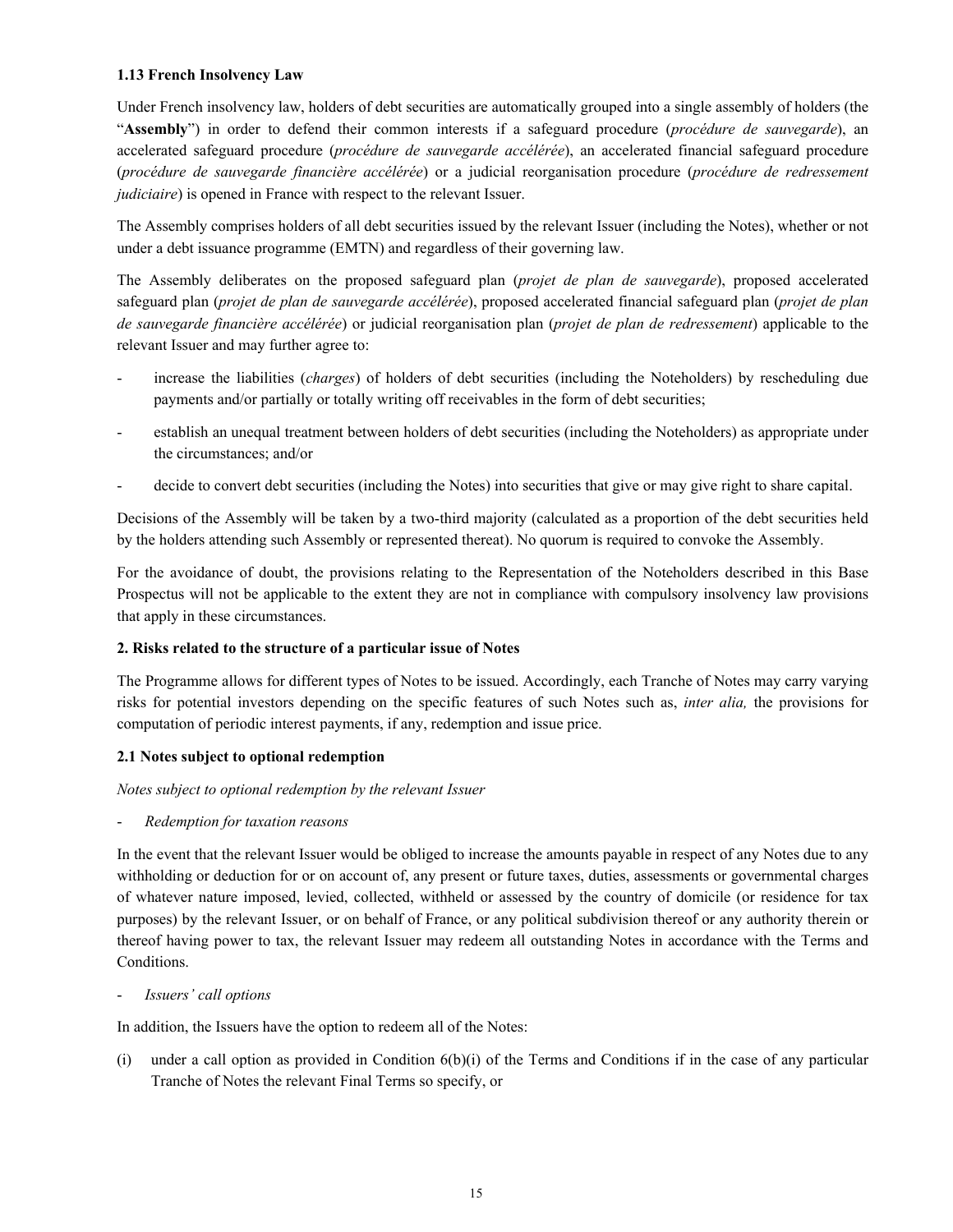(ii) under a make-whole call option as provided in Condition 6(b)(ii) of the Terms and Conditions if in the case of any particular Tranche of Notes the relevant Final Terms so specify.

#### - *Redemption on a Repurchase Event*

In the event that a Repurchase Event occurs, *i.e.* at least 90 per cent. of the initial aggregate principal amount of the Notes has been purchased by the relevant Issuer, and a Repurchase Event is specified as applicable in the relevant Final Terms, the relevant Issuer has the option to redeem all of the remaining Notes at a repurchase redemption amount which will be specified in the relevant Final Terms, together with accrued interest as provided in Condition 6(f)(ii) in the Terms and Conditions.

In the event the relevant Issuer redeems the Notes as described above, if the market interest rates decrease, the risk to Noteholders that the relevant Issuer will exercise its right of redemption increases. An investor generally may not be able to reinvest the redemption proceeds at an effective interest rate as high as the interest rate on the Notes being redeemed and may only be able to do so at a significantly lower rate. Potential investors should consider reinvestment risk in light of other investments available at that time. During any period when the relevant Issuer may elect to redeem the Notes, the market value of the Notes generally will not rise substantially above the price at which they can be redeemed. This also may be true prior to any redemption period.

*Notes subject to optional redemption by the Noteholders: exercise of Change of Control Put Option in respect of certain Notes may affect the liquidity of the Notes of the same Series in respect of which such option is not exercised*

Depending on the number of Notes of the same Series in respect of which the Change of Control Put Option specified as applicable in the relevant Final Terms is exercised, any trading market in respect of those Notes in respect of which such option is not exercised may become illiquid. In addition, investors may only be able to reinvest the moneys they receive upon such early redemption in securities with a lower yield than the redeemed Notes.

## **2.2 Fixed Rate Notes**

Investment in Notes which bear interest at a fixed rate involves the risk that subsequent changes in market interest rates may adversely affect the value of the relevant Tranche of Notes.

## **2.3 Floating Rate Notes**

Investment in Notes which bear interest at a floating rate comprise (i) a reference rate and (ii) a margin to be added or subtracted, as the case may be, from such base rate. Typically, the relevant margin will not change throughout the life of the Notes but there will be a periodic adjustment (specified in the relevant Final Terms) of the reference rate (e.g., every three months or six months) which itself will change in accordance with general market conditions. Accordingly, the market value of floating rate Notes may be volatile if changes, particularly short term changes, to market interest rates evidenced by the relevant reference rate can only be reflected in the interest rate of these Notes upon the next periodic adjustment of the relevant reference rate.

## **2.4 Inverse Floating Rate Notes**

Investment in Notes which bear interest at an inverse floating rate comprise (i) a fixed base rate minus (ii) a reference rate. The market value of such Notes typically is more volatile than the market value of floating rate Notes based on the same reference rate (and with otherwise comparable terms). Inverse floating rate Notes are more volatile because an increase in the reference rate not only decreases the interest rate of the Notes, but may also reflect an increase in prevailing interest rates, which further adversely affects the market value of these Notes.

## **2.5 Fixed to Floating Rate Notes**

Fixed to floating rate Notes may bear interest at a rate that the relevant Issuer may elect to convert from a fixed rate to a floating rate, or from a floating rate to a fixed rate. The relevant Issuer's ability to convert the interest rate will affect the secondary market and the market value of the Notes since the relevant Issuer may be expected to convert the rate when it is likely to produce a lower overall cost of borrowing. If the relevant Issuer converts from a fixed rate to a floating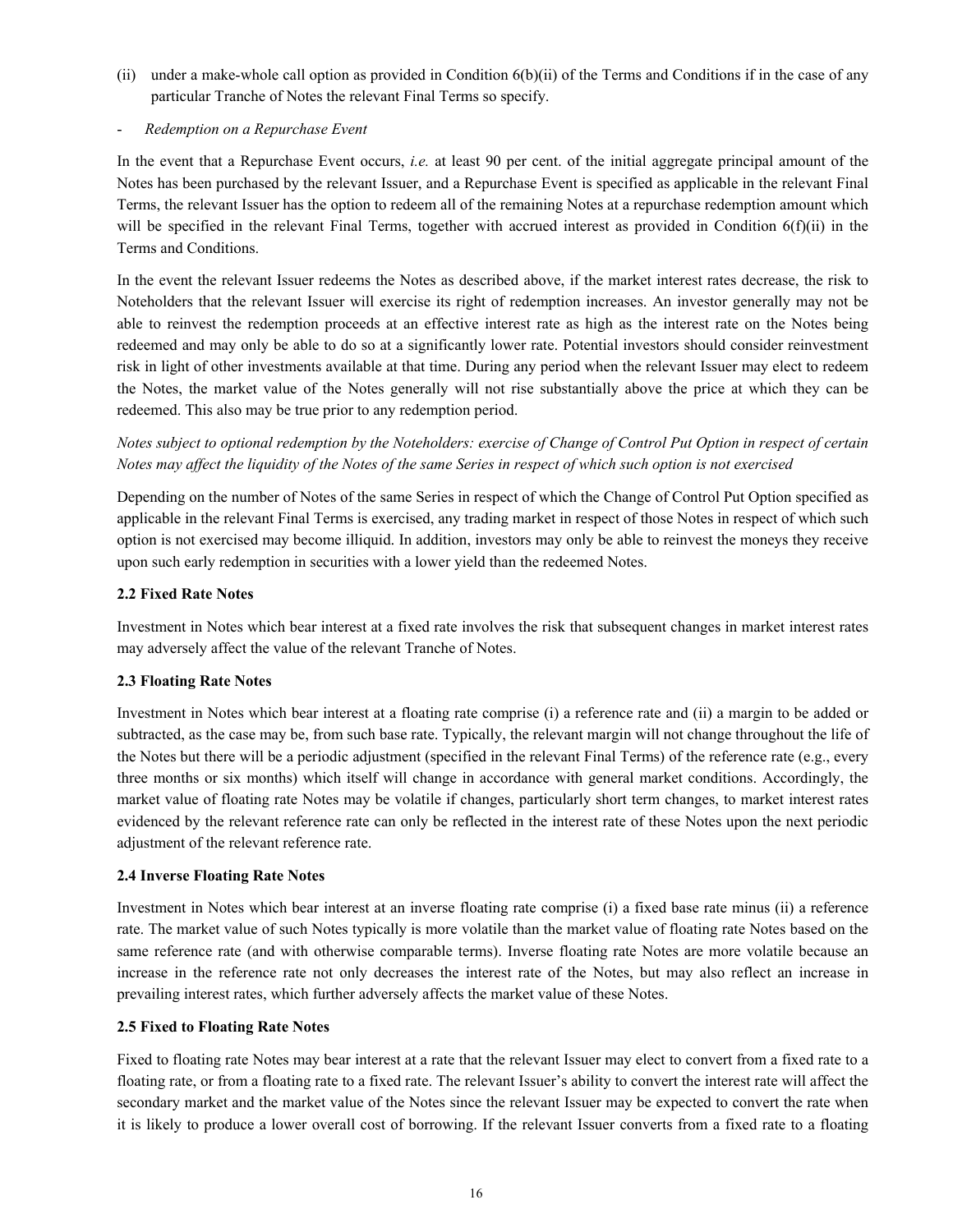rate, the spread on the fixed to floating Rate Notes may be less favourable than then prevailing spreads on comparable floating rate Notes tied to the same reference rate. In addition, the new floating rate at any time may be lower than the rates on other Notes. If the relevant Issuer converts from a floating rate to a fixed rate, the fixed rate may be lower than then prevailing rates on its Notes.

## **2.6 Notes issued at a substantial discount or premium**

The market values of securities issued at a substantial discount or premium from their principal amount tend to fluctuate more in relation to general changes in interest rates than do prices for conventional interest-bearing securities. Generally, the longer the remaining term of the securities, the greater the price volatility as compared to conventional interest-bearing securities with comparable maturities.

#### **2.7 Variable rate Notes with a multiplier or other leverage factor**

Notes with variable interest rates can be volatile investments. If they are structured to include multipliers or other leverage factors, or caps or floors, or any combination of those features, their market values may be even more volatile than those for securities that do not include those features.

#### **3. Risks relating to the Guarantee**

#### *The Guarantor may be unable to perform its payment obligations under the Guarantee*

The Guarantor will guarantee irrevocably and unconditionally, as guarantor (*caution solidaire*) the payment of all amounts due by Casino Finance in relation to the Notes (as set out in Chapter "Description of the Guarantee" below). Should the Guarantee be enforced, the Guarantor may not be in a position to pay all of the guaranteed amounts. Casino Finance is the financial vehicle of the Guarantor. As a result, if Casino Finance is unable to make payments in respect of the Notes, it is likely that the same circumstances will impact the financial capacity of the Guarantor, and therefore its ability to make payments under the Guarantee.

#### *No limitation on the ability of the Guarantor to issue or to guarantee debt ranking* pari passu *with the Guarantee*

There is no restriction on the amount of debt which the Guarantor may issue or guarantee. The Guarantor and its subsidiaries and affiliates may incur additional indebtedness or grant guarantees in respect of indebtedness of third parties, including indebtedness or guarantees that rank *pari passu* to the obligations of the Guarantor under the Guarantee. The issue or guarantee of such debt may reduce the amount recoverable by the Noteholders on the liquidation of the Guarantor.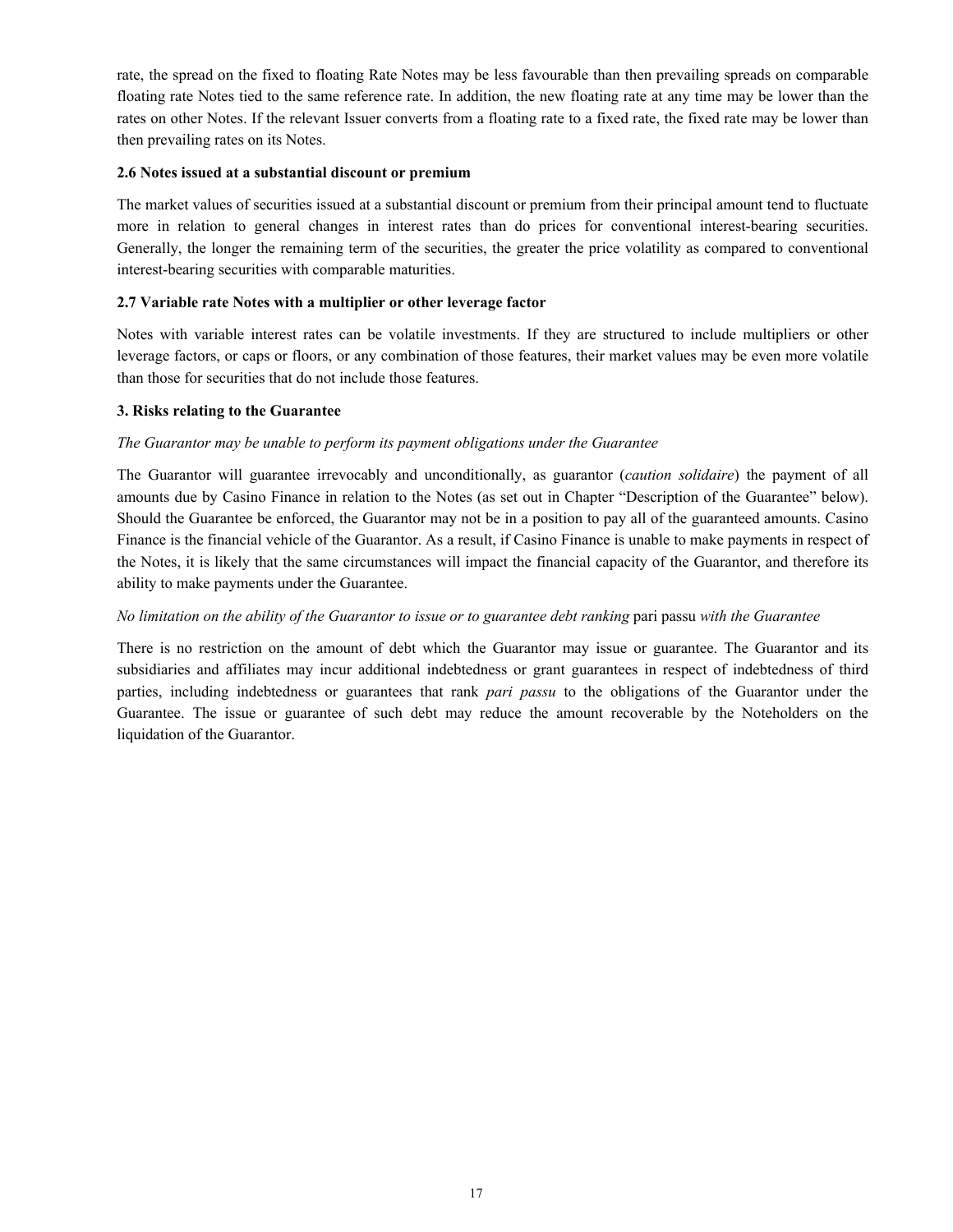## **DOCUMENTS INCORPORATED BY REFERENCE**

This Base Prospectus should be read and construed in conjunction with the following documents all of which are incorporated by reference in the Base Prospectus and which Casino has filed with the CSSF:

- (1) the French language version of the *Document de Référence* for the year ended 31 December 2012 which was filed with the *Autorité des Marchés Financiers* on 28 March 2013 under the number D.13-0238 (the "**2012** *Document de Référence*") except for the third paragraph of the section "Statement by the person responsible for the Registration Document" on page 280 and for the other information incorporated by reference on page 281;
- (2) the French language version of the *Document de Référence* for the year ended 31 December 2013 which was filed with the *Autorité des Marchés Financiers* on 3 April 2014 under the number D.14-0281 (the "**2013** *Document de Référence*") except for the third paragraph of the section "Statement by the person responsible for the Registration Document" on page 272 and for the other information incorporated by reference on page 273;
- (3) the French language version of the *Rapport Financier Semestriel* for the period from 1 January 2014 to 30 June 2014 (the "**Interim Report First Half 2014**");
- (4) the annual financial statements of Casino Finance (formerly Malinpo) for the year ended on 31 December 2012;
- (5) the annual financial statements of Casino Finance for the year ended on 31 December 2013; and
- (6) the terms and conditions of the notes contained in the base prospectus of Casino dated 25 October 2010 (the "**2010 EMTN Conditions**"), the terms and conditions of the notes contained in the base prospectus of Casino dated 17 November 2011 (the "**2011 EMTN Conditions**"), the terms and conditions of the notes contained in the base prospectus of Casino dated 30 November 2012 (the "**2012 EMTN Conditions**", the terms and conditions of the notes contained in the base prospectus of Casino dated 3 December 2013 (the "**2013 EMTN Conditions**") and together with, the 2010 EMTN Conditions, the 2011 EMTN Conditions and the 2012 EMTN Conditions, the "**EMTN Previous Conditions**");

The French language version of the 2011 *Document de Référence* which is incorporated by reference in the 2012 *Document de Référence* is not incorporated in this Base Prospectus.

Free English language translations of the documents incorporated by reference in this Base Prospectus listed in paragraphs (1), (2) and (3) are available, for information purpose only, on the Group's website.

The annual financial statements of Casino Finance are available in French language only.

Such documents shall be deemed to be incorporated in, and form part of this Base Prospectus, save that any statement contained in a document which is deemed to be incorporated by reference herein shall be deemed to be modified or superseded for the purpose of this Base Prospectus to the extent that a statement contained herein modifies or supersedes such earlier statement (whether expressly, by implication or otherwise). Any statement so modified or superseded shall not be deemed, except as so modified or superseded, to constitute a part of this Base Prospectus.

Casino Finance does not publish interim financial statements.

This Base Prospectus and copies of documents incorporated by reference in this Base Prospectus will be published on, and may be obtained from the websites of:

(i) the Group (except the annual financial statements of Casino Finance), at the following addresses:

http://www.groupe-casino.fr/IMG/pdf/Document\_de\_reference\_2012.pdf, http://www.groupe-casino.fr/IMG/pdf/Document\_de\_reference\_2013.pdf, http://www.groupe-casino.fr/IMG/pdf/Rapport\_financier\_semestriel\_2014.pdf , http://www.groupe-casino.fr/IMG/pdf/Casino\_2010\_Base\_Prospectus.pdf,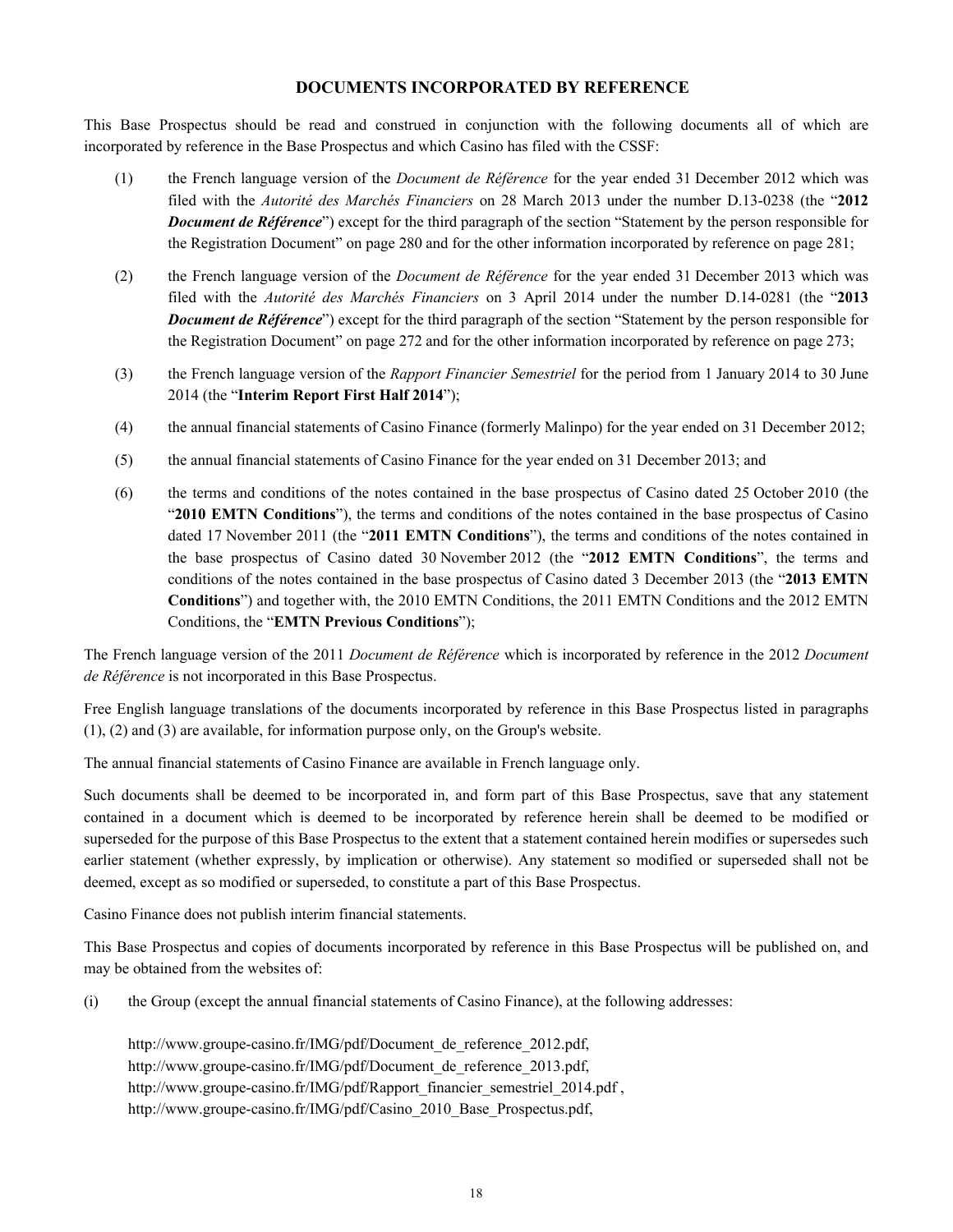http://www.groupe-casino.fr/IMG/pdf/Casino\_2011\_Base\_Prospectus.pdf, http://www.groupe-casino.fr/IMG/pdf/Casino\_2012\_Base\_Prospectus.pdf and http://www.groupe-casino.fr/IMG/pdf/Casino\_2013\_Base\_Prospectus.pdf

(ii) the Luxembourg Stock Exchange (including the annual financial statements of Casino Finance), at the following address:

www.bourse.lu

This Base Prospectus is available during usual business hours on any weekday (Saturdays and public holidays excepted), for inspection at the office of the Fiscal Agent or each of the Paying Agents.

The information set out in the documents incorporated by reference but not included in the cross-reference list, is considered as additional information, is not required by the relevant schedules of the Commission Regulation (EC) 809/2004, as amended, and not incorporated by reference.

#### **Cross-reference list in respect of Casino:**

| Annex IX of the European Regulation 809/2004/EC of 2012 Document de 2013 Document de<br><b>29 April 2004</b>                                                                                                                                                                                             |                                                                                                                                 | Référence | Référence            | <b>Interim Report First</b><br><b>Half 2014</b> |
|----------------------------------------------------------------------------------------------------------------------------------------------------------------------------------------------------------------------------------------------------------------------------------------------------------|---------------------------------------------------------------------------------------------------------------------------------|-----------|----------------------|-------------------------------------------------|
| 2.                                                                                                                                                                                                                                                                                                       | <b>Statutory Auditors</b>                                                                                                       |           |                      |                                                 |
| 2.1                                                                                                                                                                                                                                                                                                      | Names and addresses of Casino's auditors for the<br>period covered by the historical financial information                      | N/A       | Page 217             | N/A                                             |
| 4.                                                                                                                                                                                                                                                                                                       | <b>Information about Casino</b>                                                                                                 |           |                      |                                                 |
| 4.1.5                                                                                                                                                                                                                                                                                                    | Any recent events particular to Casino and which are<br>to a material extent relevant to the evaluation of<br>Casino's solvency | N/A       | Page 27              | Page 3                                          |
| 6.                                                                                                                                                                                                                                                                                                       | <b>Organisational Structure</b>                                                                                                 |           |                      |                                                 |
| 6.1                                                                                                                                                                                                                                                                                                      | If Casino is part of a group, a brief description of the<br>group and of Casino's position within it                            | N/A       | Pages 25 to 27       | N/A                                             |
| 7.                                                                                                                                                                                                                                                                                                       | <b>Trend Information</b>                                                                                                        |           |                      |                                                 |
| 7.1<br>Include a statement that there has been no material<br>adverse change in the prospects of Casino since the<br>date of its last published audited financial<br>statements.*<br>In the event that Casino is unable to make such a<br>statement, provide details of this material adverse<br>change. |                                                                                                                                 | N/A       | Pages 4 to 11 and 27 | N/A                                             |
| 9.                                                                                                                                                                                                                                                                                                       | Administrative, Management and Supervisory<br><b>Bodies</b>                                                                     |           |                      |                                                 |

# **CASINO, GUICHARD-PERRACHON**

The statement required in Item 7.1 is included in the General Information section of this Base Prospectus on page 98.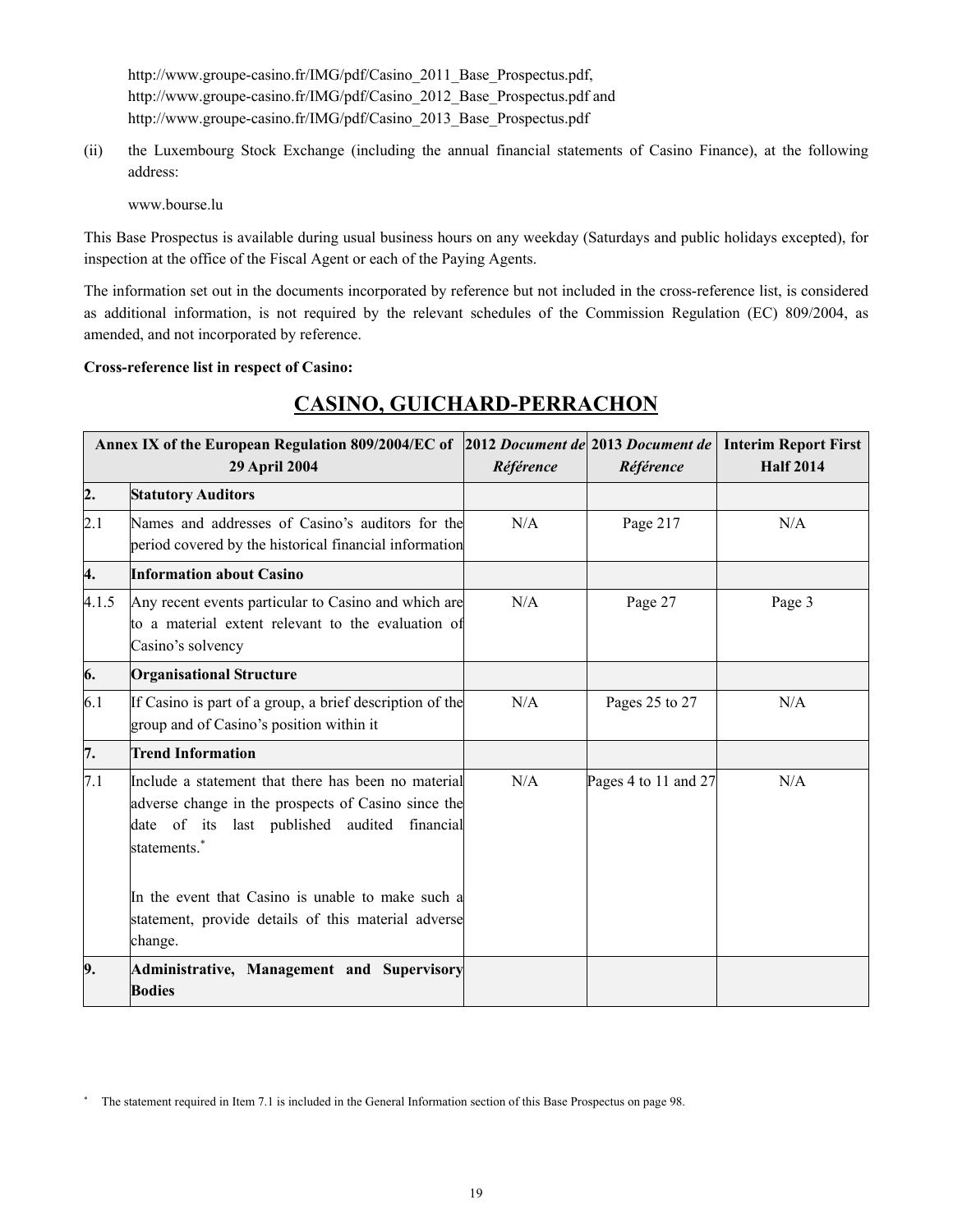| 9.1    | Names, business addresses and functions in Casino<br>and an indication of the principal activities<br>performed by them outside Casino where these are<br>significant with respect to Casino                                                     | N/A             | Pages 188 to 216;<br>Pages 219 to 225 | N/A                  |
|--------|--------------------------------------------------------------------------------------------------------------------------------------------------------------------------------------------------------------------------------------------------|-----------------|---------------------------------------|----------------------|
| 9.2    | Administrative, Management,<br>and<br>Supervisory<br>bodies' conflicts of interest                                                                                                                                                               | N/A             | Page 216                              | N/A                  |
| 10.    | <b>Major Shareholders</b>                                                                                                                                                                                                                        |                 |                                       |                      |
| 10.1   | To the extent known to Casino, state whether Casino<br>is directly or indirectly owned or controlled and by<br>whom, and describe the nature of such control, and<br>describe the measures in place to ensure that such<br>control is not abused | N/A             | Pages 28 to 36 and<br>216             | N/A                  |
| 11.    | Concerning<br>Financial<br>Information<br>Casino's<br>Assets and Liabilities, Financial Position and<br><b>Profits</b>                                                                                                                           |                 |                                       |                      |
| 11.1   | Historical Financial Information                                                                                                                                                                                                                 |                 |                                       | Pages 2; 4 to 14     |
|        | <b>Consolidated Income Statement</b>                                                                                                                                                                                                             | Page 71         | Page 71                               | Page 15              |
|        | Consolidated Statement of Comprehensive Income                                                                                                                                                                                                   | Page 72         | Page 72                               | Page 16              |
|        | <b>Consolidated Balance Sheet</b>                                                                                                                                                                                                                | Page 73         | Page 73                               | Page $1\overline{7}$ |
|        | <b>Consolidated Statement of Cash Flows</b>                                                                                                                                                                                                      | Page 74         | Page 74                               | Page 18              |
|        | Consolidated Statement of Changes in Equity                                                                                                                                                                                                      | Pages 76 and 77 | Pages 76 and 77                       | Page 19              |
|        | Notes to the Consolidated Financial Statements                                                                                                                                                                                                   | Pages 78 to 154 | Pages 78 to 155                       | Pages 20 to 41       |
| 11.3.1 | Statutory Auditors' report on the consolidated<br>financial statements                                                                                                                                                                           | Page 70         | Page70                                | Pages 43 to 44       |
| 11.5   | Legal and Arbitration Proceedings                                                                                                                                                                                                                | N/A             | Pages 41 and 149                      | Pages 10, 32, 38, 41 |
| 12.    | <b>Material Contracts</b>                                                                                                                                                                                                                        | N/A             | Pages 26 and 27                       | N/A                  |

Non-incorporated parts of the 2012 *Document de Référence*, the 2013 *Document de Référence* and the Interim Report First Half 2014 are not relevant for the investors.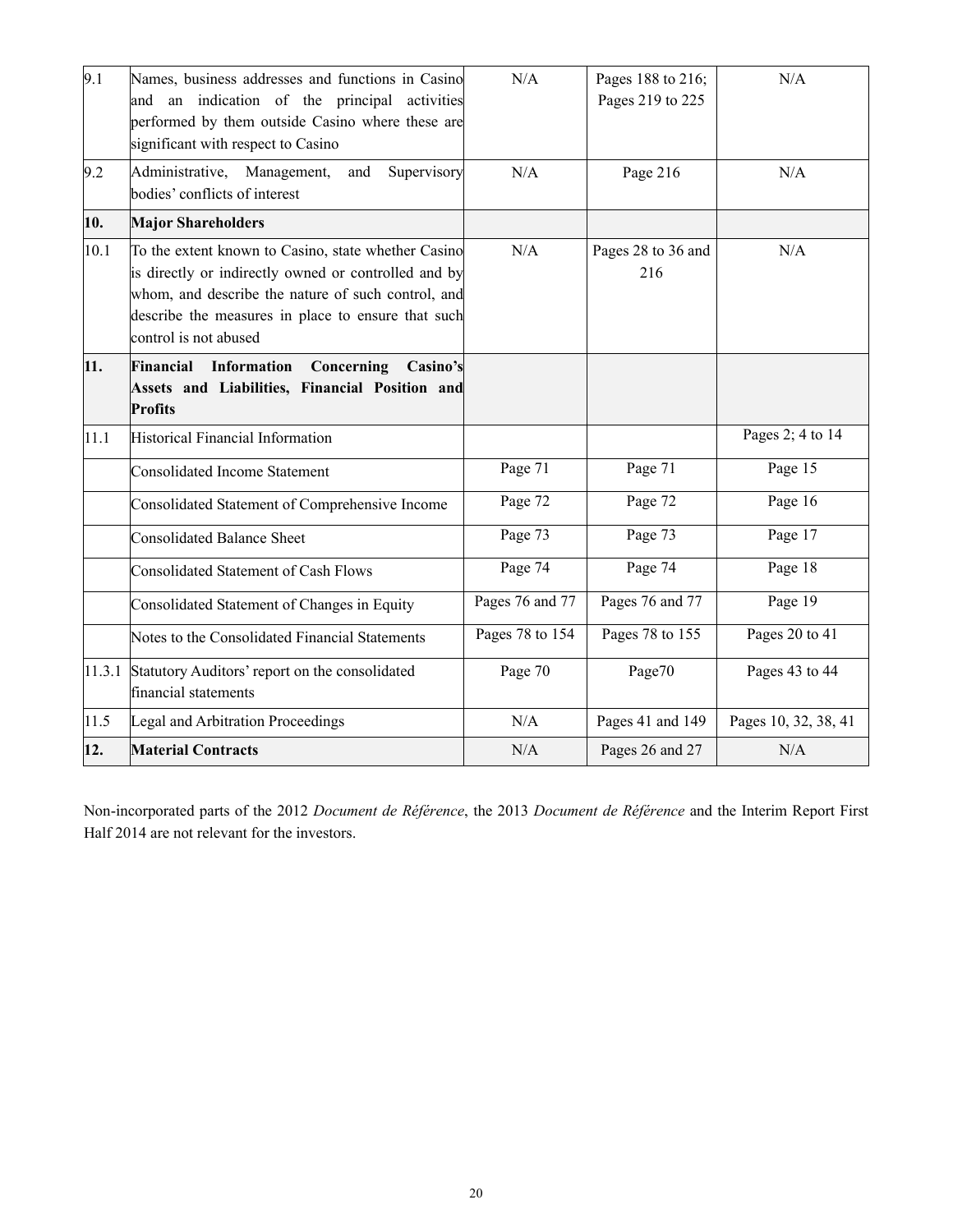| Annex IX of the European Regulation 809/2004/EC of<br>29 April 2004 |                                                                                                                            | 2012 Annual financial<br>statements of Casino<br>Finance | 2013 Annual financial<br>statements of Casino Finance |
|---------------------------------------------------------------------|----------------------------------------------------------------------------------------------------------------------------|----------------------------------------------------------|-------------------------------------------------------|
| $\mathbf{2}$ .                                                      | <b>Statutory Auditors</b>                                                                                                  |                                                          |                                                       |
| 2.1                                                                 | Names and addresses of Casino's auditors for the<br>period covered by the historical financial information                 | N/A                                                      | Page 1                                                |
| 11.                                                                 | <b>Financial Information</b><br>Concerning<br>Casino's<br>Assets and Liabilities, Financial Position and<br><b>Profits</b> |                                                          |                                                       |
| 11.1                                                                | <b>Historical Financial Information</b>                                                                                    |                                                          |                                                       |
|                                                                     | <b>Income Statement</b>                                                                                                    | Pages 6 to 7                                             | Pages 6 to 7                                          |
|                                                                     | <b>Balance Sheet</b>                                                                                                       | Pages 9 to 10                                            | Pages 9 to 10                                         |
|                                                                     | Notes to the Financial Statements                                                                                          | Page 11 to 21                                            | Pages 11 to 25                                        |
| 11.3.1                                                              | Statutory Auditors' report on the financial statements                                                                     | Pages 1 to 2                                             | Pages 1 to 2                                          |

# **CASINO FINANCE**

The EMTN Previous Conditions are incorporated by reference in this Base Prospectus for the purpose only of further issues of notes to be assimilated (*assimilées*) and form a single series with Notes already issued with the relevant EMTN Previous Conditions.

| <b>EMTN Previous Conditions</b> |                |  |
|---------------------------------|----------------|--|
| 2010 EMTN Conditions            | Pages 37 to 68 |  |
| 2011 EMTN Conditions            | Pages 36 to 67 |  |
| 2012 EMTN Conditions            | Pages 22 to 51 |  |
| 2013 EMTN Conditions            | Pages 27 to 60 |  |

Non-incorporated parts of the base prospectuses of Casino dated 25 October 2010, 17 November 2011, 30 November 2012 and 3 December 2013 are not relevant for the investors.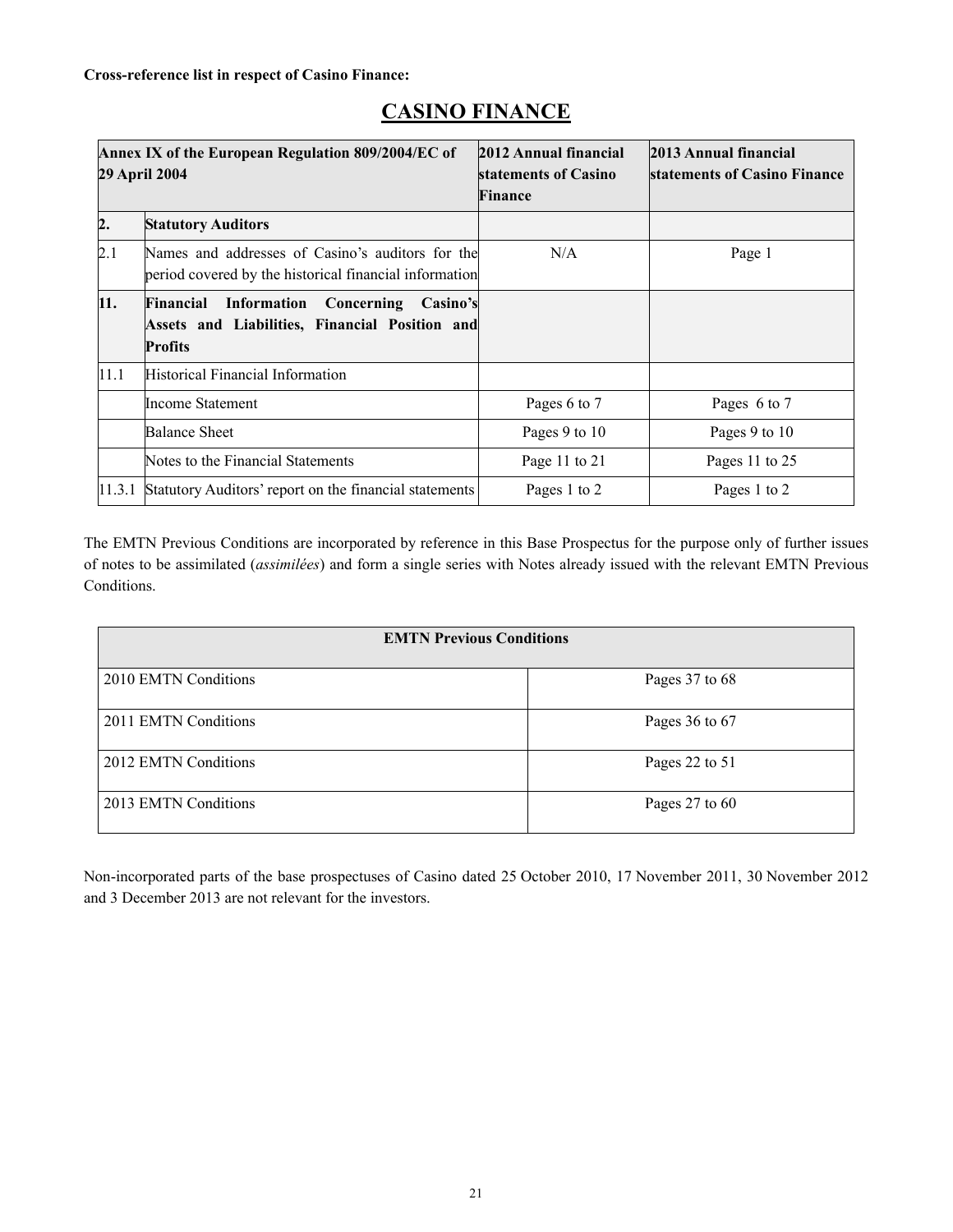# **PERSONS RESPONSIBLE FOR THE INFORMATION GIVEN IN THE PROSPECTUS**

To the best knowledge of Casino and Casino Finance (having taken all reasonable care to ensure that such is the case), the information contained in this Base Prospectus and the Final Terms for each Tranche of Notes issued under the Programme is in accordance with the facts and contains no omission likely to affect its import. The relevant Issuer and the Guarantor accept responsibility accordingly.

> Casino, Guichard-Perrachon 1, esplanade de France 42000 Saint-Etienne France

Casino Finance 1, esplanade de France 42000 Saint-Etienne France

Duly represented by: Jean-Charles Naouri *Chairman and Chief Executive Officer*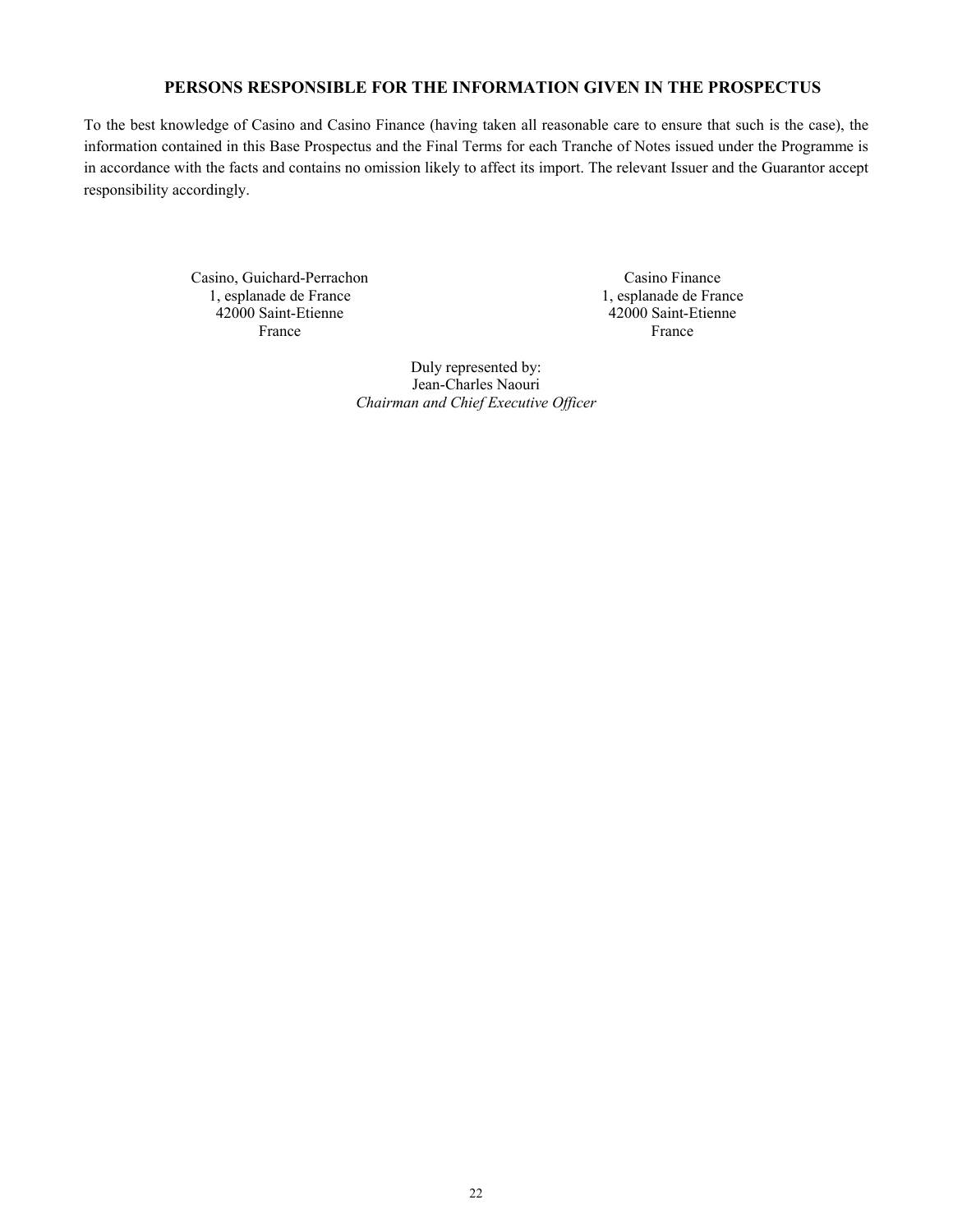# **GENERAL DESCRIPTION OF THE PROGRAMME**

*The following general description is qualified in its entirety by the remainder of this Base Prospectus.*

| <b>Issuers:</b>                                    | Casino, Guichard-Perrachon                                                                                                                                                                                                                                                                                                                                                                                                                                                                                                                                                                                                                                                                                                          |
|----------------------------------------------------|-------------------------------------------------------------------------------------------------------------------------------------------------------------------------------------------------------------------------------------------------------------------------------------------------------------------------------------------------------------------------------------------------------------------------------------------------------------------------------------------------------------------------------------------------------------------------------------------------------------------------------------------------------------------------------------------------------------------------------------|
|                                                    | Casino Finance                                                                                                                                                                                                                                                                                                                                                                                                                                                                                                                                                                                                                                                                                                                      |
| Guarantor:                                         | Casino, Guichard-Perrachon in respect of Notes issued by Casino Finance                                                                                                                                                                                                                                                                                                                                                                                                                                                                                                                                                                                                                                                             |
| <b>Description:</b>                                | Euro Medium Term Note Programme for the continuous offer of Notes<br>(the "Programme")                                                                                                                                                                                                                                                                                                                                                                                                                                                                                                                                                                                                                                              |
| Arranger:                                          | Deutsche Bank AG, Paris Branch                                                                                                                                                                                                                                                                                                                                                                                                                                                                                                                                                                                                                                                                                                      |
| <b>Dealers:</b>                                    | Banco Santander, S.A.<br>Barclays Bank PLC<br><b>BNP</b> Paribas<br>Crédit Agricole Corporate and Investment Bank<br>Deutsche Bank AG, London Branch<br>HSBC Bank plc<br>J.P. Morgan Securities plc<br>Natixis<br>Société Générale<br>The Royal Bank of Scotland plc                                                                                                                                                                                                                                                                                                                                                                                                                                                                |
|                                                    | The Issuers may from time to time terminate the appointment of any dealer<br>under the Programme or appoint additional dealers either in respect of one<br>or more Tranches or in respect of the whole Programme. References in this<br>Base Prospectus to "Permanent Dealers" are to the persons listed above<br>as Dealers and to such additional persons that are appointed as dealers in<br>respect of the whole Programme (and whose appointment has not been<br>terminated) and to "Dealers" are to all Permanent Dealers and/or all<br>persons appointed as a dealer in respect of one or more Tranches. The<br>identity of the Dealer(s) in respect of a specific Tranche will be disclosed<br>in the relevant Final Terms. |
| <b>Programme Limit:</b>                            | Up to Euro $9,000,000,000$ (or the equivalent in other currencies at the date<br>of issue) aggregate nominal amount of Notes outstanding at any one time.<br>The maximum aggregate principal amount of Notes which may be<br>outstanding under the Programme may be increased from time to time,<br>subject to compliance with the relevant provisions of the Amended and<br>Restated Dealer Agreement (as defined below in Subscription and Sale).                                                                                                                                                                                                                                                                                 |
| <b>Fiscal Agent and Principal Paying</b><br>Agent: | Deutsche Bank AG, London Branch                                                                                                                                                                                                                                                                                                                                                                                                                                                                                                                                                                                                                                                                                                     |
| <b>Paying Agents:</b>                              | Deutsche Bank AG, Paris Branch (as Paris Paying Agent) and Deutsche<br>Bank Luxembourg S.A. (as Luxembourg Paying Agent).                                                                                                                                                                                                                                                                                                                                                                                                                                                                                                                                                                                                           |
| <b>Method of Issue:</b>                            | The Notes will be issued on a syndicated or non-syndicated basis. The<br>Notes will be issued in series (each a "Series") having one or more issue<br>dates and on terms otherwise identical (or identical other than in respect of<br>the first payment of interest), the Notes of each Series being intended to be<br>interchangeable with all other Notes of that Series. Each Series may be<br>issued in tranches (each a "Tranche") on the same or different issue dates.                                                                                                                                                                                                                                                      |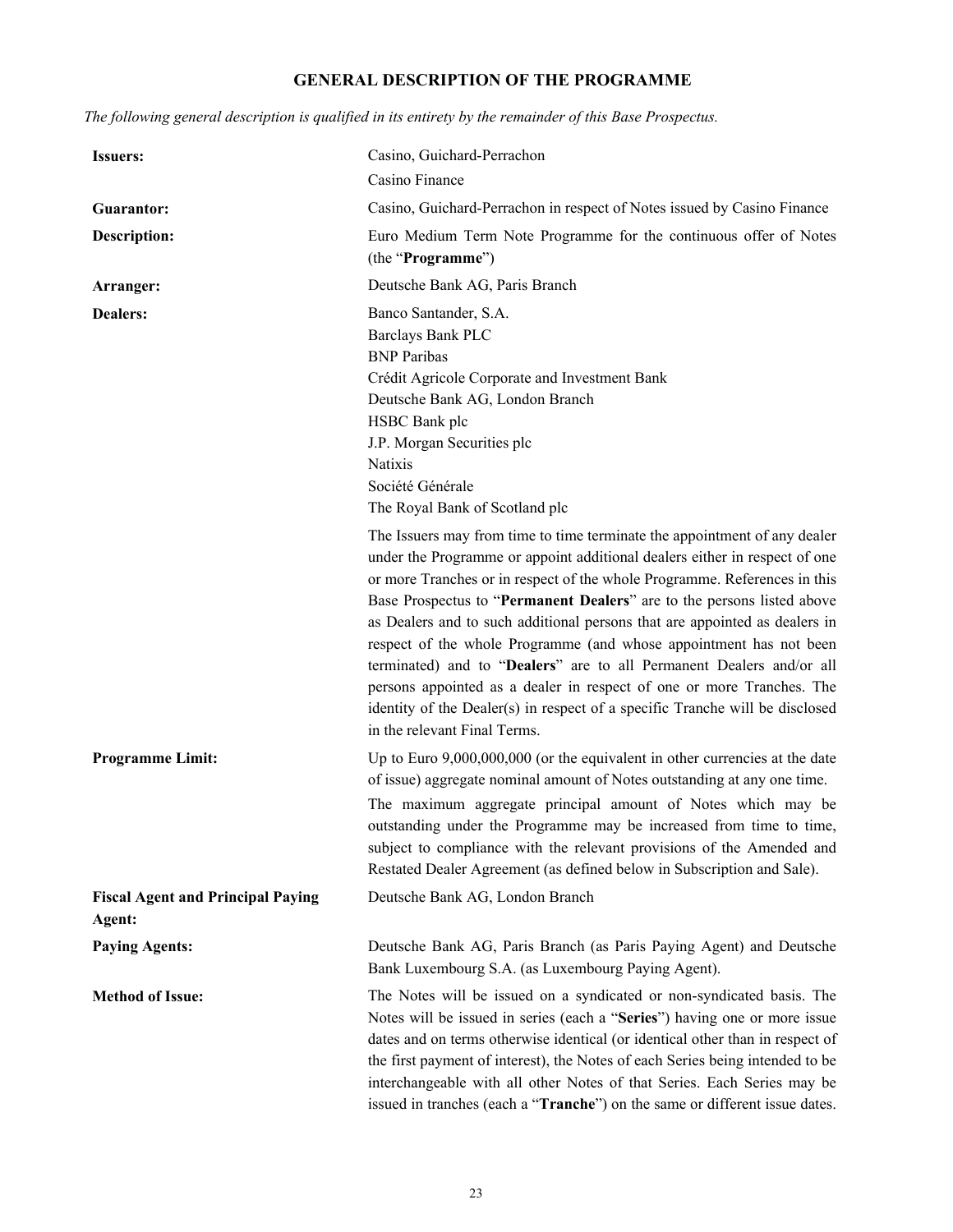|                                          | The specific terms of each Tranche will be set out in final terms to this<br>Base Prospectus (the "Final Terms").                                                                                                                                                                                                                                                                                                                                                                                                                                                                                                                                      |
|------------------------------------------|--------------------------------------------------------------------------------------------------------------------------------------------------------------------------------------------------------------------------------------------------------------------------------------------------------------------------------------------------------------------------------------------------------------------------------------------------------------------------------------------------------------------------------------------------------------------------------------------------------------------------------------------------------|
| <b>Maturities:</b>                       | Subject to compliance with all relevant laws, regulations and directives,<br>any maturity from one month from the date of original issue.                                                                                                                                                                                                                                                                                                                                                                                                                                                                                                              |
| <b>Currencies:</b>                       | Subject to compliance with all relevant laws, regulations and directives,<br>Notes may be issued in Euro, U.S. Dollars, Japanese yen, Swiss francs,<br>Polish zloty, Sterling and in any other currency agreed between the<br>relevant Issuer, the Guarantor and the relevant Dealers.                                                                                                                                                                                                                                                                                                                                                                 |
| Denomination(s):                         | Notes will be issued in such denominations as may be specified in the<br>relevant Final Terms.                                                                                                                                                                                                                                                                                                                                                                                                                                                                                                                                                         |
|                                          | The Notes will be issued in such denomination(s) as may be agreed<br>between the relevant Issuer and the relevant Dealer save that the minimum<br>denomination of each Note listed and admitted to trading on an EEA<br>Regulated Market in circumstances which require the publication of a<br>prospectus under the Prospectus Directive will be $\epsilon$ 100,000 (or, if the<br>Notes are denominated in a currency other than euro, the equivalent<br>amount in such currency).                                                                                                                                                                   |
|                                          | Notes having a maturity of less than one year will constitute deposits for<br>the purposes of the prohibition on accepting deposits contained in section<br>19 of the Financial Services and Markets Act 2000 unless they are issued<br>to a limited class of professional investors and have a denomination of at<br>least $£100,000$ or its equivalent.                                                                                                                                                                                                                                                                                              |
|                                          | Dematerialised Notes will be issued in one denomination only.                                                                                                                                                                                                                                                                                                                                                                                                                                                                                                                                                                                          |
| <b>Status of the Notes:</b>              | The Notes will constitute direct, unconditional, unsubordinated and<br>(subject to the provisions of Condition 4) unsecured obligations of the<br>relevant Issuer and rank and will rank pari passu among themselves and<br>(save for certain obligations required to be preferred by French law)<br>equally with all other present or future unsecured and unsubordinated<br>obligations of the relevant Issuer, from time to time outstanding.                                                                                                                                                                                                       |
| Guarantee:                               | The Guarantor will unconditionally and irrevocably guarantee to the<br>holder of each Note the due payment of all sums expressed to be due and<br>payable by Casino Finance under the Notes and in accordance with the<br>applicable terms and conditions. The obligations of the Guarantor in this<br>respect arise pursuant to a joint and several guarantee (cautionnement<br>solidaire) (the "Guarantee") executed by the Guarantor and dated<br>1 December 2014.                                                                                                                                                                                  |
| <b>Status of the Guarantee:</b>          | The guarantee of payment of all sums which may become due by the<br>Issuer in connection with the Notes, according to the terms of this<br>Guarantee, are direct, unconditional, unsubordinated and (subject to the<br>provisions of Clause 4 of the Guarantee) unsecured obligations of the<br>Guarantor, and rank and will at all times rank pari passu and without any<br>preference among themselves and (subject to such exceptions as are from<br>time to time mandatory under French law) equally and rateably with all<br>other present or future unsecured and unsubordinated obligations of the<br>Guarantor, from time to time outstanding. |
| <b>Negative Pledge in respect of the</b> | There will be a negative pledge in respect of the Notes as set out in                                                                                                                                                                                                                                                                                                                                                                                                                                                                                                                                                                                  |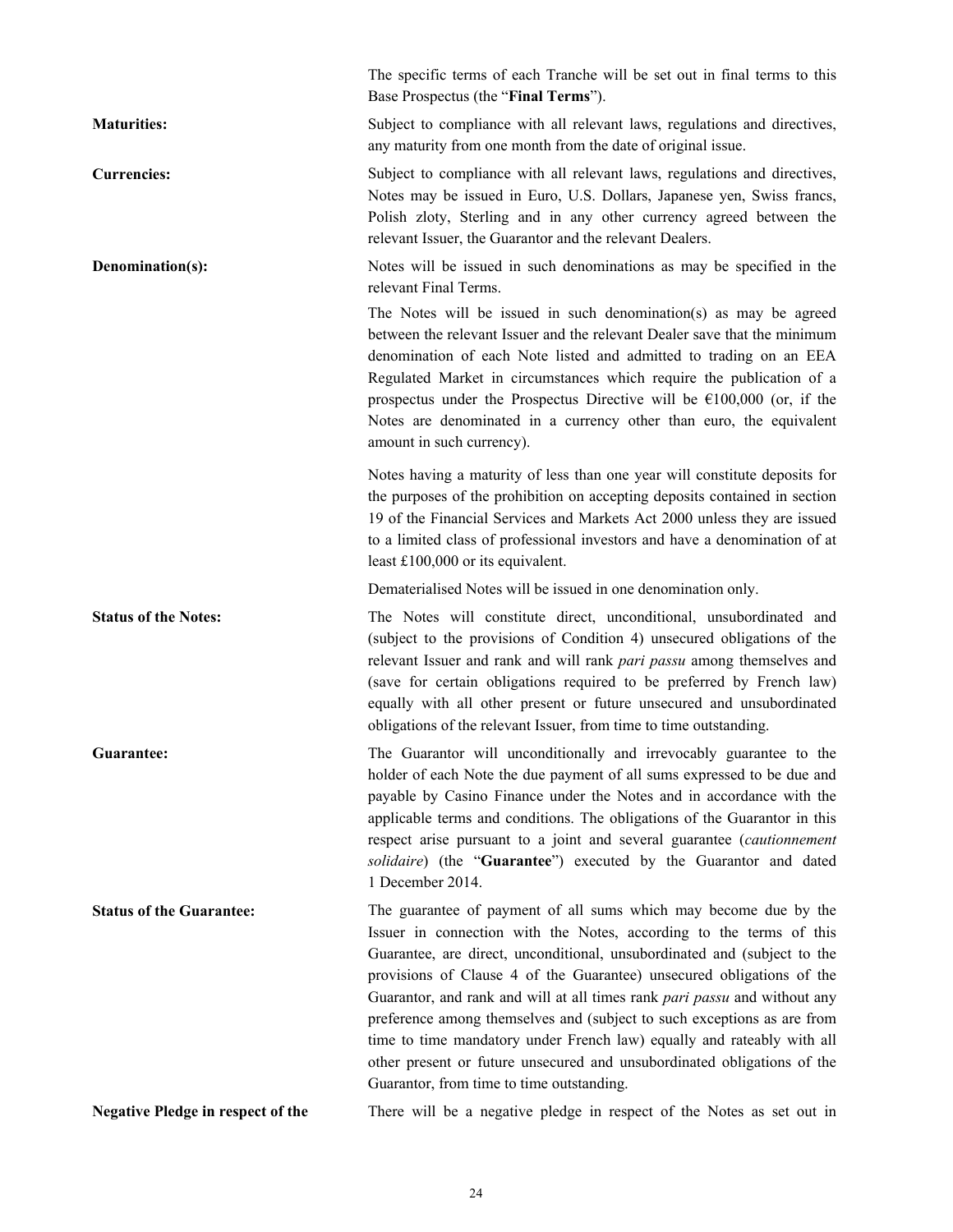| Notes:                                                 | Condition 4 - see "Terms and Conditions of the Notes - Negative Pledge".                                                                                                                                                                                                                                                                                                                                                                                                                                                                                                                                                                                                                                |
|--------------------------------------------------------|---------------------------------------------------------------------------------------------------------------------------------------------------------------------------------------------------------------------------------------------------------------------------------------------------------------------------------------------------------------------------------------------------------------------------------------------------------------------------------------------------------------------------------------------------------------------------------------------------------------------------------------------------------------------------------------------------------|
| <b>Negative Pledge in respect of the</b><br>Guarantee: | There will be a negative pledge in respect of the Guarantee as set out in<br>Clause 4 of the Description of the Guarantee.                                                                                                                                                                                                                                                                                                                                                                                                                                                                                                                                                                              |
| <b>Events of Default:</b>                              | The terms and conditions of the Notes will contain events of default as set<br>out in Condition 9 - see "Terms and Conditions of the Notes - Events of<br>Default".                                                                                                                                                                                                                                                                                                                                                                                                                                                                                                                                     |
| <b>Redemption Amount:</b>                              | Unless previously redeemed, purchased and cancelled, each Note shall be<br>finally redeemed on the Maturity Date at its nominal amount. Unless<br>permitted by then current laws and regulations, Notes (including Notes<br>denominated in Sterling) having a maturity of less than one year from their<br>date of issue and in respect of which the issue proceeds are to be accepted<br>by the relevant Issuer in the United Kingdom or whose issue otherwise<br>constitutes a contravention of section 19 of the Financial Services and<br>Markets Act 2000 must have a minimum redemption amount of £100,000<br>(or its equivalent in other currencies).                                            |
| <b>Optional Redemption:</b>                            | The Final Terms issued in respect of each issue of Notes will state whether<br>such Notes may be redeemed prior to their stated maturity at the option of<br>the relevant Issuer (either in whole or in part) and/or the Noteholders.                                                                                                                                                                                                                                                                                                                                                                                                                                                                   |
|                                                        | If a Change of Control Put Option is specified in the relevant Final Terms,<br>following the occurrence of a Change of Control, the Noteholders will be<br>entitled to request the relevant Issuer to redeem or, at the relevant Issuer's<br>option, procure the purchase of their Notes, as more fully set out in "Terms<br>and Conditions of the Notes - Redemption, Purchase and Options".<br>If specified in the relevant Final Terms, the relevant Issuer will have the<br>option to redeem the Notes, in whole or in part, at any time or from time to<br>time, prior to their Maturity Date, at the Make-whole Redemption<br>Amount. See Condition 6(b)(ii) "Terms and Conditions of the Notes - |
|                                                        | Redemption, Purchase and Options - Redemption at the Option of the<br>relevant Issuer and Partial Redemption - Make-whole redemption".                                                                                                                                                                                                                                                                                                                                                                                                                                                                                                                                                                  |
| <b>Early Redemption:</b>                               | Except as provided in "Optional Redemption" above, Notes will be<br>redeemable at the option of the relevant Issuer prior to maturity only for<br>tax reasons. See "Terms and Conditions of the Notes - Redemption,<br>Purchase and Options".                                                                                                                                                                                                                                                                                                                                                                                                                                                           |
| <b>Interest Periods and Interest Rates:</b>            | The length of the interest periods for the Notes and the applicable interest<br>rate or its method of calculation may differ from time to time or be<br>constant for any Series. Notes may have a maximum interest rate, a<br>minimum interest rate, or both. The use of interest accrual periods permits<br>the Notes to bear interest at different rates in the same interest period. All<br>such information will be set out in the relevant Final Terms.                                                                                                                                                                                                                                            |
| <b>Fixed Rate Notes:</b>                               | Fixed interest will be payable in arrear on the date or dates in each year<br>specified in the relevant Final Terms.                                                                                                                                                                                                                                                                                                                                                                                                                                                                                                                                                                                    |
| <b>Floating Rate Notes:</b>                            | Floating Rate Notes will bear interest determined separately for each<br>Series as follows:                                                                                                                                                                                                                                                                                                                                                                                                                                                                                                                                                                                                             |
|                                                        | on the same basis as the floating rate under a notional interest rate<br>(i)<br>swap transaction in the relevant Specified Currency governed by an<br>agreement incorporating the 2006 ISDA Definitions as published by                                                                                                                                                                                                                                                                                                                                                                                                                                                                                 |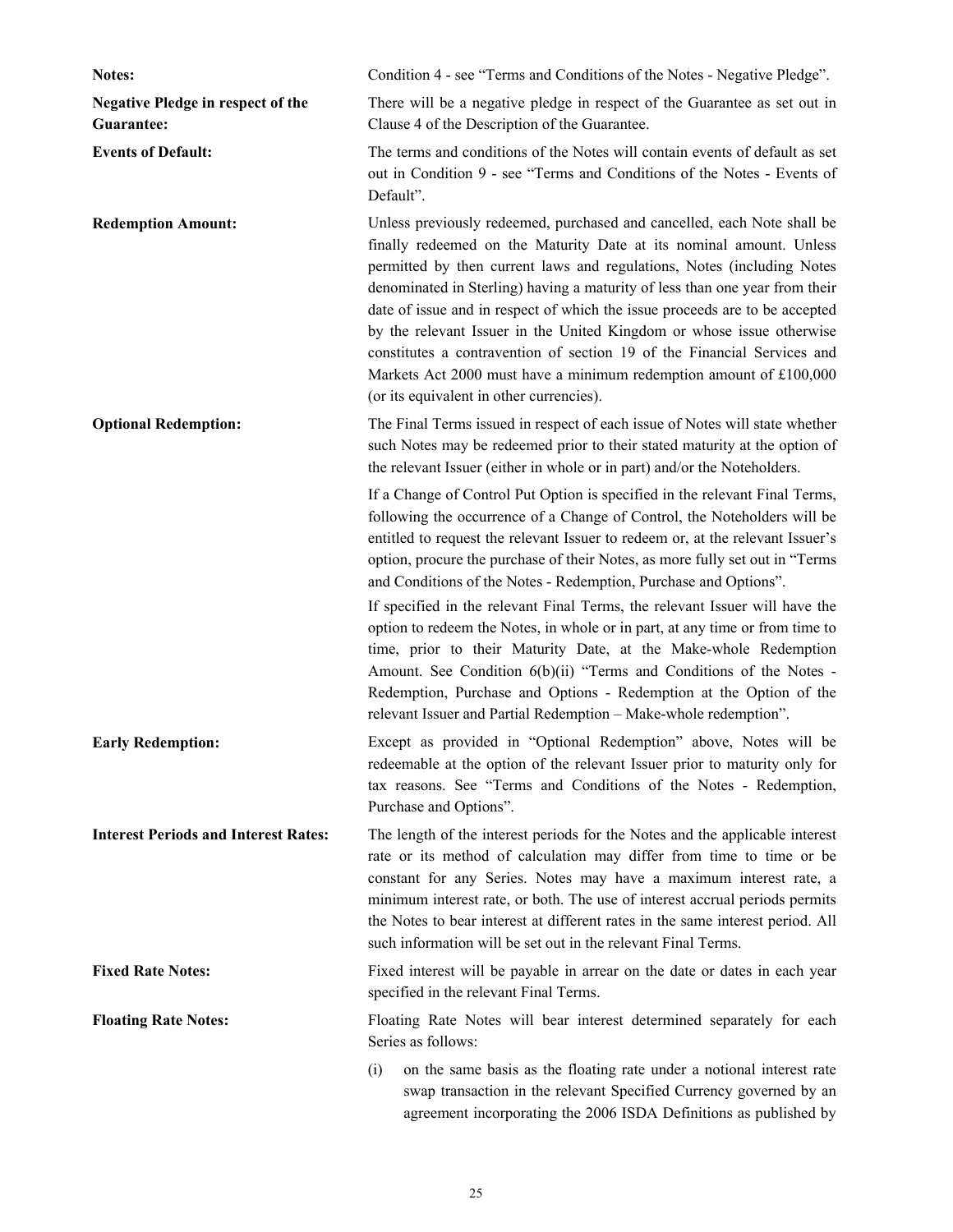|                                                     | the International Swaps and Derivatives Association, Inc.; or                                                                                                                                                                                                                                                                                                                                                                                                                                        |
|-----------------------------------------------------|------------------------------------------------------------------------------------------------------------------------------------------------------------------------------------------------------------------------------------------------------------------------------------------------------------------------------------------------------------------------------------------------------------------------------------------------------------------------------------------------------|
|                                                     | by reference to LIBOR, EURIBOR or CMS, in each case as adjusted<br>(ii)<br>for any applicable margin.                                                                                                                                                                                                                                                                                                                                                                                                |
|                                                     | Interest periods will be specified in the relevant Final Terms.                                                                                                                                                                                                                                                                                                                                                                                                                                      |
| <b>Zero Coupon Notes:</b>                           | Zero Coupon Notes will be offered and sold at a discount to their nominal<br>amount and will not bear interest.                                                                                                                                                                                                                                                                                                                                                                                      |
| <b>Redenomination:</b>                              | Notes issued in the currency of any Member State of the EU which will<br>participate in the single currency of the European Economic and Monetary<br>Union may be redenominated into Euro, all as more fully provided in<br>"Terms and Conditions of the Notes - Form, Denomination, Title and<br>Redenomination" below.                                                                                                                                                                             |
| <b>Consolidation:</b>                               | Notes of one Series may be consolidated with Notes of another Series as<br>more fully provided in "Terms and Conditions of the Notes - Further<br>Issues and Consolidation".                                                                                                                                                                                                                                                                                                                         |
| <b>Form of Notes:</b>                               | Notes may be issued in either dematerialised form ("Dematerialised<br>Notes") or in materialised form ("Materialised Notes").                                                                                                                                                                                                                                                                                                                                                                        |
|                                                     | Dematerialised Notes may, at the option of the relevant Issuer, be issued in<br>bearer dematerialised form (au porteur) or in registered dematerialised<br>form (au nominatif) and, in such latter case, at the option of the relevant<br>Noteholder, in either au nominatif pur or au nominatif administré form.<br>No physical documents of title will be issued in respect of Dematerialised<br>Notes. See "Terms and Conditions of the Notes - Form, Denomination,<br>Title and Redenomination". |
|                                                     | Materialised Notes will be in bearer materialised form only. A Temporary<br>Global Certificate will be issued initially in respect of each Tranche of<br>Materialised Notes. Materialised Notes may only be issued outside France.                                                                                                                                                                                                                                                                   |
| <b>Governing Law:</b>                               | French law.                                                                                                                                                                                                                                                                                                                                                                                                                                                                                          |
| <b>Central Depositary:</b>                          | Euroclear France as central depositary in relation to Dematerialised Notes.                                                                                                                                                                                                                                                                                                                                                                                                                          |
| <b>Clearing Systems:</b>                            | Clearstream, Luxembourg and Euroclear or any other clearing system that<br>may be agreed between the Issuers, the Fiscal Agent and the relevant<br>Dealer in relation to Materialised Notes.                                                                                                                                                                                                                                                                                                         |
| <b>Initial Delivery of Dematerialised</b><br>Notes: | One Paris business day before the issue date of each Tranche of<br>Dematerialised Notes, the lettre comptable relating to such Tranche shall<br>be deposited with Euroclear France as central depositary.                                                                                                                                                                                                                                                                                            |
| <b>Initial Delivery of Materialised Notes:</b>      | On or before the issue date for each Tranche of Materialised Notes, the<br>Temporary Global Certificate issued in respect of such Tranche shall be<br>deposited with a common depositary for Euroclear and Clearstream,<br>Luxembourg or with any other clearing system or may be delivered<br>outside any clearing system provided that the method of such delivery has<br>been agreed in advance by the relevant Issuer, the Fiscal Agent and the<br>relevant Dealer.                              |
| <b>Issue Price:</b>                                 | Notes may be issued at their nominal amount or at a discount or premium<br>to their nominal amount.                                                                                                                                                                                                                                                                                                                                                                                                  |
| <b>Taxation:</b>                                    | All payments of principal and interest by or on behalf of the relevant<br>Issuer in respect of the Notes shall be made free and clear of, and without                                                                                                                                                                                                                                                                                                                                                |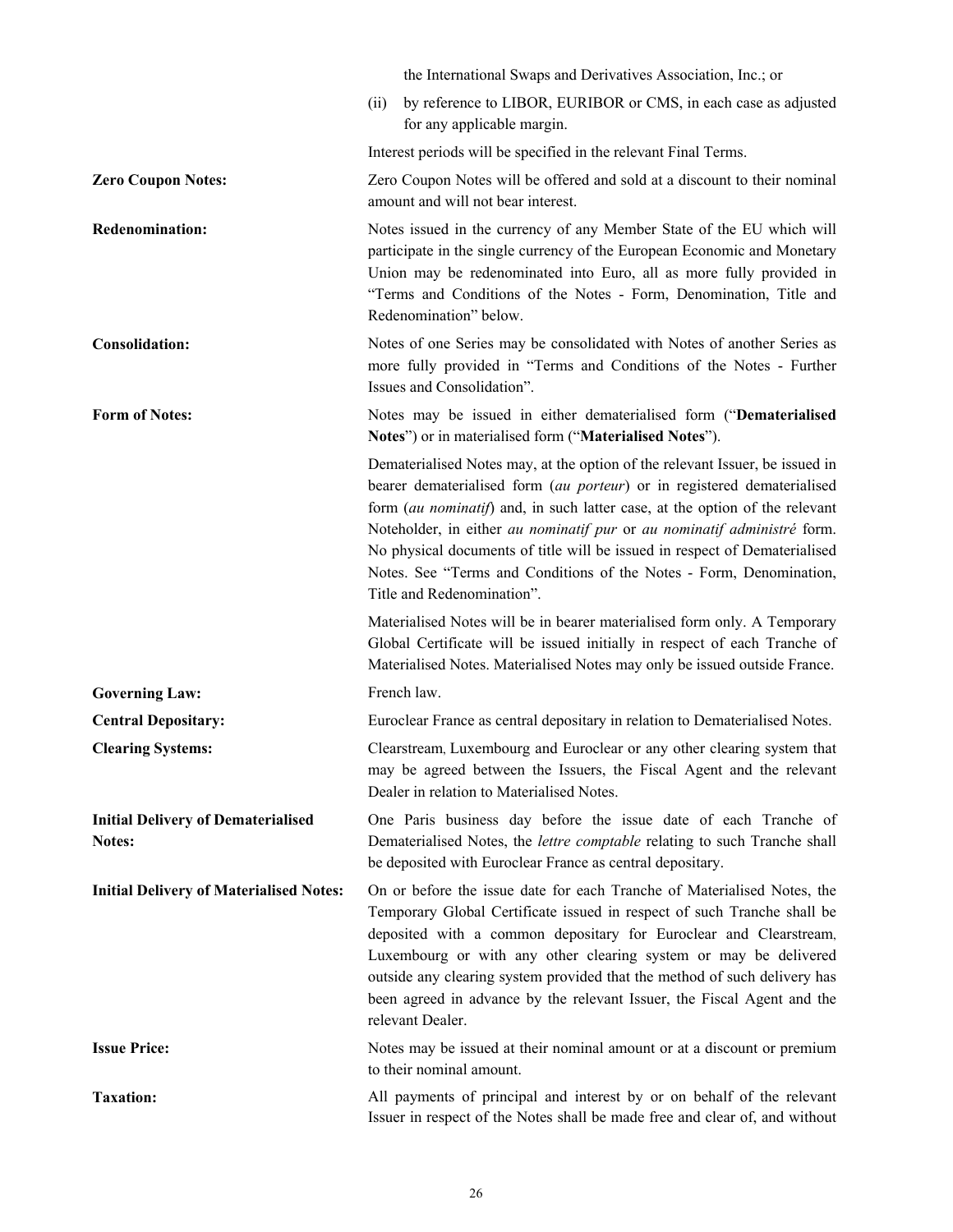withholding or deduction for, any taxes, duties, assessments or governmental charges of whatever nature imposed, levied, collected, withheld or assessed by or within France or any authority therein or thereof having power to tax, unless such withholding or deduction is required by law.

See section "Taxation"

#### **Listing and Admission to Trading:** The Luxembourg Stock Exchange and/or any other EEA Regulated

**Method of Publication of the Final Terms:**

Market as specified in the relevant Final Terms. As specified in the relevant Final Terms, a Series of Notes may or may not be listed and/or admitted to trading.

The Final Terms related to Notes listed and admitted to trading on any EEA Regulated Market will be published, if relevant, on the website of the Luxembourg Stock Exchange (www.bourse.lu).

**Rating:** As at the date of this Base Prospectus, Casino has a long-term debt rating of BBB- by Standard & Poor's Ratings Services ("**S&P**") and BBB- by Fitch Ratings ("**Fitch**") and a short-term debt rating of A-3 by S&P and F3 by Fitch. Unless otherwise specified in the relevant Final Terms, Notes to be issued under the Programme with a maturity of 12 months or more will be rated BBB- by S&P and BBB- by Fitch. Unless otherwise specified in the relevant Final Terms, Notes to be issued under the Programme having a maturity of less than 12 months will be rated A-3 by S&P and F3 by Fitch. S&P and Fitch are established in the European Union and registered under Regulation (EC) No. 1060/2009 on credit ratings agencies as amended (the "**CRA Regulation**") and included in the list of credit rating agencies registered in accordance with the CRA Regulation published on the European Securities and Markets Authority's website (www.esma.europa.eu/page/List-registered-and-certified-CRAs) as of the date of this Base Prospectus. The relevant Final Terms will specify whether or not such credit ratings are issued by a credit rating agency established in the European Union and registered under the CRA Regulation. Credit ratings are subject to revision, suspension or withdrawal at any time by the relevant rating organisation. Where an issue of Notes is rated, its rating will not necessarily be the same as the rating assigned to Notes issued under the Programme. A rating is not a recommendation to buy, sell or hold securities and may be subject to suspension, change or withdrawal at any time by the assigning rating agency.

**Selling Restrictions:** There are restrictions on the sale of Notes and the distribution of offering material in various jurisdictions. See "Subscription and Sale".

> The Issuers are Category 2 for the purposes of Regulation S under the United States Securities Act of 1933, as amended.

> Materialised Notes will be issued in compliance with U.S. Treas. Reg.  $$1.163-5(c)(2)(i)(D)$  (or any successor regulation issued under the U.S. internal revenue code of 1986, as amended (the "**U.S. Internal Revenue Code**") section 4701(b) containing rules identical to those applying under U.S. Internal Revenue Code section 163(f)(2)(B)) (the "**D Rules**") unless (i) the relevant Final Terms states that such Materialised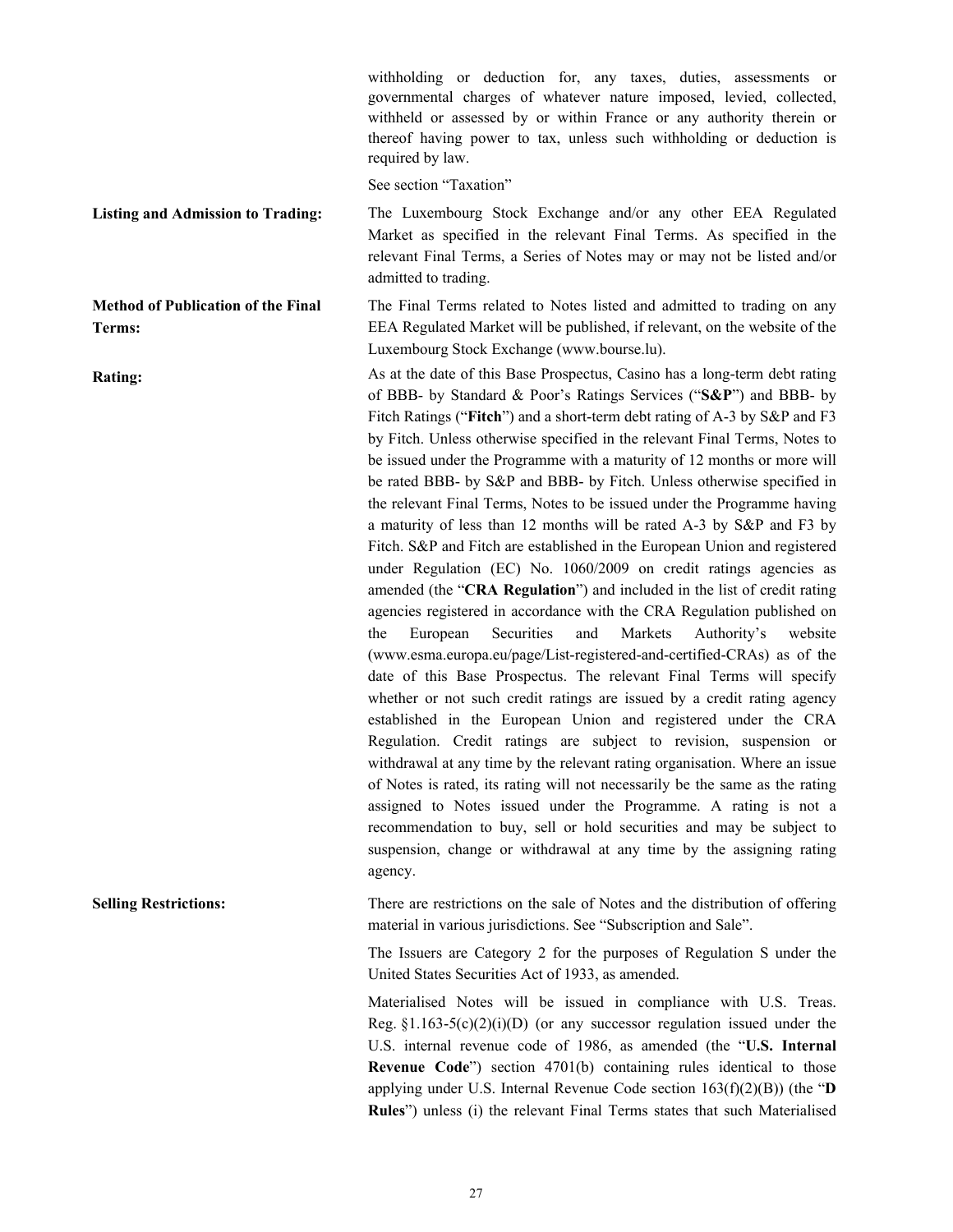Notes are issued in compliance with U.S. Treas. Reg. §1.163-5(c)(2)(i)(C) (or any successor regulation issued under the U.S. Internal Revenue Code section 4701(b) containing rules identical to those applying under U.S. Internal Revenue Code section 163(f)(2)(B)) (the "**C Rules**") or (ii) such Materialised Notes are issued other than in compliance with the D Rules or the C Rules but in circumstances in which the Notes will not constitute "registration required obligations" under the United States Tax Equity and Fiscal Responsibility Act of 1982 ("**TEFRA**"), which circumstances will be referred to in the relevant Final Terms as a transaction to which TEFRA is not applicable.

Dematerialised Notes do not require compliance with the TEFRA rules.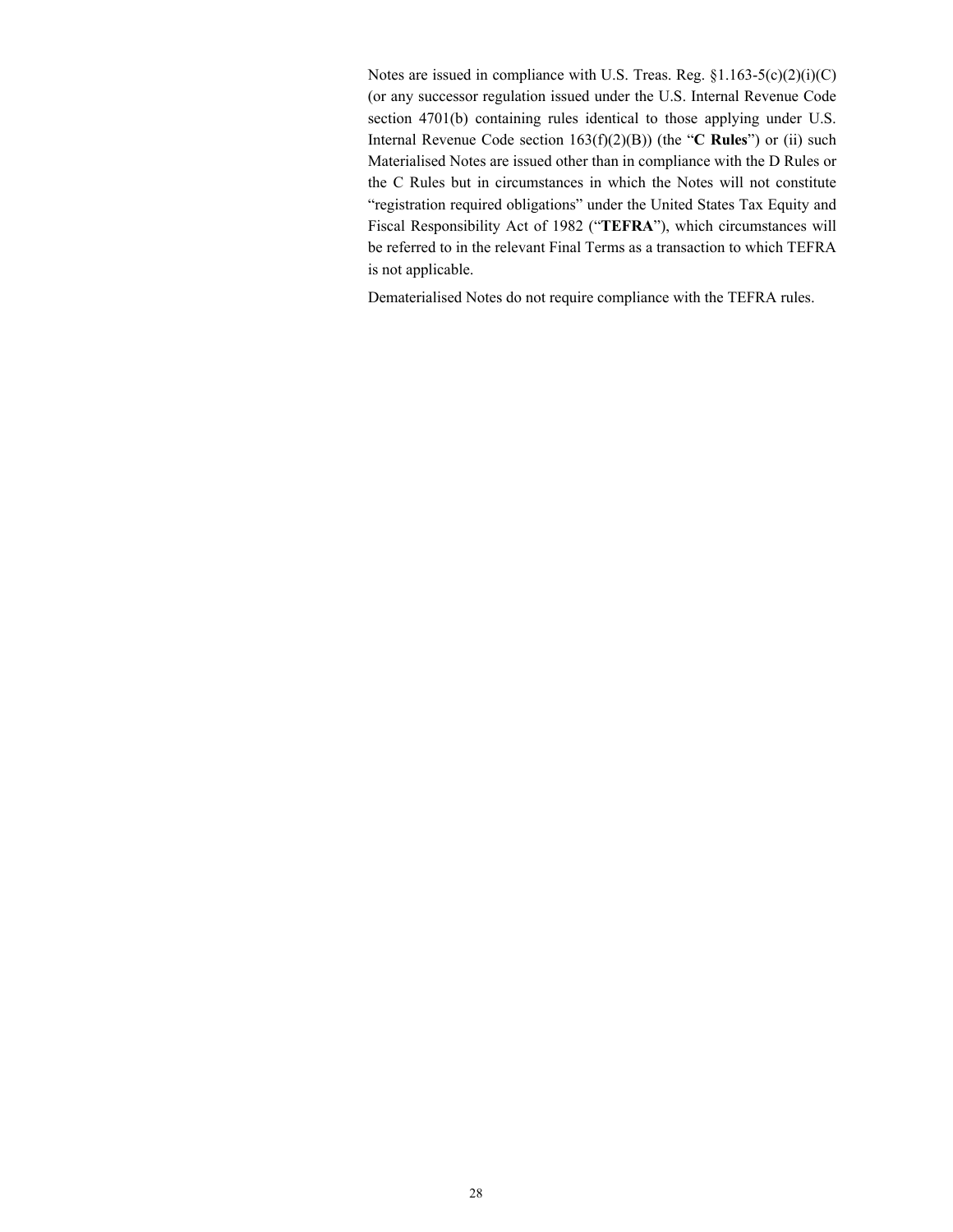# **TERMS AND CONDITIONS OF THE NOTES**

*The following is the text of the terms and conditions that, subject to completion in accordance with the provisions of the relevant Final Terms, shall be applicable to the Notes. In the case of Dematerialised Notes, the text of the terms and conditions will not be endorsed on physical documents of title but will be constituted by the following text as completed by the relevant Final Terms. In the case of Materialised Notes, either (i) the full text of these terms and conditions together with the relevant provisions of the Final Terms or (ii) these terms and conditions as so completed (and subject to simplification by the deletion of non-applicable provisions), shall be endorsed on Definitive Materialised Notes. All capitalised terms that are not defined in these Conditions will have the meanings given to them in the relevant Final Terms. References in the Conditions to "Notes" are to the Notes of one Series only, not to all Notes that may be issued under the Programme.*

An amended and restated agency agreement dated 1 December 2014 has been agreed between Casino, Guichard-Perrachon ("**Casino**" or, in its capacity as issuer, an "**Issuer**" and in its capacity as guarantor of the Notes issued by Casino Finance, the "**Guarantor**") and Casino Finance ("**Casino Finance**" or an "**Issuer**" (together with Casino, in its capacity as Issuer, the "**Issuers**")), Deutsche Bank AG, London Branch as fiscal agent, paying agent, redenomination agent, consolidation agent and calculation agent and the other agents named in it (the "**Amended and Restated Agency Agreement**"). The fiscal agent, the paying agents, the redenomination agent, the consolidation agent and the calculation agent(s) for the time being (if any) are referred to below respectively as the "**Fiscal Agent**", the "**Paying Agents**" (which expression shall include the Fiscal Agent), the "**Redenomination Agent**", the "**Consolidation Agent**" and the "**Calculation Agent(s)**".

For the purpose of these Terms and Conditions, "**Regulated Market**" means any regulated market situated in a Member State of the European Economic Area ("**EEA**") as defined in the Directive 2004/39/EC on Markets in Financial Instruments dated 21 April 2004 as amended from time to time.

Provisions in square brackets shall apply to Notes issued by Casino Finance which will have the benefit of a guarantee by the Guarantor. Such provisions will not apply to Notes issued by the Guarantor*.*

References below to "**Conditions**" are, unless the context requires otherwise, to the numbered paragraphs below.

#### **1 Form, Denomination(s), Title, Redenomination and Method of Issue**

- (a) **Form:** Notes may be issued either in dematerialised form ("**Dematerialised Notes**") or in materialised form ("**Materialised Notes**").
	- (i) Title to Dematerialised Notes will be evidenced in accordance with Articles L.211-3 and R.211-1 of the French *Code monétaire et financier* (the "**Code**") by book entries (*inscriptions en compte*). No physical document of title (including *certificats représentatifs* pursuant to Article R.211-7 of the Code) will be issued in respect of the Dematerialised Notes.

Dematerialised Notes are issued, at the option of the relevant Issuer, in either bearer dematerialised form (*au porteur*), which will be inscribed in the books of Euroclear France S.A. ("**Euroclear France**") (acting as central depositary) which shall credit the accounts of Account Holders, or in registered dematerialised form (*au nominatif*) and, in such latter case, at the option of the relevant Noteholder in either administered registered form (*au nominatif administré*) inscribed in the books of an Account Holder or in fully registered form (*au nominatif pur*) inscribed in an account in the books of Euroclear France maintained by the relevant Issuer or the registration agent (designated in the relevant Final Terms) acting on behalf of the relevant Issuer (the "**Registration Agent**").

The Issuers may require the identification of the Noteholders, in accordance with French law, unless such right is expressly excluded in the relevant Final Terms.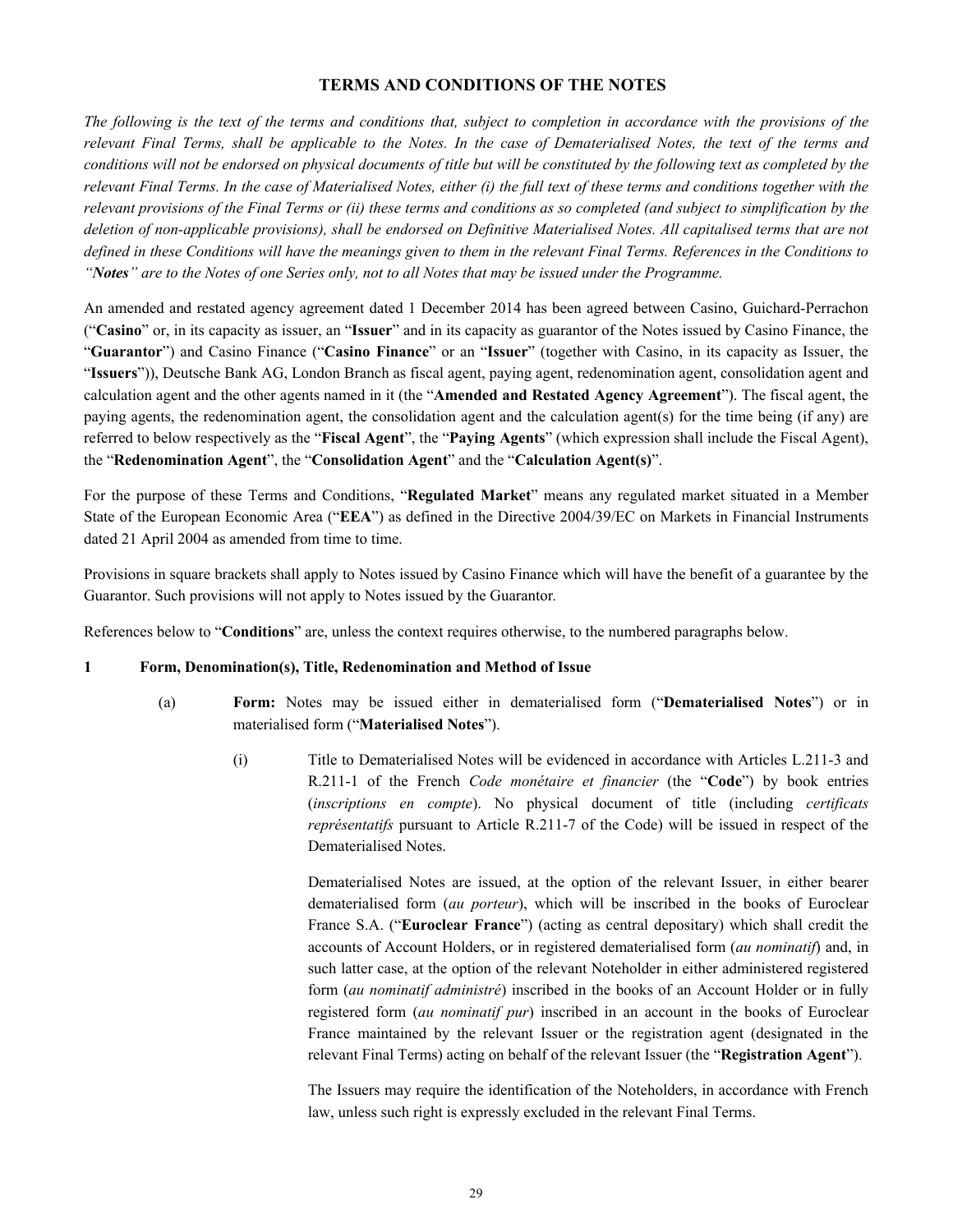For the purpose of these Conditions, "**Account Holder**" means any financial intermediary institution entitled to hold accounts directly or indirectly on behalf of its customers with Euroclear France, and includes Euroclear Bank S.A./N.V. ("**Euroclear**") and the depositary bank for Clearstream Banking, société anonyme ("**Clearstream, Luxembourg**").

(ii) Materialised Notes are issued in bearer form. Materialised Notes in definitive form ("**Definitive Materialised Notes**") are serially numbered and are issued with coupons (the "**Coupons**" and, where appropriate, a talon (the "**Talon**")) attached, save in the case of Zero Coupon Notes in which case references to interest (other than in relation to interest due after the Maturity Date), Coupons and Talons in these Conditions are not applicable.

> *In accordance with Articles L.211-3 and R.211-1 of the Code, securities (such as Notes) which are governed by French law and are in materialised form must be issued outside the French territory.*

(b) **Denomination(s):** Notes issued by the relevant Issuer shall be issued in the specified denomination(s) as set out in the relevant Final Terms (the "**Specified Denomination(s)**") save that the minimum denomination of each Note listed and admitted to trading on a Regulated Market in circumstances which require the publication of a prospectus under the Prospectus Directive will be  $€100,000$  (or, if the Notes are denominated in a currency other than euro, the equivalent amount in such currency). Dematerialised Notes shall be issued in one Specified Denomination only.

# (c) **Title:**

- (i) Title to Dematerialised Notes in bearer dematerialised form (*au porteur*) and in administered registered form (*au nominatif administré*) shall pass upon, and transfer of such Notes may only be effected through, registration of the transfer in the accounts of Account Holders. Title to Dematerialised Notes in fully registered form (*au nominatif pur*) shall pass upon, and transfer of such Notes may only be effected through, registration of the transfer in the accounts of the relevant Issuer or the Registration Agent.
- (ii) Title to Definitive Materialised Notes including, where appropriate, Coupons and/or a Talon attached thereto, shall pass by delivery.
- (iii) Except as ordered by a court of competent jurisdiction or as required by law, the holder (as defined below) of any Note, Coupon or Talon shall be deemed to be and may be treated as its absolute owner for all purposes, whether or not it is overdue and regardless of any notice of ownership, or an interest in it, any writing on it or its theft or loss and no person shall be liable for so treating the holder.
- (iv) In these Conditions, "**holder of Notes**", "**holder of any Note**" or "**Noteholder**" means (i) in the case of Dematerialised Notes, the person whose name appears in the account of the relevant Account Holder or the relevant Issuer or the Registration Agent (as the case may be) as being entitled to such Notes and (ii) in the case of Materialised Notes, the bearer of any Definitive Materialised Note and the Coupons or Talon relating to it, and capitalised terms have the meanings given to them in the relevant Final Terms, the absence of any such meaning indicating that such term is not applicable to the Notes.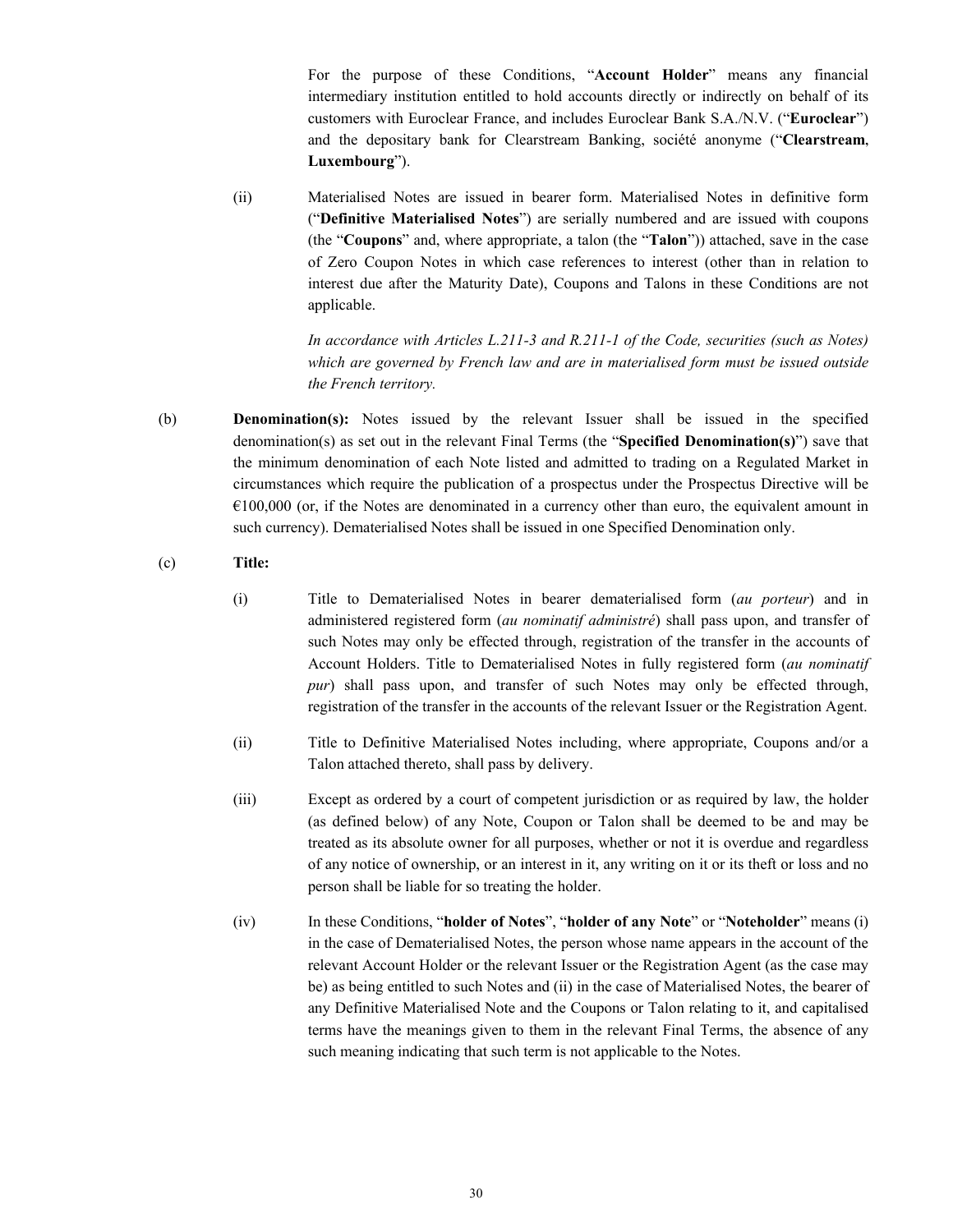#### (d) **Redenomination:**

- (i) The relevant Issuer may (if so specified in the relevant Final Terms), on any Interest Payment Date, without the consent of the holder of any Note, Coupon or Talon, by giving at least thirty (30) days' notice in accordance with Condition 14 and on or after the date on which the European Member State in whose national currency the Notes are denominated has become a participating Member State in the single currency of the European Economic and Monetary Union (as provided in the Treaty establishing the European Community (the "**EC**"), as amended from time to time (the "**Treaty**")), or events have occurred which have substantially the same effects (in either case, "**EMU**"), redenominate all, but not some only, of the Notes of any Series (as defined below) into Euro and adjust the aggregate principal amount and the Specified Denomination(s) set out in the relevant Final Terms accordingly, as described below. The date on which such redenomination becomes effective shall be referred to in these Conditions as the "**Redenomination Date**".
- (ii) The redenomination of the Notes pursuant to Condition  $1(d)(i)$  shall be made by converting the principal amount of each Note from the relevant national currency into Euro using the fixed relevant national currency Euro conversion rate established by the Council of the European Union pursuant to applicable regulations of the Treaty and rounding the resultant figure to the nearest Euro 0.01 (with Euro 0.005 being rounded upwards). If the relevant Issuer so elects, the figure resulting from conversion of the principal amount of each Note using the fixed relevant national currency Euro conversion rate shall be rounded down to the nearest Euro. The Euro denominations of the Notes so determined shall be notified to Noteholders in accordance with Condition 14. Any balance remaining from the redenomination with a denomination higher than Euro 0.01 shall be paid by way of cash adjustment rounded to the nearest Euro 0.01 (with Euro 0.005 being rounded upwards). Such cash adjustment will be payable in Euro on the Redenomination Date in the manner notified to Noteholders by the relevant Issuer.
- (iii) Upon redenomination of the Notes, any reference in the relevant Final Terms to the relevant national currency shall be construed as a reference to Euro.
- (iv) The relevant Issuer may, with the prior approval of the Redenomination Agent and the Consolidation Agent, in connection with any redenomination pursuant to this Condition or any consolidation pursuant to Condition 13, without the consent of the holder of any Note, Coupon or Talon, make any changes or additions to these Conditions or Condition 13 (including, without limitation, any change to any applicable business day definition, business day convention, principal financial centre of the country of the Specified Currency, interest accrual basis or benchmark), taking into account market practice in respect of redenominated euromarket debt obligations and which it believes are not prejudicial to the interests of such holders. Any such changes or additions shall, in the absence of manifest error, be binding on the holders of Notes, Coupons and Talons and shall be notified to Noteholders in accordance with Condition 14 as soon as practicable thereafter.
- (v) Neither the relevant Issuer nor any Paying Agent shall be liable to the holder of any Note, Coupon or Talon or other person for any commissions, costs, losses or expenses in relation to or resulting from the credit or transfer of Euro or any currency conversion or rounding effected in connection therewith.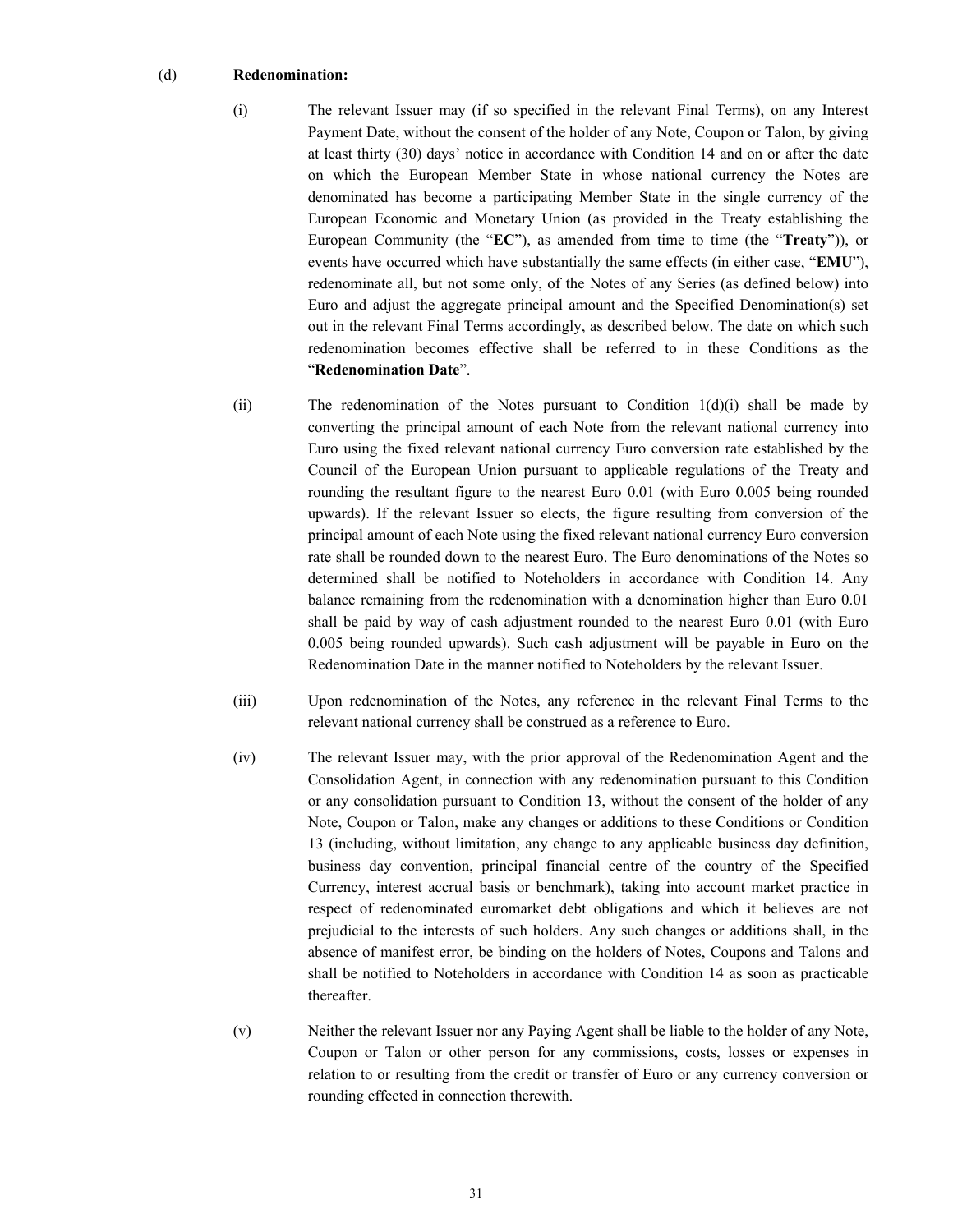#### (e) **Method of Issue**

The Notes will be issued on a syndicated or non-syndicated basis. The Notes will be issued in series (each a "**Series**") having one or more issue dates and on terms otherwise identical (or identical other than in respect of the first payment of interest), the Notes of each Series being intended to be interchangeable with all other Notes of that Series. Each Series may be issued in tranches (each a "**Tranche**") on the same or different issue dates.

#### **2 Conversion and Exchanges of Notes**

#### (a) **Dematerialised Notes**

- (i) Dematerialised Notes issued in bearer dematerialised form (*au porteur*) may not be converted into Dematerialised Notes in registered dematerialised form, whether in fully registered form (*au nominatif pur*) or in administered registered form (*au nominatif administré*).
- (ii) Dematerialised Notes issued in registered dematerialised form (*au nominatif*) may not be converted into Dematerialised Notes in bearer dematerialised form (*au porteur*).
- (iii) Dematerialised Notes issued in fully registered form (*au nominatif pur*) may, at the option of the Noteholder, be converted into Notes in administered registered form (*au nominatif administré*), and *vice versa*. The exercise of any such option by such Noteholder shall be made in accordance with Article R.211-4 of the Code. Any such conversion shall be effected at the cost of such Noteholder.

#### (b) **Materialised Notes**

Materialised Notes of one Specified Denomination may not be exchanged for Materialised Notes of another Specified Denomination.

# **3 Status of the Notes [and Guarantee]**

#### (a) **Status of the Notes**

The Notes and, where applicable, any relative Coupons are direct, unconditional, unsubordinated and (subject to the provisions of Condition 4) unsecured obligations of the relevant Issuer and rank and will at all times rank *pari passu* and without any preference among themselves and (subject to such exceptions as are from time to time mandatory under French law) equally and rateably with all other present or future unsecured and unsubordinated obligations of the relevant Issuer, from time to time outstanding.

#### (b) [**Guarantee**

The Guarantor has unconditionally and irrevocably guaranteed (pursuant to a *cautionnement solidaire*) the due payment of all sums expressed to be due and payable by Casino Finance under the Notes and Coupons and in accordance with their terms and conditions. The obligations of the Guarantor in this respect arise pursuant to a Guarantee Agreement executed by the Guarantor and dated 1 December 2014 (the "**Guarantee**").

*This Guarantee is reproduced on pages 81 to 83 of this Base Prospectus.*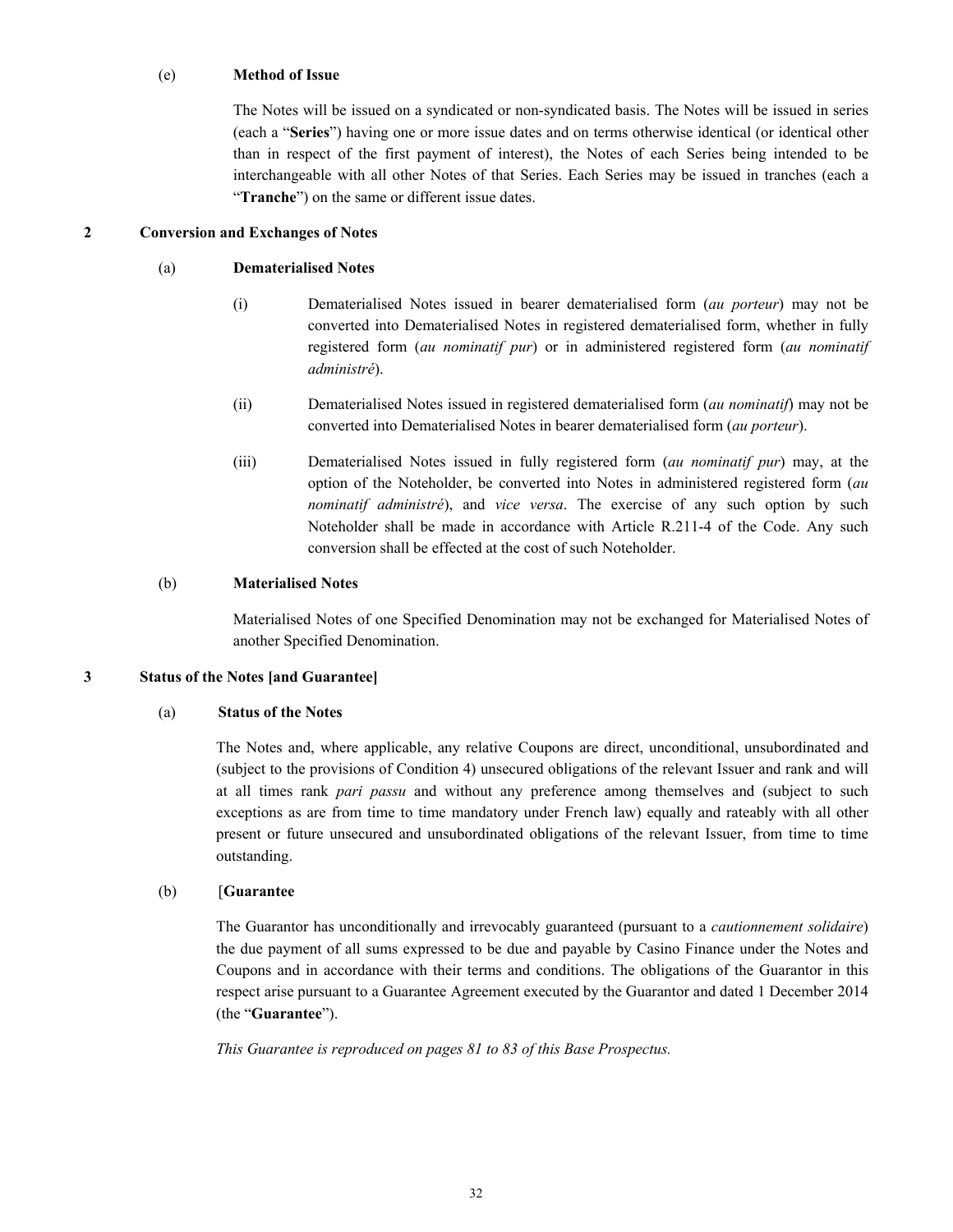#### **(c) Status of the Guarantee**

The guarantee of payment of all sums which may become due by Casino Finance in connection with the Notes, according to the terms of this Guarantee, are direct, unconditional, unsubordinated and (subject to the provisions of Clause 4 of the Guarantee) unsecured obligations of the Guarantor, and rank and will at all times rank *pari passu* and without any preference among themselves and (subject to such exceptions as are from time to time mandatory under French law) equally and rateably with all other present or future unsecured and unsubordinated obligations of the Guarantor, from time to time outstanding.]

#### **4 Negative Pledge**

So long as any of the Notes or, if applicable, any Coupons relating to them, remains outstanding (as defined below), the relevant Issuer [or, as the case may be, the Guarantor] will not, and will ensure that none of its Principal Subsidiaries (as defined below), nor Casino Finance in the case of Casino as Issuer, will, create or permit to subsist any mortgage, charge, pledge or other security interest upon any of their respective assets or revenues, present or future, to secure any Relevant Indebtedness (as defined below) incurred or guaranteed by any of them (whether before or after the issue of the Notes) unless the relevant Issuer's obligations under the Notes and Coupons are equally and rateably secured therewith.

For the purposes of this Condition:

- (i) "**outstanding**" means, in relation to the Notes of any Series, all the Notes issued other than (a) those that have been redeemed in accordance with the Conditions, (b) those in respect of which the date for redemption has occurred and the redemption moneys (including all interest accrued on such Notes to the date for such redemption and any interest payable after such date) have been duly paid (i) in the case of Dematerialised Notes in bearer form and in administered registered form, to the relevant Account Holders on behalf of the Noteholder as provided in Condition 7(a), (ii) in the case of Dematerialised Notes in fully registered form, to the account of the Noteholder as provided in Condition 7(a) and (iii) in the case of Materialised Notes, to the Fiscal Agent as provided in this Agreement and remain available for payment against presentation and surrender of Definitive Materialised Notes and/or Coupons, as the case may be, (c) those which have become void or in respect of which claims have become prescribed, (d) those which have been purchased and cancelled as provided in the Conditions, (e) in the case of Materialised Notes (i) those mutilated or defaced Definitive Materialised Notes that have been surrendered in exchange for replacement Definitive Materialised Notes, (ii) (for the purpose only of determining how many such Definitive Materialised Notes are outstanding and without prejudice to their status for any other purpose) those Definitive Materialised Notes alleged to have been lost, stolen or destroyed and in respect of which replacement Definitive Materialised Notes have been issued and (iii) any Temporary Global Certificate to the extent that it shall have been exchanged for one or more Definitive Materialised Notes, pursuant to its provisions.
- (ii) "**Principal Subsidiary**" means any Subsidiary of Casino which at any time accounts for:
	- (a) 10 per cent. or more of the consolidated total assets of Casino; or
	- (b) 10 per cent. or more of the consolidated turnover of Casino,

as calculated by reference to Casino's latest audited consolidated annual financial statements and the relevant subsidiary's latest annual audited consolidated or (if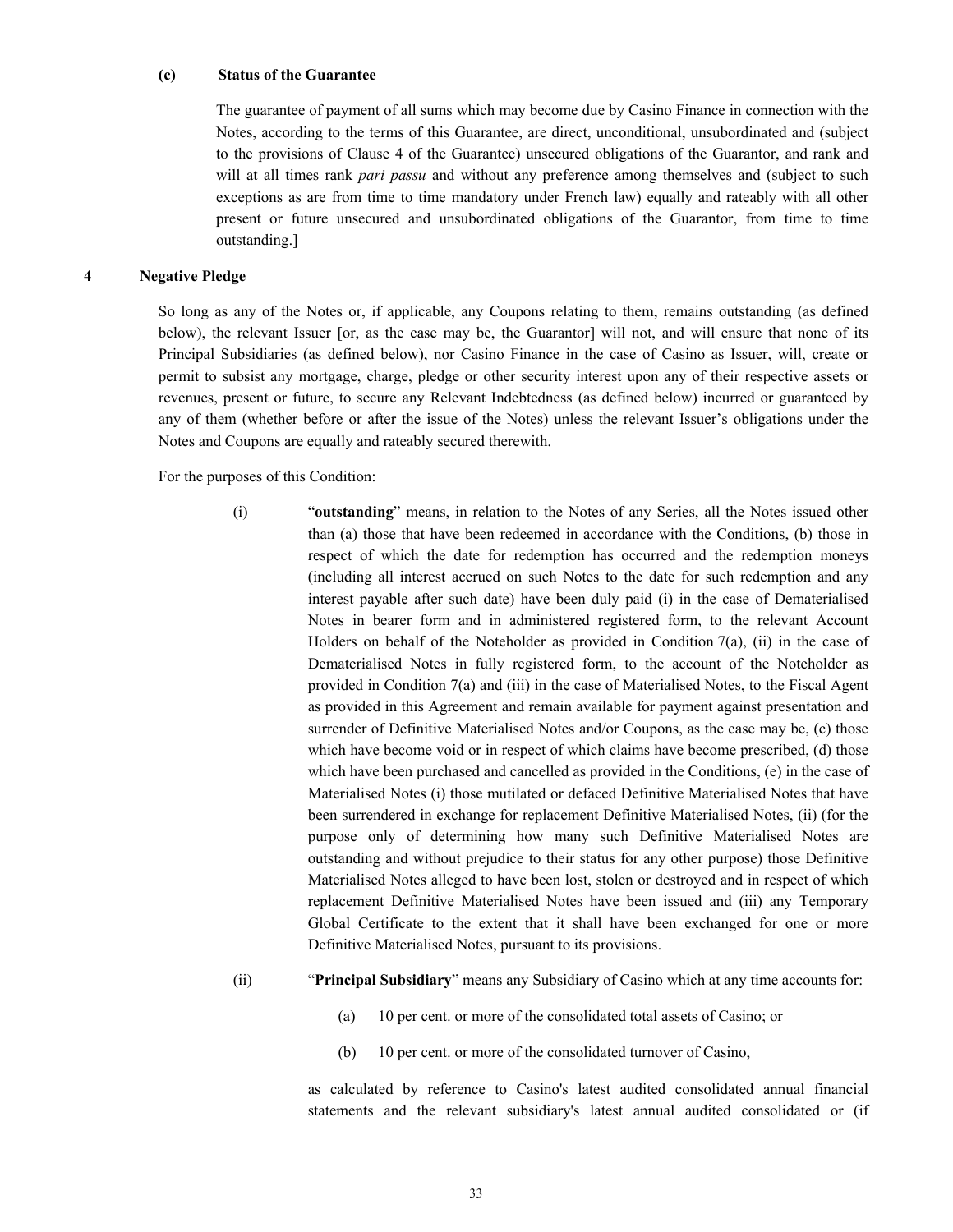consolidated accounts are not prepared in relation to such subsidiary) unconsolidated annual audited financial statements.

- (iii) "**Relevant Indebtedness**" means any indebtedness for borrowed money, represented by notes or other securities which are for the time being, or are capable of being, quoted, listed and admitted to trading or ordinarily dealt in on any stock exchange, over-thecounter-market or other securities market.
- (iv) "**Subsidiary**" means, in relation to any person or entity at any time, any entity which is then directly or indirectly controlled (within the meaning of Article L.233-3 of the French *Code de commerce*), or more than fifty (50) per cent. of whose issued equity share capital (or equivalent) is then beneficially owned by such person and/or one or more of its Subsidiaries.

#### **5 Interest and other Calculations**

(a) **Definitions:** In these Conditions, unless the context otherwise requires, the following defined terms shall have the meanings set out below:

"**Business Day**" means:

- (i) in the case of Euro, a day on which the Trans European Automated Real Time Gross Settlement Express Transfer (known as TARGET2) or any successor thereto (the "**TARGET System**") is operating (a "**TARGET Business Day**") and/or
- (ii) in the case of a currency other than Euro, a day (other than a Saturday or Sunday) on which commercial banks and foreign exchange markets settle payments in the principal financial centre for that currency and/or
- (iii) in the case of a currency and/or one or more business centre(s) specified in the relevant Final Terms (the "**Business Centre(s)**"), a day (other than a Saturday or a Sunday) on which commercial banks and foreign exchange markets settle payments in such currency in the Business Centre(s) or, if no currency is indicated, generally in each of the Business Centres so specified

"**Day Count Fraction**" means, in respect of the calculation of an amount of interest on any Note for any period of time (from and including the first day of such period to but excluding the last) (whether or not constituting an Interest Period or Interest Accrual Period, the "**Calculation Period**"):

- (i) if "**Actual/Actual**" or "**Actual/Actual - ISDA**" is specified in the relevant Final Terms, the actual number of days in the Calculation Period divided by 365 (or, if any portion of that Calculation Period falls in a leap year, the sum of (A) the actual number of days in that portion of the Calculation Period falling in a leap year divided by 366 and (B) the actual number of days in that portion of the Calculation Period falling in a non-leap year divided by 365)
- (ii) if "**Actual/Actual - ICMA**" is specified in the relevant Final Terms:
	- (A) if the Calculation Period is equal to or shorter than the Determination Period during which it falls, the number of days in the Calculation Period divided by the product of  $(x)$  the number of days in such Determination Period and  $(y)$ the number of Determination Periods normally ending in any year; and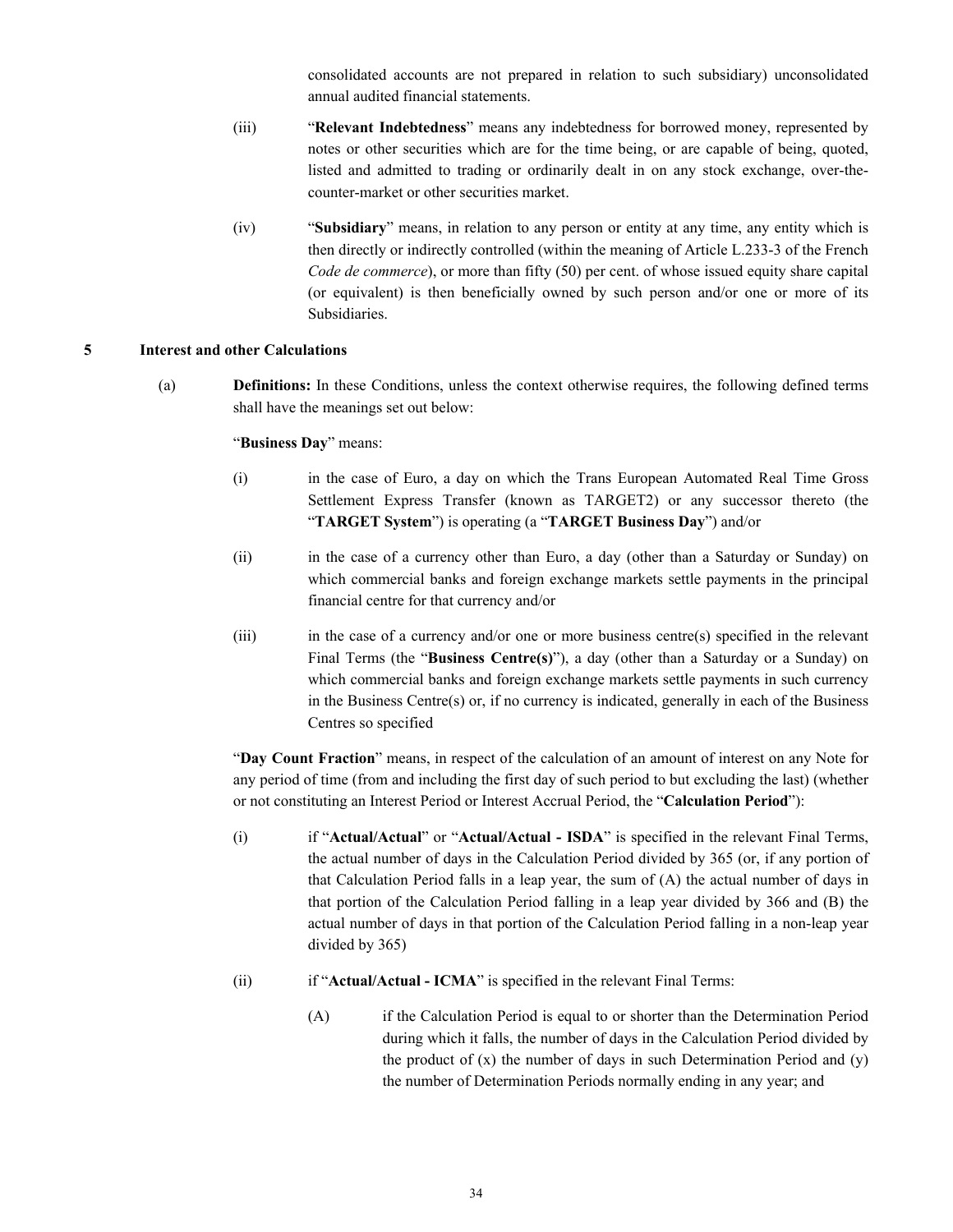(B) if the Calculation Period is longer than one Determination Period, the sum of:

the number of days in such Calculation Period falling in the Determination Period in which it begins divided by the product of (1) the number of days in such Determination Period and (2) the number of Determination Periods normally ending in any year; and

the number of days in such Calculation Period falling in the next Determination Period divided by the product of (1) the number of days in such Determination Period and (2) the number of Determination Periods normally ending in any year

where

"**Determination Period**" means the period from and including a Determination Date in any year to but excluding the next Determination Date; and

"**Determination Date**" means the date specified in the relevant Final Terms or, if none is specified, the Interest Payment Date

- (iii) if "**Actual/365 (Fixed)**" is specified in the relevant Final Terms, the actual number of days in the Calculation Period divided by 365
- (iv) if "**Actual/360**" is specified in the relevant Final Terms, the actual number of days in the Calculation Period divided by 360
- (v) if "**30/360**", "**360/360**" or "**Bond Basis**" is specified in the relevant Final Terms, the number of days in the Calculation Period divided by 360, calculated on a formula basis as follows:

Day Count Fraction =  $[360 \times (Y_2 - Y_1)] + [30 \times (M_2 - M_1)] + (D_2 - D_1)$ 

360

where:

"Y<sub>1</sub>" is the year, expressed as a number, in which the first day of the Calculation Period falls;

 $\mathbf{Y}_2$ " is the year, expressed as a number, in which the day immediately following the last day included in the Calculation Period falls;

"**M1**" is the calendar month, expressed as a number, in which the first day of the Calculation Period falls;

"M<sub>2</sub>" is the calendar month, expressed as number, in which the day immediately following the last day included in the Calculation Period falls;

"**D1**" is the first calendar day, expressed as a number, of the Calculation Period, unless such number would be 31, in which case  $D_1$  will be 30; and

"D<sub>2</sub>" is the calendar day, expressed as a number, immediately following the last day included in the Calculation Period, unless such number would be  $31$  and  $D_1$  is greater than 29, in which case  $D_2$  will be 30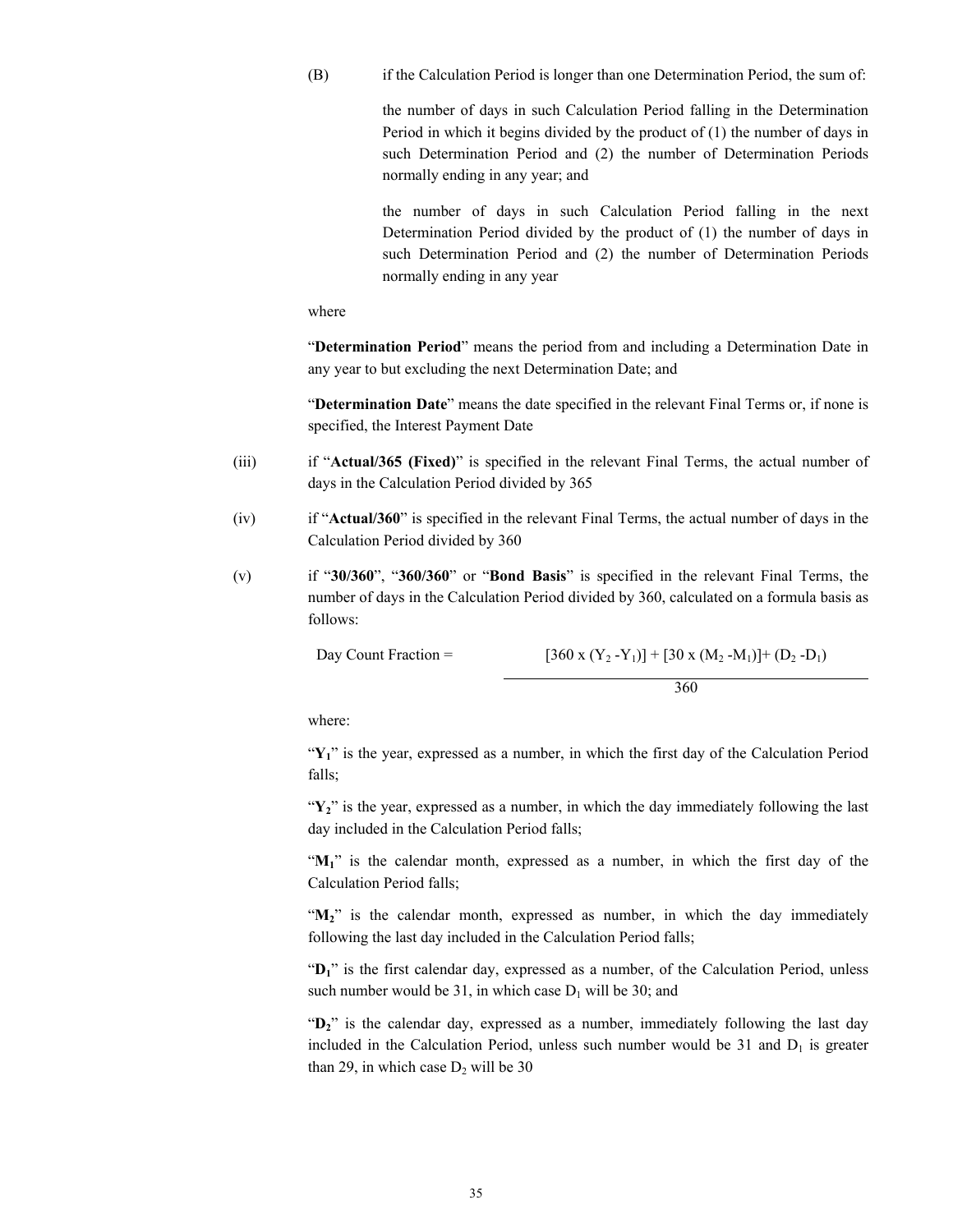(vi) if "**30E/360**" or "**Eurobond Basis**" is specified in the relevant Final Terms, the number of days in the Calculation Period divided by 360, calculated on a formula basis as follows:

Day Count Fraction = 
$$
[360 \times (Y_2 - Y_1)] + [30 \times (M_2 - M_1)] + (D_2 - D_1)
$$

360

where:

" $Y_1$ " is the year, expressed as a number, in which the first day of the Calculation Period falls;

"Y<sub>2</sub>" is the year, expressed as a number, in which the day immediately following the last day included in the Calculation Period falls;

"M<sub>1</sub>" is the calendar month, expressed as a number, in which the first day of the Calculation Period falls;

"**M2**" is the calendar month, expressed as a number, in which the day immediately following the last day included in the Calculation Period falls;

"**D1**" is the first calendar day, expressed as a number, of the Calculation Period, unless such number would be 31, in which case  $D_1$  will be 30; and

"D<sub>2</sub>" is the calendar day, expressed as a number, immediately following the last day included in the Calculation Period, unless such number would be  $31$ , in which case  $D<sub>2</sub>$ will be 30

(vii) if "**30E/360 (ISDA)**" is specified hereon, the number of days in the Calculation Period divided by 360, calculated on a formula basis as follows:

Day Count Fraction =  $[360 \times (Y_2 - Y_1)] + [30 \times (M_2 - M_1)] + (D_2 - D_1)$ 

360

where:

"Y<sub>1</sub>" is the year, expressed as a number, in which the first day of the Calculation Period falls;

"Y<sub>2</sub>" is the year, expressed as a number, in which the day immediately following the last day included in the Calculation Period falls;

"**M1**" is the calendar month, expressed as a number, in which the first day of the Calculation Period falls;

"M<sub>2</sub>" is the calendar month, expressed as a number, in which the day immediately following the last day included in the Calculation Period falls;

"D<sub>1</sub>" is the first calendar day, expressed as a number, of the Calculation Period, unless (i) that day is the last day of February or (ii) such number would be 31, in which case  $D_1$ will be 30; and

"**D2**" is the calendar day, expressed as a number, immediately following the last day included in the Calculation Period, unless (i) that day is the last day of February but not the Maturity Date or (ii) such number would be 31, in which case  $D_2$  will be 30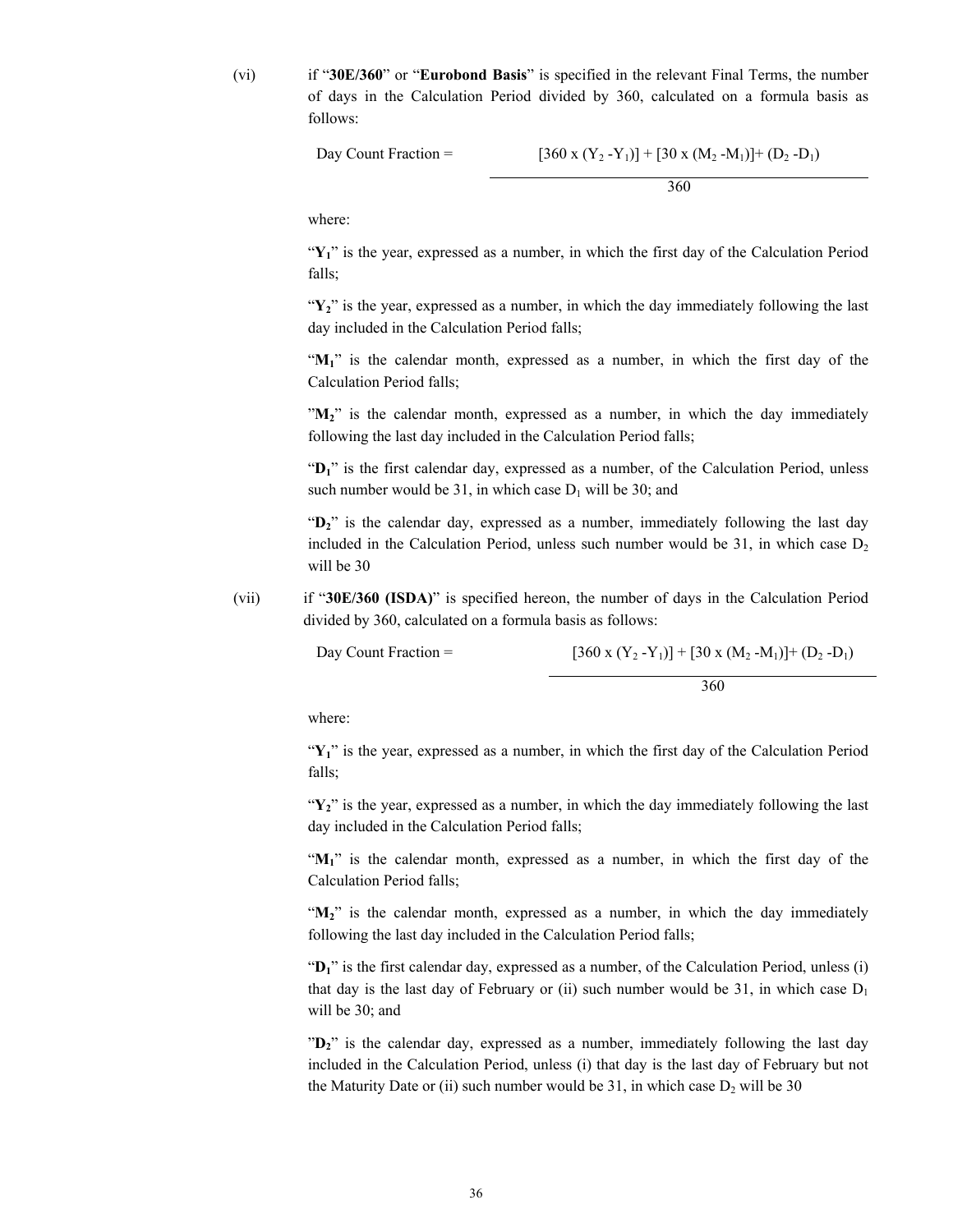"**Euro-zone**" means the region comprised of member states of the European Union that adopt the single currency in accordance with the Treaty establishing the EC, as amended

"**Interest Accrual Period**" means the period beginning on (and including) the Interest Commencement Date and ending on (but excluding) the first Interest Period Date and each successive period beginning on (and including) an Interest Period Date and ending on (but excluding) the next succeeding Interest Period Date

"**Interest Amount**" means the amount of interest payable, and in the case of Fixed Rate Notes, means the Fixed Coupon Amount or Broken Amount, as the case may be

"**Interest Commencement Date**" means the Issue Date or such other date as may be specified in the relevant Final Terms

"**Interest Determination Date**" means, with respect to a Rate of Interest and Interest Accrual Period, the date specified as such in the relevant Final Terms or, if none is so specified, (i) the day falling two TARGET Business Days prior to the first day of such Interest Accrual Period if the Specified Currency is Euro or (ii) the first day of such Interest Accrual Period if the Specified Currency is Sterling or (iii) the day falling two Business Days in the city specified in the Final Terms for the Specified Currency prior to the first day of such Interest Accrual Period if the Specified Currency is neither Sterling nor Euro

"**Interest Payment Date**" means the date(s) specified in the relevant Final Terms

"**Interest Period**" means the period beginning on (and including) the Interest Commencement Date and ending on (but excluding) the first Interest Payment Date and each successive period beginning on (and including) an Interest Payment Date and ending on (but excluding) the next succeeding Interest Payment Date

"**Interest Period Date**" means each Interest Payment Date or such other date(s) specified in the relevant Final Terms

"**ISDA Definitions**" means the 2006 ISDA Definitions, as published by the International Swaps and Derivatives Association, Inc.

"**Rate of Interest**" means the rate of interest payable from time to time in respect of the Notes and that is either specified or calculated in accordance with the provisions in the relevant Final Terms

"**Reference Banks**" means, in the case of a determination of LIBOR, the principal London office of four major banks in the London inter-bank market and, in the case of a determination of EURIBOR, the principal Euro-zone office of four major banks in the Euro-zone inter-bank market, in each case selected by the Calculation Agent or as specified in the relevant Final Terms

"**Reference Rate**" means the rate specified as such in the relevant Final Terms

"**Relevant Date**" means, in respect of any Note or Coupon, the date on which payment in respect of it first became due or (if any amount of the money payable is improperly withheld or refused) the date on which payment in full of the amount outstanding is made or (in the case of Materialised Notes if earlier) the date seven days after that on which notice is duly given to the holders of such Materialised Notes that, upon further presentation of the Materialised Note or Coupon being made in accordance with the Conditions, such payment will be made, provided that payment is in fact made upon such presentation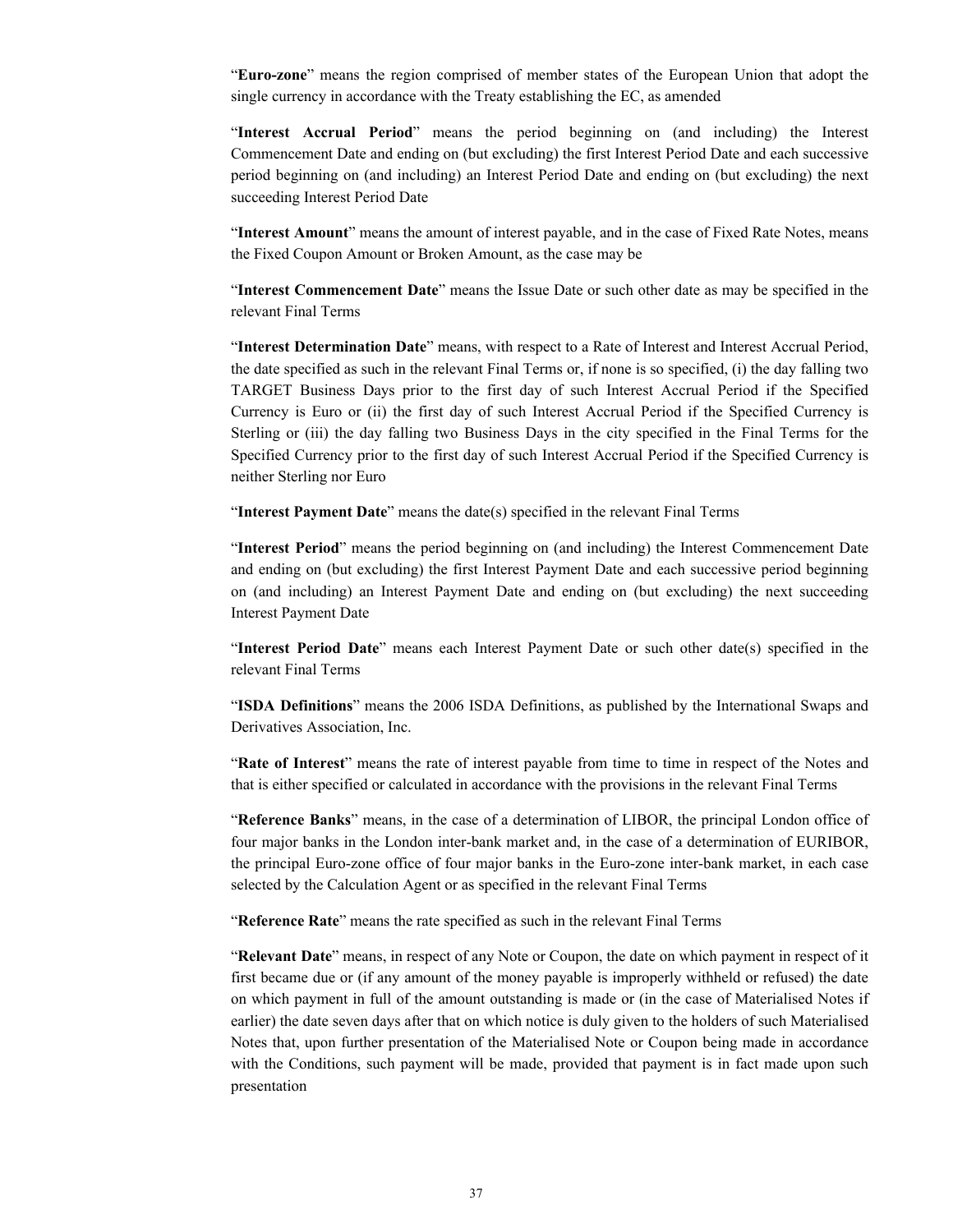"**Relevant Screen Page**" means such page, section, caption, column or other part of a particular information service as may be specified in the relevant Final Terms (or any successor or replacement page, section, caption, column or other part of a particular information service)

"**Specified Currency**" means the currency specified as such in the relevant Final Terms or, if none is specified, the currency in which the Notes are denominated

(b) **Interest on Fixed Rate Notes:** Each Fixed Rate Note bears interest on its outstanding nominal amount from the Interest Commencement Date at the rate per annum (expressed as a percentage) equal to the Rate of Interest, such interest being payable in arrear on each Interest Payment Date.

> If a Fixed Coupon Amount or a Broken Amount is specified in the relevant Final Terms, the amount of interest payable on each Interest Payment Date will amount to the Fixed Coupon Amount or, if applicable, the Broken Amount so specified and in the case of the Broken Amount will be payable on the particular Interest Payment Date(s) specified in the relevant Final Terms.

### (c) **Interest on Floating Rate Notes:**

- (i) *Interest Payment Dates:* Each Floating Rate Note bears interest on its outstanding nominal amount from the Interest Commencement Date at the rate per annum (expressed as a percentage) equal to the Rate of Interest, such interest being payable in arrear (except as otherwise provided in the relevant Final Terms) on each Interest Payment Date. The amount of interest payable shall be determined in accordance with Condition 5(g). Such Interest Payment Date(s) is/are either shown in the relevant Final Terms as Specified Interest Payment Dates or, if no Specified Interest Payment Date(s) is/are shown in the relevant Final Terms, Interest Payment Date shall mean each date which falls the number of months or other period shown in the relevant Final Terms as the Interest Period after the preceding Interest Payment Date or, in the case of the first Interest Payment Date, after the Interest Commencement Date.
- (ii) *Business Day Convention:* If any date referred to in these Conditions that is specified to be subject to adjustment in accordance with a Business Day Convention would otherwise fall on a day that is not a Business Day, then, if the Business Day Convention specified is (A) the Floating Rate Business Day Convention, such date shall be postponed to the next day that is a Business Day unless it would thereby fall into the next calendar month, in which event (x) such date shall be brought forward to the immediately preceding Business Day and (y) each subsequent such date shall be the last Business Day of the month in which such date would have fallen had it not been subject to adjustment, (B) the Following Business Day Convention, such date shall be postponed to the next day that is a Business Day, (C) the Modified Following Business Day Convention, such date shall be postponed to the next day that is a Business Day unless it would thereby fall into the next calendar month, in which event such date shall be brought forward to the immediately preceding Business Day or (D) the Preceding Business Day Convention, such date shall be brought forward to the immediately preceding Business Day.
- (iii) *Rate of Interest for Floating Rate Notes:* The Rate of Interest in respect of Floating Rate Notes for each Interest Accrual Period shall be determined in the manner specified in the relevant Final Terms and the provisions below relating to either ISDA Determination or Screen Rate Determination shall apply, depending upon which is specified in the relevant Final Terms.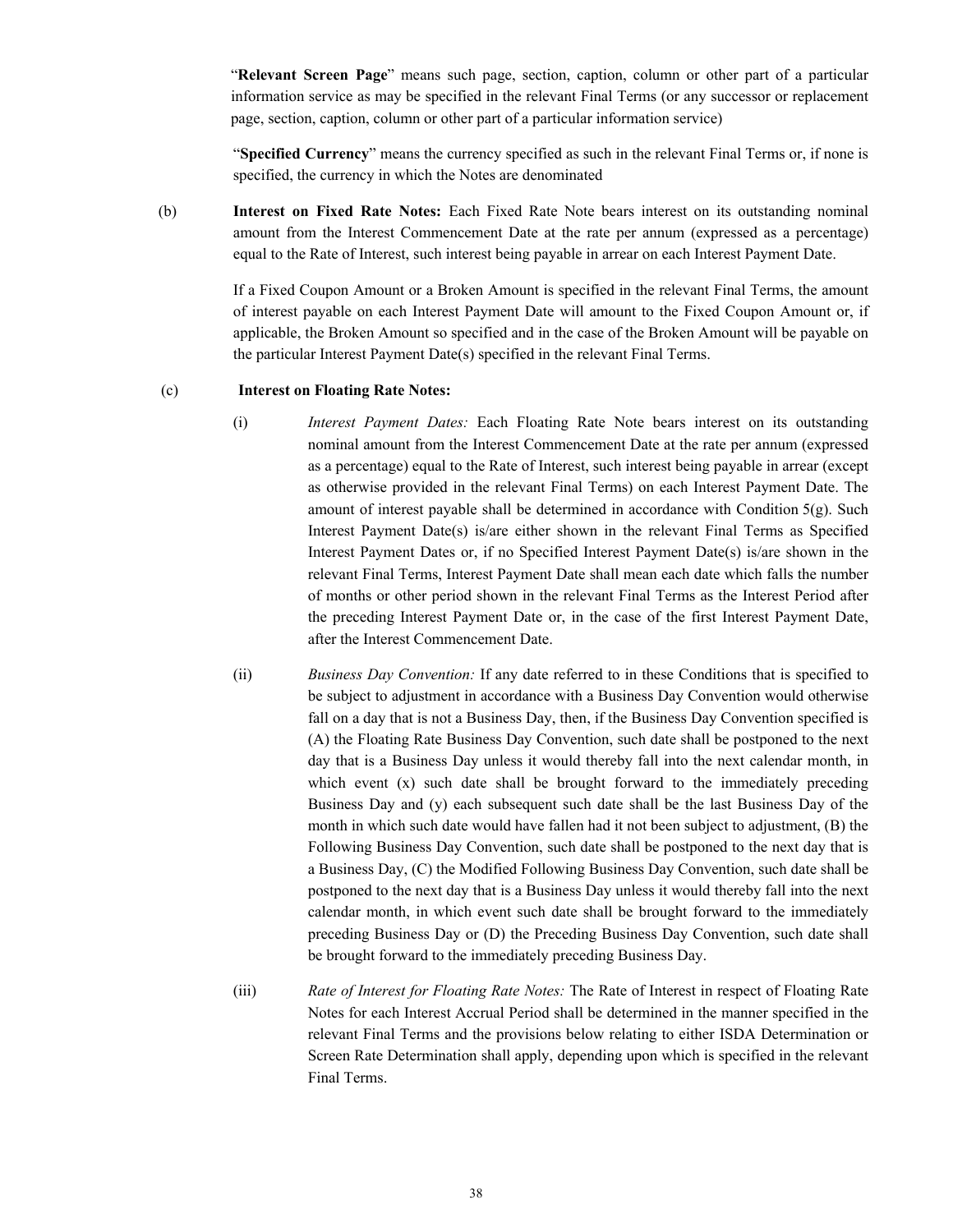### (A) ISDA Determination for Floating Rate Notes

Where ISDA Determination is specified in the relevant Final Terms as the manner in which the Rate of Interest is to be determined, the Rate of Interest for each Interest Accrual Period shall be determined by the Calculation Agent as a rate equal to the relevant ISDA Rate. For the purposes of this subparagraph (A), "**ISDA Rate**" for an Interest Accrual Period means a rate equal to the Floating Rate that would be determined by the Calculation Agent under a Swap Transaction under the terms of an agreement incorporating the ISDA Definitions and under which:

- (a) the Floating Rate Option is as specified in the relevant Final Terms
- (b) the Designated Maturity is a period specified in the relevant Final Terms and
- (c) the relevant Reset Date is the first day of that Interest Accrual Period or such other date as specified in the relevant Final Terms.

For the purposes of this sub-paragraph (A), "**Floating Rate**", "**Calculation Agent**", "**Floating Rate Option**", "**Designated Maturity**", "**Reset Date**" and "**Swap Transaction**" have the meanings given to those terms in the ISDA Definitions.

#### (B) Screen Rate Determination for Floating Rate Notes

- (a) Where Screen Rate Determination is specified in the relevant Final Terms as the manner in which the Rate of Interest is to be determined, the Rate of Interest for each Interest Accrual Period will, subject as provided below, be either:
	- (i) the offered quotation or
	- (ii) the arithmetic mean of the offered quotations,

(expressed as a percentage rate per annum) for the Reference Rate which appears or appear, as the case may be, on the Relevant Screen Page as at either 11.00 a.m. (London time in the case of LIBOR or Brussels time in the case of EURIBOR) on the Interest Determination Date in question as determined by the Calculation Agent. If five or more of such offered quotations are available on the Relevant Screen Page, the highest (or, if there is more than one such highest quotation, one only of such quotations) and the lowest (or, if there is more than one such lowest quotation, one only of such quotations) shall be disregarded by the Calculation Agent for the purpose of determining the arithmetic mean of such offered quotations.

(b) if the Relevant Screen Page is not available or if sub-paragraph (a)(i) applies and no such offered quotation appears on the Relevant Screen Page or if sub-paragraph (a)(ii) applies and fewer than three such offered quotations appear on the Relevant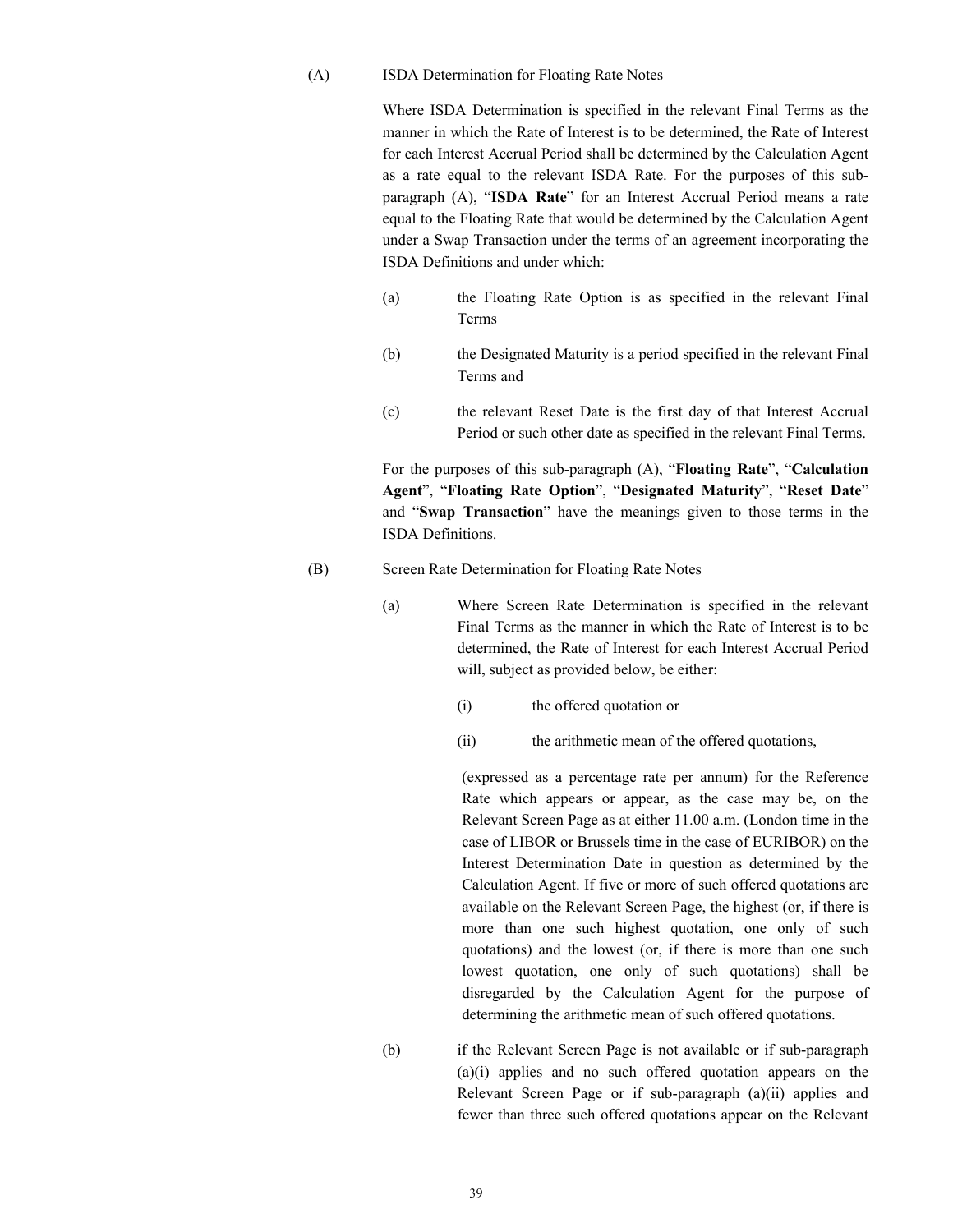Screen Page, subject as provided below, the Calculation Agent shall request, if the Reference Rate is LIBOR, the principal London office of each of the Reference Banks or, if the Reference Rate is EURIBOR, the principal Euro-zone office of each of the Reference Banks, to provide the Calculation Agent with its offered quotation (expressed as a percentage rate per annum) for the Reference Rate if the Reference Rate is LIBOR, at approximately 11.00 a.m. (London time), or if the Reference Rate is EURIBOR, at approximately 11.00 a.m. (Brussels time) on the Interest Determination Date in question. If two or more of the Reference Banks provide the Calculation Agent with such offered quotations, the Rate of Interest for such Interest Period shall be the arithmetic mean of such offered quotations as determined by the Calculation Agent; and

(c) if paragraph (b) above applies and the Calculation Agent determines that fewer than two Reference Banks are providing offered quotations, subject as provided below, the Rate of Interest shall be the arithmetic mean of the rates per annum (expressed as a percentage) as communicated to (and at the request of) the Calculation Agent by the Reference Banks or any two or more of them, at which such banks were offered, if the Reference Rate is LIBOR, at approximately 11.00 a.m. (London time) or, if the Reference Rate is EURIBOR, at approximately 11.00 a.m. (Brussels time) on the relevant Interest Determination Date, deposits in the Specified Currency for a period equal to that which would have been used for the Reference Rate by leading banks in, if the Reference Rate is LIBOR, the London inter-bank market or, if the Reference Rate is EURIBOR, the Euro-zone inter-bank market, as the case may be, or, if fewer than two of the Reference Banks provide the Calculation Agent with such offered rates, the offered rate for deposits in the Specified Currency for a period equal to that which would have been used for the Reference Rate, or the arithmetic mean of the offered rates for deposits in the Specified Currency for a period equal to that which would have been used for the Reference Rate, at which, if the Reference Rate is LIBOR, at approximately 11.00 a.m. (London time) or, if the Reference Rate is EURIBOR, at approximately 11.00 a.m. (Brussels time), on the relevant Interest Determination Date, any one or more banks (which bank or banks is or are in the opinion of the relevant Issuer suitable for such purpose) informs the Calculation Agent it is quoting to leading banks in, if the Reference Rate is LIBOR, the London inter-bank market or, if the Reference Rate is EURIBOR, the Euro zone inter-bank market, as the case may be, provided that, if the Rate of Interest cannot be determined in accordance with the foregoing provisions of this paragraph, the Rate of Interest shall be determined as at the last preceding Interest Determination Date (though substituting, where a different Margin or Maximum or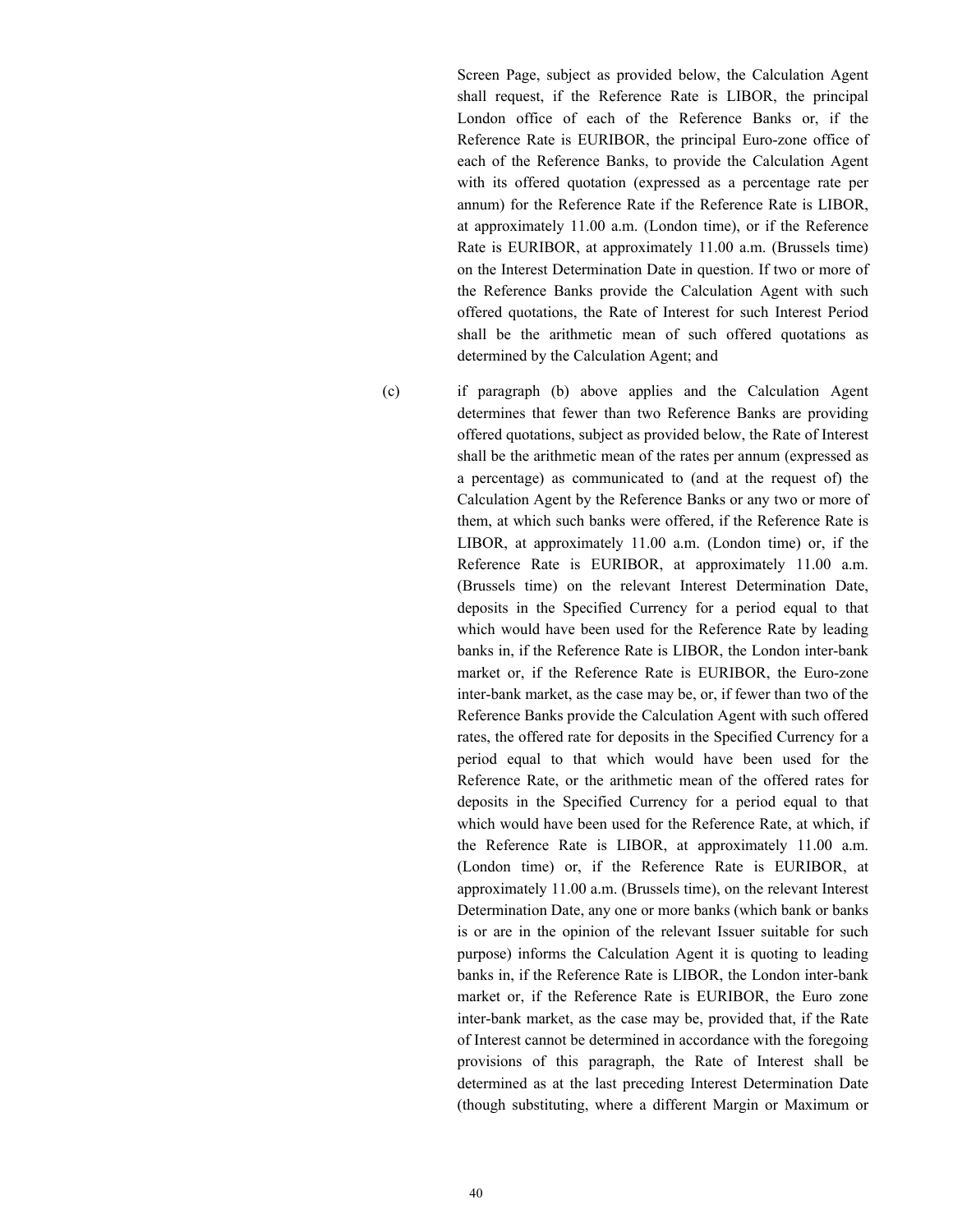Minimum Rate of Interest is to be applied to the relevant Interest Accrual Period from that which applied to the last preceding Interest Accrual Period, the Margin or Maximum or Minimum Rate of Interest relating to the relevant Interest Accrual Period, in place of the Margin or Maximum or Minimum Rate of Interest relating to that last preceding Interest Accrual Period).

(d) Where Screen Rate Determination is specified in the relevant Final Terms as the manner in which the Rate of Interest is to be determined and the Reference Rate in respect of the Floating Rate Notes is specified as being the CMS, the Rate of Interest for each Interest Accrual Period will, subject as provided below, be the offered quotation (expressed as a percentage rate per annum) for CMS relating to the relevant maturity (the relevant maturity year mid swap rate in Euros (annual 30/360)), which appears on the Relevant Screen Page, being Reuters page "ISDAFIX2" under the heading "EURIBOR Basis - EUR", as at 11.00 a.m. Frankfurt time, on the relevant Interest Determination Date in question plus or minus (as indicated in the applicable Final Terms) the Margin (if any), all as determined by the Calculation Agent.

> In the event that the CMS does not appear on the Relevant Screen Page, the Calculation Agent shall determine on the relevant Interest Determination Date the applicable rate based on quotations of five Reference Banks (to be selected by the Calculation Agent and the relevant Issuer) for CMS relating to the relevant maturity (in each case the relevant mid-market annual swap rate commencing two TARGET Business Days following the relevant Interest Determination Date). The highest and lowest (or, in the event of equality, one of the highest and/or lowest) quotations so determined shall be disregarded by the Calculation Agent for the purpose of determining the Reference Rate which will be the arithmetic mean (rounded if necessary to five significant figures with halves being rounded up) of such provided quotations.

> If, for any reason, the CMS is no longer published or if fewer than three quotations are provided to the Calculation Agent in accordance with the above paragraph, it will be determined by the Calculation Agent in its sole discretion, acting in good faith and in a commercial and reasonable manner.

(d) **Zero Coupon Notes**: Where a Note the Interest Basis of which is specified to be Zero Coupon and is repayable prior to the Maturity Date is not paid when due, the amount due and payable prior to the Maturity Date shall be the Early Redemption Amount of such Note. As from the Maturity Date, the Rate of Interest for any overdue principal of such a Note shall be a rate per annum (expressed as a percentage) equal to the Amortisation Yield (as described in Condition 6(d)(i)).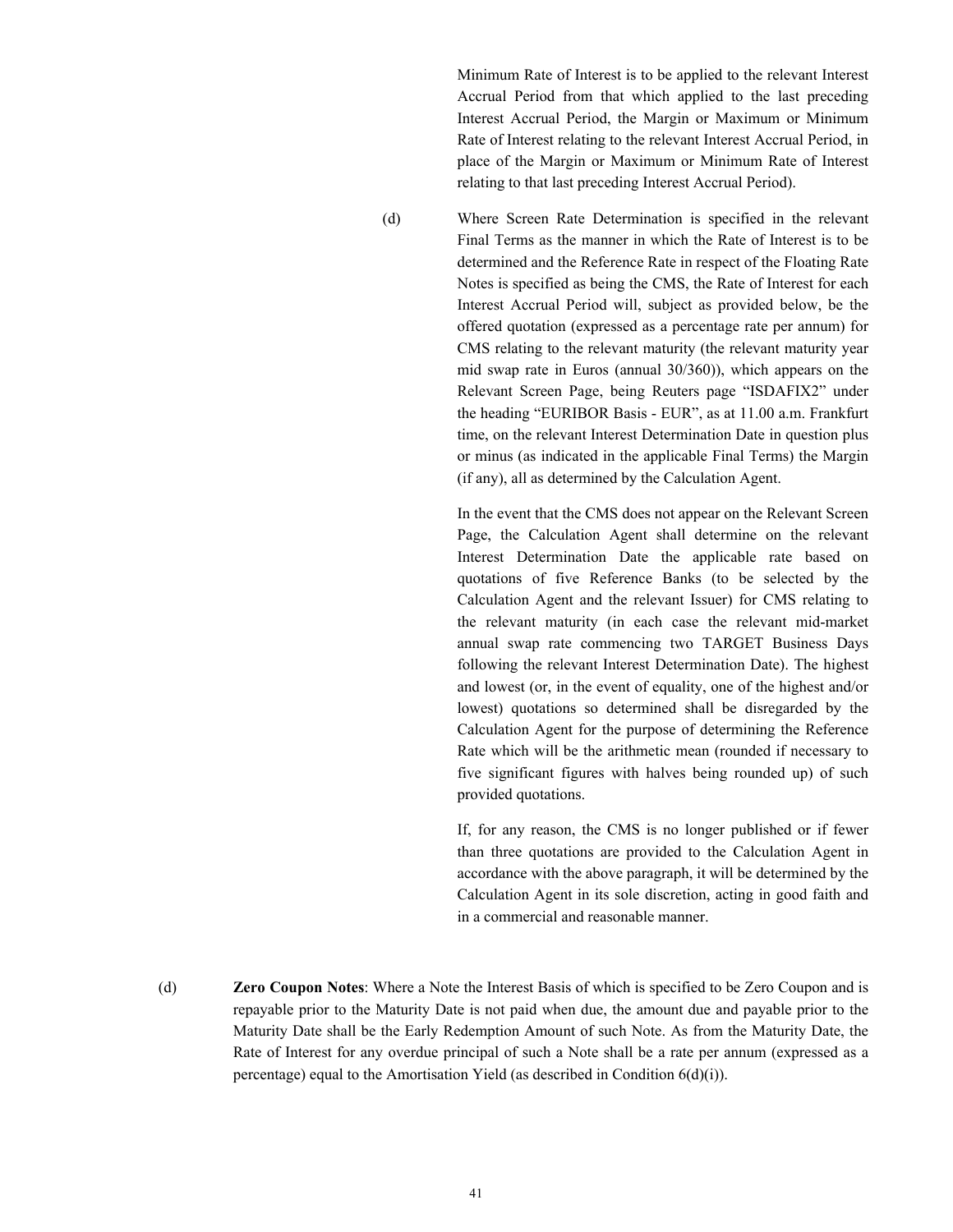(e) **Accrual of Interest**: Interest shall cease to accrue on each Note on the due date for redemption unless (i) in the case of Dematerialised Notes, on such due date or (ii) in the case of Materialised Notes, upon due presentation, payment is improperly withheld or refused, in which event interest shall continue to accrue (as well after as before judgment) at the Rate of Interest in the manner provided in this Condition 5 to the Relevant Date (as defined in Condition 8).

# (f) **Margin, Maximum/Minimum Rates of Interest and Redemption Amounts and Rounding:**

- (i) If any Margin is specified in the relevant Final Terms (either (x) generally, or (y) in relation to one or more Interest Accrual Periods), an adjustment shall be made to all Rates of Interest, in the case of  $(x)$ , or the Rates of Interest for the specified Interest Accrual Periods, in the case of (y), calculated in accordance with (c) above by adding (if a positive number) or subtracting the absolute value (if a negative number) of such Margin, subject always to the next paragraph
- (ii) If any Maximum or Minimum Rate of Interest or Redemption Amount is specified in the relevant Final Terms, then any Rate of Interest or Redemption Amount shall be subject to such maximum or minimum, as the case may be
- (iii) For the purposes of any calculations required pursuant to these Conditions, (x) all percentages resulting from such calculations shall be rounded, if necessary, to the nearest one hundred-thousandth of a percentage point (with halves being rounded up), (y) all figures shall be rounded to seven significant figures (with halves being rounded up) and (z) all currency amounts that fall due and payable shall be rounded to the nearest unit of such currency (with halves being rounded up), save in the case of yen, which shall be rounded down to the nearest yen. For these purposes "unit" means the lowest amount of such currency that is available as legal tender in the country(ies) of such currency.
- (g) **Calculations**: The amount of interest payable in respect of any Note for any period shall be calculated by multiplying the product of the Rate of Interest and the outstanding nominal amount of such Note by the Day Count Fraction, unless an Interest Amount is specified in respect of such period in the Final Terms, in which case the amount of interest payable in respect of such Note for such period shall equal such Interest Amount. Where any Interest Period comprises two or more Interest Accrual Periods, the amount of interest payable in respect of such Interest Period shall be the sum of the amounts of interest payable in respect of each of those Interest Accrual Periods.
- (h) **Determination and Publication of Rates of Interest, Interest Amounts, Final Redemption Amounts, Optional Redemption Amounts and Early Redemption Amounts**: The Calculation Agent shall, as soon as practicable on such date as the Calculation Agent may be required to calculate any rate or amount, obtain any quotation or make any determination or calculation, determine such rate and calculate the Interest Amounts for the relevant Interest Accrual Period, calculate the Final Redemption Amount, Optional Redemption Amount or Early Redemption Amount, obtain such quotation or make such determination or calculation, as the case may be, and cause the Rate of Interest and the Interest Amounts for each Interest Accrual Period and the relevant Interest Payment Date and, if required to be calculated, the Final Redemption Amount, Optional Redemption Amount or Early Redemption Amount to be notified to the Fiscal Agent, the relevant Issuer, each of the Paying Agents, the Noteholders, any other Calculation Agent appointed in respect of the Notes that is to make a further calculation upon receipt of such information and, if the Notes are listed and admitted to trading on a Regulated Market and the rules applicable to such Regulated Market so require, such Regulated Market as soon as possible after their determination but in no event later than (i) the commencement of the relevant Interest Period, if determined prior to such time, in the case of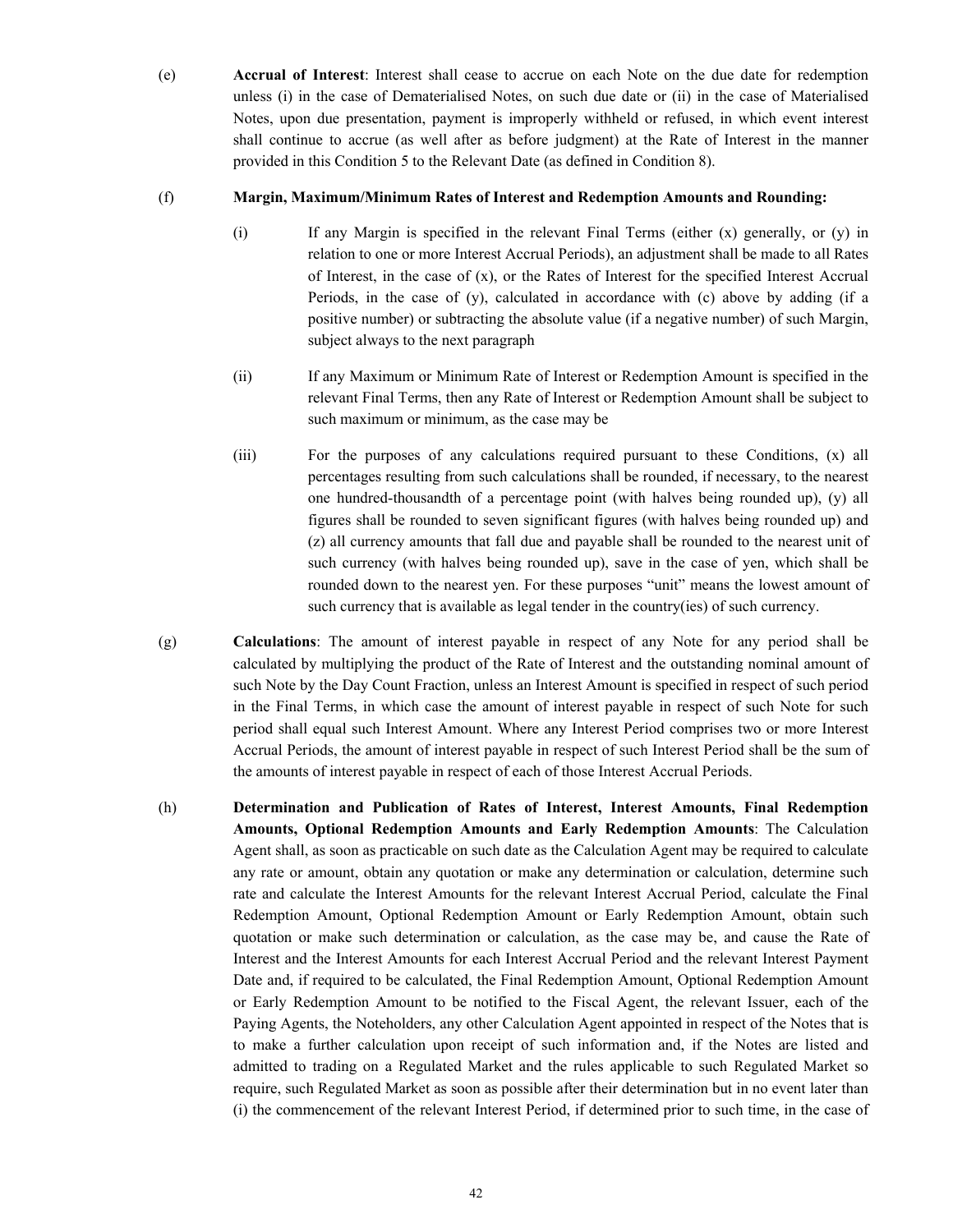notification to such exchange of a Rate of Interest and Interest Amount, or (ii) in all other cases, the fourth Business Day after such determination. Where any Interest Payment Date or Interest Period Date is subject to adjustment pursuant to Condition  $5(c)(ii)$ , the Interest Amounts and the Interest Payment Date so published may subsequently be amended (or appropriate alternative arrangements made by way of adjustment) without notice in the event of an extension or shortening of the Interest Period. The determination of any rate or amount, the obtaining of each quotation and the making of each determination or calculation by the Calculation Agent(s) shall (in the absence of manifest error) be final and binding upon all parties.

#### (i) **Adjustment of Interest Rate**

If an Adjustment of Interest Rate is specified in the relevant Final Terms in respect of any Fixed Rate Notes, the Rate of Interest payable on the Notes will be subject to adjustment in accordance with the Interest Ratchet in the event of a Step Up Event or a Step Down Event (each such adjustment a "**Rate Adjustment**"). Any Rate Adjustment shall be effective from and including the Interest Payment Date immediately following the date of the relevant Step Up Event or the relevant Step Down Event.

The relevant Issuer will cause each Step Up Event and each Step Down Event to be notified to the Fiscal Agent and notice thereof to be published in accordance with Condition 14 as soon as possible after the occurrence of the Step Up Event or the Step Down Event but in no event later than the tenth  $(10<sup>th</sup>)$  TARGET Business Day thereafter.

For so long as any of the Notes in respect of which this Condition 5(i) applies, are outstanding, Casino shall use its best efforts to maintain Ratings from at least two Rating Agencies.

In the event that one Rating Agency fails or ceases to assign a Rating, the relevant Issuer shall use its best efforts to obtain a Rating from a Substitute Rating Agency within one hundred twenty (120) days of the date on which only one Rating is assigned to the Notes. In the event that a Rating is not obtained from such a Substitute Rating Agency, then, a Step Up Event shall be constituted as from the date on which only one Rating is assigned to the Notes in consequence of which the Rate of Interest payable on the Notes to the Maturity Date shall be the Initial Rate of Interest plus the Margin Adjustment unless (i) the Rating assigned by the remaining Rating Agency is at least equal to the Compensation Threshold or (ii) the termination of the Rating by the Rating Agency is due to any reason other than a reason related to Casino.

In the event that all Rating Agencies fail or cease to assign a Rating and no Rating is obtained from a Substitute Rating Agency, this shall constitute a Step Up Event in consequence of which the Rate of Interest payable on the Notes to the Maturity Date shall be the Initial Rate of Interest plus the Margin Adjustment.

For the purposes of this Condition:

"**Step Up Event**" means the first public announcement by any Rating Agency of a Rating Decrease.

"**Step Down Event**" means (i) where the Rate of Interest has previously been subject to an increase in accordance with the Interest Ratchet following a Rating Decrease by any Rating Agency, the first public announcement by such Rating Agency that it has assigned a Rating equal to or higher than the Specified Threshold, and as a consequence two Rating Agencies have assigned a Rating equal to or higher than the Specified Threshold, or (ii) the occurrence of an Alternative Agency Compensation Event.

"**Alternative Agency Compensation Event**" means, in relation to one and the same Rating Agency, (i) such Rating Agency having announced a Rating Decrease and subsequently withdrawing its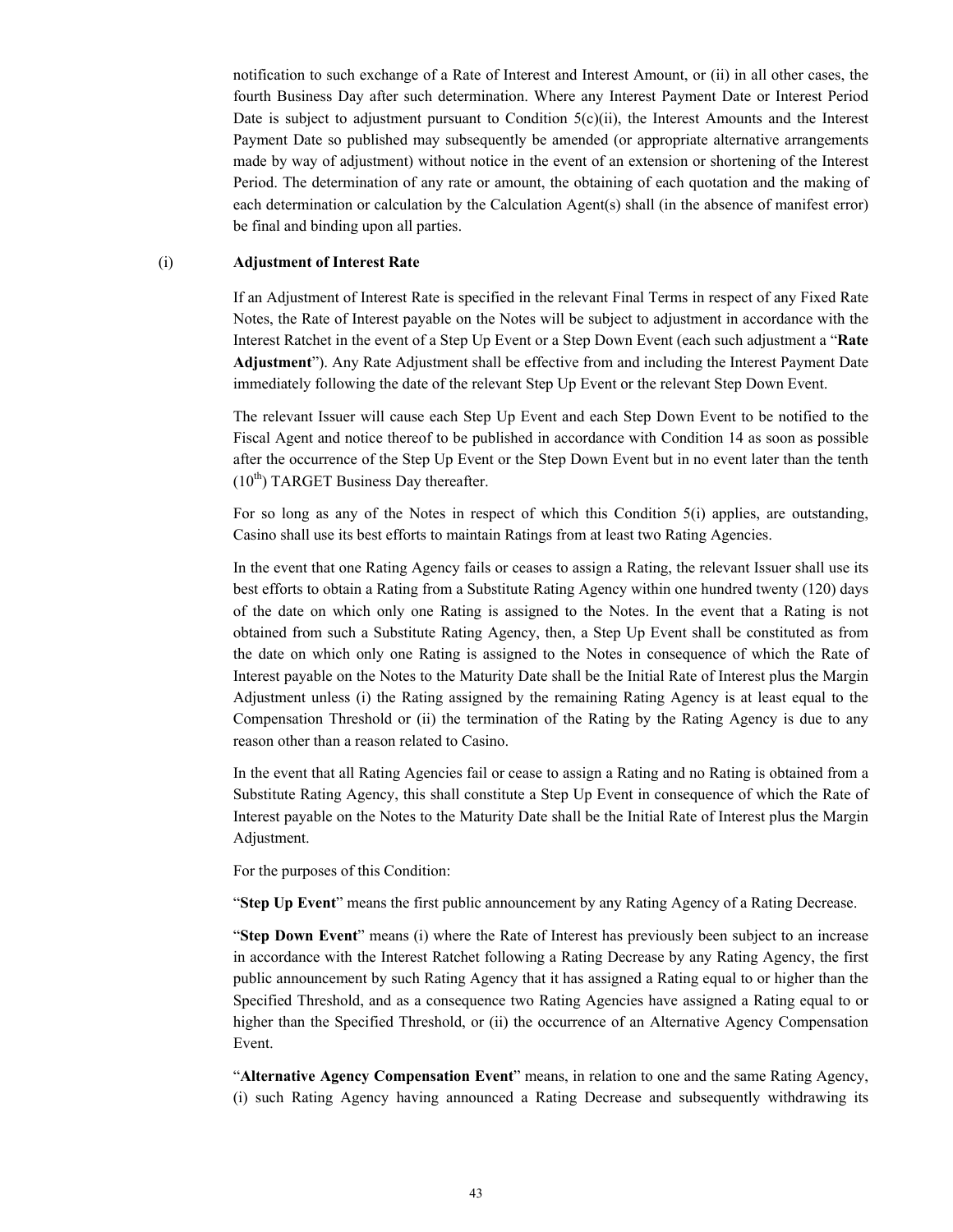Rating or otherwise failing or ceasing to assign a Rating; and (ii) the subsequent publication by the other Rating Agency of a Rating which is equal to or higher than the Compensation Threshold.

"**Rating Decrease**" means a decrease in the Rating to below the Specified Threshold with the exception of a Rating Downgrade as defined in Condition 6(i).

"**Specified Threshold**" means BBB- (in the case of S&P) or BBB- (in the case of Fitch) or the equivalent rating level of any Substitute Rating Agency.

"**Compensation Threshold**" means BBB (stable outlook) (in the case of S&P) or BBB (stable outlook) (in the case of Fitch) or the equivalent rating level of any Substitute Rating Agency.

"Rating" means the rating of the Casino's senior unsecured long-term debt.

"**Initial Rate of Interest**" means the Rate of Interest specified in the relevant Final Terms.

"**Interest Ratchet**" means the following rates of interest:

- (a) upon the occurrence of a first Step Up Event: the Initial Rate of Interest plus the Margin Adjustment; and
- (b) upon the occurrence of a Step Down Event following the previous occurrence of the first Step Up Event as referred to in (a) above: the Initial Rate of Interest.

"**Rating Agency**" means, S&P and Fitch, as the case may be, or any rating organisation generally recognised by banks, securities houses and investors in the euro-markets provided that references herein to a Rating Agency shall only be to such Rating Agency as shall have been appointed by or on behalf of Casino to maintain a Rating and shall not extend to any such Rating Agency providing ratings on an unsolicited basis.

"**S&P**" means Standard & Poor's Rating Services, a division of the McGraw-Hill Companies, Inc., or its Successor.

"**Fitch**" means Fitch Ratings Ltd., or its Successor.

"**Successor**" means the legal successor to any of the Rating Agencies continuing the respective business activity.

"**Substitute Rating Agency**" means any international rating agency that qualifies as a statistical rating agency. References to Rating Agency shall be to such Substitute Rating Agency.

(j) **Calculation Agent**: The relevant Issuer shall use its best efforts to procure that there shall at all times be one or more Calculation Agents if provision is made for them in the relevant Final Terms and for so long as any Note is outstanding (as defined above in Condition 4). Where more than one Calculation Agent is appointed in respect of the Notes, references in these Conditions to the Calculation Agent shall be construed as each Calculation Agent performing its respective duties under the Conditions. If the Calculation Agent is unable or unwilling to act as such or if the Calculation Agent fails duly to establish the Rate of Interest for an Interest Accrual Period or to calculate any Interest Amount, Final Redemption Amount, Early Redemption Amount or Optional Redemption Amount, as the case may be, or to comply with any other requirement, the relevant Issuer shall appoint a leading bank or investment banking firm engaged in the interbank market (or, if appropriate, money, swap or over-the-counter index options market) that is most closely connected with the calculation or determination to be made by the Calculation Agent (acting through its principal London office or any other office actively involved in such market) to act as such in its place. The Calculation Agent may not resign its duties without a successor having been appointed as aforesaid. So long as the Notes are listed on any stock exchange and the rules applicable to that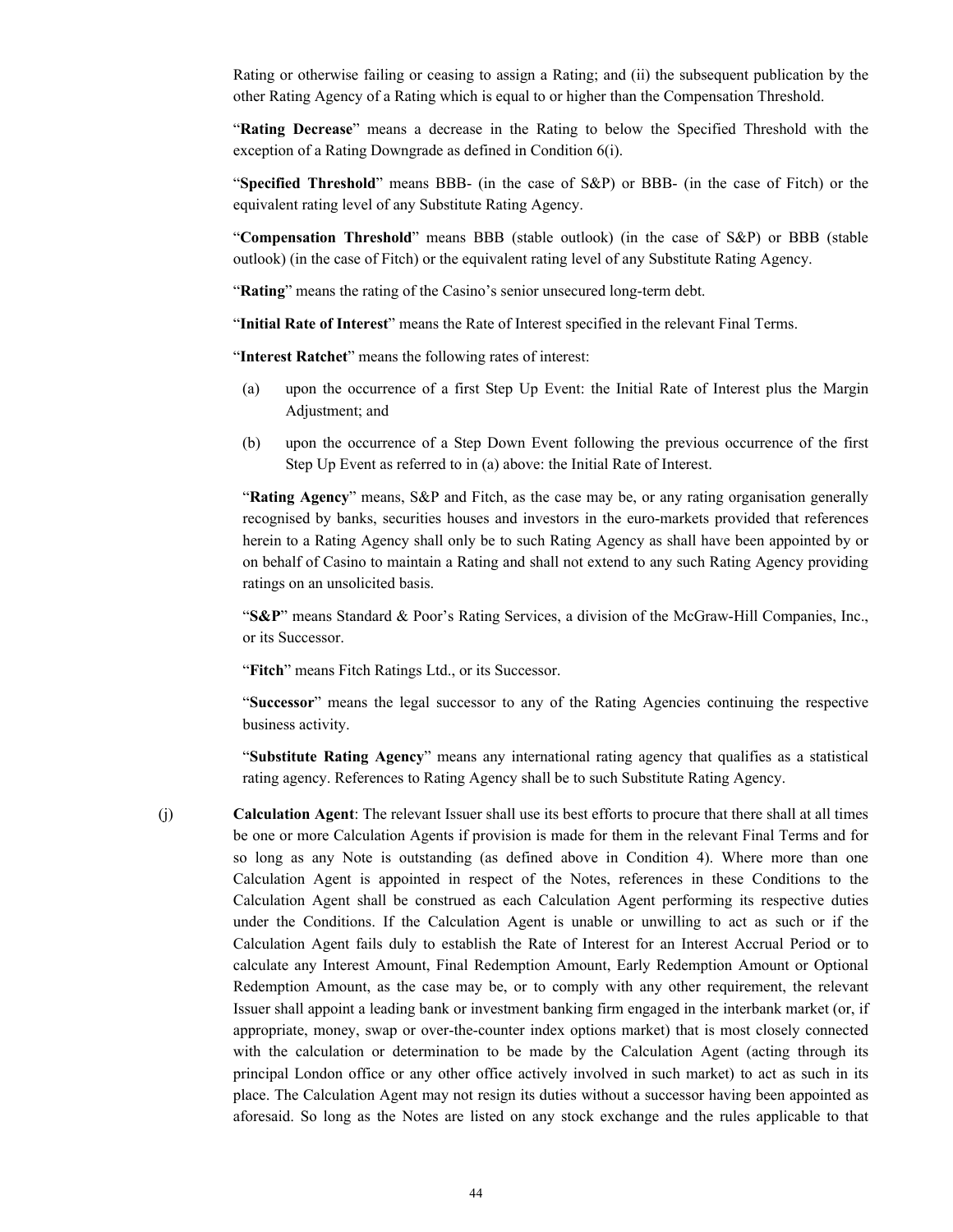exchange so require, notice of any change of Calculation Agent shall be given in accordance with Condition 14.

### **6 Redemption, Purchase and Options**

(a) **Final Redemption**: Unless previously redeemed, purchased and cancelled as provided below each Note shall be finally redeemed on the Maturity Date specified in the relevant Final Terms at its Final Redemption Amount (which is its nominal amount).

### (b) **Redemption at the Option of the relevant Issuer and Partial Redemption**:

(i) *Call Option:*

If a Call Option is specified in the relevant Final Terms, the relevant Issuer may, subject to compliance by the relevant Issuer with all relevant laws, regulations and directives and on giving not less than fifteen (15) nor more than thirty (30) days' irrevocable notice in accordance with Condition 14 to the Noteholders (or such other notice period as may be specified in the relevant Final Terms), redeem all or, if so provided, some of the Notes on any Optional Redemption Date. Any such redemption of Notes shall be at their Optional Redemption Amount (as specified in the relevant Final Terms), together with any interest accrued to the date set for redemption, if any.

### (ii) *Make-whole redemption:*

If so specified in the relevant Final Terms, the relevant Issuer may, subject to compliance by the relevant Issuer with all relevant laws, regulations and directives and on giving not less than fifteen (15) nor more than thirty (30) days' irrevocable notice in accordance with Condition 14 to the Noteholders (or such other notice period as may be specified in the relevant Final Terms) redeem the Notes, in whole or in part, at any time or from time to time, prior to their Maturity Date, at their Make-Whole Redemption Amount.

For the purpose hereof:

"**Make-Whole Redemption Amount**" means in respect of any Notes to be redeemed pursuant to this Condition  $6(b)(ii)$ , an amount, determined by the Calculation Agent, equal to the greater of  $(x)$  100 per cent. of the principal amount of such Notes and (y) the sum of the then present values of the remaining scheduled payments of principal and interest on such Notes (excluding any interest accrued on the Notes to, but excluding, the date set for redemption) discounted to the relevant redemption date on an annual basis at the Make-Whole Redemption Rate (as specified in the relevant Final Terms) plus a Make-Whole Redemption Margin (as specified in the relevant Final Terms), plus in each case, any interest accrued on the Notes to, but excluding, the date set for redemption.

The determination of any rate or amount, the obtaining of each quotation and the making of each determination or calculation by the Calculation Agent shall (in the absence of manifest error) be final and binding upon all parties.

**"Make-Whole Redemption Margin"** means the margin specified as such in the relevant Final Terms**.**

**"Make-Whole Redemption Rate"** means the rate specified as such in the relevant Final Terms.

(iii) *Exercise of relevant Issuer's options and partial redemption:*

Any redemption or exercise pursuant to paragraphs 6(b)(i) and 6(b)(ii) above shall relate to Notes of a nominal amount at least equal to the Minimum Redemption Amount to be redeemed as specified in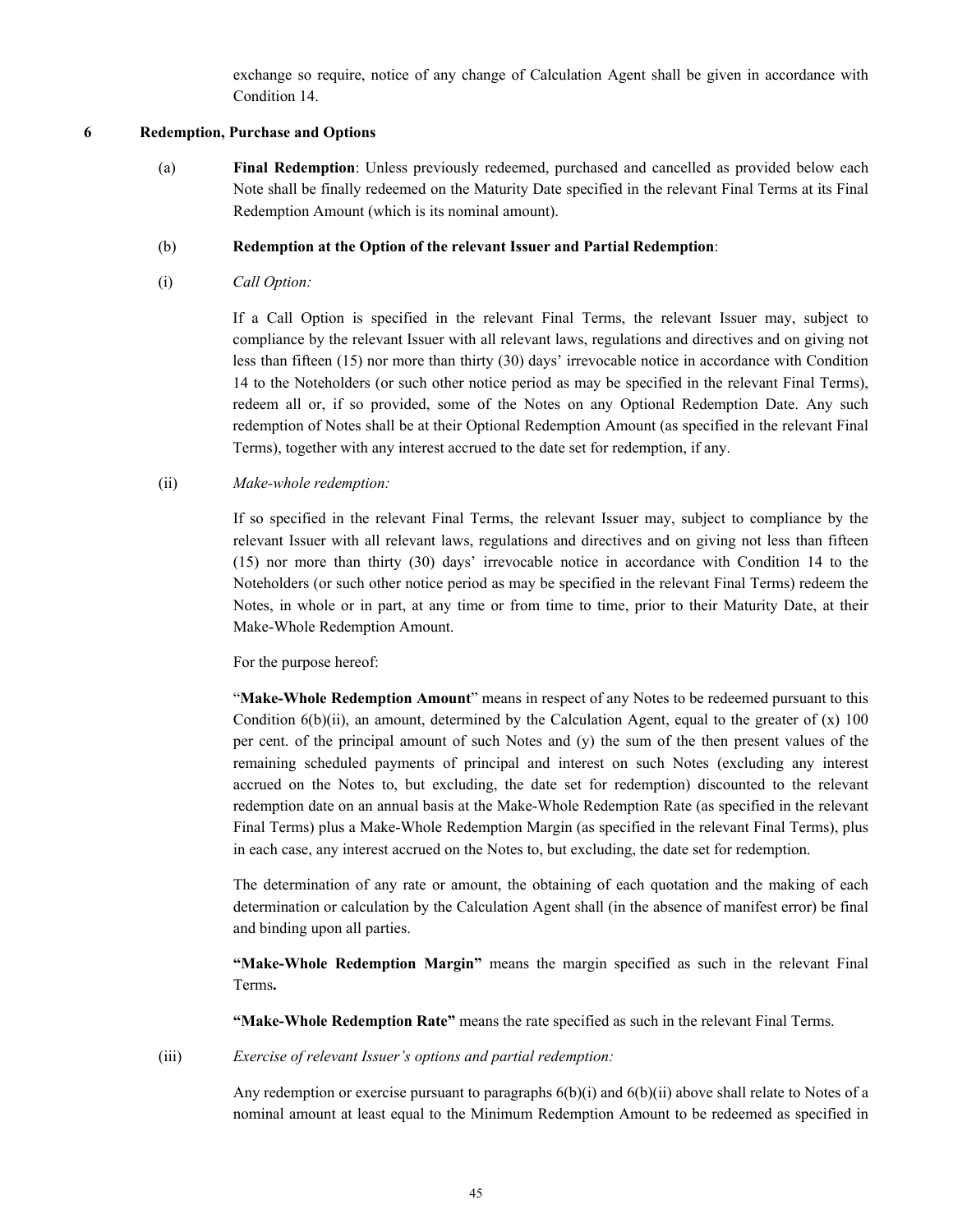the relevant Final Terms and no greater than the Maximum Redemption Amount to be redeemed specified in the relevant Final Terms.

All Notes in respect of which any such notice is given shall be redeemed on the date specified in such notice in accordance with this Condition.

In the case of a partial redemption the notice to holders of Materialised Notes shall also contain the number of the Definitive Materialised Notes to be redeemed which shall have been drawn in such place and in such manner as may be fair and reasonable in the circumstances, taking account of prevailing market practices, subject to compliance with any applicable laws and requirements of the Regulated Market on which the Notes are listed and admitted to trading.

In the case of a partial redemption, the redemption will be effected by reducing the nominal amount of all Dematerialised Notes in a Series in proportion to the aggregate nominal amount redeemed, subject to compliance with any applicable laws and requirements of the Regulated Market on which the Notes are listed and admitted to trading.

So long as the Notes are listed and admitted to trading on a Regulated Market and the rules of that Regulated Market so require, the relevant Issuer shall, once in each year in which there has been a partial redemption of the Notes, cause to be published in a leading newspaper of general circulation in the city where the Regulated Market on which such Notes are listed and admitted to trading is located, which in the case of the Luxembourg Stock Exchange is expected to be the *Luxemburger Wort*, a notice specifying the aggregate nominal amount of Notes outstanding and, in the case of Materialised Notes a list of any Definitive Materialised Notes drawn for redemption but not surrendered.

(c) **Redemption at the Option of Noteholders and Exercise of Noteholders' Options**: If a Put Option is specified in the relevant Final Terms the relevant Issuer shall, at the option of the Noteholder, upon the Noteholder giving not less than fifteen (15) nor more than thirty (30) days' notice to the relevant Issuer (or such other notice period as may be specified in the relevant Final Terms) redeem such Note on the Optional Redemption Date(s) at its Optional Redemption Amount together with interest accrued to the date fixed for redemption.

> To exercise such option the Noteholder must deposit with any Paying Agent at its specified office during usual business hours a duly completed option exercise notice (the "**Exercise Notice**") in the form obtained during usual business hours from any Paying Agent or the Registration Agent, as the case may be, within the notice period. Such notice shall, in the case of Materialised Notes, have attached to it such Note (together with all unmatured Coupons and unexchanged Talons). In the case of Dematerialised Notes, the Noteholder shall transfer, or cause to be transferred, the Dematerialised Notes to be redeemed to the account of the Paris Paying Agent specified in the Exercise Notice. No option so exercised and, where applicable, no Note so deposited or transferred may be withdrawn without the prior consent of the relevant Issuer.

### (d) **Early Redemption:**

- (i) Zero Coupon Notes:
	- (A) The Early Redemption Amount payable in respect of any Zero Coupon Note, the amount, upon redemption of such Note pursuant to Condition 6(e) or Condition 6(h) or upon it becoming due and payable as provided in Condition 9 shall be the Amortised Nominal Amount (calculated as provided below) of such Note.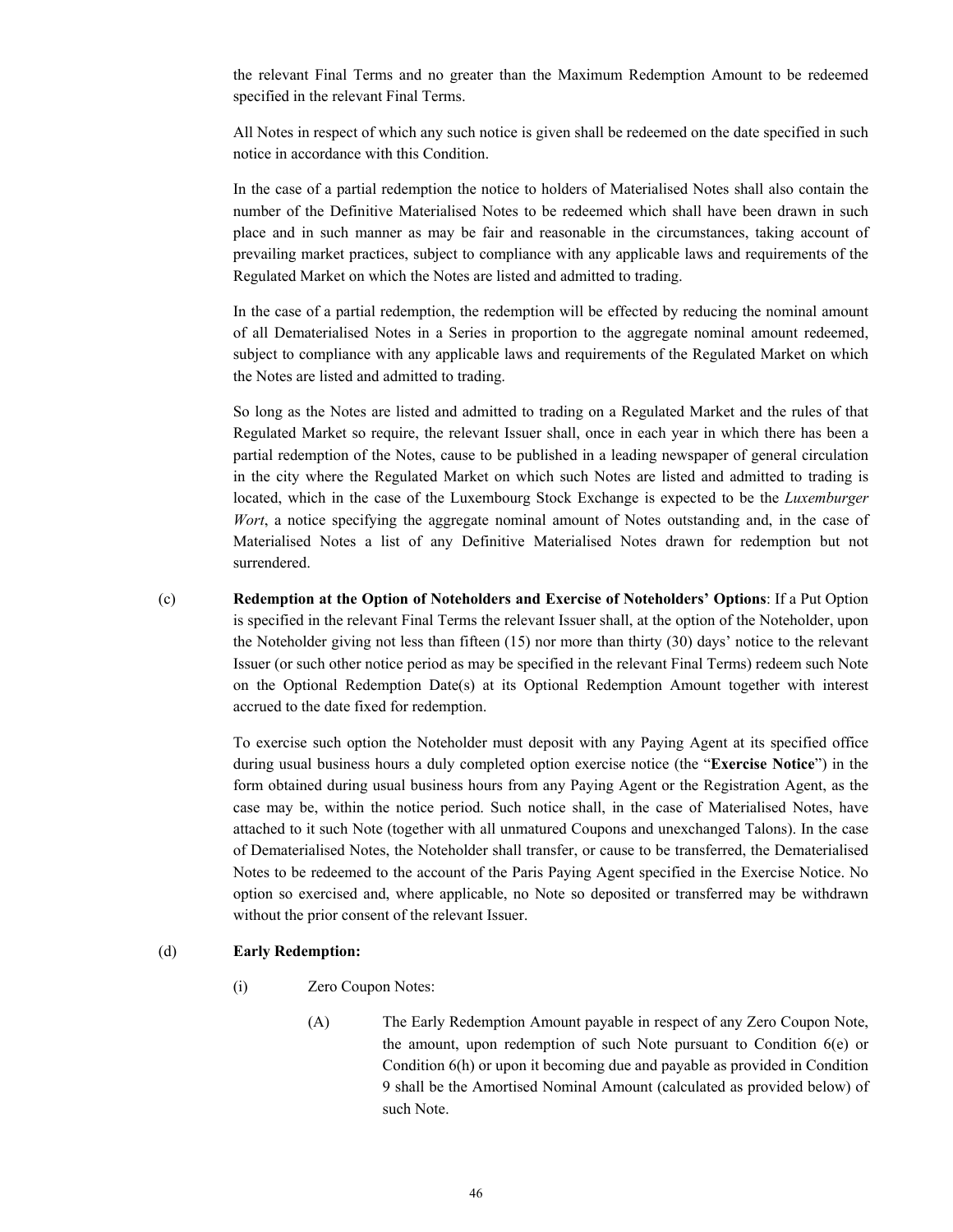- (B) Subject to the provisions of sub-paragraph (C) below, the Amortised Nominal Amount of any such Note shall be the scheduled Final Redemption Amount of such Note on the Maturity Date discounted at a rate per annum (expressed as a percentage) equal to the Amortisation Yield (which, if none is shown in the relevant Final Terms, shall be such rate as would produce an Amortised Nominal Amount equal to the issue price of the Notes if they were discounted back to their issue price on the Issue Date) compounded annually.
- (C) If the Early Redemption Amount payable in respect of any such Note upon its redemption pursuant to Condition 6(e) or Condition 6(h) or upon it becoming due and payable as provided in Condition 9 is not paid when due, the Early Redemption Amount due and payable in respect of such Note shall be the Amortised Nominal Amount of such Note as defined in sub-paragraph (B) above, except that such sub-paragraph shall have effect as though the date on which the Amortised Nominal Amount becomes due and payable were the Relevant Date. The calculation of the Amortised Nominal Amount in accordance with this sub-paragraph shall continue to be made (both before and after judgment) until the Relevant Date, unless the Relevant Date falls on or after the Maturity Date, in which case the amount due and payable shall be the scheduled Final Redemption Amount of such Note on the Maturity Date together with any interest that may accrue in accordance with Condition 5(d).

Where such calculation is to be made for a period of less than one (1) year, it shall be made on the basis of the Day Count Fraction as provided in the relevant Final Terms.

(ii) Other Notes:

The Early Redemption Amount payable in respect of any Note (other than Notes described in (i) above), upon redemption of such Note pursuant to Condition 6(e) or Condition 6(h), or upon it becoming due and payable as provided in Condition 9 shall be the Final Redemption Amount together with interest accrued to the date fixed for redemption.

## (e) **Redemption for Taxation Reasons:**

- (i) If, by reason of any change in French law, or any change in the official application or interpretation of such law, becoming effective after the Issue Date, the relevant Issuer [or, as the case may be, the Guarantor (in respect of the Guarantee),] would on the occasion of the next payment of principal or interest due in respect of the Notes, not be able to make such payment without having to pay additional amounts as specified under Conditions 8(a) and 8(b) below, the relevant Issuer may, at its option, on any Interest Payment Date or, if so specified in the relevant Final Terms, at any time, subject to having given not more than forty-five (45) nor less than thirty (30) days' notice to the Noteholders (which notice shall be irrevocable), in accordance with Condition 14, redeem all, but not some only, of the Notes at their Early Redemption Amount together with any interest accrued to the date set for redemption provided that the due date for redemption of which notice hereunder may be given shall be no earlier than the latest practicable date on which the relevant Issuer [or the Guarantor, as the case may be,] could make payment of principal and interest without withholding for French taxes.
- (ii) If the relevant Issuer [or, as the case may be, the Guarantor (in respect of the Guarantee),] would on the next payment of principal or interest in respect of the Notes be prevented by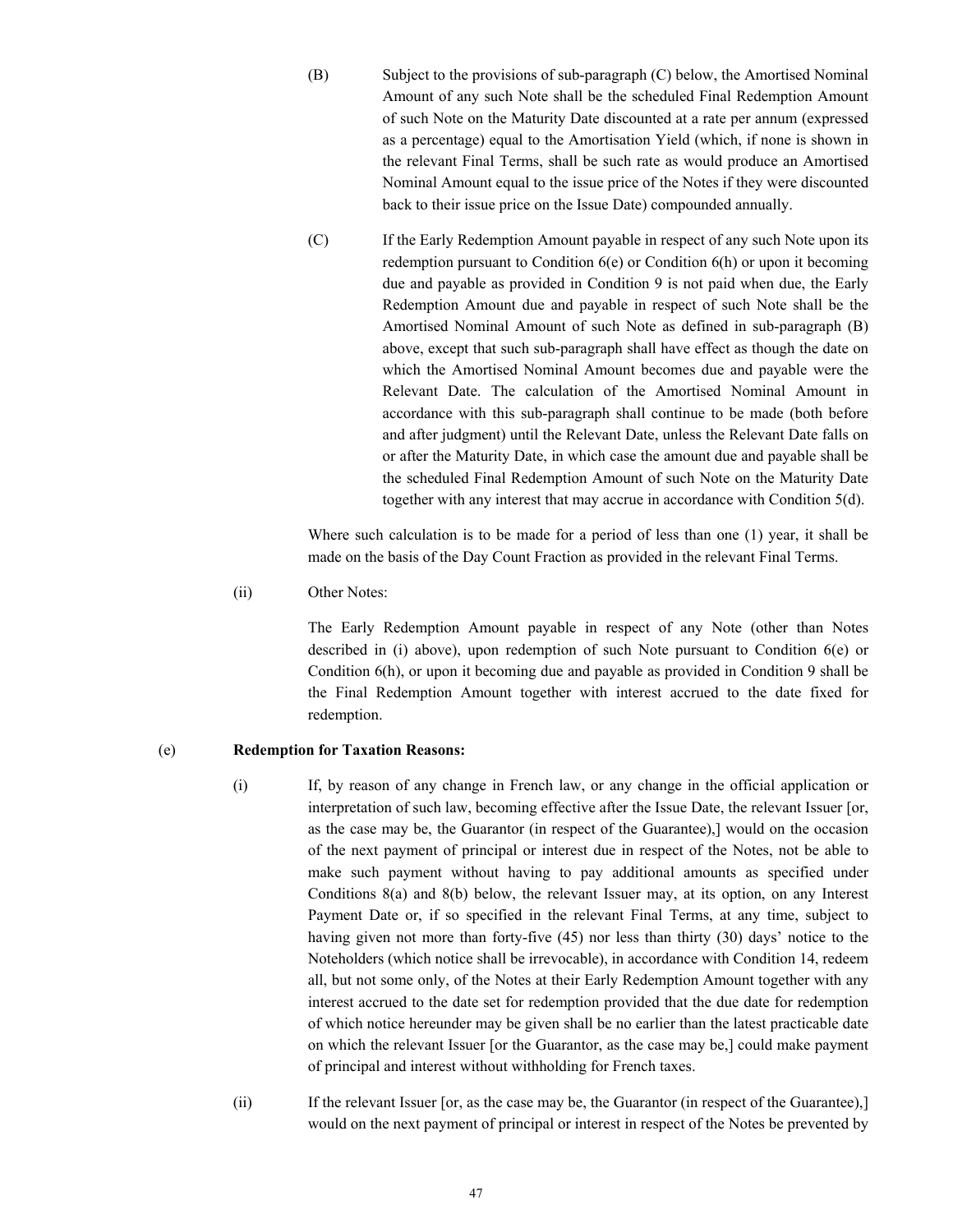French law from making payment to the Noteholders or, if applicable, Couponholders of the full amounts then due and payable, notwithstanding the undertaking to pay additional amounts contained in Conditions  $8(a)$  and  $8(b)$  below, then the relevant Issuer shall forthwith give notice of such fact to the Fiscal Agent and the relevant Issuer shall upon giving not less than seven (7) days' prior notice to the Noteholders in accordance with Condition 14, redeem all, but not some only, of the Notes then outstanding at their Redemption Amount together with any interest accrued to the date set for redemption on (A) the latest practicable Interest Payment Date on which the relevant Issuer could make payment of the full amount then due and payable in respect of the Notes, provided that if such notice would expire after such Interest Payment Date the date for redemption pursuant to such notice of Noteholders shall be the later of (i) the latest practicable date on which the relevant Issuer could make payment of the full amount then due and payable in respect of the Notes and (ii) fourteen(14) days after giving notice to the Fiscal Agent as aforesaid or (B) if so specified in the relevant Final Terms, at any time, provided that the due date for redemption of which notice hereunder shall be given shall be the latest practicable date at which the relevant Issuer [or the Guarantor, as the case may be,] could make payment of the full amount payable in respect of the Notes, or, if applicable, Coupons or, if that date is passed, as soon as practicable thereafter.

### (f) **Purchases**:

- (i) The relevant Issuer shall have the right at all times to purchase Notes (provided that, in the case of Materialised Notes, all unmatured Coupons and unexchanged Talons relating thereto are attached thereto or surrendered therewith) in the open market or otherwise at any price. Unless the possibility of holding and reselling is expressly excluded in the Final Terms, all Notes so purchased by the relevant Issuer may be held and resold for the purpose of enhancing the liquidity of the Notes in accordance with Articles L.213-1 A and D.213-1 A of the Code.
- (ii) In the event that at least 90 per cent. of the initial aggregate principal amount of the Notes has been purchased by the relevant Issuer (a "**Repurchase Event**") and a Repurchase Event is specified as applicable in the relevant Final Terms, the relevant Issuer may, at its option but subject to having given not more than sixty (60) nor less than thirty (30) days' notice to the Noteholders (which notice shall be irrevocable) in accordance with Condition 14, redeem all, but not some only, of the outstanding Notes at their Repurchase Redemption Amount set out in the relevant Final Terms together with any interest accrued to the date set for redemption.
- (g) **Cancellation**: All Notes purchased for cancellation by or on behalf of the relevant Issuer will forthwith be cancelled, in the case of Dematerialised Notes, by transfer to an account in accordance with the rules and procedures of Euroclear France and, in the case of Materialised Notes, by surrendering the Temporary Global Certificate and the Definitive Materialised Notes in question together with all unmatured Coupons and all unexchanged Talons to the Fiscal Agent and, in each case, if so transferred or surrendered, will, together with all Notes redeemed by the relevant Issuer, be cancelled forthwith (together with, in the case of Dematerialised Notes, all rights relating to payment of interest and other amounts relating to such Dematerialised Notes and, in the case of Materialised Notes, all unmatured Coupons and unexchanged Talons attached thereto or surrendered therewith). Any Notes so cancelled or, where applicable, transferred or surrendered for cancellation may not be re-issued or resold and the obligations of the relevant Issuer [and the Guarantor] in respect of any such Notes shall be discharged.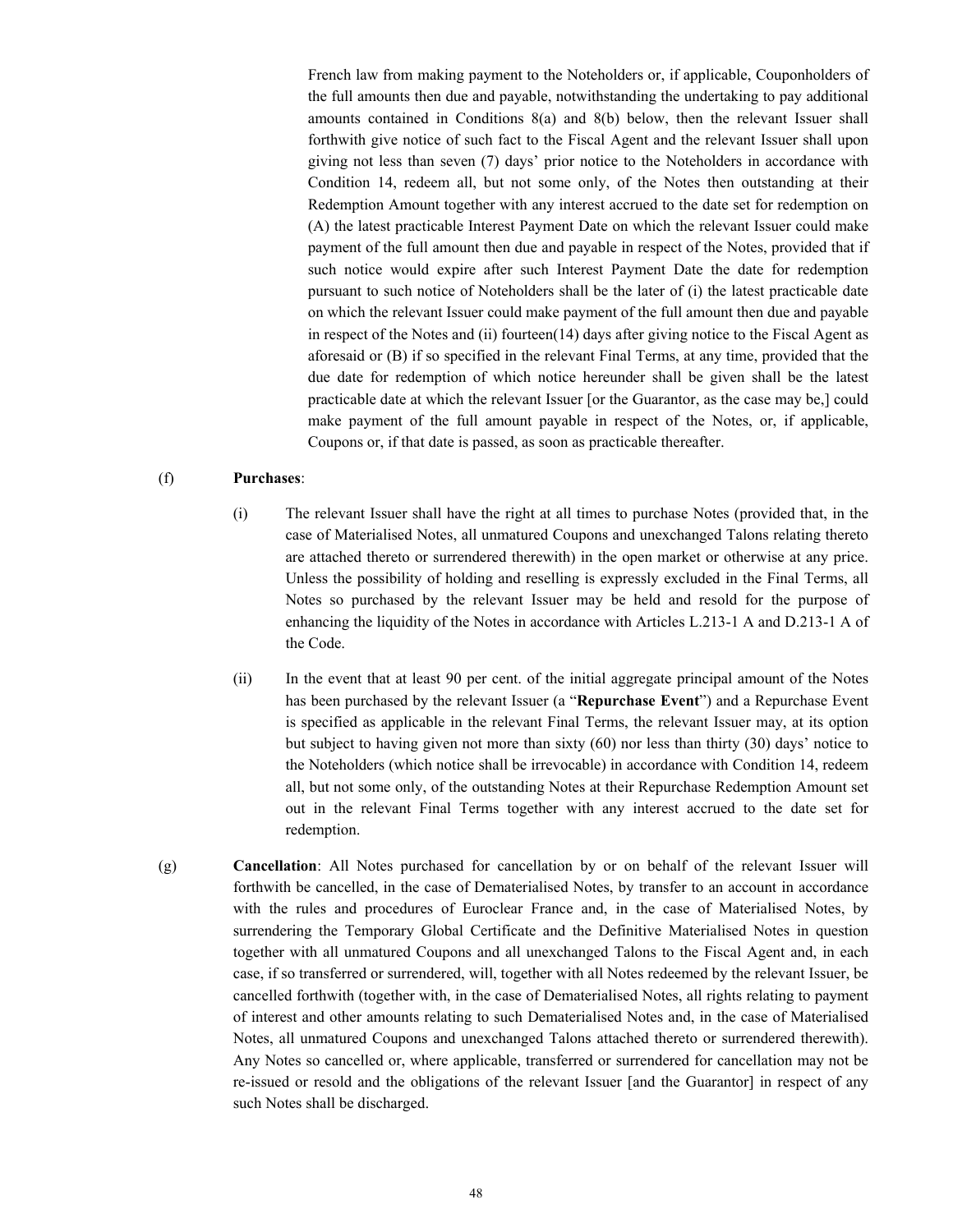- (h) **Illegality**: If, by reason of any change in French law, or any change in the official application of such law, becoming effective after the Issue Date, it will become unlawful (i) for the relevant Issuer to perform or comply with one or more of its obligations under the Notes, [or (ii) for the Guarantor to perform or comply with one or more of its obligations under the Guarantee] the relevant Issuer will, subject to having given not more than forty-five (45) nor less than thirty (30) days' notice to the Noteholders (which notice shall be irrevocable), in accordance with Condition 14, redeem all, but not some only, of the Notes at their Early Redemption Amount together with any interest accrued to the date set for redemption.
- (i) **Redemption at the Option of Noteholders following a Change of Control**: If a Change of Control Put Option is specified in the relevant Final Terms, at any time while any Note remains outstanding, each holder of Notes will have the option (the "**Change of Control Put Option**") to require the relevant Issuer to redeem or, at the relevant Issuer's option, to procure the purchase of these Notes on the Optional Redemption Date (as defined below) at their principal amount together with (or, where purchased, together with an amount equal to) accrued interest to but excluding the Optional Redemption Date if one of the following events takes place (a "**Put Event**"):
	- (i) a Change of Control and, during the Change of Control Period, a Rating Downgrade of the Notes due to this Change of Control, when the Notes are rated by any Rating Agency at the start of the Change of Control Periods; or
	- (ii) a Change of Control, when the Notes are not rated at such time.

A holder of Notes may not exercise his Change of Control Put Option if the relevant Issuer informs the holder of the Notes of its intention to redeem the Notes pursuant to Conditions  $6(e)$  or  $6(h)$  before the Option Notice is sent to the holder.

A "**Change of Control**" shall be deemed to have occurred at each time that any person or persons acting in concert (other than a Permitted Holding Company (as defined below) acting alone or in concert) come(s) to own or acquire(s) such number of the shares in the capital of Casino carrying more than fifty (50) per cent. of the voting rights normally exercisable at a general meeting of Casino.

"**Permitted Holding Company**" means each and any company or other legal entity whose share capital (or equivalent) and associated voting rights are controlled (within the meaning of Article L. 233-3 of the French *Code de commerce*) by Rallye S.A. or by any company or other legal entity controlling (within such meaning) the share capital (or equivalent) and associated voting rights of Rallye S.A.

"**Change of Control Period**" means the period commencing on the date that is the earlier of (1) the date of the first public announcement of the relevant Change of Control; and (2) the date of the earliest Potential Change of Control Announcement (if any) and ending on the date which is one hundred eighty (180) days after the date of the first public announcement of the relevant Change of Control (the "**Initial Longstop Date**").

"**Rating Agency**" means any of the following: (a) Standard & Poor's Ratings Services, (b) Fitch Ratings or (c) any other credit rating agency of equivalent international standing specified from time to time by Casino - and, in each case, their respective successors or affiliates.

A "**Rating Downgrade**" shall be deemed to have occurred in respect of a Change of Control if within the Change of Control Period the rating previously assigned to the Notes by any Rating Agency is  $(x)$ withdrawn or (y) changed from an investment grade rating (BBB-, or their respective equivalents for the time being, or better) to a non-investment grade rating (BB+, or their respective equivalents for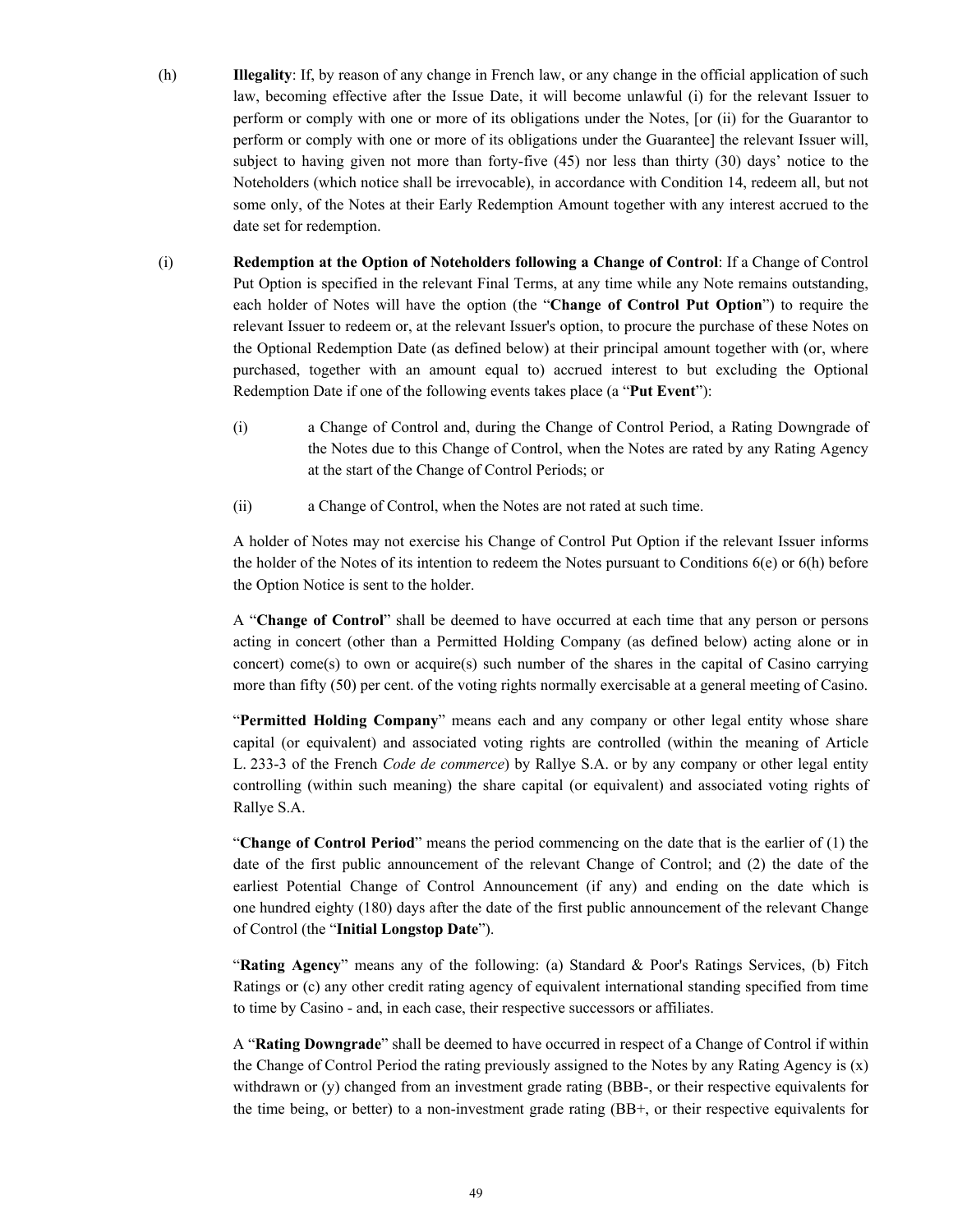the time being, or worse) or  $(z)$  if the rating previously assigned to the Notes by any Rating Agency was below an investment grade rating (as described above), lowered by at least one full rating notch (for example, from BB+ to BB or their respective equivalents), provided that a Rating Downgrade otherwise arising by virtue of a particular change in rating shall be deemed not to have occurred in respect of a particular Change of Control if the Rating Agency making the change in rating does not publicly announce or publicly confirm that the reduction was the result, in whole or part, of any event or circumstance comprised in or arising as a result of, or in respect of, the applicable Change of Control.

"**Potential Change of Control Announcement**" means any public announcement or public statement by Casino, any actual or potential bidder or any advisor thereto relating to any potential Change of Control.

Promptly upon the relevant Issuer [or the Guarantor] becoming aware that a Put Event has occurred, the relevant Issuer shall give notice (a "**Put Event Notice**") to the Noteholders in accordance with Condition 14 specifying the nature of the Put Event and the circumstances giving rise to it and the procedure for exercising the Change of Control Put Option contained in this Condition.

To exercise the Change of Control Put Option to require redemption or, as the case may be, purchase of a Note under this section, the holder of that Note must transfer or cause to be transferred by its Account Holder its Notes to be so redeemed or purchased to the account of the Fiscal Agent specified in the Put Option Notice for the account of the relevant Issuer within the period (the "**Put Period**") of forty-five (45) days after the Put Event Notice is given together with a duly signed and completed notice of exercise in the form (for the time being current) obtainable from the specified office of any Paying Agent (a "**Put Option Notice**") and in which the holder may specify a bank account to which payment is to be made under this section.

The relevant Issuer shall redeem or, at the option of the relevant Issuer, procure the purchase of the Notes in respect of which the Change of Control Put Option has been validly exercised as provided above, and subject to the transfer of such Notes to the account of the Fiscal Agent for the account of the relevant Issuer as described above on the date which is the fifth  $(5<sup>th</sup>)$  Business Day following the end of the Put Period (the "**Optional Redemption Date**"). Payment in respect of any Note so transferred will be made in Euro to the holder to the specified Euro-denominated bank account in the Put Option Notice on the Optional Redemption Date via the relevant Account Holders.

The relevant Issuer shall have no responsibility for any costs or loss of whatever kind (including breakage costs) which the Noteholder may incur as a result of or in connection with its exercise, or purported exercise, of, or otherwise in connection with, any Change of Control Put Option - whether upon the occasion of any purchase or redemption arising therefrom or otherwise.

#### **7 Payments and Talons**

- (a) **Dematerialised Notes**: Payments of principal and interest in respect of Dematerialised Notes shall (in the case of Dematerialised Notes in bearer dematerialised form or administered registered form) be made by transfer to the account denominated in the relevant currency of the relevant Account Holders for the benefit of the Noteholders and, (in the case of Dematerialised Notes in fully registered form), to an account denominated in the relevant currency with a Bank designated by the Noteholders. All payments validly made to such Account Holders will be an effective discharge of the relevant Issuer in respect of such payments.
- (b) **Materialised Notes**: Payments of principal and interest in respect of Materialised Notes shall, subject as mentioned below, be made against presentation and surrender during usual business hours of the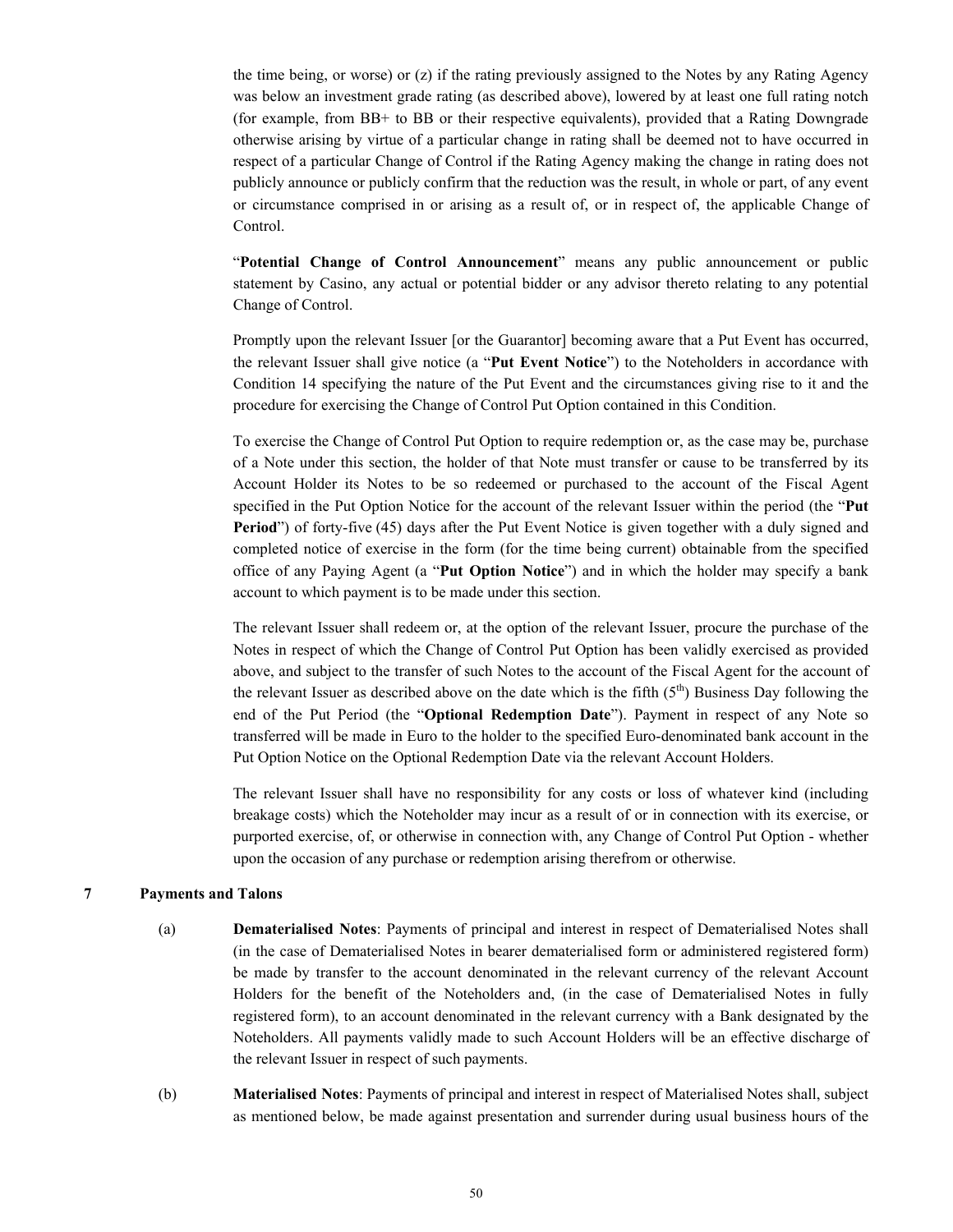relevant Materialised Notes (in the case of all payments of principal and, in the case of interest, as specified in Condition  $7(f)(v)$  or Coupons (in the case of interest, save as specified in Condition  $7(f)(v)$ ), as the case may be, at the specified office of any Paying Agent outside the United States by a cheque payable in the relevant currency drawn on, or, at the option of the Noteholder, by transfer to an account denominated in such currency with, a Bank. "**Bank**" means a bank in the principal financial centre for such currency or, in the case of Euro, in a city in which banks have access to the TARGET System.

- (c) **Payments in the United States**: Notwithstanding the foregoing, if any Materialised Notes are denominated in U.S. Dollars, payments in respect thereof may be made at the specified office of any Paying Agent in New York City in the same manner as aforesaid if (i) the relevant Issuer shall have appointed Paying Agents with specified offices outside the United States with the reasonable expectation that such Paying Agents would be able to make payment of the amounts on the Notes in the manner provided above when due, (ii) payment in full of such amounts at all such offices is illegal or effectively precluded by exchange controls or other similar restrictions on payment or receipt of such amounts and (iii) such payment is then permitted by United States law, without involving, in the opinion of the relevant Issuer, any adverse tax consequence to the relevant Issuer [or the Guarantor, if payment is being made under the Guarantee].
- (d) **Payments Subject to Fiscal Laws**: All payments are subject in all cases to any applicable fiscal or other laws, regulations and directives in the place of payment but without prejudice to the provisions of Condition 8. No commission or expenses shall be charged to the Noteholders or Couponholders in respect of such payments.
- (e) **Appointment of Agents**: The Fiscal Agent, the Paying Agents, the Calculation Agent, the Redenomination Agent and the Consolidation Agent initially appointed by the relevant Issuer and their respective specified offices are listed below. The Fiscal Agent, the Paying Agents, the Redenomination Agent, the Consolidation Agent and the Registration Agent act solely as agents of the relevant Issuer and the Calculation Agent(s) act(s) as independent experts(s) and, in each such case, do not assume any obligation or relationship of agency for any Noteholder or Couponholder. The relevant Issuer reserves the right at any time to vary or terminate the appointment of the Fiscal Agent, any other Paying Agent, the Redenomination Agent, the Consolidation Agent and the Registration Agent or the Calculation Agent(s) and to appoint additional or other Paying Agents, provided that the relevant Issuer shall at all times maintain (i) a Fiscal Agent, (ii) one or more Calculation Agent(s) where the Conditions so require, (iii) a Redenomination Agent and a Consolidation Agent where the Conditions so require, (iv) Paying Agents having specified offices in at least two major European cities (including Paris so long as the Notes are listed and admitted to trading on Euronext Paris and/or Luxembourg so long as the Notes are listed on the official list of the Luxembourg Stock Exchange and admitted to trading on the Regulated Market of the Luxembourg Stock Exchange and, in either case, so long as the rules applicable to the relevant Regulated Market so require) (v) in the case of Dematerialised Notes, in fully registered form, a Registration Agent (vi) such other agents as may be required by any other Regulated Market on which the Notes may be listed and admitted to trading and (vii) in the case of Materialised Notes, a Paying Agent with a specified office in a European Union Member State that will not be obliged to withhold or deduct tax pursuant to European Council Directive 2003/48/EC of 3 June 2003, as amended, on the taxation of savings income in the form of interest payments or any other European Union Directive implementing the conclusions of the ECOFIN Council meeting of 26-27 November 2000 on the taxation of savings income, or any law implementing or complying with, or introduced in order to conform to, such Directive.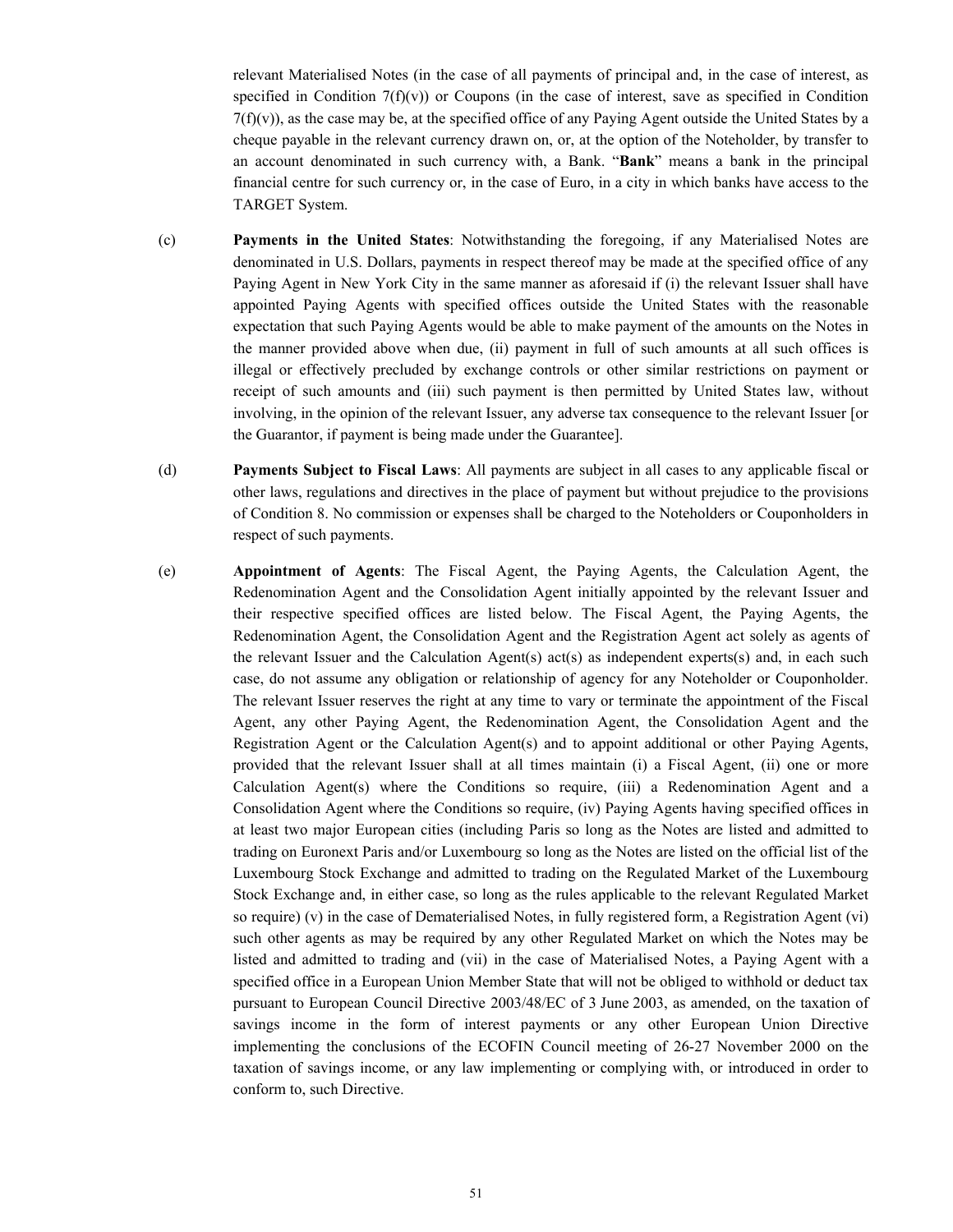In addition, the relevant Issuer [(or the Guarantor, if payment is being made under the Guarantee)] shall forthwith appoint a Paying Agent in New York City in respect of any Materialised Notes denominated in U.S. Dollars in the circumstances described in paragraph (c) above.

On a redenomination of the Notes of any Series pursuant to Condition 1(d) with a view to consolidating such Notes with one or more other Series of Notes, in accordance with Condition 13, the relevant Issuer shall ensure that the same entity shall be appointed as both Redenomination Agent and Consolidation Agent in respect of both such Notes and such other Series of Notes to be so consolidated with such Notes.

Notice of any such change or any change of any specified office shall promptly be given to the Noteholders in accordance with Condition 14.

### (f) **Unmatured Coupons and Unexchanged Talons:**

- (i) Upon the due date for redemption of those Notes, Materialised Notes which comprise Fixed Rate Notes should be surrendered for payment together with all unmatured Coupons (if any) relating thereto, failing which an amount equal to the face value of each missing unmatured Coupon (or, in the case of payment not being made in full, that proportion of the amount of such missing unmatured Coupon that the sum of principal so paid bears to the total principal due) shall be deducted from the Final Redemption Amount, Amortised Nominal Amount, Early Redemption Amount or Optional Redemption Amount, as the case may be, due for payment. Any amount so deducted shall be paid in the manner mentioned above against surrender of such missing Coupon within a period of ten (10) years from the Relevant Date for the payment of such principal (whether or not such Coupon has become void pursuant to Condition 10).
- (ii) Upon the due date for redemption of any Materialised Note comprising a Floating Rate Note, unmatured Coupons relating to such Note (whether or not attached) shall become void and no payment shall be made in respect of them.
- (iii) Upon the due date for redemption of any Materialised Note, any unexchanged Talon relating to such Note (whether or not attached) shall become void and no Coupon shall be delivered in respect of such Talon.
- (iv) Where any Materialised Note that provides that the relative unmatured Coupons are to become void upon the due date for redemption of those Notes is presented for redemption without all unmatured Coupons, and where any Materialised Note is presented for redemption without any unexchanged Talon relating to it, redemption shall be made only against the provision of such indemnity as the relevant Issuer [and the Guarantor, as the case may be,] may require.
- (v) If the due date for redemption of any Materialised Note is not a due date for payment of interest, interest accrued from the preceding due date for payment of interest or the Interest Commencement Date, as the case may be, shall only be payable against presentation (and surrender if appropriate) of the relevant Definitive Materialised Note. Interest accrued on a Materialised Note that only bears interest after its Maturity Date shall be payable on redemption of such Note against presentation of the relevant Definitive Materialised Notes.
- (g) **Talons**: On or after the Interest Payment Date for the final Coupon forming part of a Coupon sheet issued in respect of any Materialised Note, the Talon forming part of such Coupon sheet may be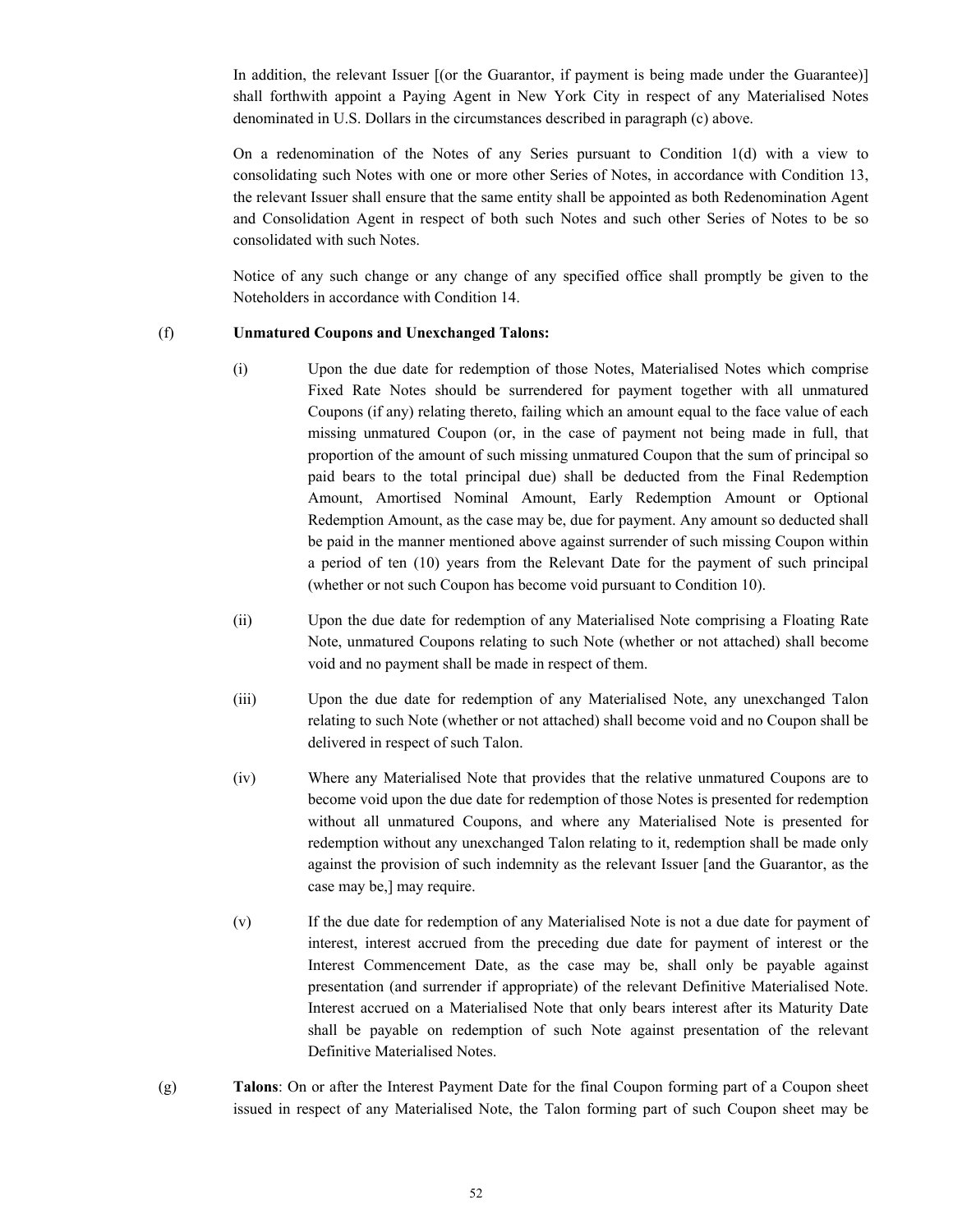surrendered at the specified office of the Fiscal Agent in exchange for a further Coupon sheet (and if necessary another Talon for a further Coupon sheet) (but excluding any Coupons that may have become void pursuant to Condition 10).

(h) **Non-Business Days**: If any date for payment in respect of any Note or Coupon is not a business day, the Noteholder shall not be entitled to payment until the next following business day nor to any interest or other sum in respect of such postponed payment. In this paragraph, "**business day**" means a day (other than a Saturday or a Sunday) (A) (i) in the case of Dematerialised Notes, on which Euroclear France is open for business or (ii) in the case of Materialised Notes, on which banks and foreign exchange markets are open for business in the relevant place of presentation, in such jurisdictions as shall be specified as "**Financial Centres**" in the relevant Final Terms and (B) (i) (in the case of a payment in a currency other than Euro), where payment is to be made by transfer to an account maintained with a bank in the relevant currency, on which foreign exchange transactions may be carried on in the relevant currency in the principal financial centre of the country of such currency or (ii) (in the case of a payment in Euro), which is a TARGET Business Day.

#### **8 Taxation**

- (a) **Withholding tax:** All payments of principal, interest and other revenues by or on behalf of the relevant Issuer in respect of the Notes [or, as the case may be, payments under the Guarantee] shall be made free and clear of, and without withholding or deduction for, any taxes, duties, assessments or governmental charges of whatever nature imposed, levied, collected, withheld or assessed by or within France or any authority therein or thereof having power to tax, unless such withholding or deduction is required by law.
- (b) **Additional Amounts**: If French law should require that payments of principal or interest in respect of any Note or Coupon [or, as the case may be, payments under the Guarantee] be subject to deduction or withholding in respect of any taxes or duties whatsoever, the relevant Issuer [or, as the case may be, the Guarantor in the case of payments under the Guarantee,] will, to the fullest extent then permitted by law, pay such additional amounts as shall result in receipt by the Noteholders or, if applicable, the Couponholders, as the case may be, of such amounts as would have been received by them had no such withholding or deduction been required, except that no such additional amounts shall be payable with respect to any Note or Coupon, as the case may be:
	- (i) **Other connection**: to, or to a third party on behalf of, a Noteholder or, if applicable, a Couponholder, as the case may be, who is liable to such taxes, duties, assessments or governmental charges in respect of such Note or Coupon by reason of his having some connection with France other than the mere holding of the Note or Coupon; or
	- (ii) **Presentation more than 30 days after the Relevant Date**: in the case of Materialised Notes, more than 30 days after the Relevant Date except to the extent that the Noteholder or, if applicable, the Couponholder, as the case may be, would have been entitled to such additional amounts on presenting it for payment on the thirtieth such day; or
	- (iii) **Payment to individuals**: where such withholding or deduction is required to be made pursuant to European Council Directive 2003/48/EC, as amended, or any other Directive implementing the conclusions of the ECOFIN Council Meeting of 26-27 November 2000 on the taxation of savings income, or any law implementing or complying with, or introduced in order to conform to, such Directive; or
	- (iv) **Payment by another Paying Agent**: in respect of Definitive Materialised Notes, presented for payment by or on behalf of a holder of any Note or Coupon, as the case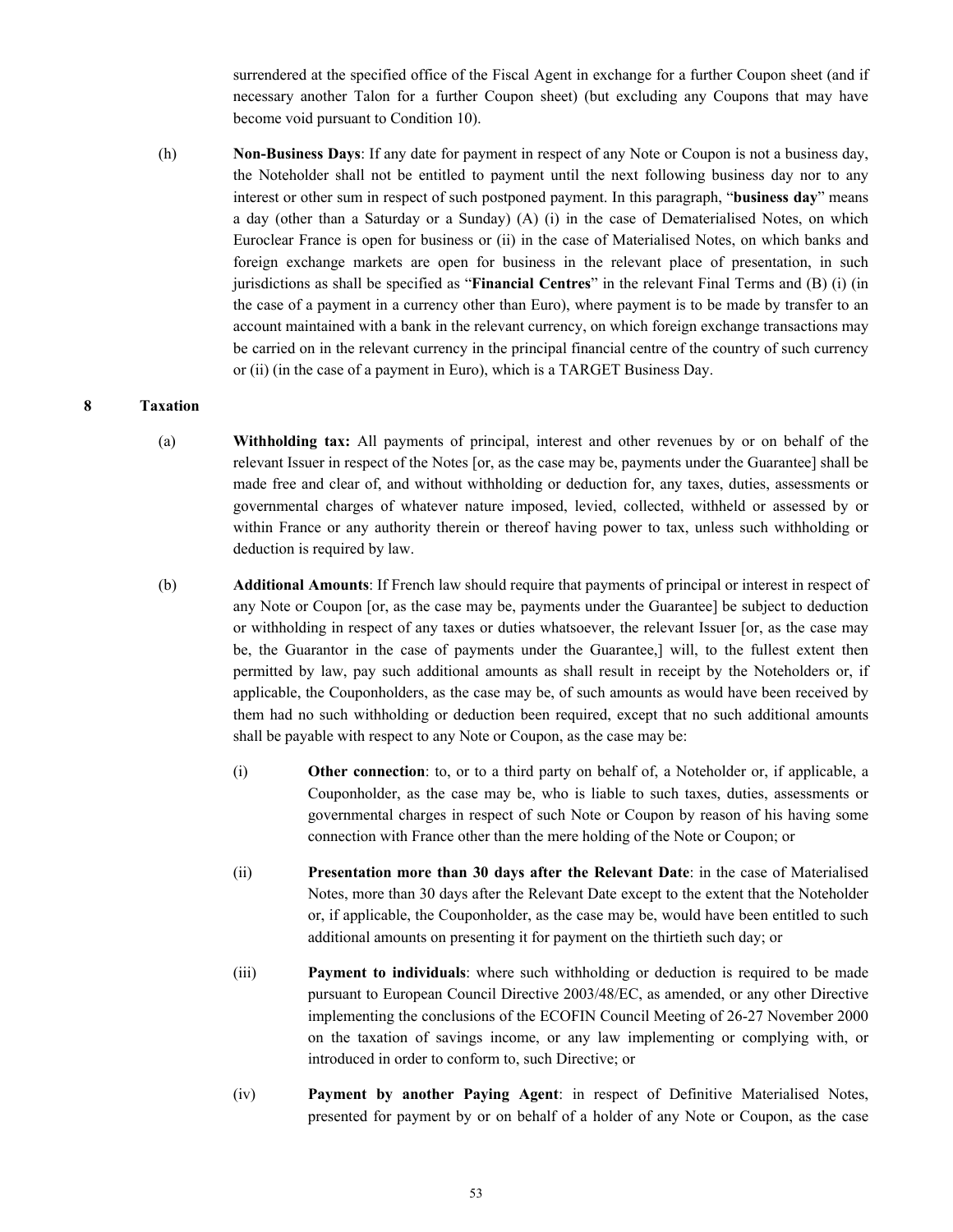may be, who would be able to avoid such withholding or deduction by presenting the relevant Note or Coupon to another Paying Agent in a Member State of the European Union.

As used in these Conditions, "**Relevant Date**" in respect of any Note or Coupon means the date on which payment in respect of it first becomes due or (if any amount of the money payable is improperly withheld or refused) the date on which payment in full of the amount outstanding is made or, in the case of Materialised Notes (if earlier) the date seven days after that on which notice is duly given to the Noteholders that, upon further presentation of the Note or Coupon being made in accordance with the Conditions, such payment will be made, provided that payment is in fact made upon such presentation.

References in these Conditions to (i) "**principal**" shall be deemed to include any premium payable in respect of the Notes, Final Redemption Amounts, Early Redemption Amounts, Optional Redemption Amounts, Amortised Nominal Amounts and all other amounts in the nature of principal payable pursuant to Condition 6 or any amendment or supplement to it, (ii) "**interest**" shall be deemed to include all Interest Amounts and all other amounts payable pursuant to Condition 5 or any amendment or supplement to it and (iii) "**principal**" and/or "**interest**" shall be deemed to include any additional amounts that may be payable under this Condition.

(c) **Supply of Information:** Each Noteholder shall be responsible for supplying, in a timely manner, any information as may be required in order to comply with the identification and reporting obligations imposed on it by the European Council Directive 2003/48/EC, as amended, or any other European Directive implementing the conclusions of the ECOFIN Council Meeting dated 26-27 November 2000 on the taxation of savings income or any law implementing or complying with, or introduced in order to conform to such Directive.

#### **9 Events of Default**

The Representative (as defined in Condition 11), upon request of any Noteholder, may, upon written notice to the relevant Issuer and the Fiscal Agent given on behalf of the Noteholders before all defaults shall have been remedied, cause the Notes to become immediately due and payable, whereupon the Notes shall become immediately due and payable at their principal amount, plus accrued interest, without any other formality, if any of the following events (each an "**Event of Default**") shall occur:

- (i) the relevant Issuer is in default for more than fifteen (15) days for the payment of principal of, or interest on, any Note [or the Guarantor defaults in any payment when due under the Guarantee] (including the payment of any additional amounts in accordance with Condition 8), when the same shall become due and payable; or
- (ii) the relevant Issuer [or the Guarantor] is in default in the performance of, or compliance with, any of its other obligations under the Notes [or the Guarantee, as the case may be] and such default has not been cured within thirty (30) days after the receipt by the Fiscal Agent of the written notice of such default by a Noteholder; or
- (iii) any other present or future indebtedness of the relevant Issuer [or the Guarantor] or any of its Principal Subsidiaries or of Casino Finance (in the latter case, only in respect of Notes issued by Casino), for borrowed money in excess of Euro 40,000,000 (or its equivalent in any other currency) whether individually or in the aggregate shall become due and payable prior to its stated maturity as a result of a default thereunder, or any such indebtedness shall not be paid when due or, as the case may be, within any applicable grace period (as originally agreed) therefor or any steps shall have been taken to enforce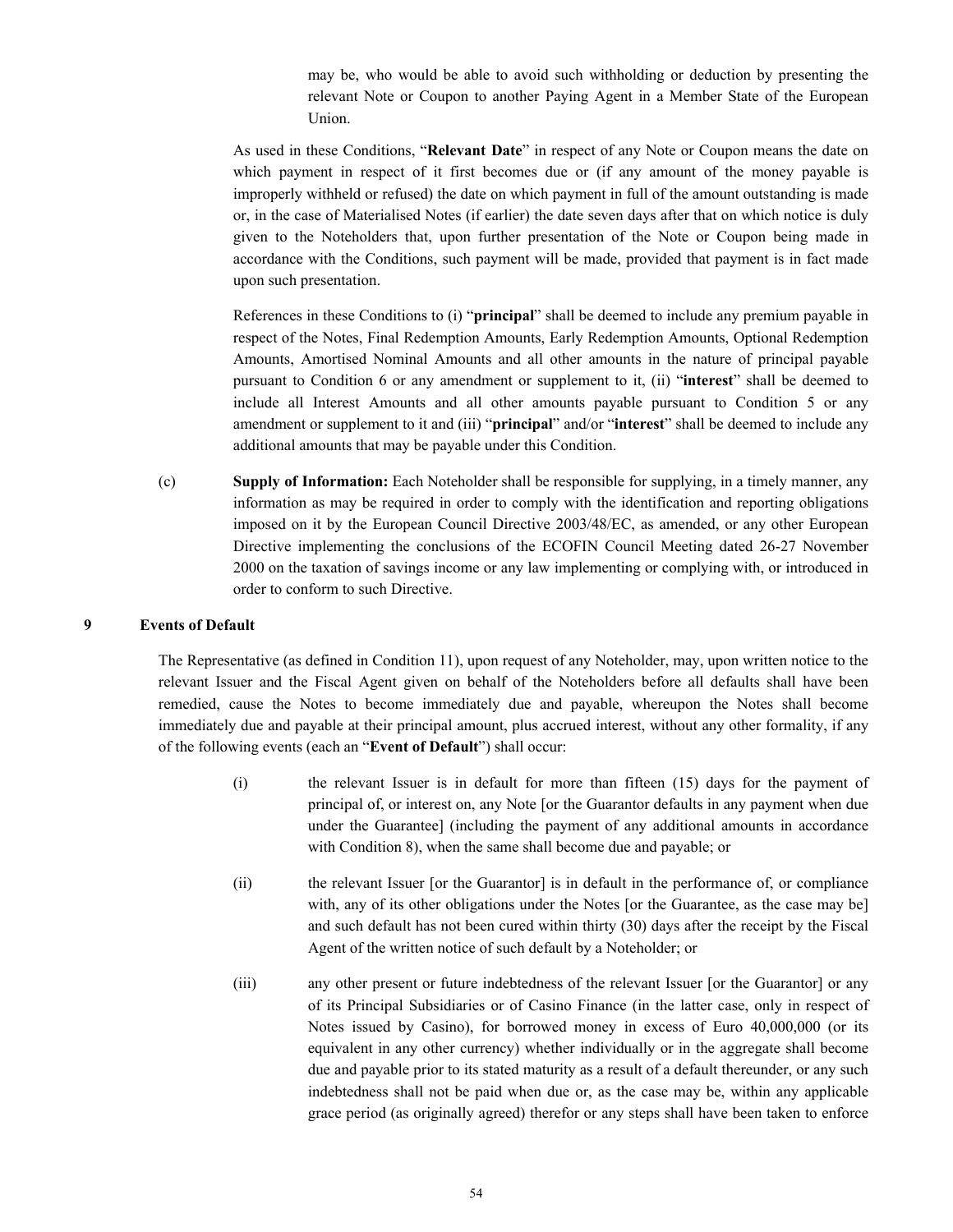any security in respect of any such indebtedness or any guarantee or indemnity given by the relevant Issuer [or the Guarantor] or any of its Principal Subsidiaries or Casino Finance (in the latter case, only in respect of Notes issued by Casino), for, or in respect of, any such indebtedness of others shall not be honoured when due and called upon; or

- (iv) a judgment is issued for the judicial liquidation (*liquidation judiciaire*) or for a transfer of the whole of the business (*cession totale de l'entreprise*) of the relevant Issuer [or the Guarantor] or, to the extent permitted by applicable law, if the relevant Issuer [or the Guarantor] is subject to any other insolvency or bankruptcy proceedings or if the relevant Issuer [or the Guarantor] makes any conveyance, assignment or other arrangement for the benefit of its creditors or enters into a composition with its creditors or if the relevant Issuer [or the Guarantor] is wound up or dissolved; or
- (v) Casino ceases to control (within the meaning of article L.233-3 of the French *Code de commerce*), whether directly or indirectly, Casino Finance[; or
- (vi) the Guarantee (x) is not (or is claimed by the Guarantor not to be) valid or in full force and effect for any reason or (y) is revoked for any reason].

## **10 Prescription**

Claims against the relevant Issuer for payment in respect of the Notes and Coupons (which for this purpose shall not include Talons) shall be prescribed and become void unless made within five years (in the case of principal or interest) from the appropriate Relevant Date in respect of them.

## **11 Representation of Noteholders**

In respect of the representation of the Noteholders, the following shall apply:

(a) If the relevant Final Terms specifies "Full *Masse*", the Noteholders will, in respect of all Tranches in any Series, be grouped automatically for the defence of their common interests in a Masse and the provisions of the French *Code de commerce* relating to the Masse shall apply subject to the below provisions of this Condition 11(a).

The names and addresses of the initial Representative of the Masse and its alternate will be set out in the relevant Final Terms. The Representative appointed in respect of the first Tranche of any Series of Notes will be the Representative of the single Masse of all Tranches in such Series.

The Representative will be entitled, if any, to such remuneration in connection with its functions or duties as set out in the relevant Final Terms.

In the event of death, retirement or revocation of appointment of the initial Representative, such Representative will be replaced by its alternate. In the event of the death, retirement or revocation of appointment of the alternate Representative, an alternate will be elected by the general meeting of the Noteholders (the "**General Meeting**").

In accordance with Article R.228-71 of the French *Code de commerce*, the right of each Noteholder to participate in General Meetings will be evidenced by the entries in the books of the relevant Account Holder of the name of such Noteholder as of 0:00, Paris time, on the third business day in Paris preceding the date set for the meeting of the relevant General Meeting.

The place where of a General Meeting shall be held will be set out in the notice convening such General Meeting; or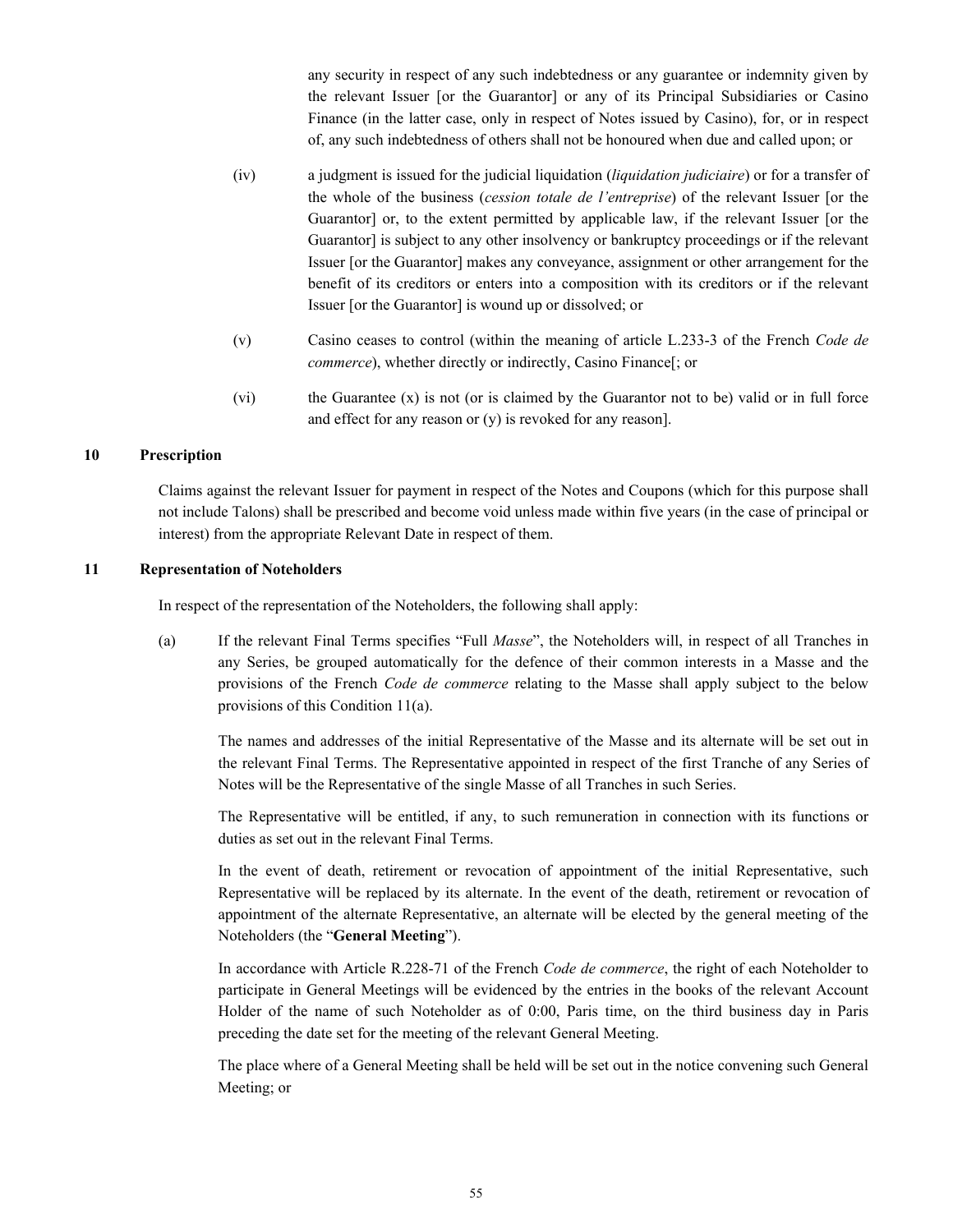(b) If the relevant Final Terms specifies "Contractual *Masse*", the Noteholders will, in respect of all Tranches in any Series, be grouped automatically for the defence of their common interests in a *masse* (in each case, the "**Masse**") which will be subject to the below provisions of this Conditions 11(b).

The Masse will be governed by the provisions of the French *Code de commerce* with the exception of Articles L.228-48, L.228-59, L.228-71, R.228-63, R.228-67 and R.228-69 subject to the following provisions:

### (i) **Legal Personality**

The Masse will be a separate legal entity and will act in part through a representative (the "**Representative**") and in part through a general meeting of the Noteholders (the "**General Meeting**").

The Masse alone, to the exclusion of all individual Noteholders, shall exercise the common rights, actions and benefits which now or in the future may accrue respectively with respect to the Notes.

### (ii) **Representative**

The office of Representative may be conferred on a person of any nationality who agrees to perform such function. However, the following persons may not be chosen as Representatives:

- the relevant Issuer, the members of its Board of Directors (*Conseil d'administration*), its general managers (*directeurs généraux*), its statutory auditors, or its employees as well as their ascendants, descendants and spouse; or
- companies guaranteeing all or part of the obligations of the relevant Issuer, their respective managers (*gérants*), general managers (*directeurs généraux*), members of their Board of Directors (*Conseil d'administration*), Executive Board (*Directoire*), or Supervisory Board (*Conseil de Surveillance*), their statutory auditors, or employees as well as their ascendants, descendants and spouse; or
- companies holding ten (10) per cent. or more of the share capital of the relevant Issuer or companies having ten (10) per cent. or more of their share capital held by the relevant Issuer; or
- persons to whom the practice of banker is forbidden or who have been deprived of the right of directing, administering or managing an enterprise in whatever capacity.

The names and addresses of the initial Representative of the Masse and its alternate will be set out in the relevant Final Terms. The Representative appointed in respect of the first Tranche of any Series of Notes will be the Representative of the single Masse of all Tranches in such Series.

The Representative will be entitled to such remuneration in connection with its functions or duties as set out in the relevant Final Terms.

In the event of death, retirement or revocation of appointment of the initial Representative, such Representative will be replaced by its alternate. In the event of the death, retirement or revocation of appointment of the alternate Representative, an alternate will be elected by the General Meeting.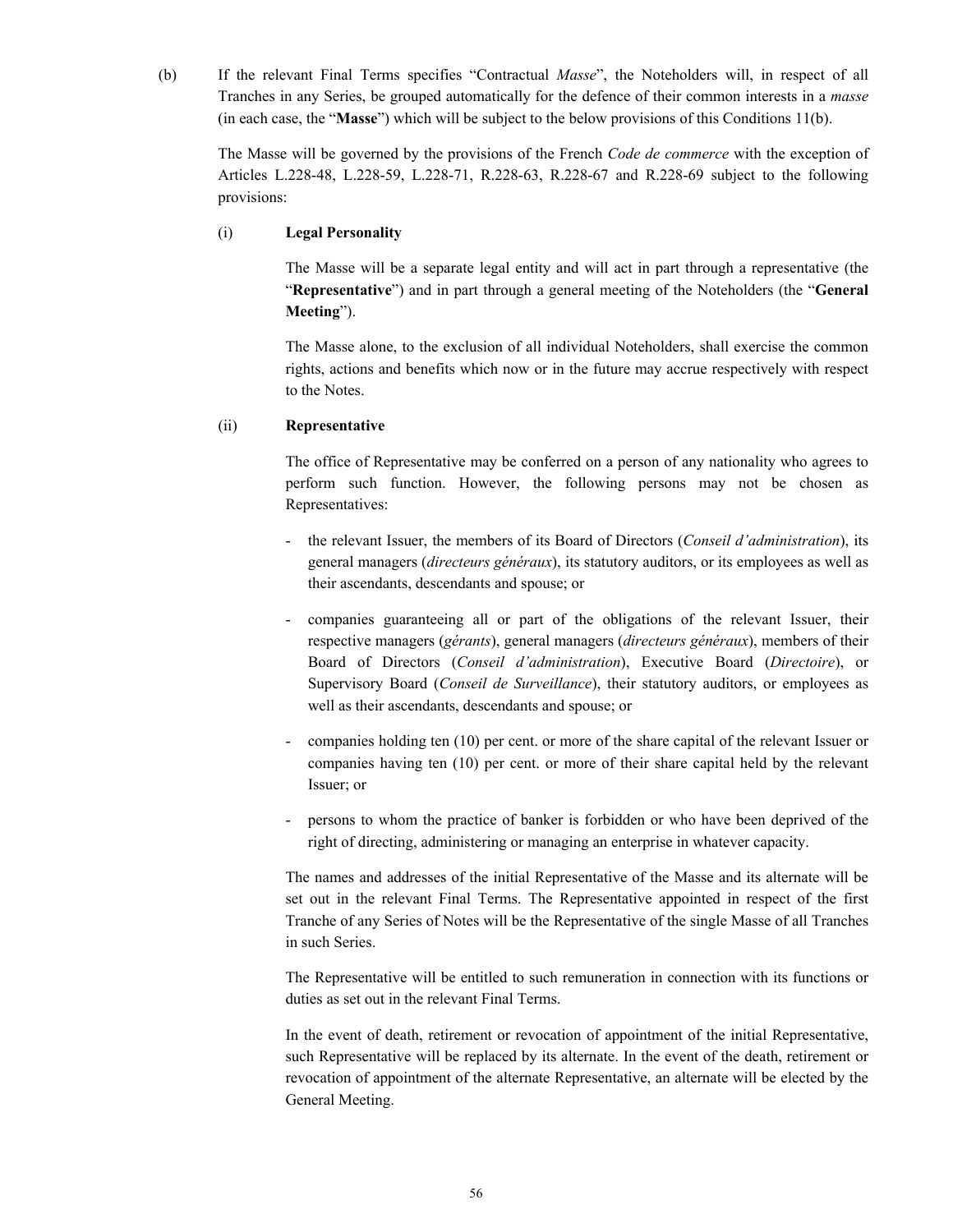All interested parties will at all times have the right to obtain the names and addresses of the Representative and the alternate Representative at the head office of the Issuer and the specified offices of any of the Paying Agents.

### (iii) **Powers of Representative**

The Representative shall (in the absence of any decision to the contrary of the General Meeting) have the power to take all acts of management necessary in order to defend the common interests of the Noteholders.

All legal proceedings against the Noteholders or initiated by them, must be brought by or against the Representative.

The Representative may not be involved in the management of the affairs of the relevant Issuer.

#### (iv) **General Meeting**

A General Meeting may be held at any time, on convocation either by the relevant Issuer or by the Representative. One or more Noteholders, holding together at least one-thirtieth of the principal amount of the Notes outstanding, may address to the relevant Issuer and the Representative a demand for convocation of the General Meeting. If such General Meeting has not been convened within two months after such demand, the Noteholders may commission one of their members to petition a competent court in Paris to appoint an agent (*mandataire*) who will call the General Meeting.

Notice of the date, time, place and agenda of any General Meeting will be published as provided under Condition 14.

Each Noteholder has the right to participate in a General Meeting in person, by proxy, correspondence, or, if the *statuts* of the relevant Issuer so specify , videoconference or any other means of telecommunication allowing the identification of the participating Noteholders. Each Note carries the right to one vote or, in the case of Notes issued with more than one Specified Denomination, one vote in respect of each multiple of the lowest Specified Denomination comprised in the principal amount of the Specified Denomination of such Note.

#### (v) **Powers of the General Meetings**

The General Meeting is empowered to deliberate on the dismissal and replacement of the Representative and the alternate Representative and also may act with respect to any other matter that relates to the common rights, actions and benefits which now or in the future may accrue with respect to the Notes, including authorising the Representative to act at law as plaintiff or defendant.

The General Meeting may further deliberate on any proposal relating to the modification of the Conditions including any proposal, whether for arbitration or settlement, relating to rights in controversy or which were the subject of judicial decisions, it being specified, however,

*At the date of this Base Prospectus the* statut*s of each of the Issuers do not contemplate the right for a Noteholder to participate in a General Meeting by videoconference or any other means of telecommunication allowing the identification of the participating Noteholders*.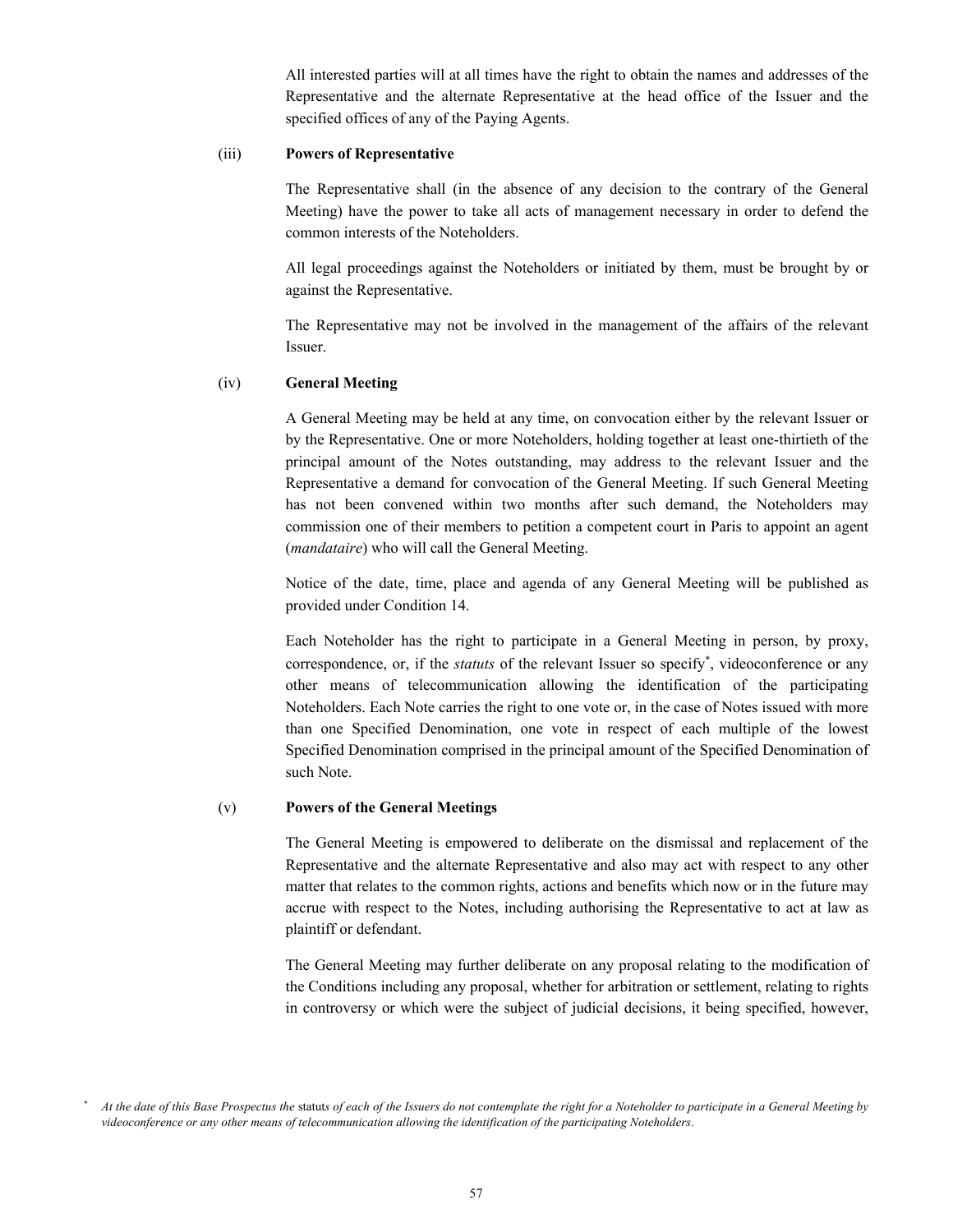that the General Meeting may not increase the liabilities (*charges*) of the Noteholders, nor establish any unequal treatment between the Noteholders, nor decide to convert Notes into shares.

General Meetings may deliberate validly on first convocation only if Noteholders present or represented hold at least a fifth of the principal amount of the Notes then outstanding. On second convocation, no quorum shall be required. Decisions at meetings shall be taken by a two-third majority of votes cast by Noteholders attending such General Meetings or represented thereat.

In accordance with Article R.228-71 of the French *Code de commerce*, the rights of each Noteholder to participate in General Meetings will be evidenced by the entries in the books of the relevant Account Holder of the name of such Noteholder on the third business day in Paris preceding the date set for the meeting of the relevant General Meeting at 0:00, Paris time.

Decisions of General Meetings must be published in accordance with the provisions set forth in Condition 14.

### (vi) **Information to Noteholders**

Each Noteholder or Representative thereof will have the right, during the fifteen (15) day period preceding the holding of each General Meeting, to consult or make a copy of the text of the resolutions which will be proposed and of the reports which will be presented at the General Meeting, all of which will be available for inspection by the relevant Noteholders at the registered office of the relevant Issuer, at the specified offices of any of the Paying Agents during usual business hours and at any other place specified in the notice of the General Meeting.

### (vii) **Expenses**

The relevant Issuer will pay all expenses relating to the operation of the Masse, including expenses relating to the calling and holding of General Meetings and, more generally, all administrative expenses resolved upon by the General Meeting, it being expressly stipulated that no expenses may be imputed against interest payable under the Notes.

#### (c) Single Masse

The holders of Notes of the same Series, and the holders of Notes of any other Series which have been assimilated with the Notes of such first-mentioned Series in accordance with Condition 13, shall, for the defence of their respective common interests, be grouped in a single Masse. The Representative appointed in respect of the first Tranche of any Series of Notes will be the Representative of the single Masse of all such Series.

For the avoidance of doubt, in this Condition 11, the term "**outstanding**" shall not include those Notes subscribed or purchased by the relevant Issuer pursuant to Article L.213-1 A of the Code that are held by it and not cancelled.

## **12 Replacement of definitive Notes, Coupons and Talons**

If, in the case of any Materialised Notes, a Definitive Materialised Note, Coupon or Talon is lost, stolen, mutilated, defaced or destroyed, it may be replaced, subject to applicable laws, regulations and regulations of the Regulated Market on which the Notes are listed and admitted to trading, at the specified office of the Fiscal Agent or such other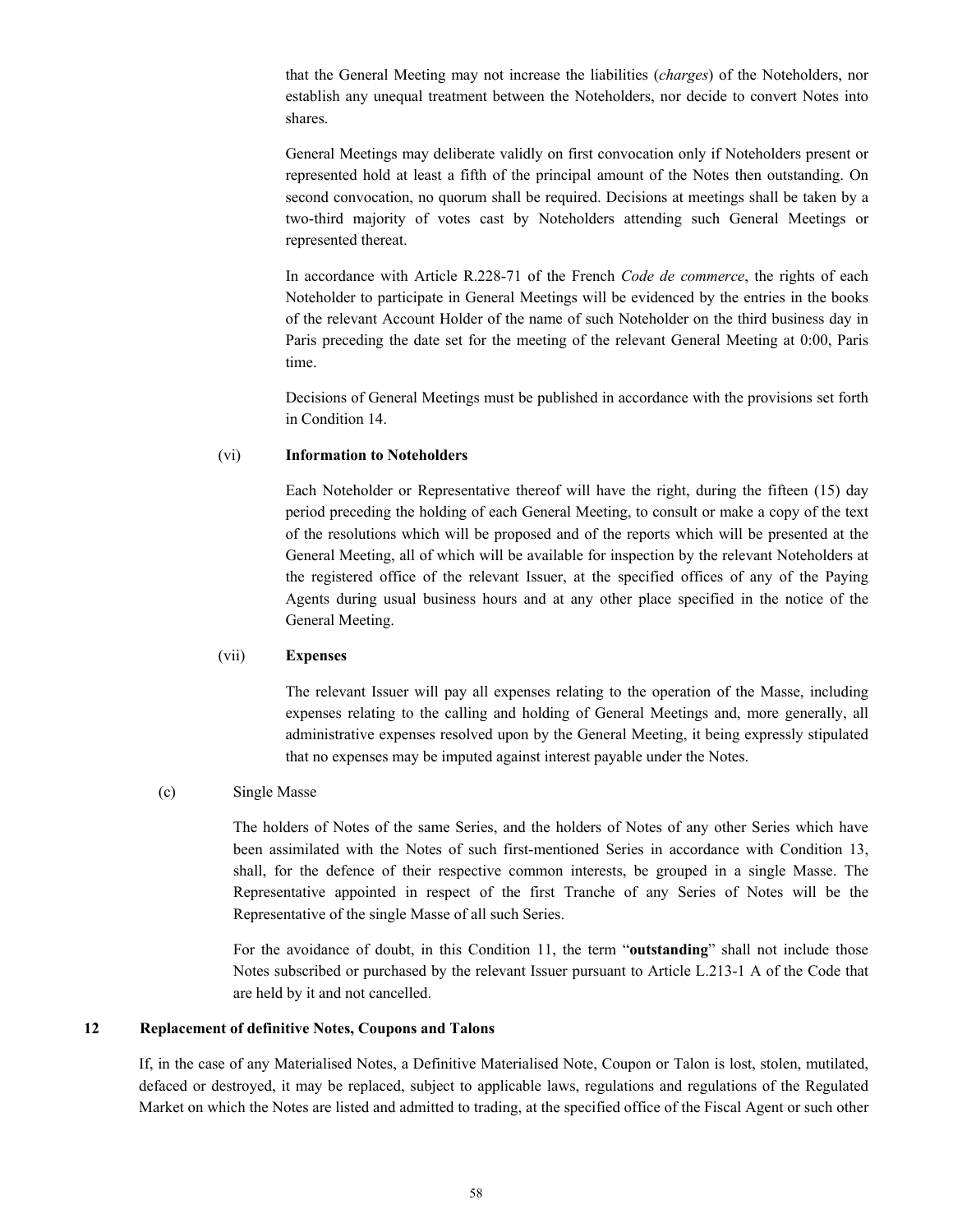Paying Agent as may from time to time be designated by the relevant Issuer for the purpose and notice of whose designation is given to Noteholders, in each case on payment by the claimant of the fees and costs incurred in connection therewith and on such terms as to evidence, security and indemnity (which may provide, *inter alia*, that if the allegedly lost, stolen or destroyed Definitive Materialised Note, Coupon or Talon is subsequently presented for payment or, as the case may be, for exchange for further Coupons, there shall be paid to the relevant Issuer on demand the amount payable by the relevant Issuer in respect of such Definitive Materialised Notes, Coupons or further Coupons) and otherwise as the relevant Issuer may require. Mutilated or defaced Materialised Notes, Coupons or Talons must be surrendered before replacements will be issued.

#### **13 Further Issues and Consolidation**

- (a) **Further Issues:** The relevant Issuer may from time to time without the consent of the Noteholders or Couponholders create and issue further notes to be assimilated (*assimilées*) and form a single series with the Notes provided such Notes and the further notes carry rights identical in all respects (or in all respects save for the principal amount thereof and the first payment of interest in the relevant Final Terms) and that the terms of such further notes provide for such assimilation and references in these Conditions to "**Notes**" shall be construed accordingly.
- (b) **Consolidation:** The relevant Issuer may, with the prior approval of the Redenomination and Consolidation Agents, from time to time on any Interest Payment Date occurring on or after the Redenomination Date on giving not less than thirty (30) days' prior notice to the Noteholders in accordance with Condition 14, without the consent of the Noteholders or Couponholders, consolidate the Notes of one Series with the Notes of one or more other Series issued by it, whether or not originally issued in one of the European national currencies or in Euro, provided such other Notes have been redenominated in Euro (if not originally denominated in Euro) and which otherwise have, in respect of all periods subsequent to such consolidation, the same terms and conditions as the Notes.

## **14 Notices**

- (a) Notices to the holders of Dematerialised Notes in registered form (*au nominatif*) shall be valid if either, (i) they are mailed to them at their respective addresses, in which case they will be deemed to have been given on the fourth weekday (being a day other than a Saturday or a Sunday) after the mailing, or, (ii) they are published (a) so long as such Notes are admitted to trading on any Regulated Market and the rules of such Regulated Market so permit, on the website of the Regulated Market where the admission is sought, which in the case of the Luxembourg Stock Exchange is expected to be the website of the Luxembourg Stock Exchange (*www.bourse.lu*) or, (b) at the option of the relevant Issuer, in a leading daily newspaper of general circulation in Europe (which is expected to be the *Financial Times*). Provided that, so long as such Notes are listed and admitted to trading on any Regulated Market, notices shall be valid if published in a daily newspaper with general circulation in the city/ies where the Regulated Market on which such Notes is/are listed and admitted to trading which (x) in the case of Euronext Paris, is expected to be *Les Echos* and (y) in the case of the Luxembourg Stock Exchange, is expected to be the *Luxemburger Wort*.
- (b) Notices to the holders of Materialised Notes and Dematerialised Notes in bearer form (*au porteur*) shall be valid if published (a) so long as such Notes are admitted to trading on any Regulated Market and the rules of such Regulated Market so permit, on the website of the Regulated Market where the admission is sought, which in the case of the Luxembourg Stock Exchange is expected to be the website of the Luxembourg Stock Exchange (*www.bourse.lu*) or, (b) at the option of the relevant Issuer in a daily leading newspaper of general circulation in Europe (which is expected to be the *Financial Times*) and so long as such Notes are listed and admitted to trading on any Regulated Market, in a leading daily newspaper with general circulation in the city/ies where the Regulated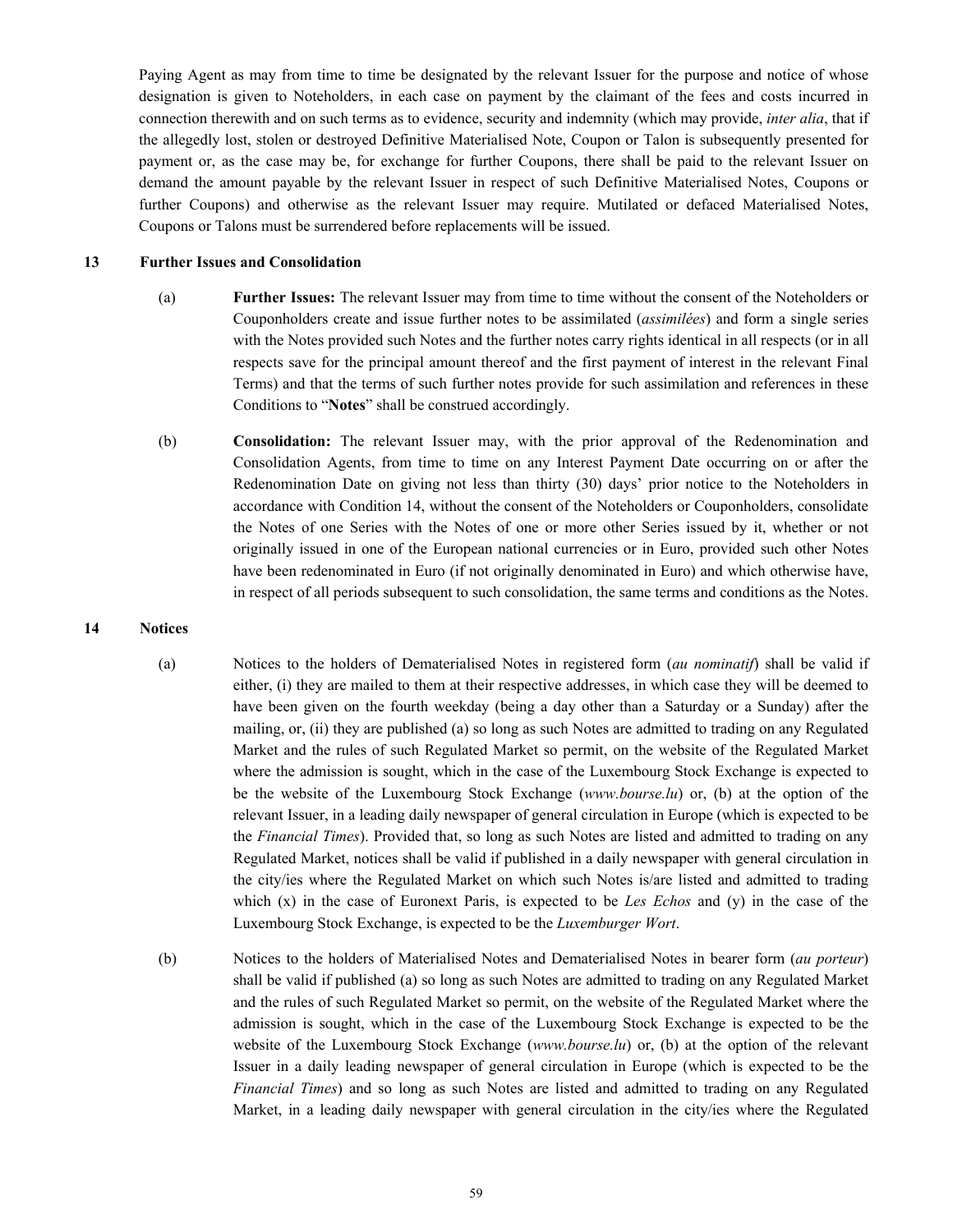Market on which such Notes is/are listed and admitted to trading which (i) in the case of Euronext Paris, is expected to be *Les Echos*, and (ii) in the case of the Luxembourg Stock Exchange, is expected to be the *Luxemburger Wort.*

- (c) If any such publication is not practicable, notice shall be validly given if published in another leading daily English language newspaper with general circulation in Europe. Any such notice shall be deemed to have been given on the date of such publication or, if published more than once or on different dates, on the date of the first publication as provided above. Holders of Coupons shall be deemed for all purposes to have notice of the contents of any notice given to the holders of Materialised Notes in accordance with this Condition.
- (d) Notices required to be given to the holders of Dematerialised Notes (whether in registered or in bearer form) pursuant to these Conditions may be given by delivery of the relevant notice to Euroclear France, Euroclear, Clearstream, Luxembourg and any other clearing system through which the Notes are for the time being cleared in substitution for the mailing and publication as required by Conditions 14(a), (b) and (c) above; except that (i) so long as such Notes are listed on any stock exchange(s) and the rules applicable to that stock exchange so require, notices shall also be published in a daily newspaper with general circulation in the city/ies where the stock exchange(s) on which such Notes is/are listed and (ii) notices relating to the convocation and decision(s) of the General Meetings pursuant to Condition 10 shall also be published in a leading newspaper of general circulation in Europe.

### **15 Governing Law and Jurisdiction**

- (a) **Governing Law:** The Notes (and, where applicable, the Coupons and the Talons) are governed by, and shall be construed in accordance with, French law.
- (b) **Jurisdiction:** Any claim against the relevant Issuer in connection with any Notes, Coupons or Talons may be brought before any competent court in Paris.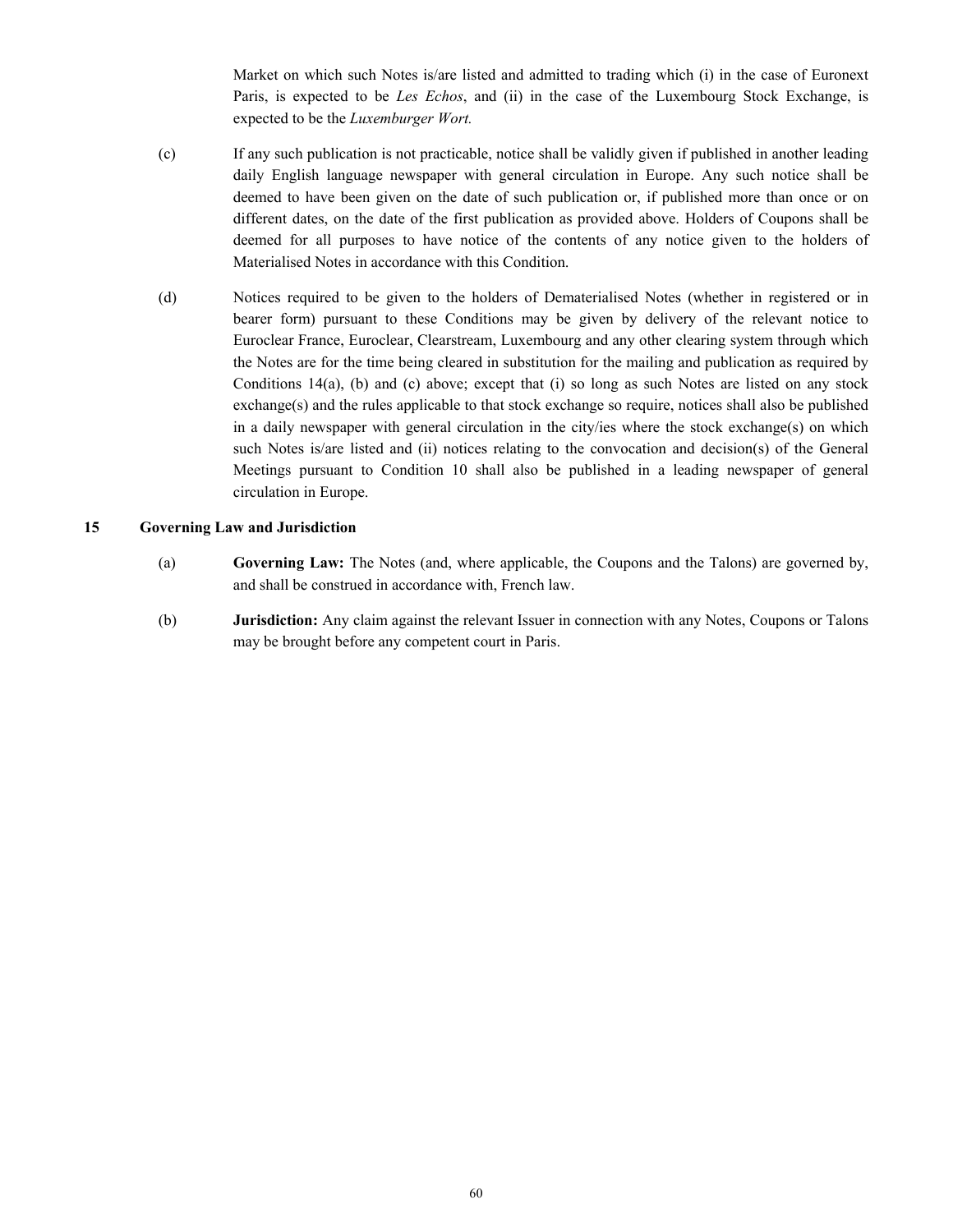# **TEMPORARY GLOBAL CERTIFICATES ISSUED IN RESPECT OF MATERIALISED NOTES**

# **Temporary Global Certificates**

A Temporary Global Certificate, without interest Coupons, will initially be issued in connection with Materialised Notes. Upon the initial deposit of such Temporary Global Certificate with a common depositary for Euroclear and Clearstream, Luxembourg (the "**Common Depositary**"), Euroclear or Clearstream, Luxembourg will credit the accounts of each subscriber with a nominal amount of Notes equal to the nominal amount thereof for which it has subscribed and paid.

The Common Depositary may also credit with a nominal amount of Notes the accounts of subscribers with (if indicated in the relevant Final Terms) other clearing systems through direct or indirect accounts with Euroclear and Clearstream, Luxembourg held by such other clearing systems. Conversely, a nominal amount of Notes that is initially deposited with any other clearing system may similarly be credited to the accounts of subscribers with Euroclear, Clearstream, Luxembourg or other clearing systems.

## **Exchange**

Each Temporary Global Certificate issued in respect of Notes will be exchangeable, free of charge to the holder, on or after its Exchange Date (as defined below):

- (i) if the relevant Final Terms indicates that such Temporary Global Certificate is issued in compliance with the C Rules or in a transaction to which TEFRA is not applicable (as to which, see "General Description of the Programme - Selling Restrictions"), in whole, but not in part, for the Definitive Materialised Notes and
- (ii) otherwise, in whole but not in part upon certification if required under U.S. Treasury regulation section  $1.163-5(c)(2)(i)(D)(3)$  (or any successor regulation issued under Code section 4701(b) containing rules identical to those applying under U.S. Internal Revenue Code section  $163(f)(2)(B)$ ) as to non-U.S. beneficial ownership (in a form which shall be available at the specified offices of any of the Paying Agents) for Definitive Materialised Notes.

While any Materialised Note is represented by a Temporary Global Certificate, any payment payable in respect of such Materialised Note prior to the Exchange Date (as defined below) will be made only to the extent that the certification described in (ii) above has been received by Euroclear and/or Clearstream, Luxembourg, and Euroclear and/or Clearstream, Luxembourg, as applicable, has given a like certification (based on the certification received) to the relevant Paying Agent. The holder of a Temporary Global Certificate will not be entitled to collect any payment due thereon on or after the Exchange Date unless, upon due certification as described above, exchange of the Temporary Global Certificate for an interest in Definitive Materialised Notes is improperly refused or withheld.

## **Delivery of Definitive Materialised Notes**

On or after its Exchange Date, the holder of a Temporary Global Certificate may surrender such Temporary Global Certificate to or to the order of the Fiscal Agent. In exchange for any Temporary Global Certificate, the relevant Issuer will deliver, or procure the delivery of, an equal aggregate nominal amount of duly executed and authenticated Definitive Materialised Notes. In this Base Prospectus, "**Definitive Materialised Notes**" means, in relation to any Temporary Global Certificate, the Definitive Materialised Notes for which such Temporary Global Certificate may be exchanged (if appropriate, having attached to them all Coupons in respect of interest that have not already been paid on the Temporary Global Certificate and a Talon). Definitive Materialised Notes will be security printed in accordance with any applicable legal and requirements of the EEA Regulated Market. Forms of such Definitive Materialised Notes shall be available at the specified offices of any of the Paying Agent(s).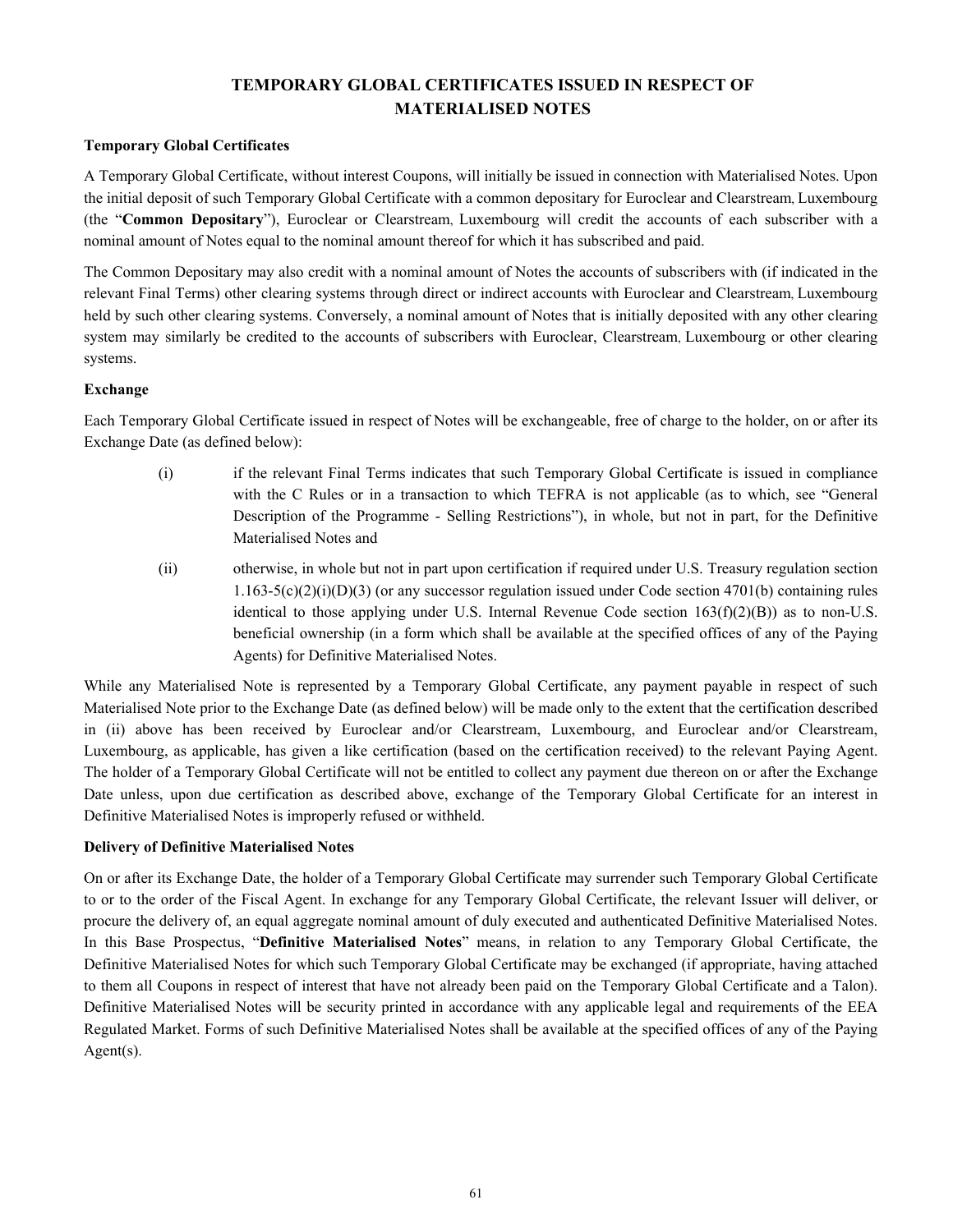## **Exchange Date**

"**Exchange Date**" means, in relation to a Temporary Global Certificate, the day falling after the expiry of forty (40) days after its issue date, provided that, in the event any further Materialised Notes are issued prior to such day pursuant to Condition 13(a), the Exchange Date shall be postponed to the day falling after the expiry of forty (40) days after the issue of such further Materialised Notes.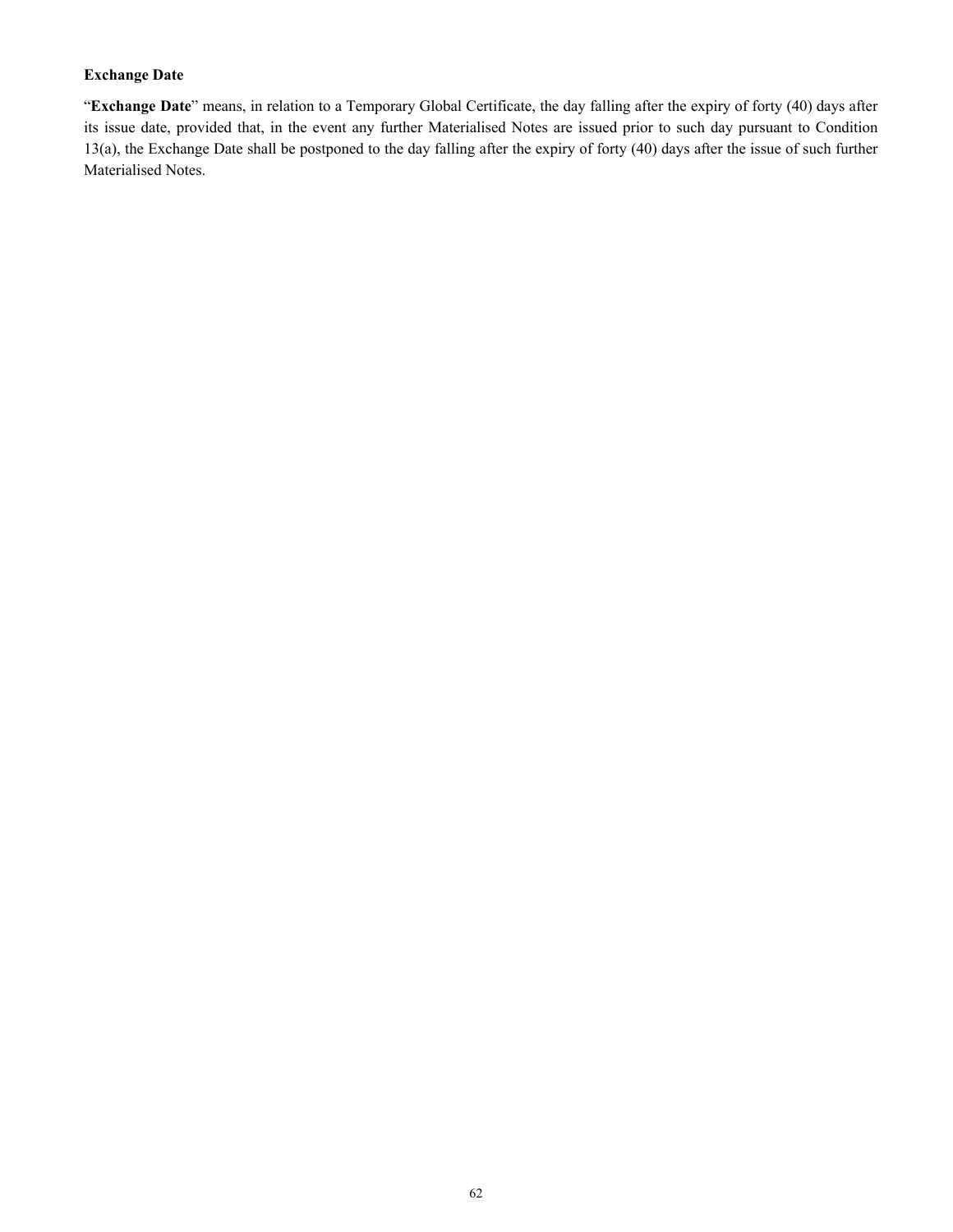# **USE OF PROCEEDS**

The net proceeds of the issue of the Notes will be used for Casino's general corporate purposes and, in the case of the issue of Notes by Casino Finance, the net proceeds will be used for the financing of the Casino Group.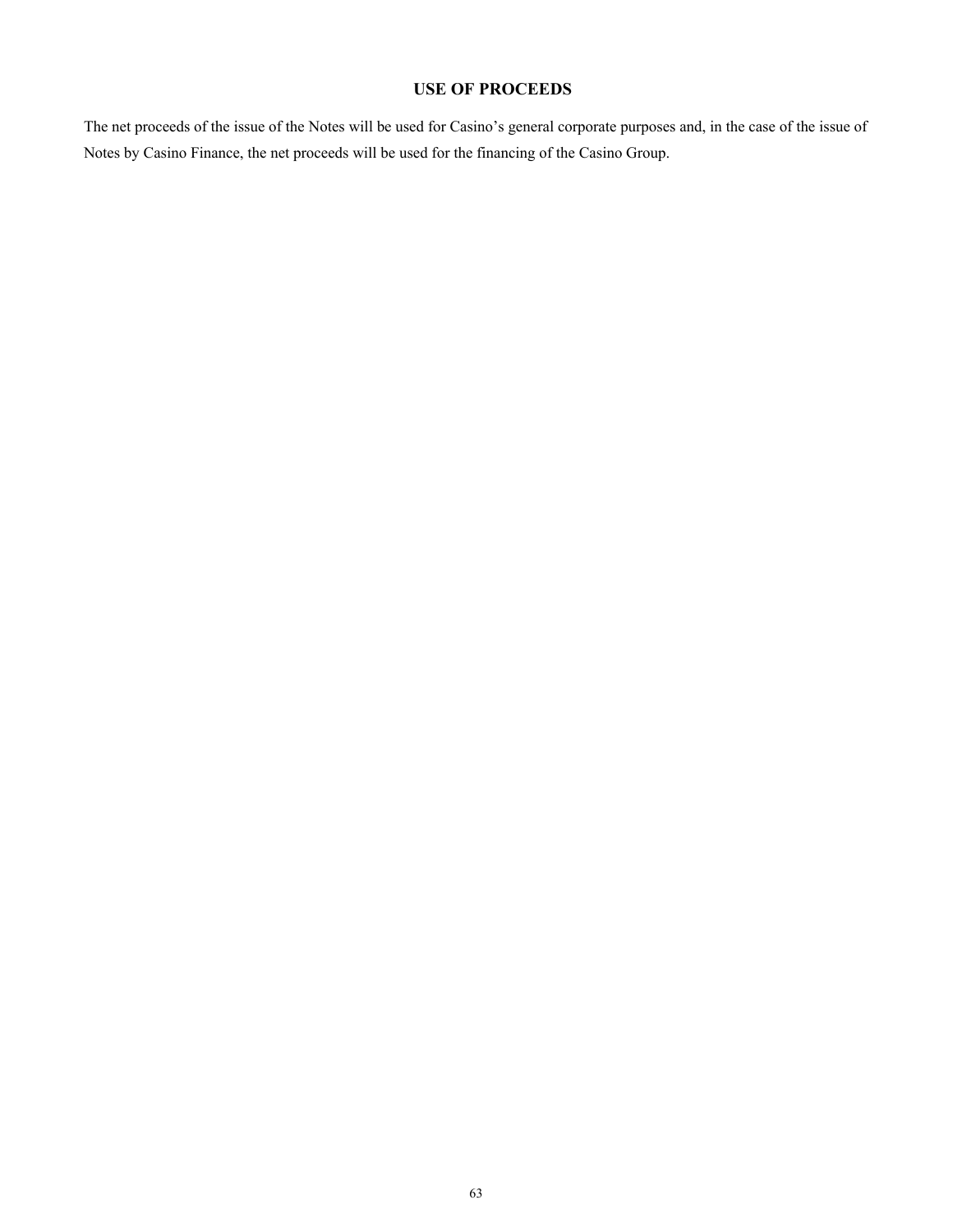# **DESCRIPTION OF THE ISSUERS AND THE GUARANTOR**

# **A. DESCRIPTION OF CASINO AS ISSUER AND GUARANTOR**

### **Introduction**

Casino, Guichard-Perrachon ("**Casino**"), a French *société anonyme*, is registered with the *Registre du Commerce et des Sociétés* of Saint-Etienne under number B 554 501 171. Its registered office is located at 1, esplanade de France, 42000 Saint-Etienne, France. The phone number of Casino, Guichard Perrachon's switchboard is +33 477 45 31 31.

Casino was incorporated on 3 August 1898 following signature of the by-laws on 1 July 1898. Its term, which was extended by extraordinary resolution of the shareholders at the General Meeting of 31 October 1941, will expire on 31 July 2040 unless Casino is wound up before this date or its term is further extended. It is governed by the French *Code de commerce*.

### **Corporate objects of Casino**

The corporate purpose of Casino is:

- To create and operate, either directly or indirectly, any and all types of store for the retail sale of any and all goods and products, including but not limited to comestibles;
- To provide any and all services to the customers of such stores and to produce any and all goods and merchandise used in the operation thereof;
- To sell wholesale any and all goods and merchandise for its own account or for the account of third parties, notably on a commission basis, and to provide any and all services to such third parties;
- Generally, to conduct any and all commercial, industrial, real estate, securities or financial transactions related to, or which may facilitate the fulfilment of, the foregoing purposes.

Casino may, both in France and abroad, create, acquire, use under licence or grant licences to use any and all trademarks, designs, models, patents and manufacturing processes related to the foregoing objects.

It may acquire any and all holdings and other interests in any French or foreign company or business regardless of its purpose.

It may operate in all countries, directly or indirectly, either alone or with any and all other persons or companies within a partnership, joint venture, consortium or other corporate entity, and carry out any and all transactions which fall within the scope of its corporate purpose.

The corporate objects of Casino are described in the article 3 of its *statuts* (by-laws).

## **Business Overview**

Casino is a multi-format retailer with a strong market position in the French retail sector and significant international operations. The Group's operations now cover nine countries: France, Argentina, Uruguay, Brazil, Colombia, Thailand, Mauritius, Vietnam and Madagascar.

The Casino banner dates back to 1898, when Geoffroy Guichard created Société des Magasins du Casino and opened the first store in Veauche in central France. Just three years later, in 1901, the first Casino brand products were launched, thus pioneering the private-label concept.

The Group expanded rapidly until the eve of the Second World War, opening more than 500 stores in ten years. It initially focused on the Saint-Étienne and Clermont-Ferrand regions and during the 1930s expanded its reach down to the Côte d'Azur. In 1939, the Group managed nine warehouses, 20 plants and almost 2,500 retail stores.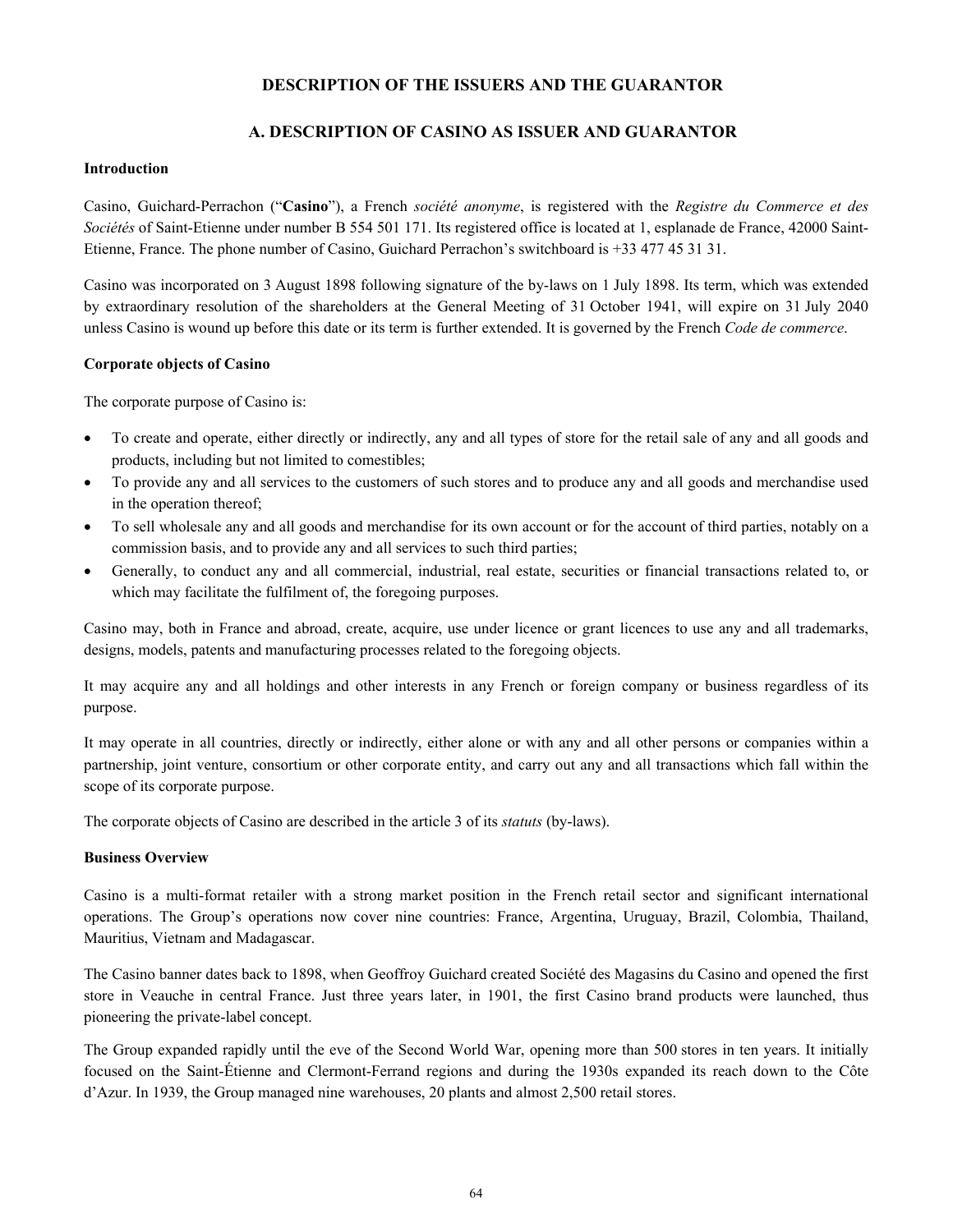In the 1950s, Casino embarked on a policy of diversifying its formats and its business activities. The first self-service store opened in 1948, the first Casino supermarket in 1960, the first Casino Cafétéria in 1967 and the first Géant hypermarket in 1970. Acquisition of L'Épargne in 1970 extended the Group's operations to south-western France.

At the end of the 1970s, Casino broke into the international markets, launching a chain of cafeterias in the United States and then acquiring 90 cash & carry stores under the Smart & Final banner in 1984.

The mid-1980s marked a turning point in the Group's expansion policy. It adopted a redeployment strategy aimed at achieving critical mass to improve its resilience in an increasingly competitive retail industry.

This strategy consisted first and foremost of expanding its operations in France and refocusing on its core business as a retailer. Between 1985 and 1996, it acquired control of two retail companies in eastern and southern France, Cédis and La Ruche Méridionale. It signed partnership agreements with the Corse Distribution Group and with Coopérateurs de Normandie-Picardie. In 1992, it took over Rallye's retail business comprising hypermarkets, supermarkets and cafeterias.

The Group also launched a programme to refurbish its hypermarkets and modernise its convenience store network, with the aim of repositioning both its corporate image and the image of its banners. Casino created Spar France in 1996 and acquired a stake in Monoprix-Prisunic in 1997. It also took a majority stake in the Franprix and Leader Price banners in 1997.

As a result of these developments, on the eve of the new millennium Casino had become France's third largest food retailer with about 12.9 per cent. market share<sup>1</sup>.

Leveraging its strong domestic position, the Group then decided to strengthen its international presence and embarked on an active international expansion policy.

From 1998 to 2002, it acquired a large number of retail companies in South America (Libertad in Argentina, Disco in Uruguay, Exito in Colombia, CBD in Brazil and Cativen in Venezuela), Asia (Big C in Thailand, Vindémia in Vietnam), the Netherlands (Laurus, now Super de Boer) and the Indian Ocean region (Vindémia in Reunion, Madagascar, Mayotte and Mauritius).

It also moved into Poland and Taiwan, opening its first Polish hypermarket in Warsaw in 1996 followed by a Leader Price store in 2000, and its first hypermarket in Taiwan in 1998.

Since 2000, Casino has strengthened its presence in France in the most buoyant formats and expanded in its most promising international markets.

In France, Casino has adapted its business mix to meet changing market trends, first by strengthening its positioning in convenience and discount formats through major acquisitions.

In 2000, it acquired a stake in online retailer Cdiscount and raised its interest in Monoprix to 50 per cent. In 2003, Casino and Galeries Lafayette renewed their partnership in Monoprix.

At the end of 2008, the strategic agreement between the two partners was extended until 2012. In 2004, the Group increased its interest in Franprix Holding to 95 per cent. and in Leader Price Holding to 75 per cent. Since 2009, it has owned 100 per cent. of both companies.

Secondly, Casino also began to develop other businesses connected with retailing, such as financial services and commercial real estate. In 2001, it joined forces with LaSer Cofinoga to create Banque du Groupe Casino. In July 2010, it signed a partnership agreement in financial products and services with Groupe Crédit Mutuel-CIC, which will increase its interest in Banque Casino to 50 per cent., with Casino owning the remaining 50 per cent. In 2005, the Group's shopping centre properties were spun off into a new subsidiary, Mercialys, which was floated on the stock exchange.

<sup>&</sup>lt;sup>1</sup> (Source: KantarWorld Panel (formerly TNS))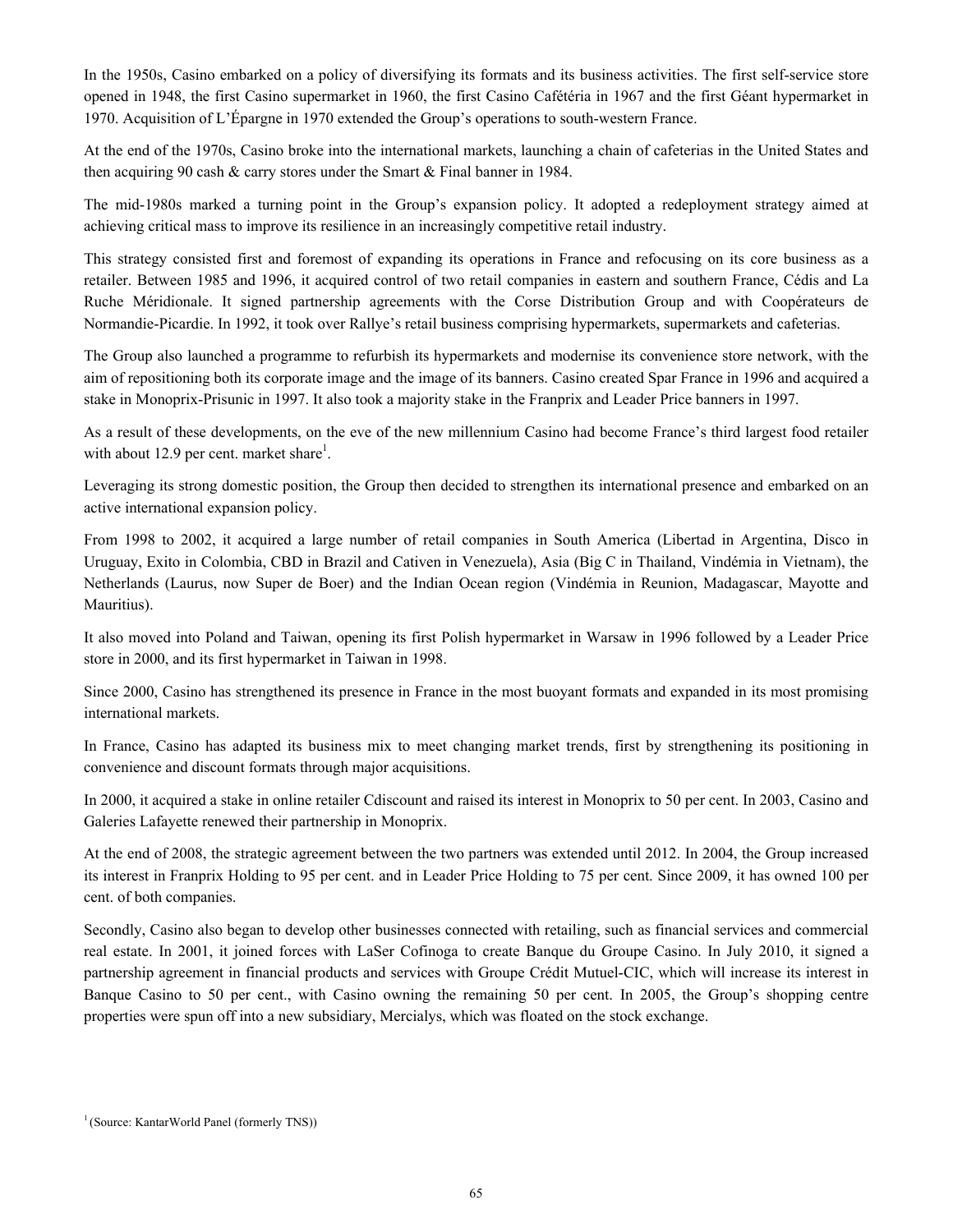In the international markets, Casino began to refocus its business on two core regions, South America and Southeast Asia, to capitalise on their strong growth potential. From 2005 to 2007, the Group acquired joint control of the GPA Group in Brazil, and became majority shareholder of Exito in Colombia and Vindémia in the Indian Ocean region. In 2010, the partnership between GPA and Casas Bahia, a Brazilian non-food retailer, and Big C's acquisition of Carrefour Thailand (42 stores) significantly increased the Group's footprint in these two regions, which are the main pillars of its international development.

In 2006, Casino sold its Polish retailing businesses and its 50 per cent. interest in its Taiwanese subsidiary Far Eastern Géant, followed by its interest in Smart & Final in the USA in 2007. In 2009, Casino sold its 57 per cent. interest in Dutch retailer Super de Boer.

In 2010, the Venezuelan government ordered the nationalisation of Exito hypermarkets operating in Venezuela. The Bolivarian Republic of Venezuela acquired 80 per cent. of Cativen with casino retaining 20 per cent. to provide its operational support.

In 2011, Exito bought the shares of Casino in Disco and Devoto, Uruguayan subsidiaries of Casino. This reflects the Group's strategic ambitions in Hispanic Latin America.

In 2012 Casino obtained control of GPA, a retailer in Brazil and the country's biggest private employer. It is now GPA's only controlling shareholder.

Lastly, in 2013, Casino obtained exclusive control of the Monoprix Group, continuing the development strategy focusing on convenience formats first initiated in 1996.

### **Group Executive Committee**

The members of the Group Executive Committee are:

Jean-Charles Naouri Chairman and Chief Executive Officer of Casino Group

Yves Braibant Chairman and Chief Executive Officer of Big C Thailand

Hervé Daudin Executive Director, Merchandise and Supply Chain Director and Chairman of EMCD

Yves Desjacques Executive Director, Corporate Human Resources

Ronaldo Iabrudi Chief Executive Officer of GPA (Brazil)

Stéphane Maquaire Chairman of Monoprix

Carlos Mario Giraldo Moreno Chairman and Chief Executive Officer of the Éxito Group (Colombia)

Antoine Giscard-d'Estaing Chief Executive Officer Corporate Finance

Jean-Paul Mochet Chief Executive Officer of Franprix

Tina Schuler Chief Executive Officer of Leader Price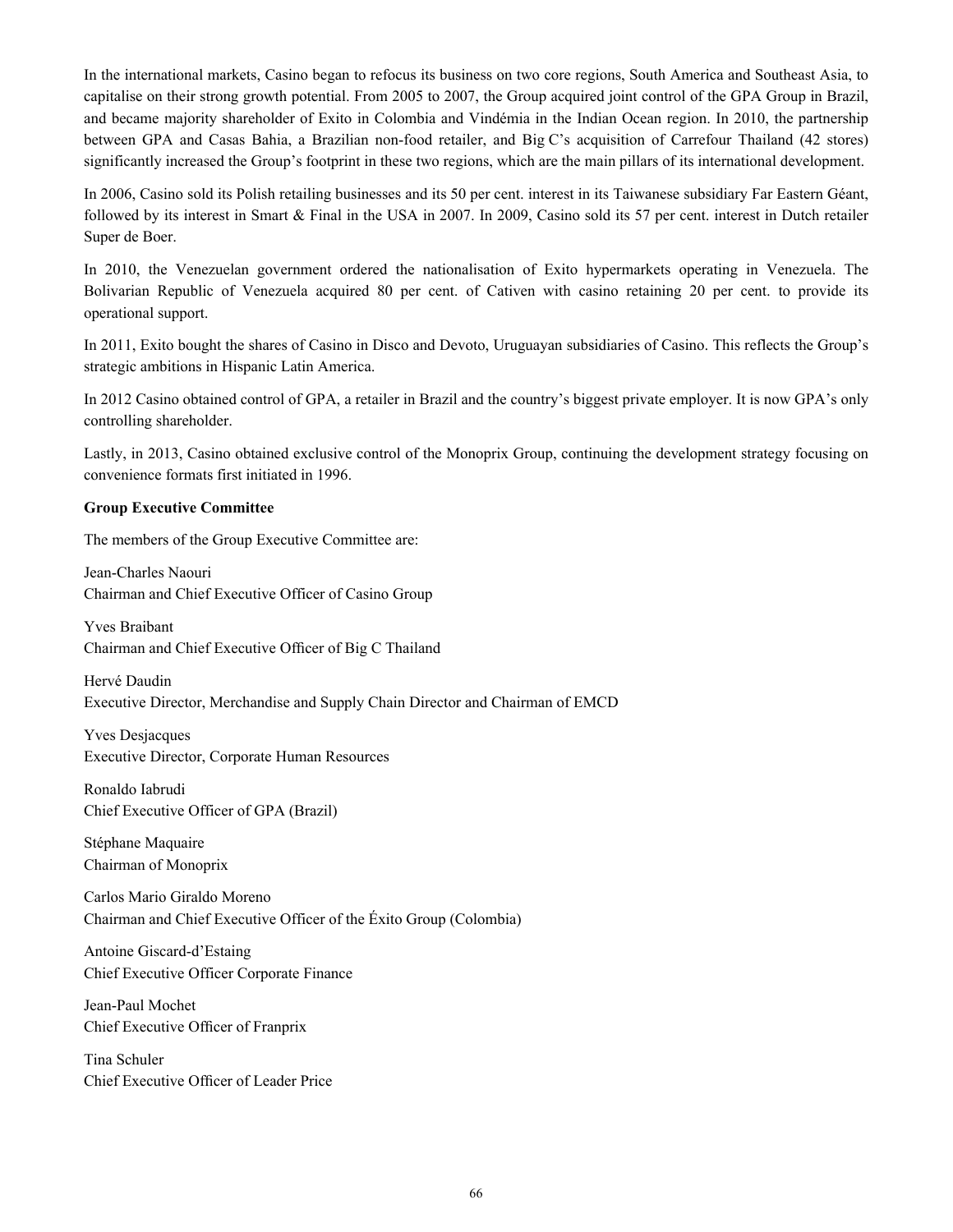Arnaud Strasser Executive Director, Corporate Development and Holdings

Gérard Walter Chief Executive Officer of Casino Hypermarkets

Committee Secretary: Julien Lagubeau Director, Strategic Planning

The members of the Group Executive Committee are domiciled for the purpose hereof at the registered office of the Issuer, located at 1, esplanade de France, 42008 Saint Etienne cedex 2, France.

There are no potential conflicts of interest between the duties of the members of the Group Executive Committee and their private interest or other duties.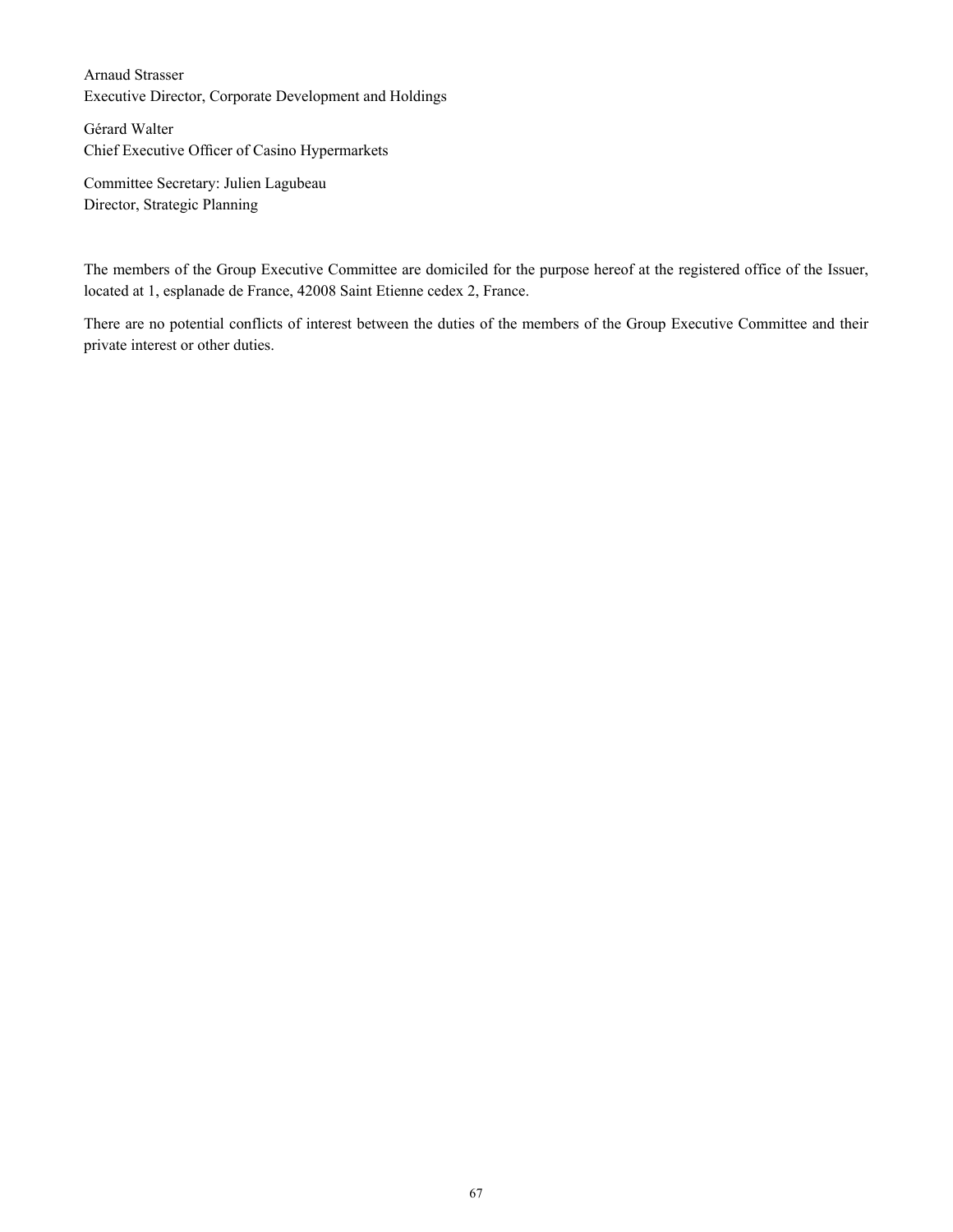# **B. DESCRIPTION OF CASINO FINANCE AS ISSUER**

# **Incorporation, Corporate Seat, Duration and Corporate Objects**

Casino Finance is a *société anonyme* governed by French law, incorporated as a *société par actions simplifiée* under the name "Malinpo"<sup>2</sup> on 28 December 2011 for a duration of 99 years, unless extended. The registered office of Casino Finance is located at 1, esplanade de France, 42000 Saint-Etienne, France and its phone number is: +33 477 45 31 31. It is registered with the *Registre du Commerce et des Sociétés* of Saint-Etienne under number B 538 812 405.

Casino Finance corporate purpose, described in article 2 of its *statuts*, comprises:

- (i) all financial operations and in particular those related to acquisitions and participations and other ownership interests in any company regardless of the corporate purpose, through the creation of new companies, contributions, subscription or purchase of securities, mergers, partnerships or otherwise;
- (ii) securities portfolio management and any related operations, including any hedge transactions, administrative, conservation and disposal acts related to the above mentioned participations or ownership interests;
- (iii) providing advice, services or assistance (namely in the administrative, legal, financial, accounting, IT, electronic payments, commercial and strategy areas) for the benefit of all companies, partnerships or businesses, directly or indirectly controlled by Casino;
- (iv) studies and conduct of all financing, treasury, exchange risk or interest rate risk management operations for the benefit of all companies, partnerships or businesses, directly or indirectly controlled by Casino, as part of the centralised cash and treasury management; these transactions can be realised through intragroup advances, loans and borrowings, exchange rate and interest rate transactions, granting of guarantees and securities, as well as any clearing transactions;
- (v) in that context, the research and negotiations of any short, medium and long term financings, the use any credit facilities, financial securities listed on any market (stock exchange or over-the-counter), the investment and management of available cash, and
- (vi) in general, perform all commercial, industrial, financial, personal or real estate property transactions which directly or indirectly relate to the corporate purpose and in furtherance thereof.

## **Share Capital and Ownership**

The issued paid-up capital of Casino Finance amounts to Euro 70,000,000 represented by 70,000,000 ordinary shares of Euro 1 nominal value each.

Casino Finance is a wholly-owned subsidiary of Casino. Casino holds 69,999,994 shares of Casino Finance. CASINELLI, PATANOC, GERMINAL, MESSIDOR SNC, TUPAÏA, VELISSY, which are subsidiaries of Casino, each holds one share of Casino Finance.

There are no arrangements known to Casino Finance, the operation of which may result in a change of control of Casino Finance at a subsequent date.

## **Business Overview**

Casino Finance principal activity is to provide financings in favour of the Casino Group based on the funds raised in the capital markets, through external bank loans, as well as any other means in accordance with its corporate purpose.

<sup>2</sup> Since 11 April 2014, the legal form is a *société anonyme*.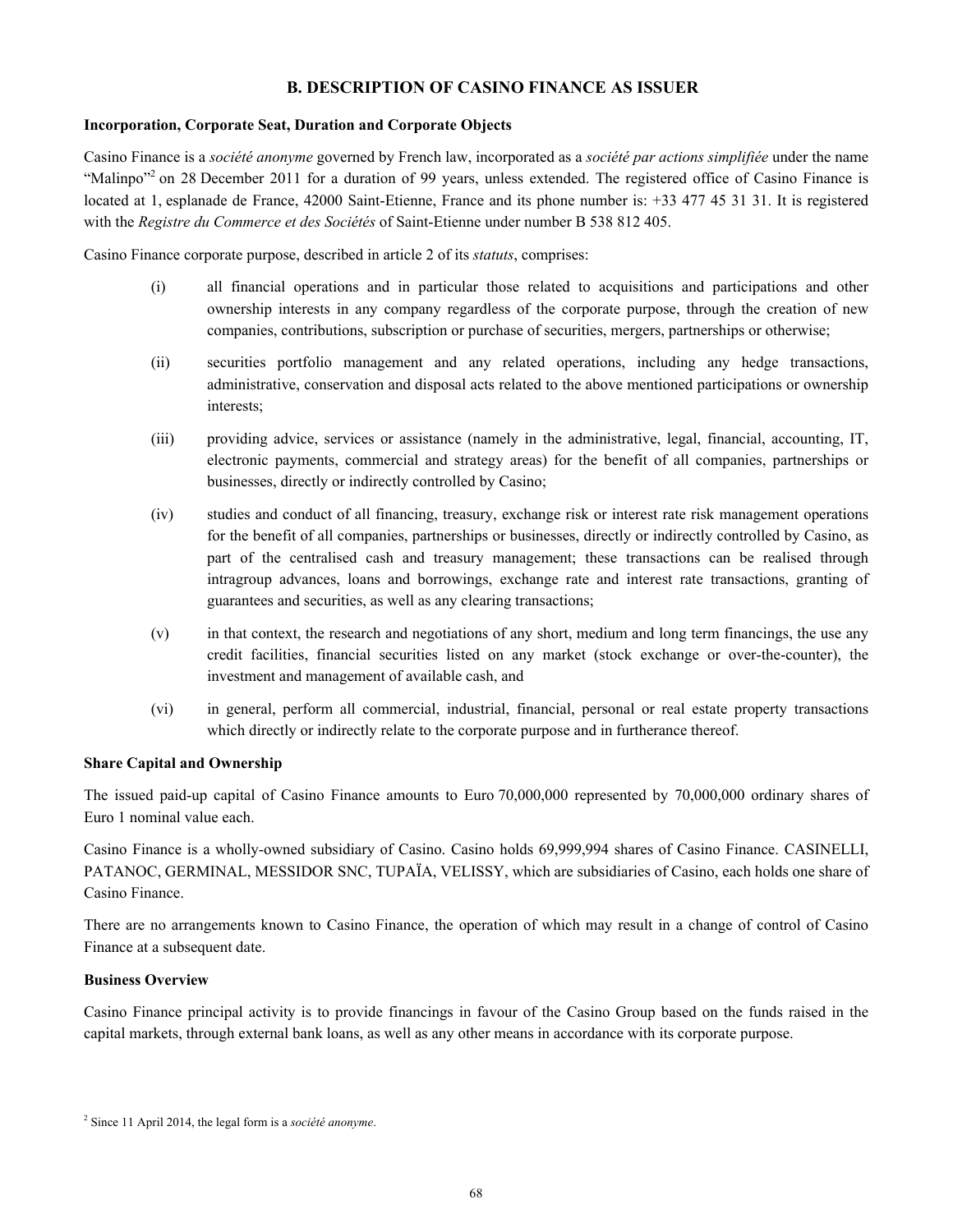# **Material Contracts**

Casino Finance does not have any material contracts, entered into, other than in the ordinary course of its business, which could result in any member of the Casino Group being under an obligation or entitlement that is material to Casino Finance's ability to meet its obligations to Noteholders in respect of an issue of Notes.

# **Management of Casino Finance**

Casino Finance has a Board of Directors (*Conseil d'administration*) consisting of five directors. As at the date of this Base Prospectus, the members are:

| Name                                                             | <b>Positions within Casino Group</b>                                                                         | <b>Positions outside Casino Group</b>                                                      |
|------------------------------------------------------------------|--------------------------------------------------------------------------------------------------------------|--------------------------------------------------------------------------------------------|
|                                                                  |                                                                                                              |                                                                                            |
| Jean-Charles Naouri                                              | Chairman and Chief Executive Officer of<br>Casino Finance;                                                   | Director<br>of<br>Fimalac<br>(listed)<br>company);                                         |
|                                                                  | Chairman and Chief Executive Officer of<br>Casino;                                                           | Member of the Bank of France<br>Consultative Committee;                                    |
|                                                                  | Chairman of Euris;                                                                                           | Chairman of the Promotion des<br>Talents Association;                                      |
|                                                                  | Chairman of the Board of Directors of<br>Rallye (listed company);                                            | Honorary Chairman and director of<br>the <i>Institut</i> de l'École normale<br>supérieure. |
|                                                                  | Chairman of the Board of Directors of<br>Wilkes Participações (Brazil) and CBD<br>(listed company - Brazil); |                                                                                            |
|                                                                  | Member of the Supervisory Board of<br>Monoprix;                                                              |                                                                                            |
|                                                                  | Deputy Chairman of Fondation Casino;                                                                         |                                                                                            |
|                                                                  | Chairman of Fondation Euris.                                                                                 |                                                                                            |
| Antoine Giscard d'Estaing                                        | Chief Operating Officer of Casino Finance;                                                                   | Member of the Board of NRJ                                                                 |
|                                                                  | Member of the Executive Committee of<br>Casino;                                                              | Group.                                                                                     |
|                                                                  | Chief Financial Officer of Casino;                                                                           |                                                                                            |
|                                                                  | Member of the Board of CBD;                                                                                  |                                                                                            |
|                                                                  | Chairman of the Supervisory Board of<br>Monoprix;                                                            |                                                                                            |
|                                                                  | Member of the Board of Mercialys.                                                                            |                                                                                            |
| PATANOC represented<br>by Pascal Rivet                           | Director                                                                                                     | None                                                                                       |
| CASINELLI represented<br>by Guillaume Humbert                    | Director                                                                                                     | None                                                                                       |
| <b>MESSIDOR</b><br><b>SNC</b><br>represented by Bernard<br>Petit | Director                                                                                                     | None                                                                                       |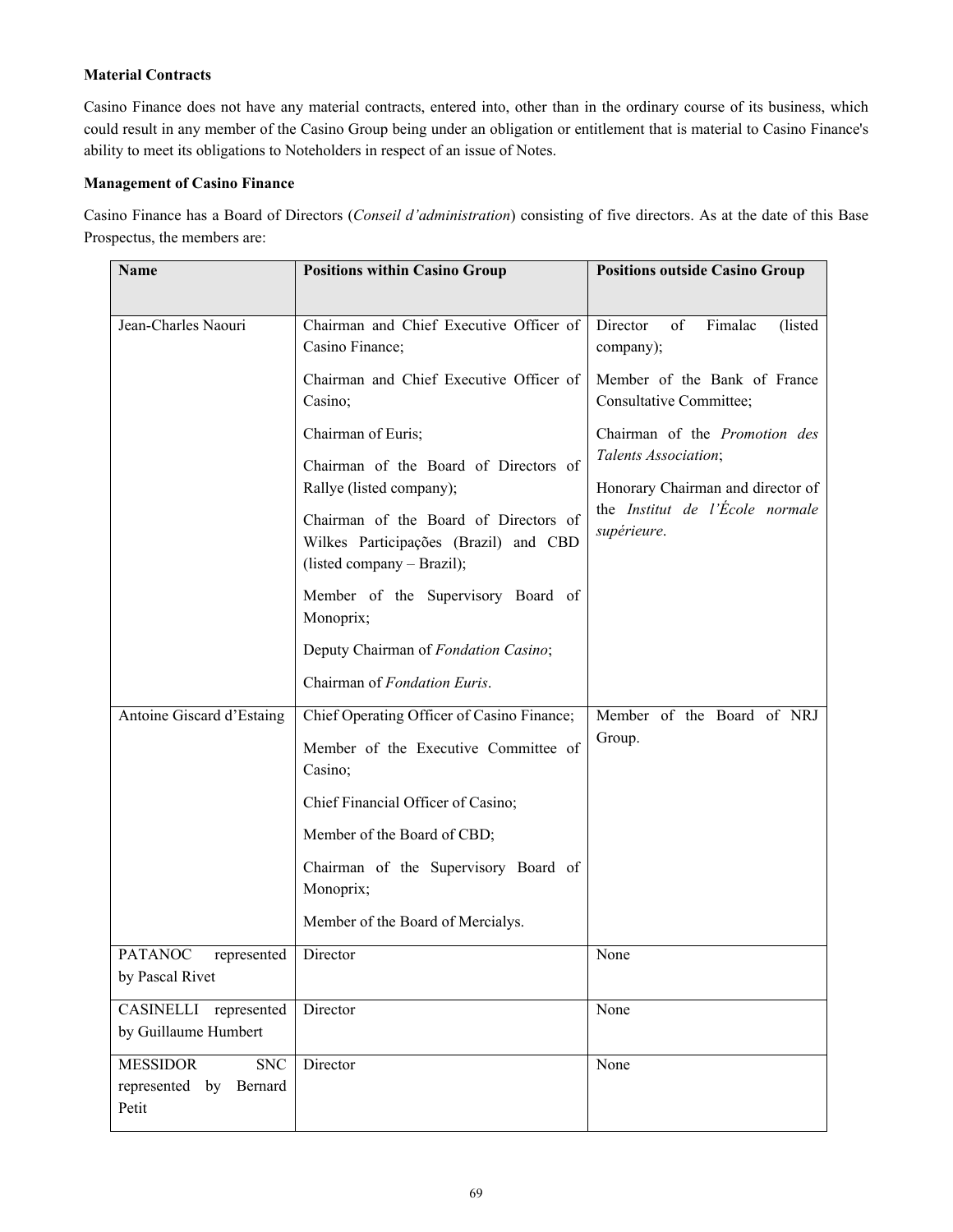The business address of each of the directors is 1, esplanade de France, 42000 Saint-Etienne, France.

# **Conflicts of Interests**

To Casino Finance's knowledge, there are no conflicts of interests between the private interests and/or other duties of the members of the Board of Directors (*Conseil d'administration*) of Casino Finance and the duties they owe to Casino Finance.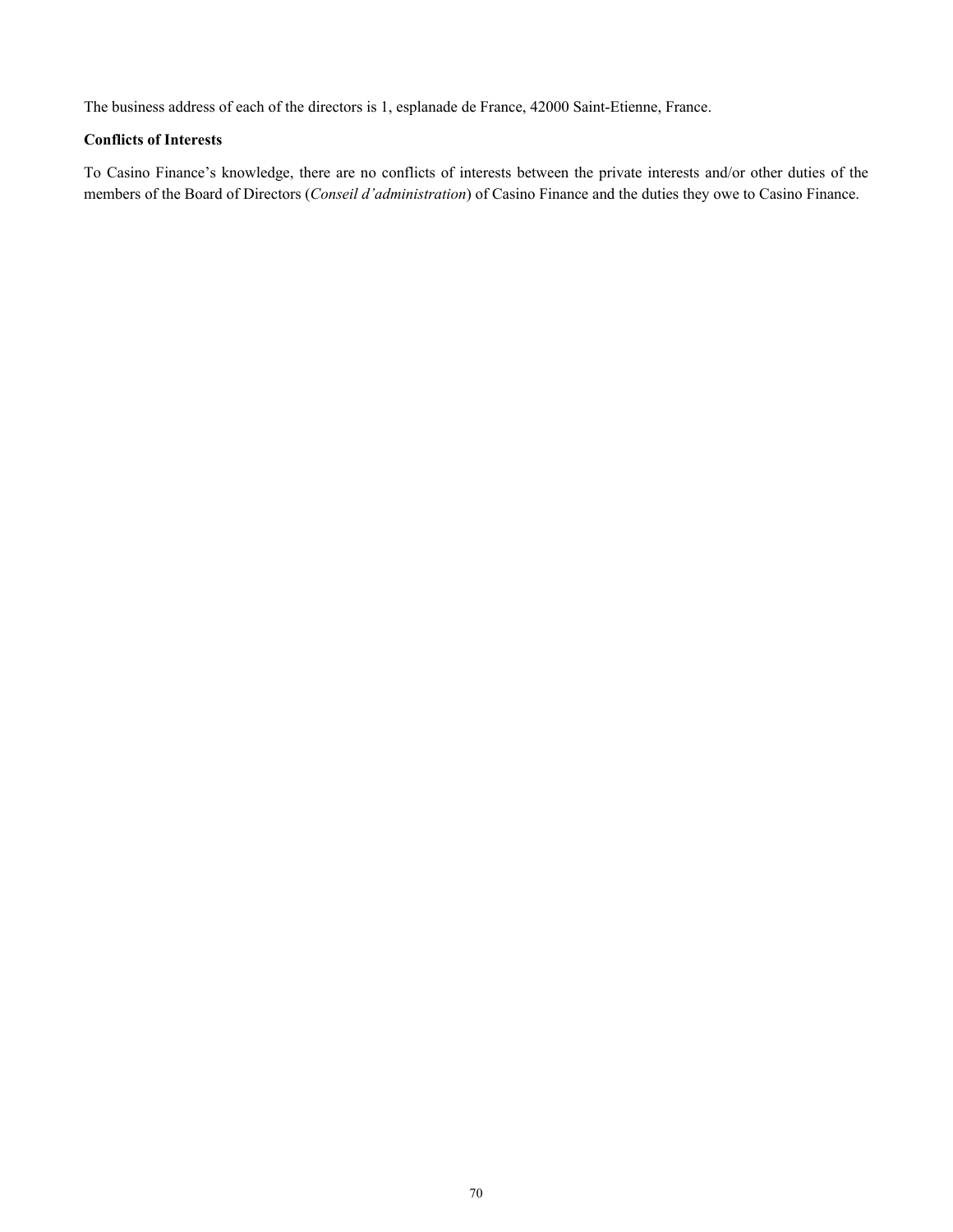# **RECENT DEVELOPMENTS**

### **CASINO**

Casino published the following press releases on 30 July 2014, 24 September 2014, 8 October 2014, 14 October 2014, 23 October 2014 and 31 October 2014.

#### "**30 July 2014**

### **SUCCESSFUL 12-YEAR BOND ISSUE OF €900 MILLION**

Casino successfully issued a new 12-year bond of  $\epsilon$ 900 million. It is the first 12-year Eurobond completed by an issuer rated BBB-.

This new bond has been significantly oversubscribed by a diversified investor base and will pay a coupon of 2.798%, the lowest coupon ever for the Group.

This operation strengthens the Group's liquidity and extends the average maturity of Casino's bond debt from 5.5 to 6.3 years. Proceeds will be used for General Corporate Purposes including repayments of maturing debt.

Casino is rated BBB- stable by Standard & Poor's and Fitch Ratings."

### "**24 September 2014**

### **CNOVA LAUNCHES CDISCOUNT IN SENEGAL cdiscount.sn**

France's leading e-commerce company, Cdiscount has won over French customers with its innovative, wide-ranging product assortment and the lowest prices in the market.

Following the launch of new Cdiscount websites in Thailand, Vietnam, Colombia, Ecuador, Ivory Coast and Belgium, Cnova N.V. (part of Groupe Casino) continues its internationalization with the opening of cdiscount.sn in Senegal.

Customers will have access to more the 80 000 products available on the site, comprised of diverse and innovative offerings at the lowest prices in the market through various means of payment:

- mobile,

- cash at pick-up points,
- cash on delivery.

At launch, customers will be able to choose between home delivery and pick-up points according to their preference.

To accelerate its development in Africa, Cdiscount has established a partnership with Bolloré Africa Logistics which will benefit from their respective strengths as leaders: the expertise of Cdiscount in e-Commerce and the logistics knowhow and infrastructure of Bolloré in Africa."

### "**8 October 2014**

#### **Intermarché and Casino group cooperate in France to purchase national brands**

Intermarché, a chain of independent business managers, and Casino group have decided to cooperate in purchasing starting with negotiations for 2015.

This peer-to-peer partnership applies to France only. It aims to optimize the two partners' purchases and, at national level, to improve services offered to suppliers, on leading brand goods produced by multinational groups, in both food and non-food.

The partnership will not apply to private label products, nor to traditional fresh farming or fishing produce, or to national brand products supplied by SMEs or mid-sized companies.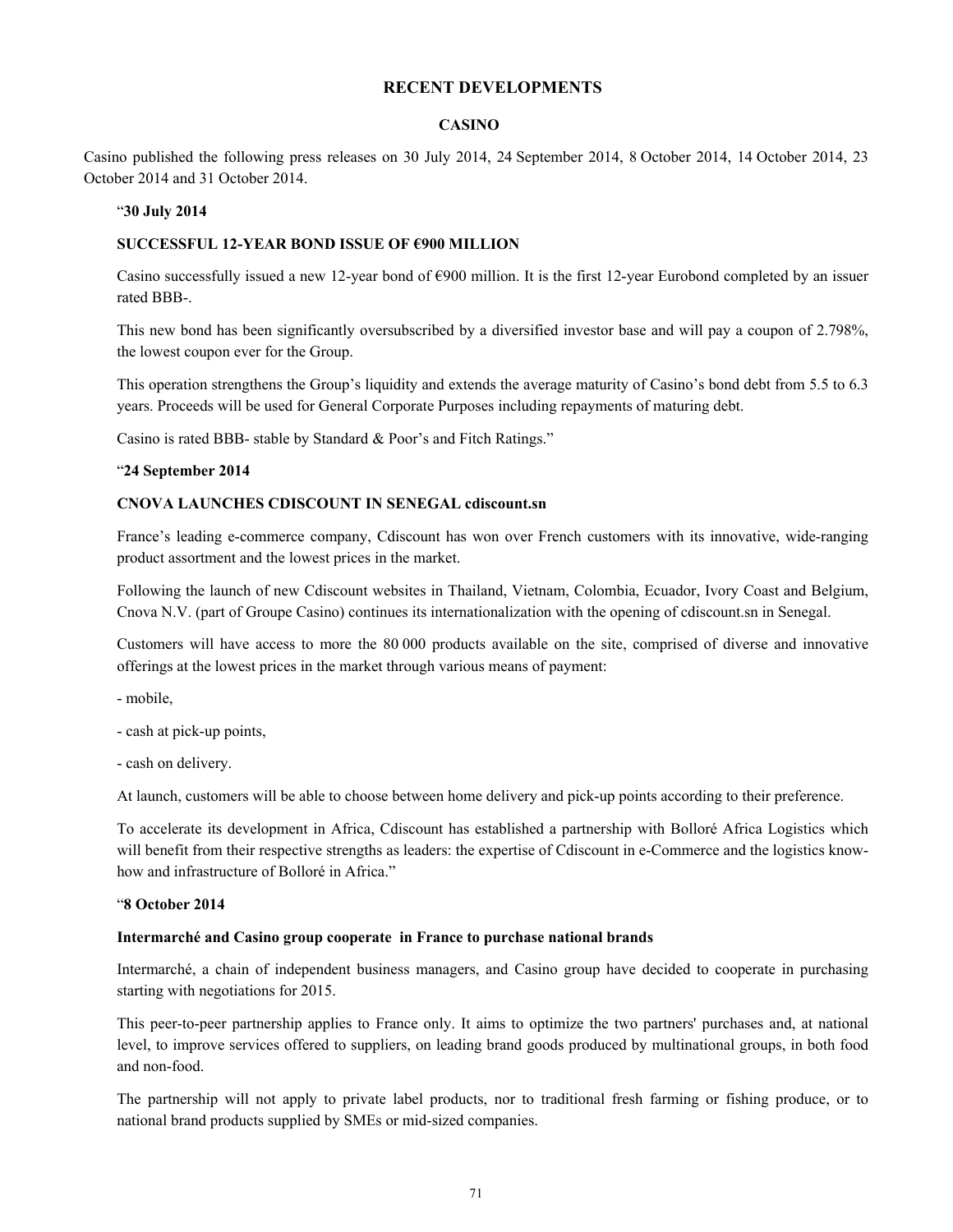Intermarché and Casino group will continue to manage and develop their marketing strategies and outlets separately, thereby keeping their respective stores totally separate.

Thanks to this partnership, Intermarché and Casino group customers will continue to benefit from the competitive animation between the two groups' stores. This partnership will help to sustain the diversity of retail groups operating in the French market."

## "**14 October 2014**

## **THIRD QUARTER 2014 SALES**

Total Group sales of  $\epsilon$ 12 billion, up by +1.6% overall and by +2.8% on an organic basis

- **In France,**
	- ► At Géant, FMCG volumes continued to grow (+1.4%) on an already increasing basis in 2013. Over two years, FMCG volumes' growth is now positive at  $+2.3\%$ . In the last four weeks, food volumes were up by  $+3.6%$
	- ► Positive trends in September and early October across all banners after a weak activity during summer
- **Internationally, organic sales growth of** +6.1%, driven by good food sales in Brazil which grew by +6.7% on an organic basis, and good dynamic of expansion in all geographies

#### **Cnova (E-commerce) GMV of €1,098.8 million, featuring very strong growth of +30.6%**

#### **CHANGE IN THE GROUP'S CONSOLIDATED NET SALES IN THE THIRD QUARTER OF 2014**

| <b>CONSOLIDATED NET SALES (BEFORE TAX)</b> |                |                     | Change Q3 $2014/Q3 2013$ |
|--------------------------------------------|----------------|---------------------|--------------------------|
| in $\epsilon$ m                            | <b>O3 2014</b> | <b>Total growth</b> | <b>Organic growth</b>    |
| <b>Total continuing operations</b>         | 11,967         | $+1.6\%$            | $+2.8\%$                 |
| France                                     | 5,108          | $-2.6\%$            | $-1.6\%$                 |
| International                              | 6,859          | $+5.0\%$            | $+6.1\%$                 |

The **Group** posted consolidated net sales of  $\epsilon$ 12 billion **in the third quarter of 2014**. The foreign exchange effect was neutral over the period. Excluding changes in scope and calendar effect, organic growth came to +2.8%, of which +6.1% internationally and -1.6% in France. Sales grew by +5.0% internationally and by +1.6% for the Group. The average calendar effect was -0.7% in France and -0.3% internationally.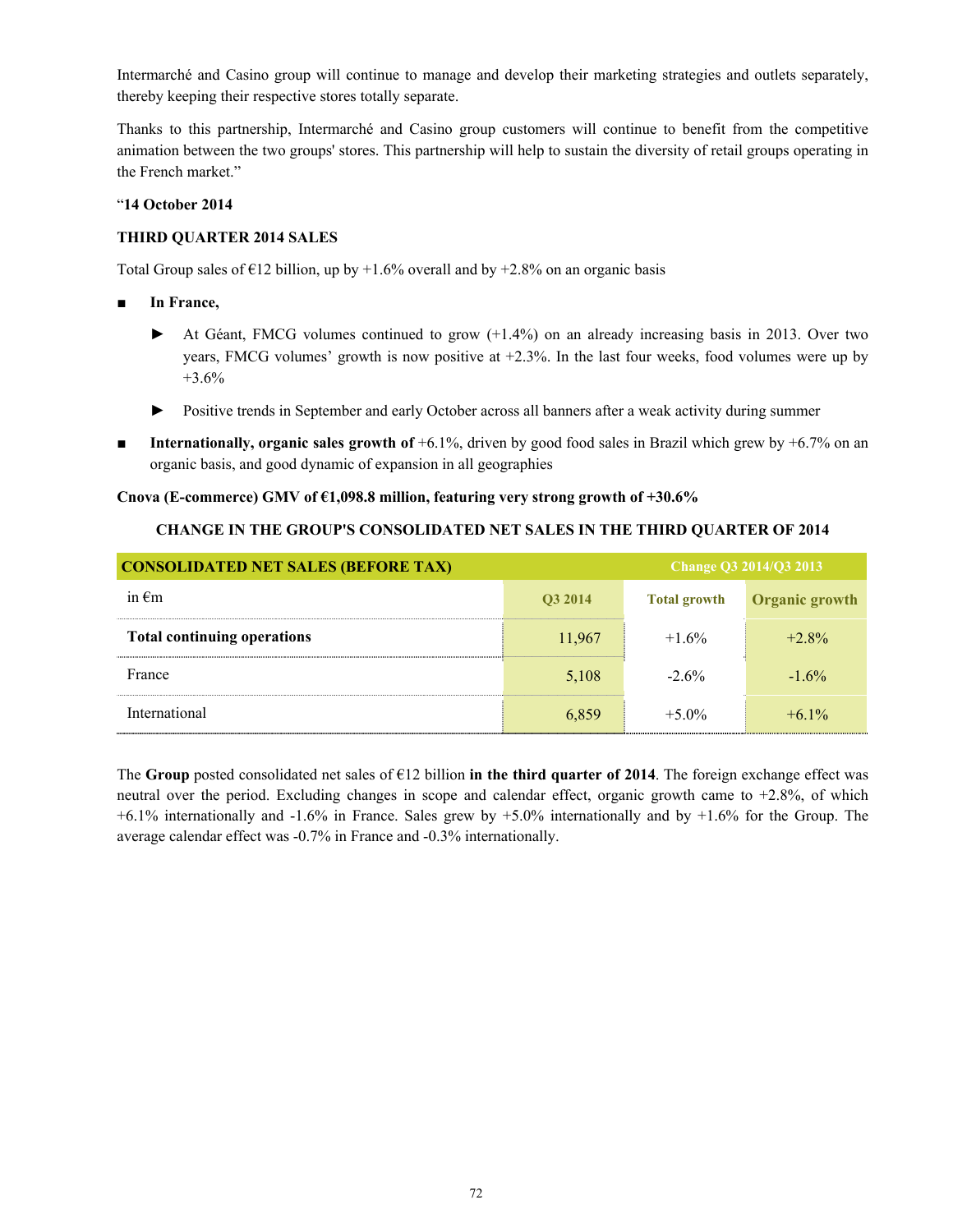## **PERFORMANCE BY SEGMENT**

| <b>CHANGE IN CONSOLIDATED NET SALES</b><br><b>(BEFORE TAX)</b> |             |         |                     |                   |
|----------------------------------------------------------------|-------------|---------|---------------------|-------------------|
| $(in \epsilon m)$                                              | Q3 2013     | Q3 2014 | <b>Total growth</b> | Organic<br>growth |
| France Retail                                                  | 4,920       | 4,730   | $-3.9\%$            | $-2.7\%$          |
| Latam Retail                                                   | 3,603       | 3,776   | $+4.8%$             | $+7.0\%$          |
| Latam Electronics                                              | 1,718       | 1,754   | $+2.1%$             | $+0.4%$           |
| Asia                                                           | 858         | 866     | $+0.9\%$            | $+3.1\%$          |
| E-commerce                                                     | $677^{(1)}$ | 841     | $+24.2%$            | $+23.6%$          |

*(1) Figures published in 2013.*

Sales for the **food retailing business in France** were down by -2.7% on an organic basis in the third quarter of 2014, due to the Group's high exposure to touristic areas which were affected by a poor season. Sales also integrate price cuts at Géant and Leader Price, as well as deflation in fruits and vegetables. After a weak activity during summer, trends improved substantially in September and early October across all banners. Total sales include a calendar effect of -0.7% and a petrol effect of -0.5%.

**Food retailing activities in Latin America** and **Asia** posted good performances. Sales growth was satisfactory in Brazil, Colombia and Uruguay. Sales in Asia recorded organic growth despite the unfavourable macroeconomic environment, thanks in particular to a good level of expansion.

The **Latam Electronics division** (Viavarejo) posted a slight increase in sales on an organic basis compared with a very dynamic performance in Q3 2013, in a context of early sales linked to the World Cup in Q2.

The Group's **e-commerce** activity (Cnova) recorded very strong growth in all zones.

\*\*\*

# **ANALYSIS OF PERFORMANCE BY SEGMENT**

# ■ **France Retail**

The France Retail sector comprises mainly the activities of the **Casino, Monoprix, Franprix-Leader Price and Vindemia** banners.

| <b>PERFORMANCE OF MAIN</b><br><b>BANNERS</b> |                     |                |                     |                   |
|----------------------------------------------|---------------------|----------------|---------------------|-------------------|
| $(in \epsilon m)$                            | O <sub>3</sub> 2013 | <b>O3 2014</b> | <b>Total growth</b> | Organic<br>growth |
| Géant Casino                                 | 1.307               | l 232          | $-5.7\%$            | $-3.9\%$          |
| Casino Supermarkets                          | 943                 | 893            | $-5.3\%$            | $-4.4\%$          |
| Monoprix                                     | 944                 | 921            | $-2.4\%$            | $-1.9\%$          |
| Franprix - Leader Price                      | 1,026               | 1.012          | $-1.3\%$            | $+0.2\%$          |
| Convenience & Other $^{(1)}$                 | 701                 |                | $-4.3\%$            | $-4.3\%$          |

*(1) Includes the cafeterias, real estate, other and Indian Ocean activities.*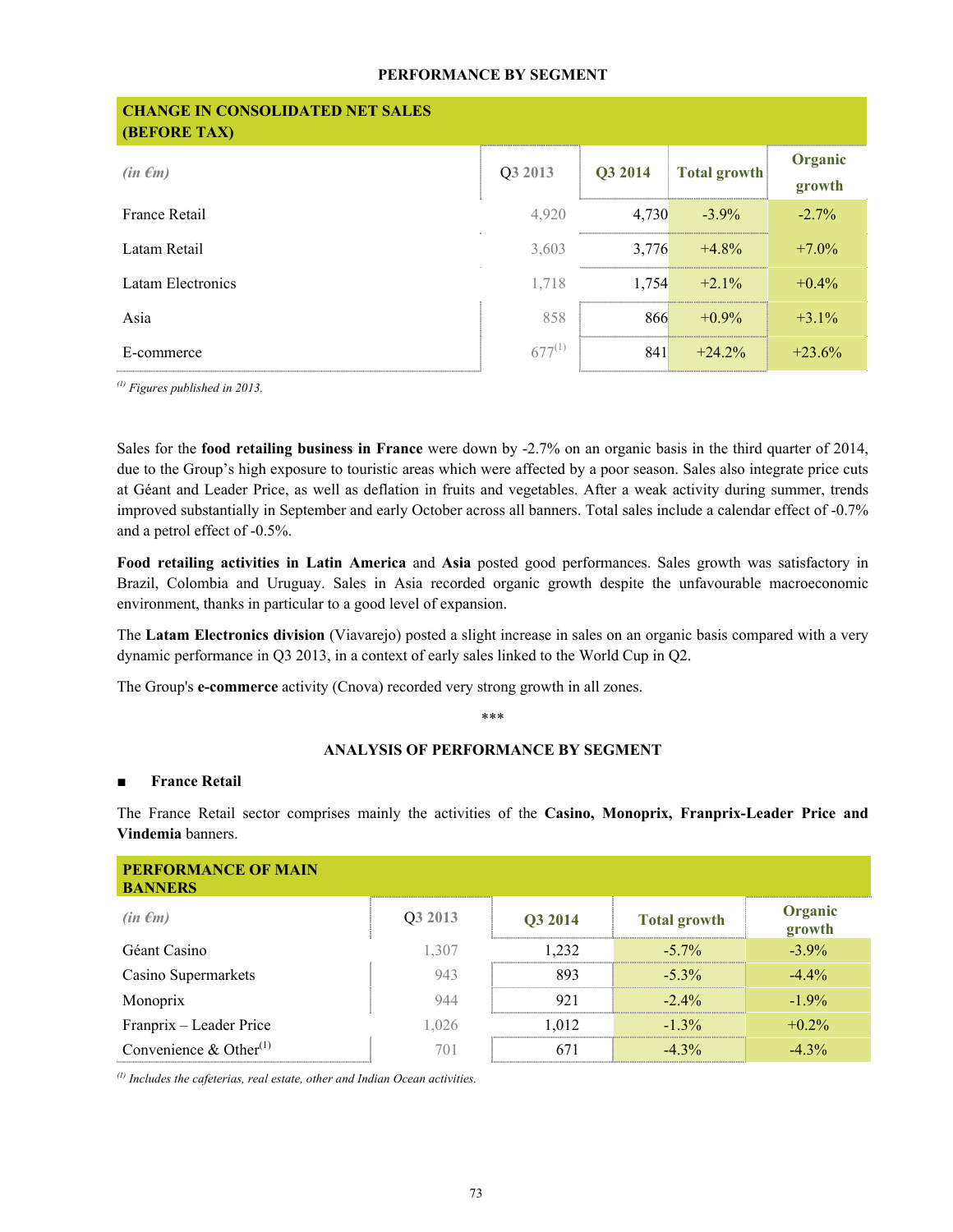**Food sales** in France totalled **€4,730** million in the third quarter of 2014.

The quarter was marked by the Group's high exposure to touristic areas that were affected by a poor season and by price cuts at Géant and Leader Price as well as deflation in fruits and vegetables. Even though weaker during the summer, business improved substantially in September and in the beginning of October.

In that context, same-store sales at the **Géant** hypermarkets contracted by -3.9%, integrating price cuts (which include deflation in fruits and vegetables). FMCG volumes grew by  $+1.4\%$  in O3 2014, after growing by  $+0.8\%$  in O3 2013. This trend shows a sequential improvement compared to Q2 2014, where volumes were growing on a decline in Q2 2013. Over two years, FMCG volumes are now growing at +2.3%. In the last four weeks, food volumes were up by  $+3.6\%$ .

Same-store sales at **Casino Supermarkets** were down by -4.6% with an impact from price cuts, including significant deflation in fruits and vegetables. Business has improved since September with a stable average basket. Traffic is stable in the last four weeks.

**Monoprix** sales were down by -1.9% on an organic basis. Sales were affected by the 9 p.m. closing time at some stores (impact of -1.1%) and the sale of stores at the request of the French anti-trust authority (impact of -0.5%). Growth remained very satisfactory for the Monoprix.fr website and the Naturalia banner recorded a very good performance.

Total sales at **Franprix-Leader Price**, down by -1.3% (vs. -2.5% in Q2 2014), benefited in particular from the good performance of the recently acquired "Le Mutant" stores.

**Leader Price**'s price repositioning resulted in same-store sales decrease and a gradual improvement of store traffic. The later has picked up to turn stable in September and positive in the last four weeks. Leader Price's market share is stable<sup>3</sup>.

The **Convenience & other** segment's sales were down by -4.3% on an organic basis. The proximity stores were affected by their exposure to touristic areas and the termination of the supply contract with Coop d'Alsace (impact of -2%). Expansion remained dynamic in franchise.

# **Latam Retail**

The Latam Retail segment comprises the **GPA** food banners and the **Exito** and **Libertad** banners.

**Food sales** in Latin America totalled **€3,776 million** in the third quarter of 2014, corresponding to strong organic growth of +7%. The currency effect showed a marked improvement, with a negative impact of only -0.3% (vs. -13.3% in Q2 2014).

In Brazil, **GPA (Multivarejo and Assai)** posted organic sales growth of +6.7% overall. With the exception of the hypermarkets, which were affected by early non-food sales linked to the World Cup, the Pão de Açúcar and Mini Mercado formats continued to perform well. The Assaí cash  $\&$  carry stores recorded very strong growth of  $+31.2\%$ <sup>4</sup>. GPA is continuing its expansion in successful formats.

# *GPA published its Q3 2014 sales figures on 10 October 2014.*

**Exito's sales** continued to improve on a sequential basis, in line with the improved household consumption trend in Colombia and good expansion.

*Exito will release its Q3 2014 results on 29 October 2014.*

# ■ **Latam Electronics**

The Latam Electronics segment comprises the **Viavarejo** group's banners: Casas Bahia and Ponto Frio.

<sup>3</sup> Source: Kantar P09 2014.

<sup>4</sup> Figures published by the subsidiary.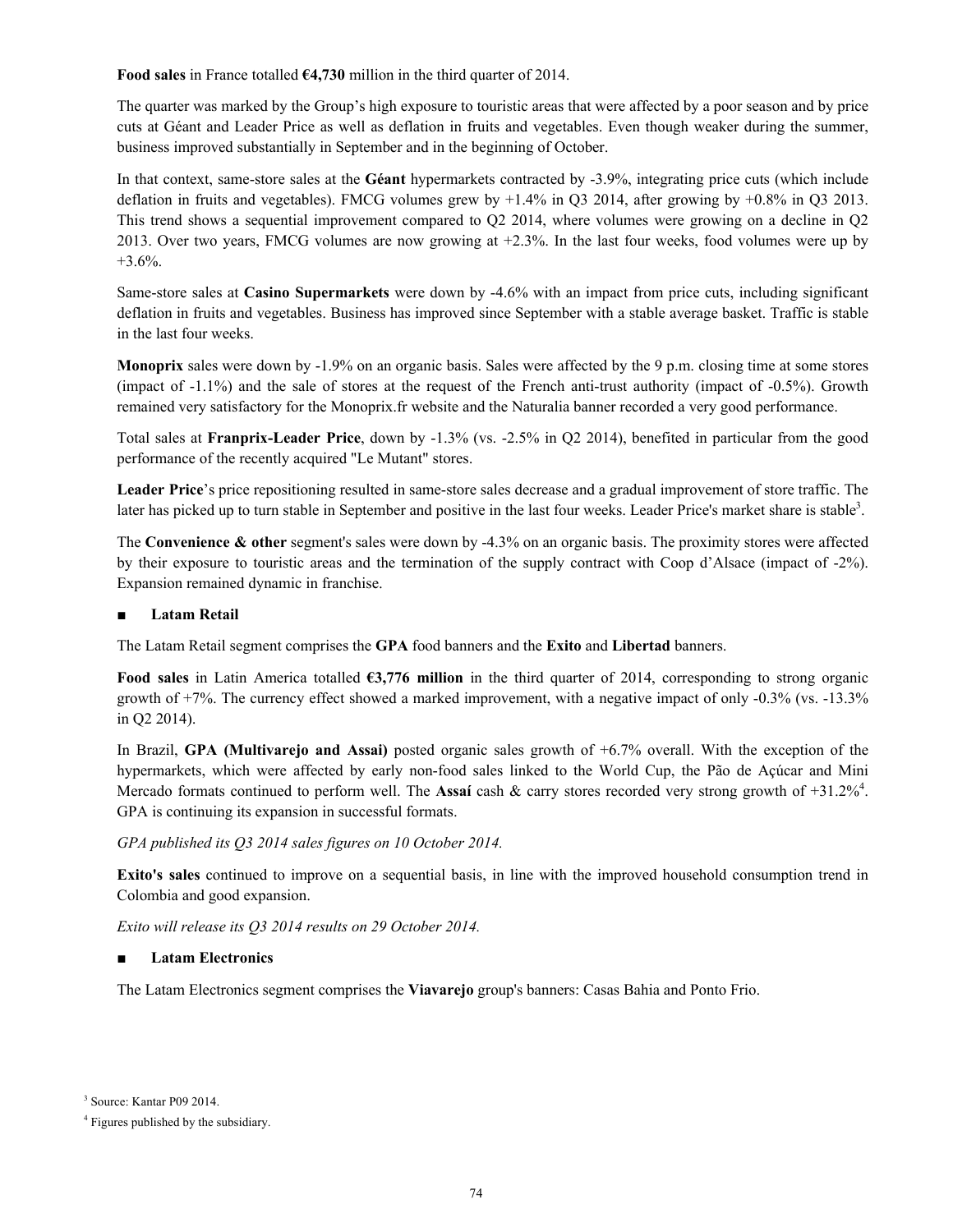Sales at **Latam Electronics** came to  $\epsilon$ 1,754 million in the third quarter of 2014. Sales were slightly up, by +0.4% on an organic basis and  $+0.2\%$ <sup>5</sup> on a same-store basis, on particularly high comps  $(+13.6\%$ <sup>(5)</sup> of same stores growth in Q3 2013) and against a background of early sales in Q2 linked to the World Cup.

Viavarejo is continuing its operational improvement plans.

■ **Asia**

The Asia segment comprises the **Big C Thailand** and **Big C Vietnam** banners.

The **Asia** segment posted Q3 2014 sales of **€866 million**, up by **+3.1%** overall on an organic basis, with organic growth of +3.6% in Thailand despite a difficult macroeconomic environment. Total sales were impacted by a negative currency effect of -1.6% (compared to -11.9% in Q2 2014).

*Big C Thailand published its Q3 2014 sales figures on 13 October 2014.*

# ■ **E-commerce's contribution to Group sales**

This segment, which comprises the activities of Cnova, includes the performance of **Cdiscount** and its specialty and international websites launched in the first half, as well as that of **Cnova Brazil**.

E-commerce sales totalled  $\epsilon$ 841 million in Q3 2014, demonstrating very strong growth of +24.1%.

|                                            |                        |         | <b>Total growth</b> |
|--------------------------------------------|------------------------|---------|---------------------|
| <b>GROUP E-COMMERCE</b>                    | Q3 2013 <sup>(2)</sup> | Q3 2014 | Q3 2014             |
| (ACTIVITIES OF CNOVA)                      |                        |         |                     |
| $GMV^{(1)}$ (Business volume)              | 841.3                  | 1,098.8 | $+30.6\%$           |
| Net sales <sup>(3)</sup> in $\epsilon$ m   | 678.2                  | 841.4   | $+24.1%$            |
| Active customers <sup>(4)</sup> (millions) | 10.1                   | 12.9    | $+27.6%$            |
| Orders <sup>(5)</sup> (in $\epsilon$ m)    | 5.6                    | 7.8     | $+39.0\%$           |
| Units sold (millions)                      | 9.8                    | 13.5    | $+38.9\%$           |
|                                            |                        |         |                     |
|                                            |                        |         | <b>Total growth</b> |
| CDISCOUNT <sup>(6)</sup>                   | $Q3 2013^{(2)}$        | Q3 2014 | Q3 2014             |
| $GMV^{(1)}$ (Business volume)              | 450.5                  | 560.7   | $+24.5%$            |
| Net sales in $\epsilon$ m                  | 333.4                  | 384.3   | $+15.3\%$           |
| Share of marketplace <sup>(7)</sup> (%)    | 12.5%                  | 20.5%   | $+800bp$            |
| Share of mobile sales $(\%)$               | $12.2\%$               | 19.3%   | $+713bp$            |
|                                            |                        |         |                     |

<sup>&</sup>lt;sup>5</sup> Figures published by the subsidiary.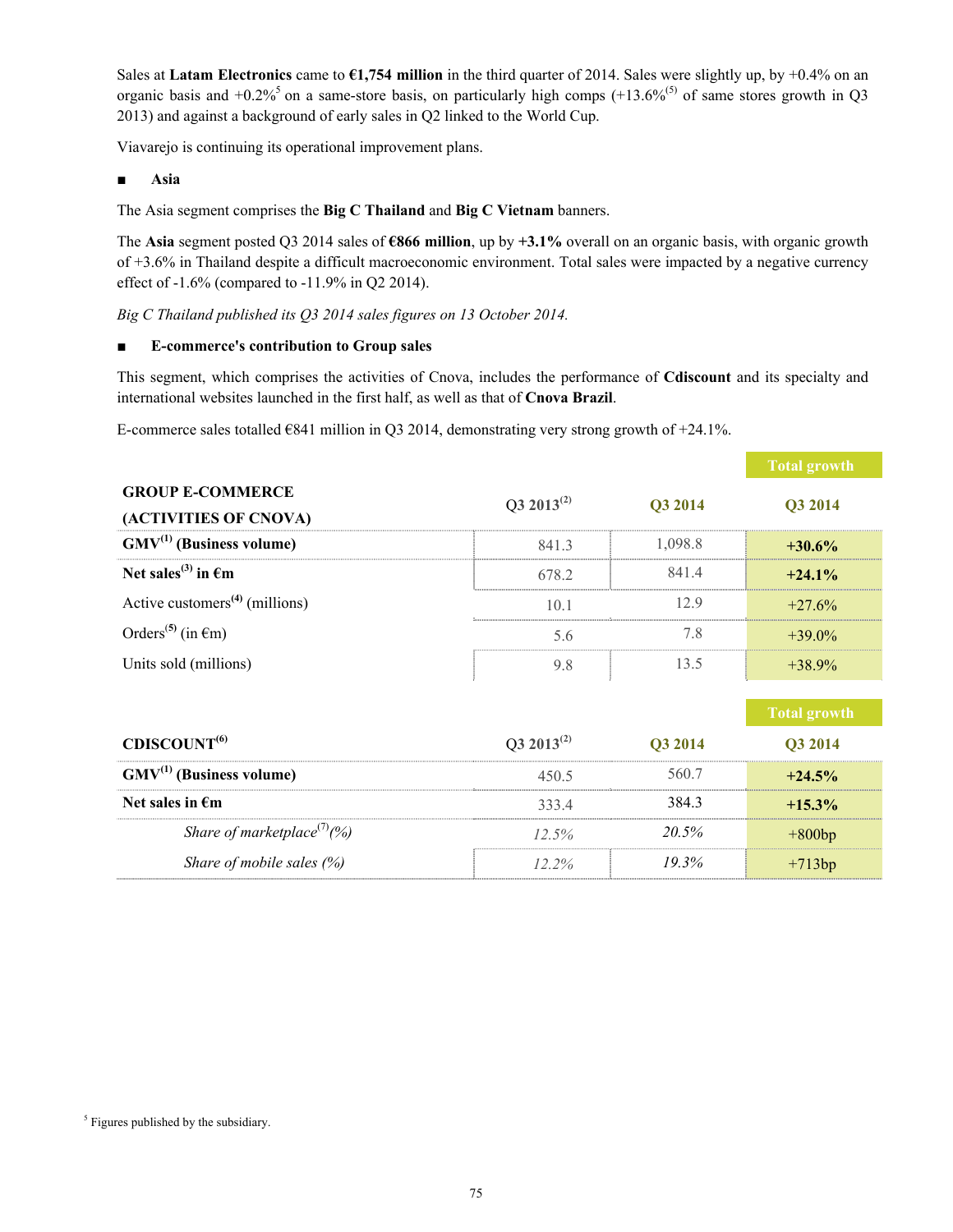|                                             |                 |          | Total growth   |
|---------------------------------------------|-----------------|----------|----------------|
| <b>CNOVA BRAZIL</b>                         | $Q3 2013^{(2)}$ | O3 2014  | <b>O3 2014</b> |
| $GMV^{(1)}$ (Business volume) including tax | 1.181.4         | 1.623.5  | $+37.4%$       |
| Net sales in <b>MBRL</b>                    | 1.043.5         | 1.378.6  | $+32.1\%$      |
| Share of marketplace <sup>(8)</sup> (%)     | $1.9\%$         | $11.9\%$ | $+992bp$       |
| Share of mobile sales $(\%)$                | $4.0\%$         | 9.8%     | $+584bp$       |

*(1) GMV: Gross Merchandise Volume*

*(2) Sales are recorded on receipt of goods by customers. The Q3 2013 figures have been adjusted accordingly*

(3) The difference between the sales figures presented above and those published by Cnova on 6 October 2014 is mainly due to the difference between *the two groups' scope of consolidation and the elimination of intercompany transactions at Casino*

*(4) At the end of September, customers who made at least one purchase through our sites during the last 12 months*

*(5) Total number of orders placed by customers, before cancellation due to fraud detection or customers not paying their order and orders placed in one period but not delivered until the following period*

*(6) including specialized and international sites*

*(7) Share of marketplace on www.cdiscount.com*

*(8)Share of marketplace on www.extra.com.br*

#### **APPENDICES**

### **DETAILS AND SALES TRENDS**

Organic growth is growth at constant scope of consolidation and exchange rates, excluding petrol and calendar effect, unless otherwise mentioned.

The 2013 net sales figures presented below (Q3 2013 adjusted") have been restated for retrospective application of IFRS 11 eliminating 2013 proportional consolidation. The Group's joint-ventures are now accounted in equity. The main companies impacted by the application of IFRS 11 and now accounted in equity are :

- In France: Geimex (Leader Price international brand) in Q3 2013 and Q3 2014
- In Uruguay: Disco in  $Q3$  2013 and  $Q3$  2014

The adjusted Q3 2013 net sales figure presented below is €54.4 million lower than the published Q3 2013 net sales figure, mainly in respect of Disco and Geimex.

E-commerce sales are recorded on receipt of goods by the customers. The consolidated Q3 2013 figures have been adjusted accordingly as have the rental revenues for GPA's shopping malls.

# **2013 SALES ADJUSTED FOR IMPACT OF RETROSPECTIVE APPLICATION OF IFRS 11 AND 2014/ADJUSTED 2013 CHANGES**

2013 restated net sales result from retrospective application of IFRS 11 (elimination in 2013 of proportional consolidation of the Group's joint ventures). This restatement is not taken into account in the changes presented in this table, which are expressed in relation to Q3 2013 figures as published in 2013. The figures published in 2014 take into account the elimination of proportional consolidation.

|                |                      |                     |         | <b>Total Growth</b>       |
|----------------|----------------------|---------------------|---------|---------------------------|
| In $m\epsilon$ | Q3 2013<br>published | Q3 2013<br>adjusted | Q3 2014 | Change Q3<br>2014/03 2013 |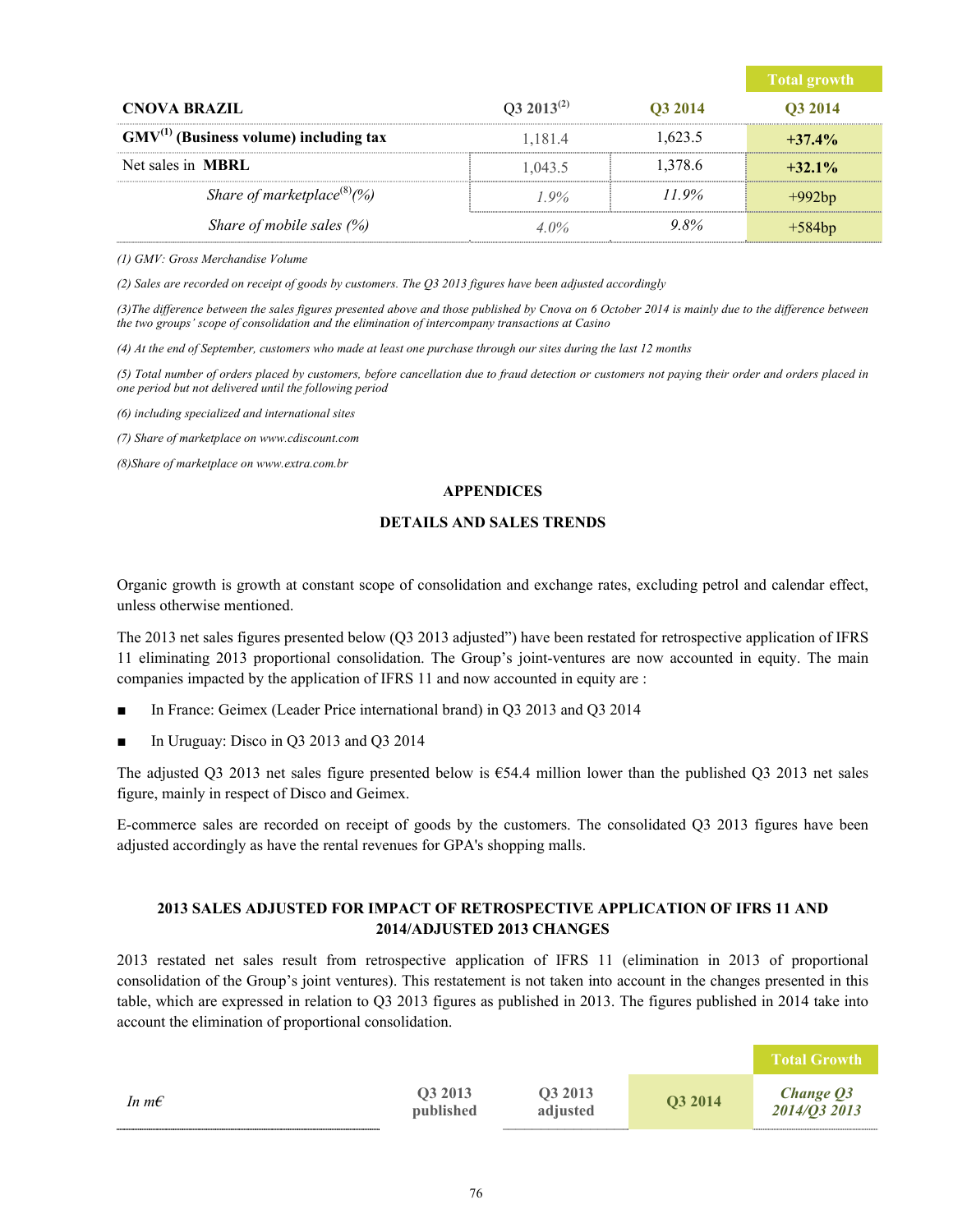|                              |        |        |        | adjusted |
|------------------------------|--------|--------|--------|----------|
| <b>Continuing operations</b> | 11,777 | 11,722 | 11,967 | $+2.1%$  |
| France Retail                | 4,920  | 4,906  | 4,730  | $-3.6\%$ |
| Latam Retail                 | 3,603  | 3,563  | 3,776  | $+6.0\%$ |
| Latam Electronics            | 1,718  | 1,718  | 1.754  | $+2.1%$  |
| Asia                         | 858    | 858    | 866    | $+0.9\%$ |
| E-commerce                   |        | 678    |        | $+241%$  |

# **MAIN CHANGES IN THE SCOPE OF CONSOLIDATION**

■ Full consolidation of Monshowroom as of 2 September 2013

Main changes in scope within the Franprix-Leader Price group in France following integration of regional networks :

- Full consolidation of GUERIN as of 30 June 2013
- Full consolidation of NORMA as of 31 July 2013
- Full consolidation of MUTANT as of 8 March 2014

# **EXCHANGE RATES**

| Average exchange rates       | O <sub>3</sub> 2013 | O3 2014 | <b>Currency effect</b> |
|------------------------------|---------------------|---------|------------------------|
| Argentina (EUR/ARS)          | 74078               | 10 9854 | $-32.57\%$             |
| Uruguay (EUR/UYP)            | 28 6281             | 31 3228 | $-8.60\%$              |
| Thailand (EUR/THB)           | 41.6751             | 42.5627 | $-2.09\%$              |
| Vietnam (EUR/VND) $(x 1000)$ | 28 0207             | 28 1628 | $-0.50\%$              |
| Colombia (EUR/COP) (x 1000)  | 2.5263              | 2.5299  | $-0.14\%$              |
| Brazil (EUR/BRL)             | 3.0304              | 3.0137  | $+0.55\%$              |

# **PERIOD-END STORE NETWORK**

| <b>FRANCE</b>                                | 31 December 2013 | 30 June 2014 | 30 September 2014 |
|----------------------------------------------|------------------|--------------|-------------------|
| <b>Géant Casino Hypermarkets</b>             | 126              | 126          | 126               |
| of which French Affiliates                   |                  |              |                   |
| of which International Affiliates            | 9                |              |                   |
| $+$ Service stations                         | 97               | 97           |                   |
| <b>Casino Supermarkets</b>                   | 444              | 444          | 443               |
| of which French Franchised Affiliates        | 60               | 60           | 61                |
| of which International Franchised Affiliates | 34               | 32           | 30                |
| $+$ Service stations                         | 176              | 177          | 176               |
| <b>Monoprix</b>                              | 584              | 601          | 599               |
| o/w Franchised/Affiliates                    | 162              | 174          | 178               |
| <i>Naturalia</i>                             |                  | 79           | 80                |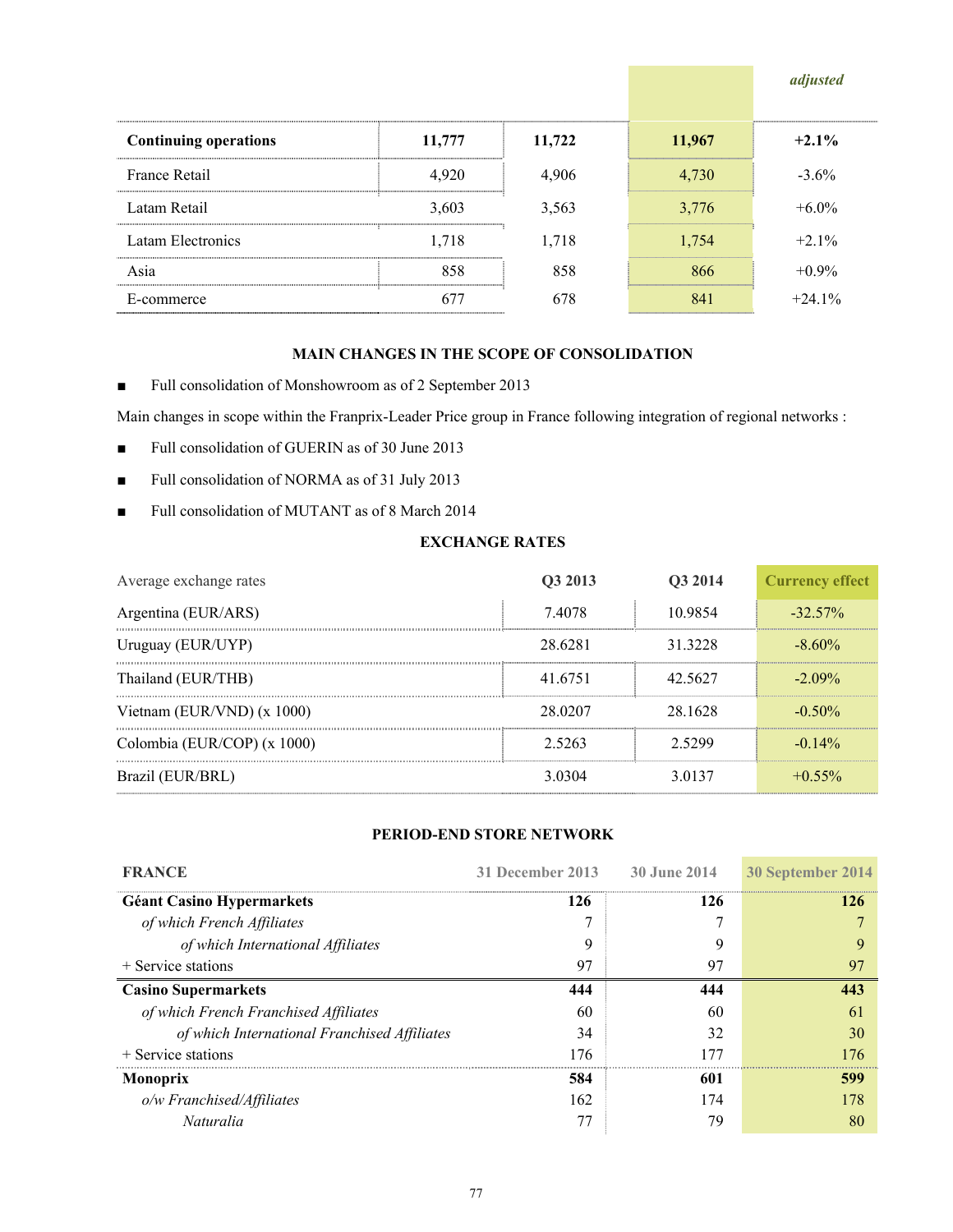| Naturalia franchises                           | 1                | $\overline{2}$ | $\overline{2}$    |
|------------------------------------------------|------------------|----------------|-------------------|
| Franprix                                       | 885              | 886            | 872               |
| o/w Franchises                                 | 344              | 345            | 333               |
| <b>Leader Price</b>                            | 619              | 728            | 761               |
| o/w Franchises                                 | 120              | 189            | 204               |
| <b>Total Supermarkets and Discount</b>         | 2,532            | 2,659          | 2,675             |
| <b>CONVENIENCE</b>                             | 7,347            | 6,821          | 6,800             |
| Other businesses (Cafeterias, Drive, etc.)     | 512              | 549            | 565               |
| <b>TOTAL France excluding service stations</b> | 10,517           | 10,155         | 10,166            |
| <b>International</b>                           | 31 December 2013 | 30 June 2014   | 30 September 2014 |
| <b>ARGENTINA</b>                               | 22               | 26             | 27                |
| Libertad Hypermarkets                          | 15               | 15             | 15                |
| Others                                         | 7                | 11             | 12                |
| <b>URUGUAY</b>                                 | 54               | 54             | 54                |
| Géant Hypermarkets                             | 2                | 2              | $\overline{2}$    |
| Disco Supermarkets                             | 28               | 28             | 28                |
| Devoto Supermarkets                            | 24               | 24             | 24                |
| <b>BRAZIL</b>                                  | 1,999            | 1,992          | 2,037             |
| Extra Hypermarkets                             | 138              | 137            | 137               |
| Pao de Açucar Supermarkets                     | 168              | 166            | 171               |
| Extra Supermarkets                             | 213              | 213            | 208               |
| Assai (discount)                               | 75               | 78             | 80                |
| Extra Facil and Mini Mercado Extra Superettes  | 164              | 184            | 213               |
| Casas Bahia                                    | 602              | 611            | 622               |
| Ponto Frio                                     | 397              | 361            | 364               |
| Drugstores                                     | 157              | 159            | 159               |
| + Service stations                             | 85               | 83             | 83                |
| <b>COLOMBIA</b>                                | 739              | 982            | 1,146             |
| Exito Hypermarkets                             | 85               | 85             | 82                |
| SM Exito and Carulla                           | 145              | 146            | 151               |
| Surtimax (discount)                            | 415              | 658            | 816               |
| o/w "Aliados"                                  | 269              | 508            | 662               |
| Exito Express and Carulla Express              | 91               | 90             | 94                |
| Other                                          | 3                | 3              | 3                 |
| <b>THAILAND</b>                                | 559              | 616            | 624               |
| <b>Big C Hypermarkets</b>                      | 119              | 123            | 123               |
| <b>Big C Supermarkets</b>                      | 30               | 32             | 35                |
| Mini Big C Superettes                          | 278              | 313            | 316               |
| Pure                                           | 132              | 148            | 150               |
| <b>VIETNAM</b>                                 | 35               | 38             | 38                |
| <b>Big C Hypermarkets</b>                      | 25               | 28             | 28                |
| Convenience                                    | 10               | 10             | 10                |
| <b>INDIAN OCEAN</b>                            | 131              | 131            | 129               |
| <b>TOTAL International</b>                     | 3,539            | 3,839          | 4,055             |

"**23 October 2014**

"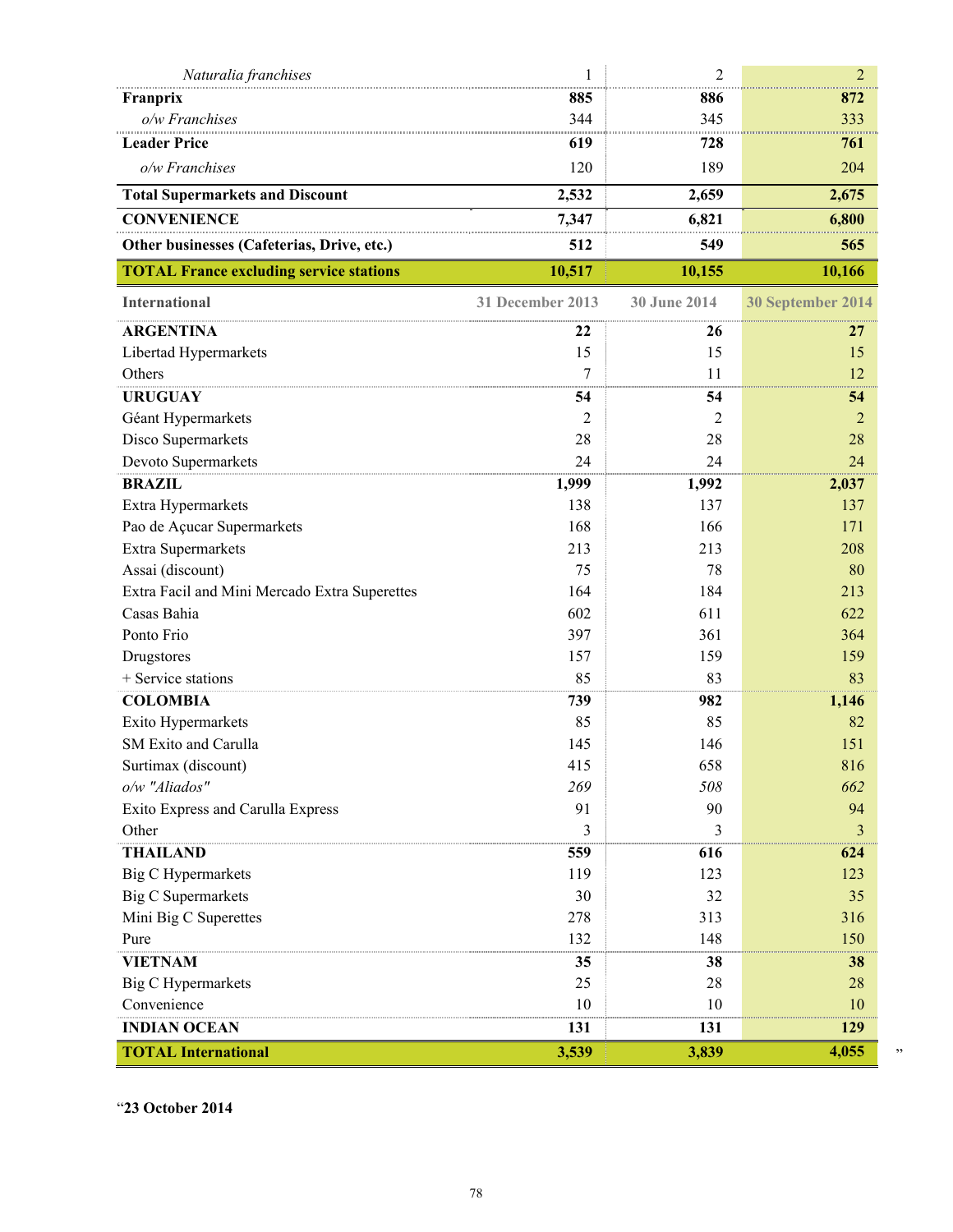#### **CNOVA LAUNCHES CDISCOUNT IN BRAZIL cdiscount.com.br**

Following the launch of new Cdiscount websites in Thailand, Vietnam, Colombia, Ecuador, Ivory Coast, Belgium and Senegal, Cnova N.V., one of the largest global e-commerce companies and part of Groupe Casino, continues its internationalization with **the opening of cdiscount.com.br in Brazil**.

France's leading e-commerce company, Cdiscount has won over French customers with its innovative, wide-ranging product assortment and the lowest prices in the market and is excited to bring its value proposition to Brazilian consumers.

Cdiscount.com.br offers customers unique opportunities to purchase quality items at **significant savings** and with **the convenience of payment in up to 10 installments at no charge** and **delivery throughout the country**. The site already boasts an assortment of **more than 50 thousand items**, including through **hundreds of partner stores on its Marketplace** across categories such as **electronics, computers, appliances and telephony**, among others.

Cdiscount.com.br, which is being operated by the existing teams of Cnova Brasil, complements the online shopping experience offered today by Cnova Brasil through extra.com.br, pontofrio.com and casasbahia.com.br.and leverages Cnova Brasil's well-established **know-how and operating infrastructure in the Brazilian e-Commerce market**.

The launch of Cdiscount in Brazil also highlights **the synergies being created between the French and Brazilian eCommerce operations of Cnova**."

# "**31 October 2014**

# **CNOVA N.V. LAUNCHES U.S. INITIAL PUBLIC OFFERING**

Cnova N.V. ("Cnova"), one of the largest global eCommerce companies, announced today the launch of its initial public offering of 26,800,000 ordinary shares. The initial public offering price is expected to be between \$12.5 and \$14.0 per share, which would result in a total offering size between \$335,000,000 and \$375,200,000. All of the shares are being offered by Cnova. In addition, Cnova has granted the underwriters an option to purchase up to 4,020,000 additional ordinary shares to cover over-allotments, if any.

The offering is being made pursuant to a registration statement on Form F-1 filed with the U.S. Securities and Exchange Commission ("SEC"). Cnova has applied to list its ordinary shares on the NASDAQ Global Select Market under the symbol "CNV".

Morgan Stanley & Co. LLC, J.P. Morgan Securities LLC, Credit Suisse Securities (USA) LLC, Deutsche Bank Securities Inc. and Merrill Lynch, Pierce, Fenner & Smith Incorporated are acting as joint book runners for the offering, and BNP Paribas Securities Corp., HSBC Securities (USA) Inc., Natixis Securities Americas LLC and SG Americas Securities LLC are acting as co-managers for the offering.

The offering will be made only by means of a prospectus filed with the SEC. This announcement does not constitute a prospectus and is not an offer to sell or a solicitation of any offer to buy any securities of Cnova nor shall there be any sale of these securities in any state or jurisdiction in which such offer, solicitation or sale would be unlawful prior to registration or qualification under the securities laws of any such state or jurisdiction.

\*\*\*

A registration statement (including a prospectus) relating to these securities has been filed with the SEC but has not yet become effective. These securities may not be sold, nor may offers to buy be accepted, prior to the time that the registration statement becomes effective. Before you invest, you should read the prospectus in that registration statement (File Number 333-196521) and the other documents that Cnova has filed with the SEC for more complete information about Cnova and this offering. You may obtain these documents for free by visiting EDGAR on the SEC website at www.sec.gov or by contacting:

Morgan Stanley & Co. LLC Attn.: Prospectus Dept.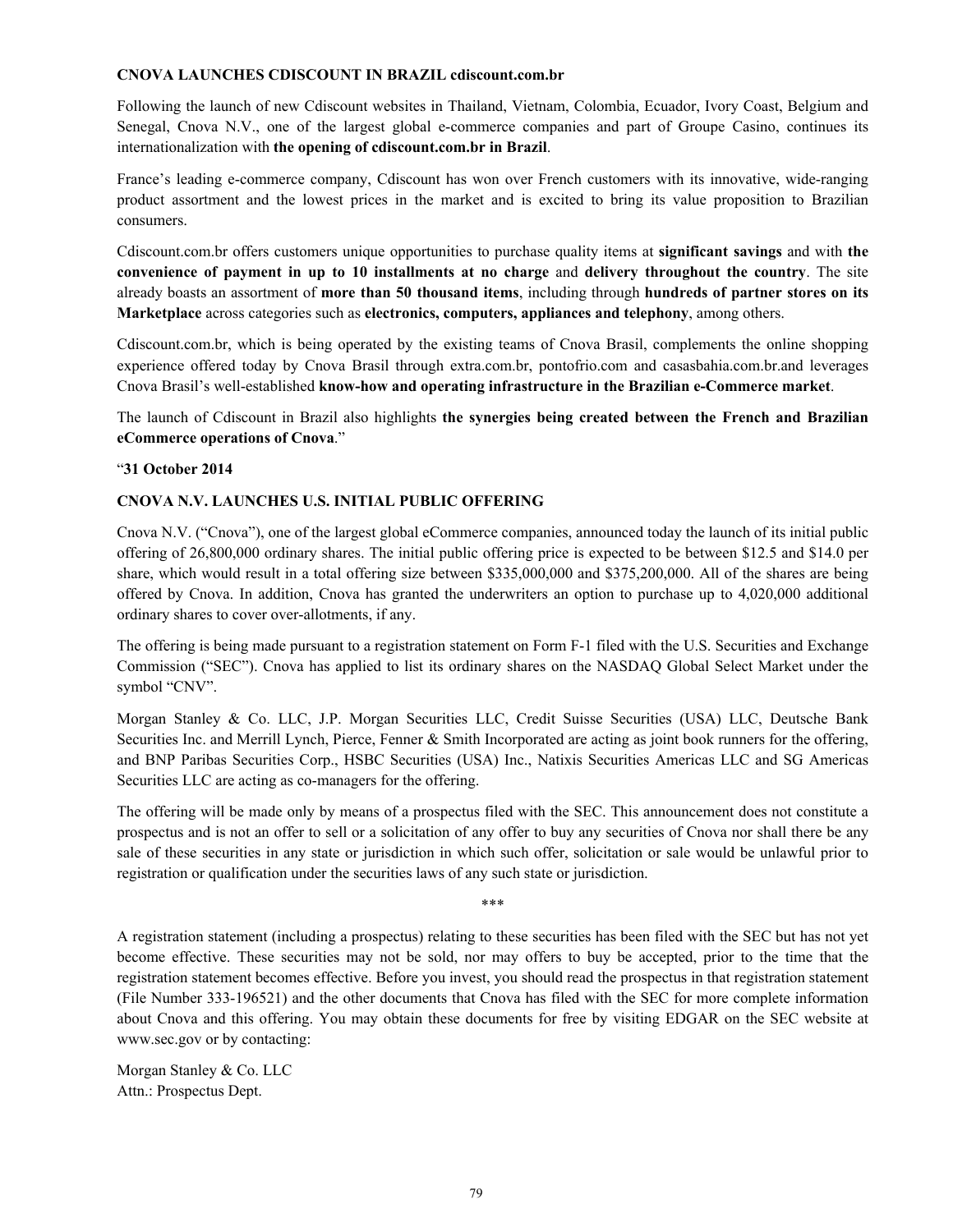180 Varick Street, 2nd Floor New York, NY 10014

J.P. Morgan Securities LLC c/o Broadridge Financial Solutions 1155 Long Island Avenue Edgewood, NY, 11717 Attn.: Prospectus Dept.

No offer to buy these securities can be accepted and no part of the purchase price can be received until the registration statement has become effective, and any such offer may be withdrawn or revoked, without obligation or commitment of any kind, at any time prior to notice of its acceptance given after the effective date."

#### "**20 November 2014**

# **CNOVA N.V. ANNOUNCES PRICING OF INITIAL PUBLIC OFFERING**

Cnova N.V. ("Cnova"), one of the largest global eCommerce companies, announced today the pricing of its initial public offering of 26,800,000 ordinary shares at a price of \$7.00 per share, resulting in gross proceeds of approximately \$188 million. Cnova's ordinary shares are expected to begin trading on November 20, 2014 on the NASDAQ Global Select Market under the ticker symbol "CNV." The offering is expected to close on November 25, 2014, subject to the satisfaction of customary closing conditions. In addition, Cnova has granted the underwriters a 30-day option to purchase up to 4,020,000 additional ordinary shares at the initial public offering price to cover over-allotments, if any.

Morgan Stanley & Co. LLC, J.P. Morgan Securities LLC, Merrill Lynch, Pierce, Fenner & Smith Incorporated, Credit Suisse Securities (USA) LLC and Deutsche Bank Securities Inc. are acting as joint book runners for the offering, and BNP Paribas Securities Corp., HSBC Securities (USA) Inc., Natixis Securities Americas LLC and SG Americas Securities LLC are acting as co-managers for the offering.

The offering is being made only by means of a prospectus filed with the U.S. Securities and Exchange Commission ("SEC"), copies of which can be obtained from:

Morgan Stanley & Co. LLC Attn.: Prospectus Dept. 180 Varick Street, 2nd Floor New York, NY 10014

J.P. Morgan Securities LLC c/o Broadridge Financial Solutions 1155 Long Island Avenue Edgewood, NY, 11717 Attn.: Prospectus Dept.

A registration statement (including a prospectus) relating to these securities has been filed with and declared effective by the SEC. This announcement does not constitute a prospectus and is not an offer to sell or a solicitation of any offer to buy any securities of Cnova nor shall there be any sale of these securities in any state or jurisdiction in which such offer, solicitation or sale would be unlawful prior to registration or qualification under the securities laws of any such state or jurisdiction."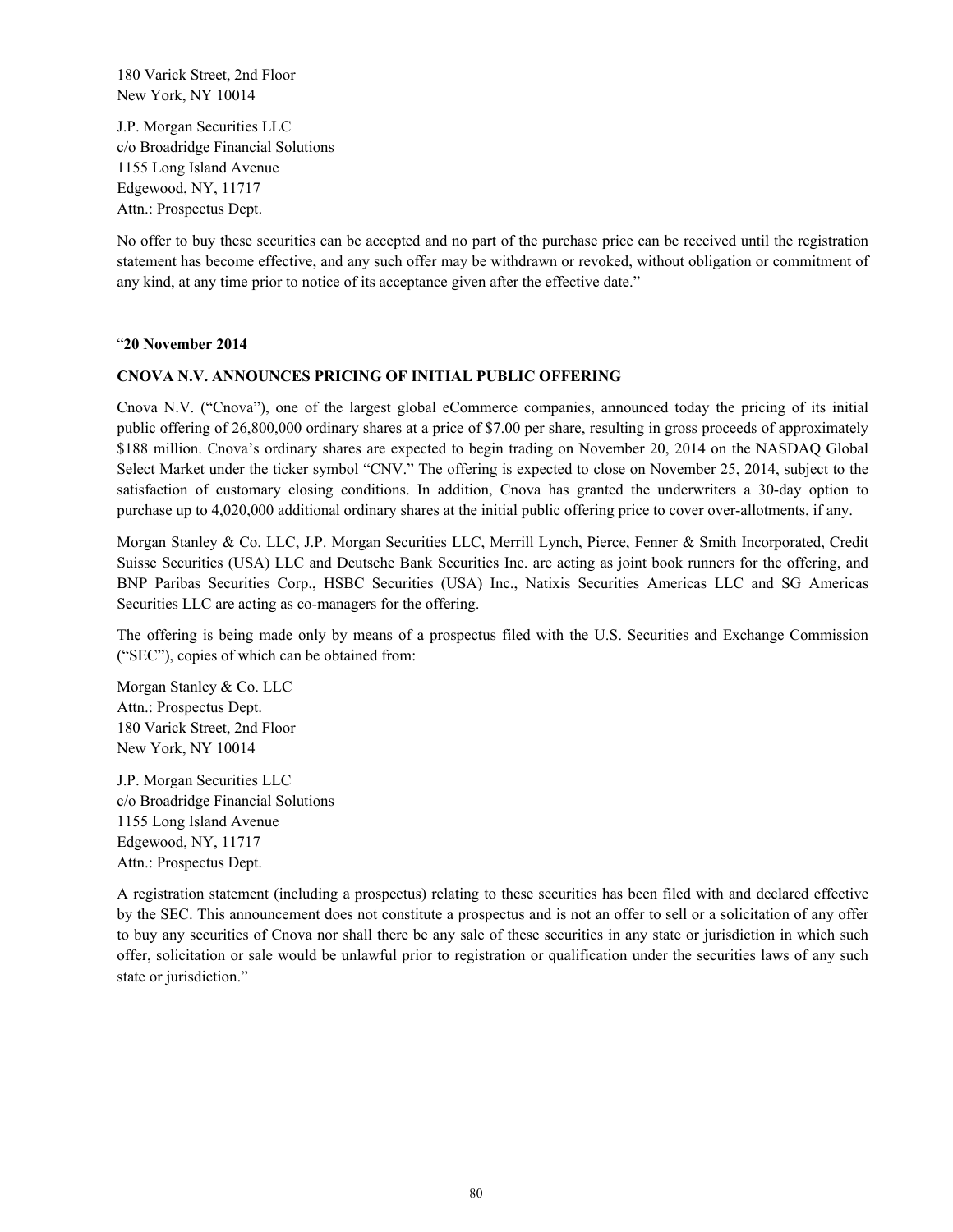# **DESCRIPTION OF THE GUARANTEE**

**Casino, Guichard-Perrachon**, a *société anonyme à conseil d'administration* with a share capital of €173,051,921.43, whose registered office is located at 1, esplanade de France, 42000 Saint-Etienne, France, registered with the *Registre du Commerce et des Sociétés* of Saint-Etienne under number B 554 501 171 (the "**Guarantor**").

# **1. Introduction**

**Casino Finance**, a *société anonyme à conseil d'administration* with a share capital of €70,000,000, whose registered office is located at 1, esplanade de France, 42000 Saint-Etienne, France, registered with the *Registre du Commerce et des Sociétés* of Saint-Etienne under number B 538 812 405 (the "**Issuer**") may from time to time issue *obligations* or other debt instruments (the "**Notes**") under its Euro Medium Term Note Programme, described in the base prospectus dated 1 December 2014, as supplemented or updated from time to time (the "**Base Prospectus**").

Capitalised terms used in this Guarantee and not otherwise defined herein shall have the meaning ascribe to them in the terms and conditions of the Notes contained in this Base Prospectus (the "**Terms and Conditions**").

# **2. Guarantee (***cautionnement solidaire***)**

- (a) The Guarantor irrevocably and unconditionally:
	- i. guarantees as a joint and several guarantor (*caution solidaire)* the payment and repayment by the Issuer of any and all sums of principal, interest, fees, expenses, costs and ancillary charges which are or may become due by the Issuer in respect of the Notes, and
	- ii. undertakes that if and whenever the Issuer does not pay any amount (including principal, interest, fees and any other accessory claim of any nature whatsoever) when due in respect of the Notes, the Guarantor, acting as a *caution solidaire* shall pay that amount (the "**Guaranteed Obligations**").
- (b) The Guarantee is governed by the provisions of articles 2288 to 2316 of the French *Code Civil*.
- (c) The Guarantor grants the Guarantee in respect of the Notes to be issued under the Programme and for the benefit of the Noteholders. Acceptance of this Guarantee by the Noteholders will result from the mere subscription or subsequent acquisition of the Notes. The benefit of the Guarantee will extend automatically and as a matter of law to each assignee or transferee of the Notes.

# **3. Rank of the Guarantee**

The guarantee of payment of all sums which may become due by the Issuer in connection with the Notes, according to the terms of this Guarantee, are direct, unconditional, unsubordinated and (subject to the provisions of Clause 4 below) unsecured obligations of the Guarantor, and rank and will at all times rank *pari passu* and without any preference among themselves and (subject to such exceptions as are from time to time mandatory under French law) equally and rateably with all other present or future unsecured and unsubordinated obligations of the Guarantor, from time to time outstanding.

# **4. Negative pledge**

So long as any of the Notes or, if applicable, any Coupons relating to them, remains outstanding (as defined in the Terms and Conditions), the Guarantor will not, and will ensure that none of its Principal Subsidiaries create or permit to subsist any mortgage, charge, pledge or other security interest upon any of its assets or revenues, present or future, to secure any Relevant Indebtedness (as defined in the Terms and Conditions) incurred or guaranteed by it (whether before or after the issue of the Notes) unless the Guarantor's obligations under the Guarantee are equally and rateably secured therewith.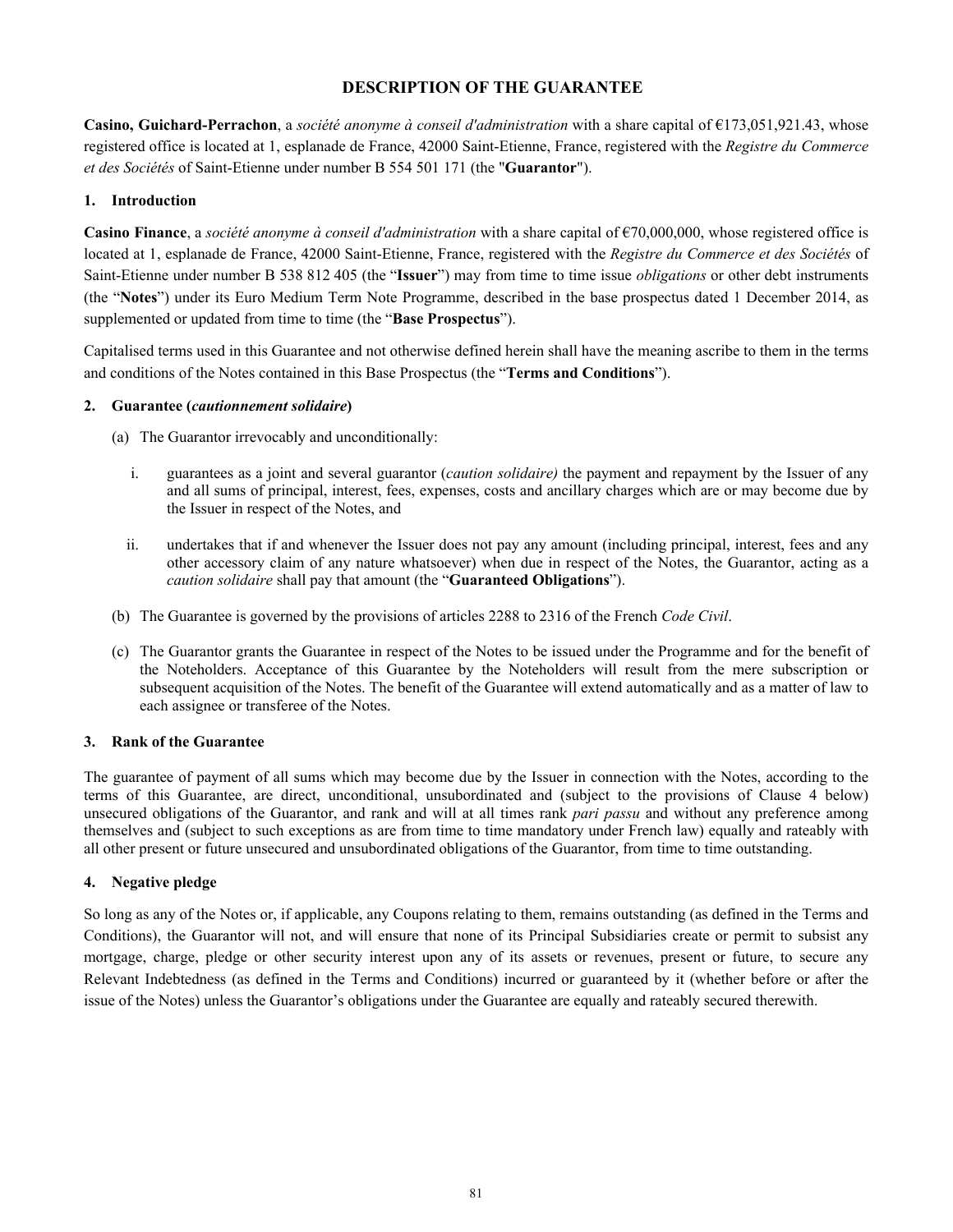# **5. Further Guarantee provisions**

The Guarantor expressly, irrevocably and unconditionally:

- i. renounces and waives (*renonce à*) any rights which it may have under articles 2298 to 2301 (*bénéfice de discussion*) and articles 2303 to 2304 (*bénéfice de division*) of the French *Code Civil*;
- ii. undertakes not to exercise any rights it may have against the Issuer under article 2309 of the French *Code Civil*;
- iii. undertakes not to exercise any rights which it may have under article 2316 of the French *Code Civil* to take any action against the Issuer in the event of any extension of any maturity date or any other date for payment of any amount due, owing or payable in respect of the Notes and agrees that the Guarantee will remain in full force and effect notwithstanding any such extension or similar event, and that no such event will operate by way of novation such as to discharge it from its obligations under the Guarantee; and
- iv. agrees that the Guarantee will remain in full force and effect and that it will remain liable under this Guarantee notwithstanding (i) any change to the legal form of the Issuer or (ii) any merger, spin off, amalgamation, reconstruction, reorganisation or partial transfer of assets in consideration for shares of the Issuer or of its successors or assigns with any other person.

# **6. No exercise of rights of recovery**

Until the Guaranteed Obligations have been irrevocably paid in full, the Guarantor expressly, irrevocably and unconditionally:

- i. renounces and waives any right to assert the benefit of article 2305 of the French *Code Civil ;*
- ii. renounces and waives any recourse (including any recourse based on subrogation provided by article 2306 of the French *Code Civil)*, that it may have against the Issuer in connection with the Guarantee ;
- iii. renounces and waives any right to the benefit of any set-off (*compensation*) as provided under article 1294 of the French *Code Civil* vis-à-vis the Noteholders ;
- iv. undertakes not to exercise any rights which it may have as a result of being subrogated or otherwise to share in any security or monies held, received or receivable by the Noteholders or to claim any right of contribution, reimbursement or indemnity or as a result of being subrogated, in relation to any payment made by the Guarantor in respect of the Notes;
- v. undertakes not to exercise any rights which it may have to claim or prove in a liquidation or other insolvency proceeding of the Issuer in competition with the Noteholders unless and until all Guaranteed Obligations have been irrevocably paid and discharged in full or to preserve its rights; or
- vi. undertakes not to exercise any rights which it may have of first requiring the Noteholders to proceed against or enforce any other right or security or claim payment from any person with respect to any Guaranteed Obligations before claiming from the Guarantor under this Guarantee, it being specified that this Clause 6 shall not preclude the Guarantor from declaring any receivables which it holds against the Issuer in the context of insolvency or bankruptcy proceedings of the Issuer.

#### **7. Avoidance of payments**

If a payment made by the Issuer in respect of any Guaranteed Obligations is subsequently voided and to the extent that the relevant payment is effectively refunded to (or to the order of) the obligor as a result of such avoidance, the Guarantor shall remain liable under this Guarantee in respect of the relevant Guaranteed Obligations notwithstanding any discharge (*quittance*) previously granted to the obligor on the faith of such payment.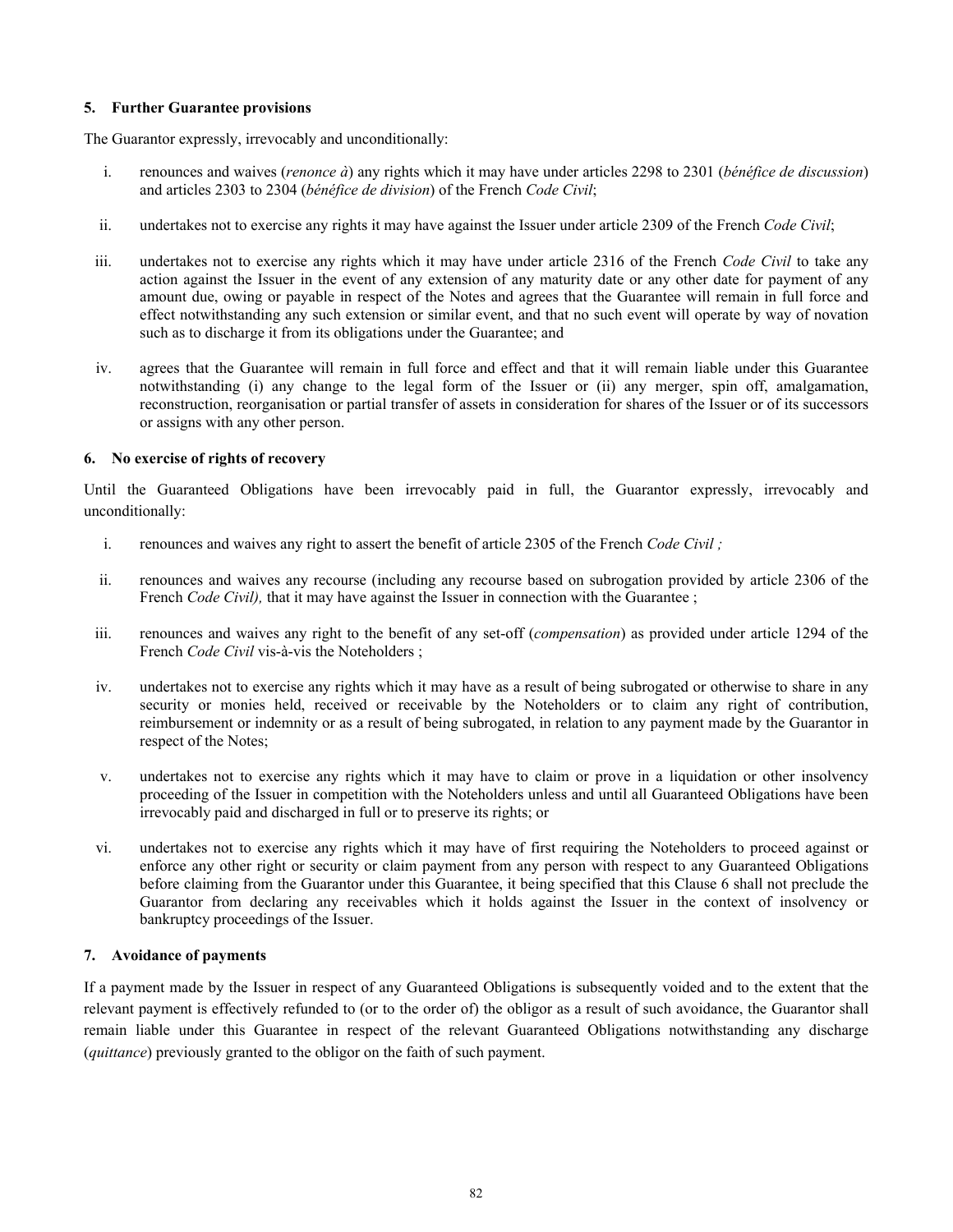# **8. Notices**

All notices and demands relating to this Guarantee and in particular in relation to the payment of sums under the Guarantee, will be deemed effective if delivered by any Noteholder or by the Representative of the Masse, at the Representative's initiative or upon request of any Noteholder, to:

# **CASINO, GUICHARD-PERRACHON**

148, rue de l'Université 75007 Paris France

Any change in the above notification details shall be notified to the Representative of the Masse and Noteholders pursuant to Condition 14 as soon as possible.

Any sum due under this Guarantee shall be payable upon receipt of such written notice and in any event no later than five (5) Business Days thereafter, by wire transfer to the Principal Paying Agent (currently Deutsche Bank AG, London Branch) on behalf of the Noteholders.

# **9. Duration**

The Guarantor's obligations as a *caution solidaire* and under the Guarantee will continue in full to produce effect until the earliest of (i) the date on which all Guaranteed Obligations due or which may become due by the Issuer under the Notes have been fully and irrevocably paid and discharged and (ii) upon express written release by the Noteholders from the obligations of the Guarantor as guarantor of the Issuer under the Guarantee.

# **10. Additional security**

This Guarantee is in addition to and is not in any way prejudiced by any other security that may be held by the Noteholders from the Guarantor, the Issuer or any other third party in connection with the Guaranteed Obligations.

# **11. Successors and assigns of the Guarantor**

Any successor or assignee of the Guarantor will be bound under the same terms and conditions that the Guarantor and the Noteholders will be entitled to claim the whole of any amount due under this Guarantee from any of such person and cannot be requested to divide its claim.

# **12. Invalidity**

If any provision of this Guarantee shall be held invalid or illegal this shall not affect the validity and enforceability of the other provisions.

# **13. Stamp duties**

All stamp duties, registration fees and expenses under or in connection with this Guarantee and its performance shall be borne by the Guarantor.

# **14. Governing Law and Jurisdiction**

This Guarantee shall be governed by, and shall be construed in accordance with, French law.

Any proceedings arising in connection with this Guarantee will be submitted to the competent court in Paris.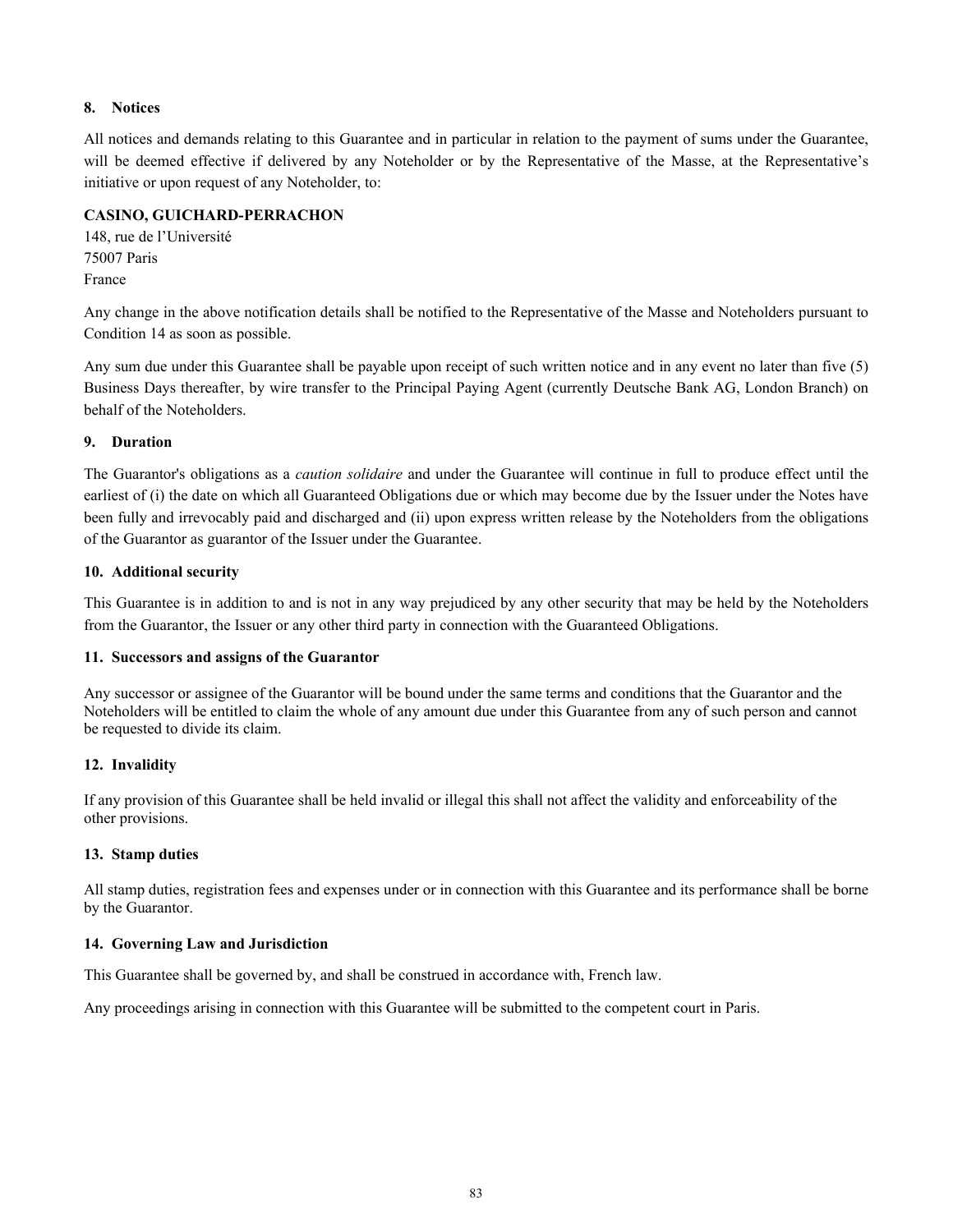# **TAXATION**

# **EU TAXATION**

*The following is a description limited to certain tax considerations applicable under the laws of the European Union relating to the Notes that may be issued under the Programme. It does not purpot to be a comprehensive description of all the tax considerations which may be relevant to a decision to purchase, own or dispose of the Notes. Each prospective holder or beneficial owner of Notes should consult its tax advisor as to the tax consequences of any investment in or ownership and disposition of the Notes.*

On 3 June 2003, the European Council of Economic and Finance Ministers adopted the Directive 2003/48/EC on the taxation of savings income (the "**Savings Directive**"). Pursuant to the Savings Directive and subject to a number of conditions being met, Member States are required, since 1 July 2005, to provide to the tax authorities of another Member State, *inter alia*, details of payments of interest within the meaning of the Savings Directive (interest, premiums or other debt income) made by a paying agent located within its jurisdiction to, or for the benefit of, an individual resident in that other Member State or to certain limited types of entities established in that other Member State (the "**Disclosure of Information Method**").

For these purposes, the term "paying agent" is defined widely and includes in particular any economic operator who is responsible for making interest payments, within the meaning of the Savings Directive, for the immediate benefit of individuals.

However, throughout a transitional period, certain Member States (the Grand-Duchy of Luxembourg and Austria), instead of using the Disclosure of Information Method used by other Member States, unless the relevant beneficial owner of such payment elects for the Disclosure of Information Method, withhold an amount on interest payments. The rate of such withholding tax is 35 per cent. as from 1 July 2011 and until the end of the transitional period. In April 2013, the Luxembourg Government however announced its intention to abolish the withholding system with effect from 1 January 2015, in favour of the Disclosure of Information Method.

The transitional period will end at the end of the first full fiscal year following the later of (i) the date of entry into force of an agreement between the European Community, following a unanimous decision of the European Council, and the last of Switzerland, Liechtenstein, San Marino, Monaco and Andorra, providing for the exchange of information upon request as defined in the OECD Model Agreement on Exchange of Information on Tax Matters released on 18 April 2002 (the "**OECD Model Agreement**") with respect to interest payments within the meaning of the Savings Directive, in addition to the simultaneous application by those same countries of a withholding tax on such payments at the rate applicable for the corresponding periods mentioned above and (ii) the date on which the European Council unanimously agrees that the United States of America is committed to exchange of information upon request as defined in the OECD Model Agreement with respect to interest payments within the meaning of the Savings Directive.

A number of non-EU countries and dependent or associated territories have agreed to adopt similar measures (transitional withholding or exchange of information) with effect since 1 July 2005.

On 24 March 2014, the Council of the European Union adopted a directive amending the Savings Directive, which when implemented, will amend and broaden the scope of the requirements described above. In particular, the amending directive aims at extending the scope of the Savings Directive to new types of savings income and products that generate interest or equivalent income. In addition, tax authorities will be required in certain circumstances to take steps to identify the beneficial owner of interest payments (through a look through approach). The EU Member States will have until 1 January 2016 to adopt the national legislation necessary to comply with this amending directive. Such legislation must apply from 1 January 2017.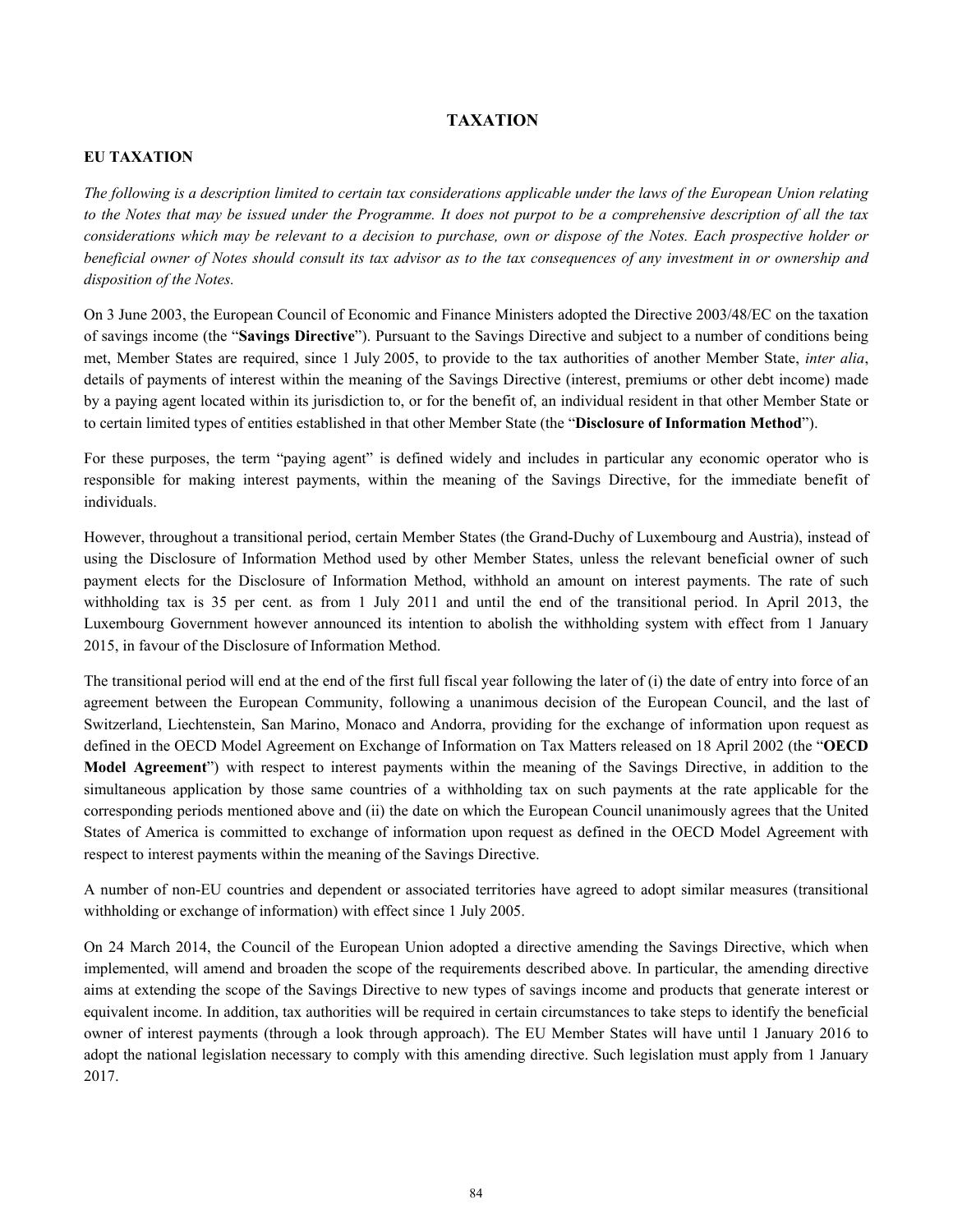#### **LUXEMBOURG - TAXATION**

*The following is a description limited to certain tax considerations in Luxembourg relating to the Notes that may be issued under the Programme and specifically contains information on taxes on the income from the securities withheld at source. Each prospective holder or beneficial owner of Notes should consult its tax advisor as to the tax consequences of any investment in or ownership and disposition of the Notes.*

## **Withholding tax**

Under Luxembourg tax law currently in effect and with the possible exception of interest paid to individual Noteholders and to certain residual entities (as described below) there is no Luxembourg withholding tax on payments of interest, including accrued but unpaid interest. There is also no Luxembourg withholding tax, with the possible exception of payments made to individual Noteholders, and to certain residual entities (as described below) upon repayment of principal in case of reimbursement, redemption, repurchase or exchange of the Notes.

#### **Individuals**

#### *Luxembourg non-residents*

Under the Luxembourg laws dated 21 June 2005, as amended, (the "**Laws**") implementing the Savings Directive and several agreements concluded between Luxembourg and certain dependent or associated territories of the European Union ("**EU**"), a Luxembourg based paying agent (within the meaning of the Laws) is required since 1 July 2005 to withhold tax on interest and other similar income paid by it to (or under certain circumstances, to the benefit of) an individual or certain "residual entities" resident or established in another Member State or in certain EU dependent or associated territories, unless the beneficiary of the interest payments elects for the exchange of information or , in the case of an individual beneficiary, the tax certificate procedure. "Residual entities" within the meaning of Article 4.2 of the Savings Directive are entities established in a Member State or in certain EU dependent or associated territories without legal personality (the Finnish and Swedish companies listed in Article 4.5 of the Savings Directive are not considered as legal persons for this purpose), whose profits are not taxed under the general arrangements for the business taxation, which are not and have not opted to be treated as UCITS recognised in accordance with Council Directive 85/611/EEC, as replaced by the European Council Directive 2009/65/EC or a similar collective investment fund located in Jersey, Guernsey, the Isle of Man, the Turks and Caicos Islands, the Cayman Islands, Montserrat or the British Virgin Islands.

The current withholding tax rate is 35 per cent. Responsibility for the 35 per cent. withholding tax will be assumed by the Luxembourg paying agent in which case Deutsche Bank Luxembourg S.A. would be the paying agent, therefore withholding tax will not be applicable unless the notes turn definitive and the conditions for the application of the withholding tax are met. The withholding tax system will only apply during a transitional period, the ending of which depends on the conclusion of certain agreements relating to information exchange with certain non EU countries.

The European Commission has proposed certain amendments to the Savings Directive, which may, if implemented, amend or broaden the scope of the requirements described above.

The Luxembourg government has announced its intention to elect out of the withholding system in favour of an automatic exchange of information with effect as from 1 January 2015.

# *Luxembourg residents*

A 10 per cent. withholding tax is levied on interest payments made by Luxembourg paying agents (defined in the same way as in the Savings Directive) to Luxembourg individual residents or to certain residual entities that secure interest payments on behalf of such individuals (unless such entities have opted either to be treated as UCITS recognised in accordance with the Council Directive 85/611/EC, as replaced by the European Council Directive 2009/65/EC, or for the exchange of information regime).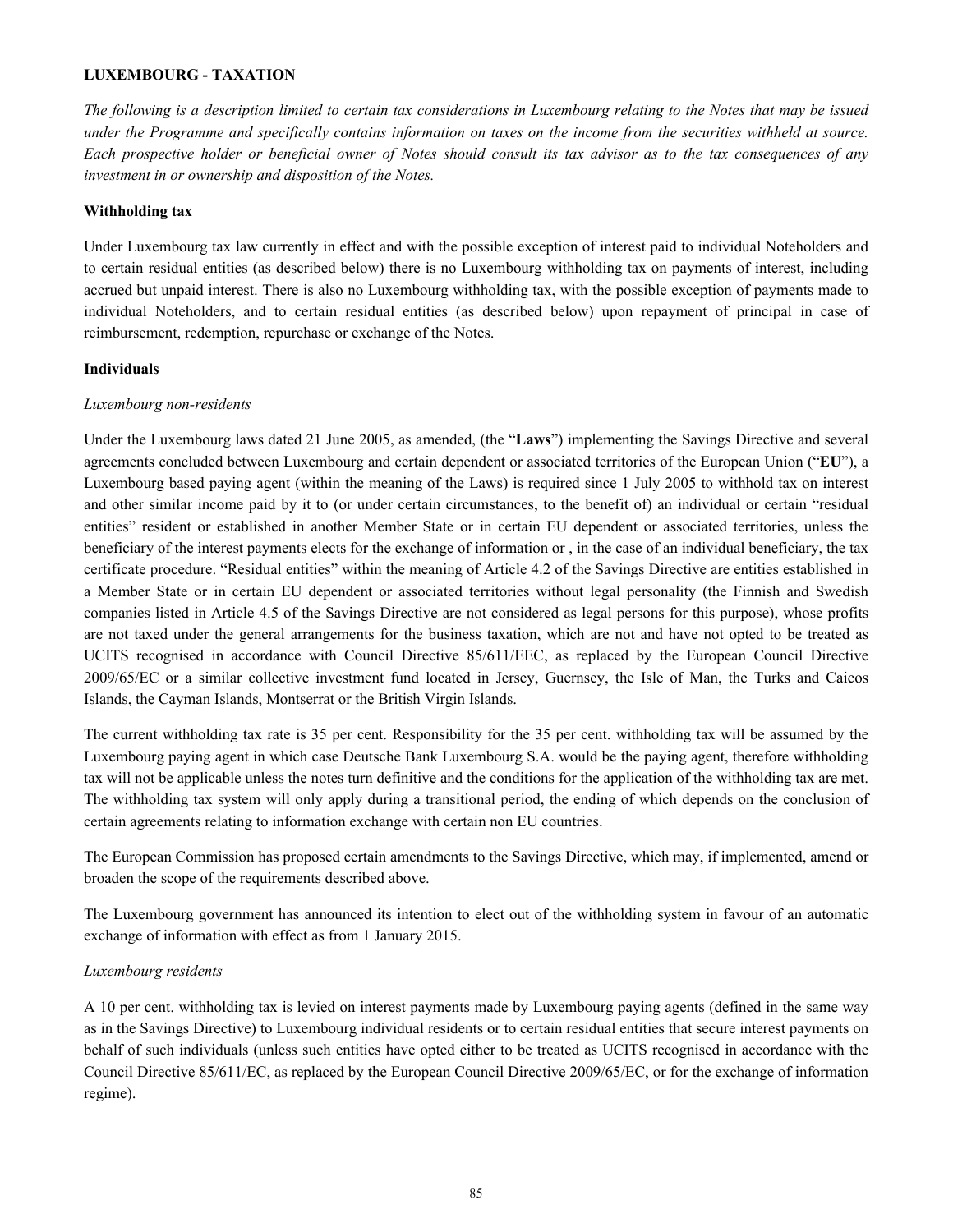Only interest accrued after 1 July 2005 falls within the scope of the withholding tax. Interest income from current and sight accounts (*comptes courants et à vue*) provided that the remuneration on these accounts is not higher than 0.75 per cent. are exempt from the withholding tax. Furthermore, interest which is accrued once a year on savings accounts (short and long term) and which does not exceed Euro 250 per person and per paying agent is exempt from the withholding tax.

Pursuant to the Luxembourg law of 23 December 2005, as amended by the law of 17 July 2008, on the introduction of a withholding tax on certain interest payments on savings income, Luxembourg resident individuals, acting in the course of their private wealth, can opt to self-declare and pay a 10 per cent. tax on interest payments made after 31 December 2007 by paying agents (defined in the same way as in the Savings Directive) located in a Member State of the EU other than Luxembourg, a Member State of the European Economic Area other than an EU Member State or in a State or territory which has concluded an international agreement directly related to the Savings Directive.

The 10 per cent. withholding tax or the 10 per cent. self-declared tax represents the final tax liability for the Luxembourg individual resident taxpayers receiving the interest payment in the course of their private wealth.

#### **Corporations**

There is no Luxembourg withholding tax for Luxembourg resident and non-resident corporations holders of the Notes on payments of interest (including accrued but unpaid interest).

# **FRANCE – TAXATION**

*The following is a description limited to certain withholding tax considerations in France relating to the Notes that may be issued under the Programme to any Noteholder or Couponholder who does not currently hold shares of the relevant Issuer. It does not purport to be a comprehensive description of all the tax considerations which may be relevant to a decision to purchase, own or dispose of the Notes. Each prospective holder or beneficial owner of Notes should consult its tax advisor as to the tax consequences of any investment in or ownership and disposition of the Notes.*

The Savings Directive was implemented into French law under Article 242 *ter* of the French *Code Général des Impôts* and Articles 49 I-ter to 49 I-sexies of Schedule III to the French *Code général des impôts*, which imposes on paying agents based in France an obligation to report to the French tax authorities certain information with respect to interest payments made to beneficial owners domiciled in another Member State, including, among other things, the identity and address of the beneficial owner and a detailed list of the different categories of interest paid to that beneficial owner.

#### **Notes issued as from 1 March 2010**

Payments of interest and other revenues made by the relevant Issuer in its capacity as issuer of Notes issued on or after 1 March 2010 (other than Notes (described below) which are assimilated (*assimilées*) and form a single series with Notes issued prior to 1 March 2010 having the benefit of Article 131 *quater* of the French *Code Général des Impôts*) will not be subject to the withholding tax set out under Article 125 A III of the French *Code Général des Impôts* unless such payments are made outside France in a non-cooperative State or territory (*Etat ou territoire non coopératif*) within the meaning of Article 238-0 A of the French *Code Général des Impôts* (a "**Non-Cooperative State**"). If such payments under the Notes are made in a Non-Cooperative State, a 75 per cent. withholding tax will be applicable (subject to certain exceptions and to the more favourable provisions of any applicable double tax treaty) by virtue of Article 125 A III of the French *Code Général des Impôts*.

Furthermore, interest and other revenues on such Notes are not deductible from the relevant Issuer's taxable income if they are paid or accrued to persons domiciled or established in a Non-Cooperative State or paid in such a Non-Cooperative State. Under certain conditions, any such non-deductible interest and other revenues may be recharacterised as constructive dividends pursuant to Article 109 of the French *Code Général des Impôts*, in which case such non-deductible interest and other revenues may be subject to the withholding tax set out under Article 119 *bis* of the French *Code Général des Impôts*, at a rate of 30 per cent. or 75 per cent.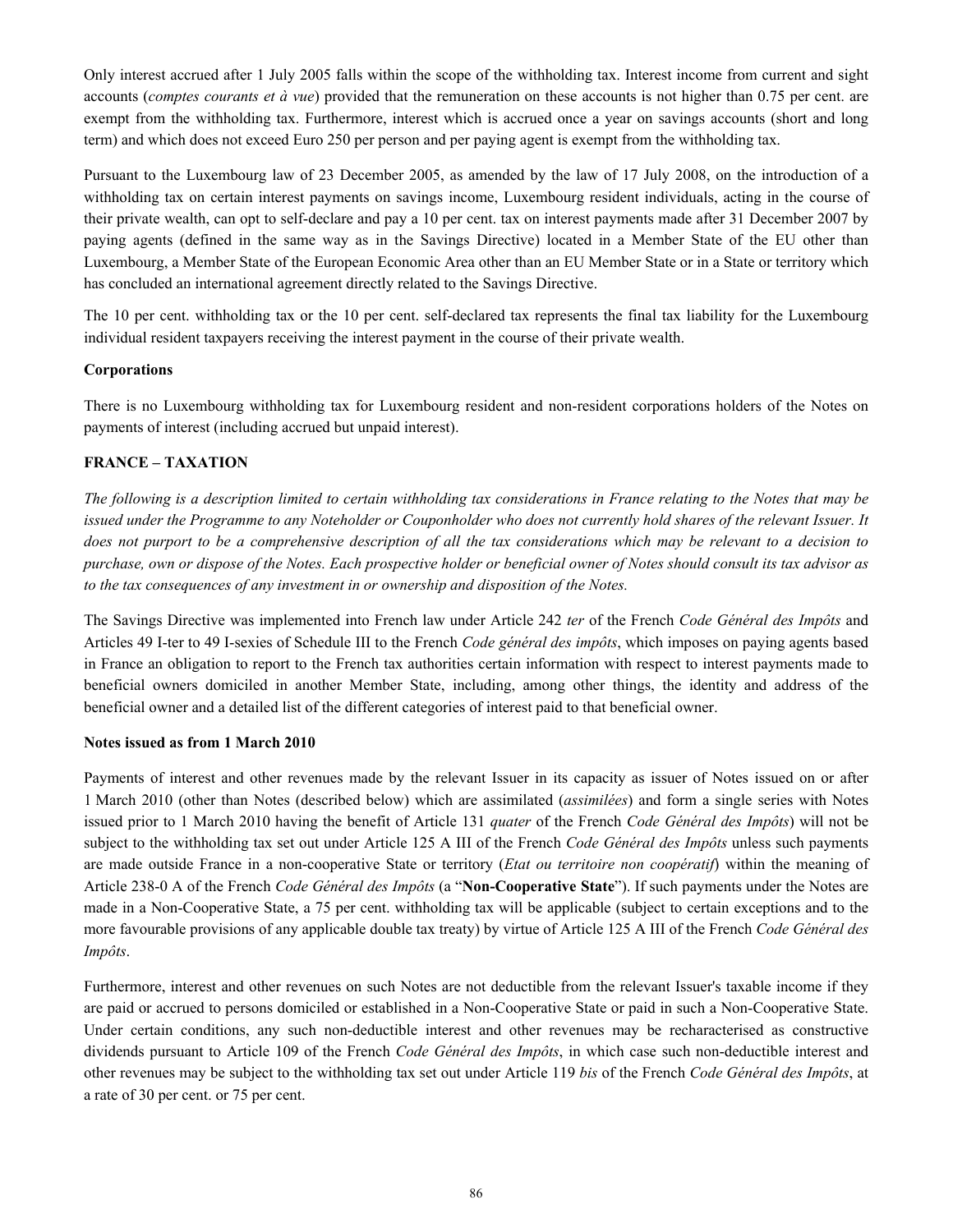Notwithstanding the foregoing, neither the 75 per cent. withholding tax nor the non-deductibility will apply in respect of a particular issue of Notes if the relevant Issuer can prove that the principal purpose and effect of such issue of Notes were not that of allowing the payments of interest or other revenues to be made in a Non-Cooperative State (the "**Exception**"). Pursuant to the *Bulletins officiels des Finances Publiques-Impôts* BOI – RPPM – RCM – 30-10-20-40-20140211, BOI – INT – DG – 20-50-20140211, BOI – IR – DOMIC-10-20-20-60 – 20140211 and BOI – ANNX – 000364 – 20120912, an issue of Notes will benefit from the Exception without the relevant Issuer having to provide any proof of the purpose and effect of such issue of Notes, if such Notes are:

(i) offered by means of a public offer within the meaning of Article L.411-1 of the French *Code monétaire et financier* or pursuant to an equivalent offer in a State other than a Non-cooperative State. For this purpose, an "equivalent offer" means any offer requiring the registration or submission of an offer document by or with a foreign securities market authority; or

(ii) admitted to trading on a regulated market or on a French or foreign multilateral securities trading system provided that such market or system is not located in a Non-Cooperative State, and the operation of such market is carried out by a market operator or an investment services provider, or by such other similar foreign entity, provided further that such market operator, investment services provider or entity is not located in a Non-Cooperative State; or

(iii) admitted, at the time of their issue, to the clearing operations of a central depositary or of a securities clearing and delivery and payments systems operator within the meaning of Article L.561-2 of the French *Code monétaire et financier*, or of one or more similar foreign depositaries or operators provided that such depositary or operator is not located in a Non-Cooperative State be able to benefit from the Exception.

# **Notes which are assimilated (***assimilées***) with Notes issued before 1 March 2010 (in respect of Notes issued by Casino only)**

Payments of interest and other revenues with respect to Notes issued after 1 March 2010 and which are assimilated (*assimilées*) and form a single series with Notes issued before 1 March 2010 (and having the benefit of Article 131 quater of the French *Code Général des Impôts*), will continue to be exempt from the withholding tax set out under Article 125 A III of the French *Code Général des Impôts*.

Notes issued before 1 March 2010, whether denominated in Euro or in any other currency, and constituting *obligations* under French law, or *titres de créances négociables* within the meaning of the *Bulletin officiel des Finances Publiques-Impôts* (BOI – RPPM – RCM – 30-10-30-30-0140211) or other debt securities issued under French or foreign law and considered by the French tax authorities as falling into similar categories, are deemed to be issued outside the Republic of France for the purpose of Article 131 *quater* of the French *Code Général des Impôts*, in accordance with the aforementioned *Bulletin officiel des Finances Publiques-Impôts*.

In addition, interest and other revenues paid by the relevant Issuer on Notes issued after 1 March 2010 and which are to be assimilated (*assimilées*) and form a single series with Notes issued before 1 March 2010 will not be subject to the withholding tax set out in Article 119 *bis* of the French *Code Général des Impôts* solely on account of their being paid in a Non-Cooperative State or accrued or paid to persons established or domiciled in a Non-Cooperative State. *See* "Terms and Conditions of the Notes – Taxation".

# **Withholding tax applicable to individuals fiscally domiciled in France**

If the paying agent is established in France, pursuant to Article 125 A of the French *Code général des* impôts, and subject to certain limited exceptions, interest received as from 1 January 2013 by individuals who are fiscally domiciled (*domiciliés fiscalement*) in France is subject to a 24% withholding tax, which is deductible from their personal income tax liability in respect of the year in which the payment has been made. Social contributions (CSG, CRDS and other related contributions) are also levied by way of withholding tax at an aggregate rate of 15.5% on interest paid to individuals who are fiscally domiciled (*domiciliés fiscalement*) in France.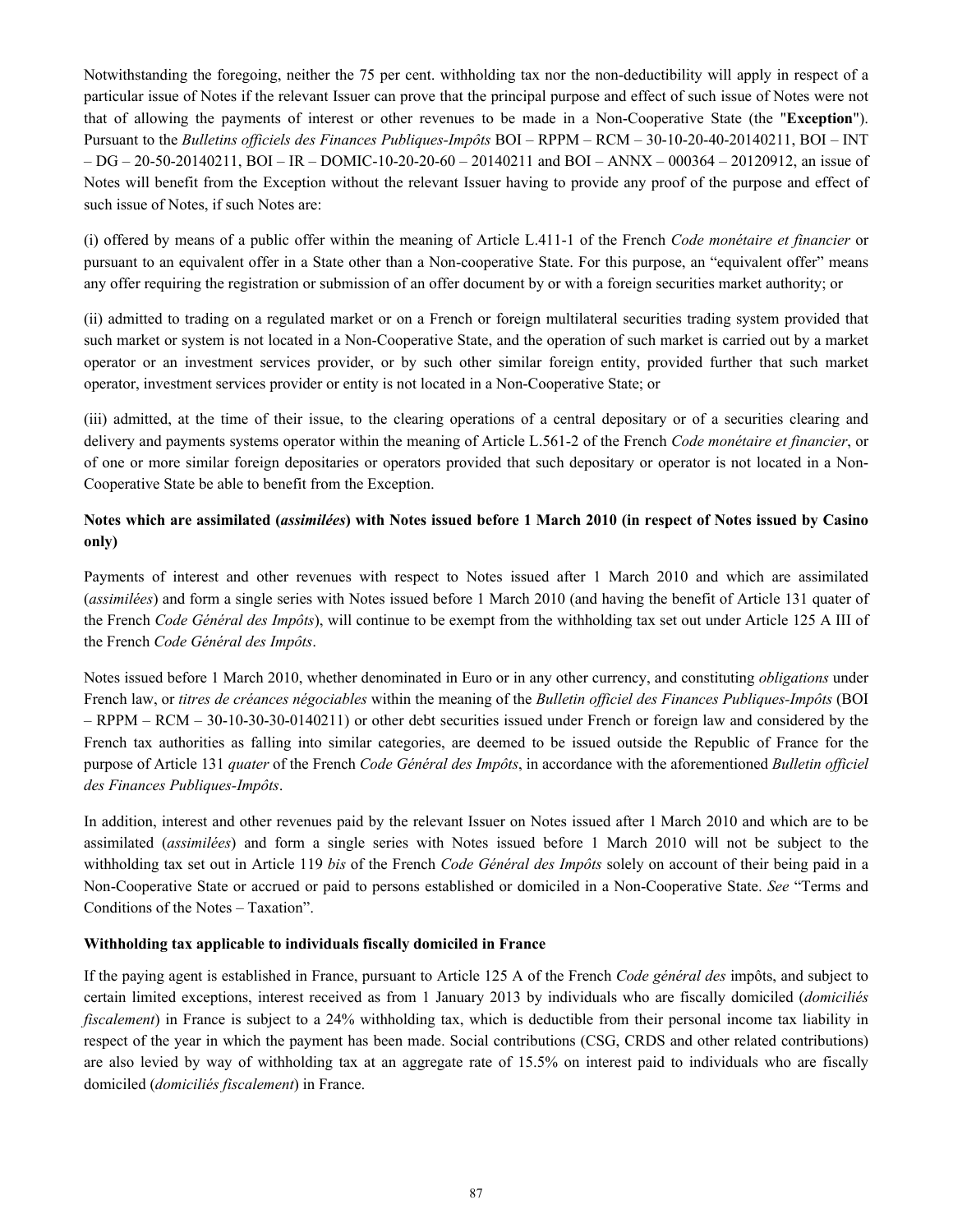# **SUBSCRIPTION AND SALE**

#### **Description of the Amended and Restated Dealer Agreement**

Subject to the terms and on the conditions contained in an amended and restated dealer agreement dated 1 December 2014 (the "**Amended and Restated Dealer Agreement**") between Casino, Casino Finance, the Permanent Dealers and the Arranger, the Notes will be offered on a continuous basis by the Issuers to the Permanent Dealers. However, each Issuer has reserved the right to sell Notes directly on its own behalf to Dealers that are not Permanent Dealers. The identity of the Dealer(s) in respect of a specific Tranche will be disclosed in the relevant Final Terms. The Notes may be resold at prevailing market prices, or at prices related thereto, at the time of such resale, as determined by the relevant Dealer. The Notes may also be sold by the relevant Issuer through the Dealers, acting as agents of such Issuer. The Amended and Restated Dealer Agreement also provides for Notes to be issued in syndicated Tranches that are jointly and severally underwritten by two or more Dealers.

Casino or Casino Finance, as the case may be, will pay each relevant Dealer a commission as agreed between them in respect of Notes subscribed by it. Casino and Casino Finance have agreed to reimburse the Arranger for the expenses incurred in connection with the Programme and the Dealers for certain of their activities in connection with the Programme.

Casino or Casino Finance, as the case may be, have agreed to indemnify the Dealers against certain liabilities in connection with the offer and sale of the Notes. The Dealers have agreed to indemnify Casino or Casino Finance, as the case may be, against certain liabilities in connection with the offer and sale of the Notes. The Amended and Restated Dealer Agreement entitles the Dealers to terminate any agreement that they make to subscribe Notes in certain circumstances prior to payment for such Notes being made to the relevant Issuer.

#### **Selling Restrictions**

#### **France**

Each of the Dealers has represented and agreed, and each further Dealer appointed under the Programme will be required to represent and agree, that it has not offered or sold and will not offer or sell, directly or indirectly, any Notes to the public in France and it has not distributed or caused to be distributed and will not distribute or cause to be distributed to the public in France, the Base Prospectus, the relevant Final Terms or any other offering material relating to the Notes and such offers, sales and distributions have been and will be made in France only to (a) persons providing investment services relating to portfolio management for the account of third parties (*personnes fournissant le service d'investissement de gestion de portefeuille pour compte de tiers*), and/or (b) qualified investors (*investisseurs qualifiés*) acting for their own account, and/or (c) to a closed circle of investors (*cercle restreint d'investisseurs*), as defined in, and in accordance with, Articles L.411-1, L.411-2, D.411-1 and D.411-4 of the French *Code monétaire et financier*.

# **United States**

The Notes and the Guarantee have not been and will not be registered under the U.S. Securities Act of 1933 as amended (the "**Securities Act**"), or other securities laws of any U.S. state and may not be offered or sold, directly or indirectly, within the United States or to, or for the account or benefit of, any U.S. persons except in certain transactions exempt from, or not subject to, the registration requirements of the Securities Act and applicable state securities laws. The Notes are being offered and sold only outside of the United States in reliance on Regulation S under the Securities Act ("**Regulation S**"). Terms used in this paragraph have the meanings given to them by Regulation S under the Securities Act.

Materialised Notes in bearer form having a maturity of more than one year are subject to U.S. tax law requirements and may not be offered, sold or delivered within the United States or its possessions or to a United States person, except in certain transactions permitted by U.S. tax regulations. Terms used in this paragraph have the meanings given to them by the U.S. Internal Revenue Code of 1986, as amended and regulations thereunder.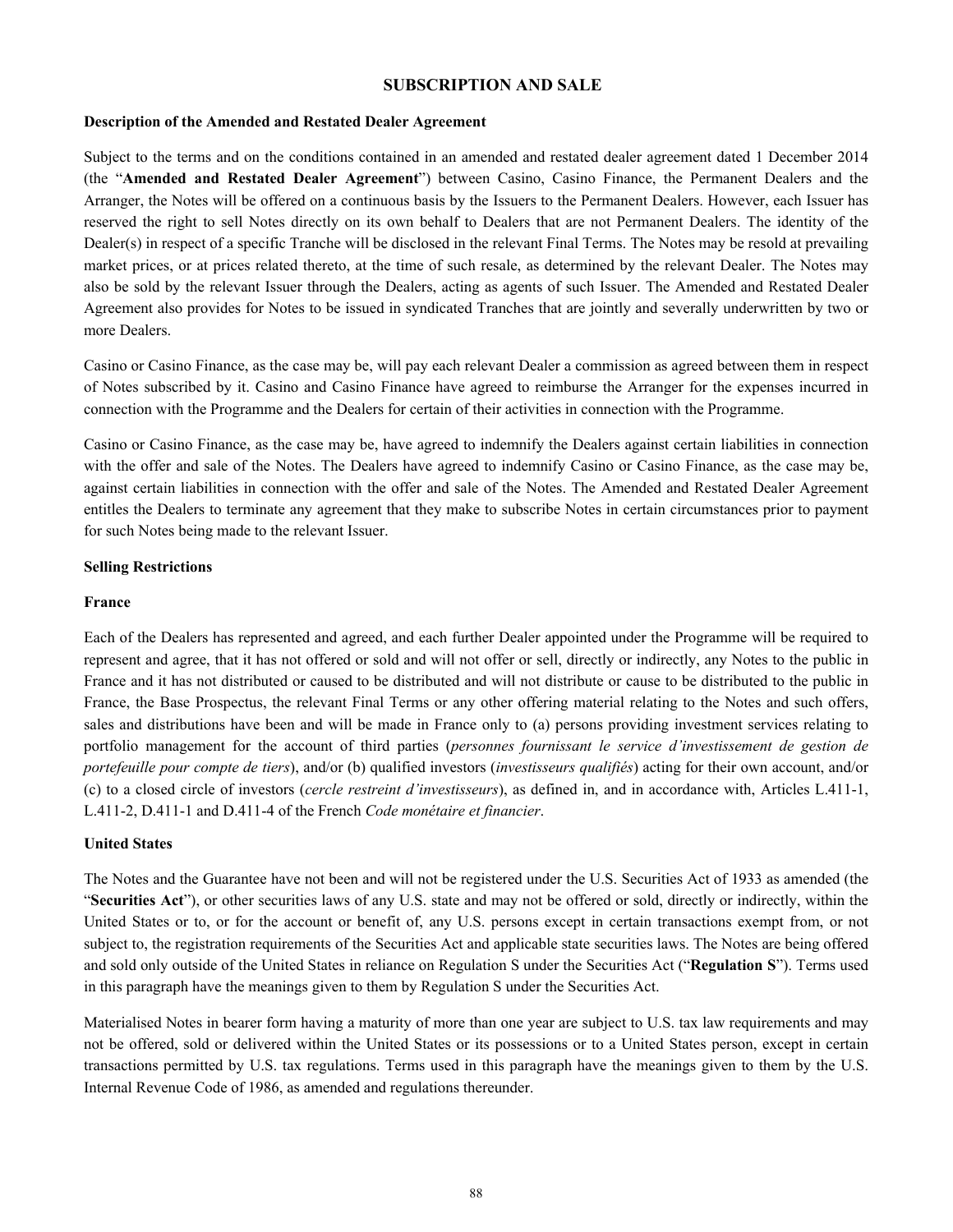Each Dealer has agreed and each further Dealer appointed under the Programme will be required to represent and agree that, except as permitted by the Amended and Restated Dealer Agreement, it will not offer, sell or, in the case of Materialised Notes, deliver the Notes of any identifiable Tranche, (i) as part of their distribution at any time or (ii) otherwise until forty (40) days after completion of the distribution of any identifiable Tranche of which such Notes are a part (the "**Distribution Compliance Period**"), as determined and certified to the relevant Issuer by the Fiscal Agent, or in the case of Notes issued on a syndicated basis, the Lead Manager, within the United States or to, or for the account or benefit of, U.S. persons, and it will have sent to each dealer to which it sells Notes during the Distribution Compliance Period a confirmation or other notice setting out the restrictions on offers and sales of the Notes within the United States or to, or for the account or benefit of, U.S. persons.

Terms used in the preceding paragraph shall have the meanings assigned in Regulation S under the Securities Act.

In addition, until forty (40) days after the commencement of the offering, an offer or sale of Notes within the United States by any dealer (whether or not participating in the offering) may violate the registration requirements of the Securities Act if such offer or sale is made otherwise than in accordance with an available exemption from registration under the Securities Act.

This Base Prospectus has been prepared by the Issuers for use in connection with the offer and sale of the Notes outside the United States. The Issuers and the Dealers reserve the right to reject any offer to purchase the Notes, in whole or in part, for any reason. This Base Prospectus does not constitute an offer to any person in the United States. Distribution of this Base Prospectus to any U.S. person or to any other person within the United States is unauthorised and any disclosure without prior written consent of the Issuers of any of its contents to any such U.S. person or other person within the United States is prohibited.

# **United Kingdom**

Each Dealer has represented, warranted and agreed, and each further Dealer appointed under the Programme will be required to represent, warrant and agree, that:

- (i) in relation to any Notes which have a maturity of less than one year from the date of issue, (a) it is a person whose ordinary activities involve it in acquiring, holding managing or disposing of investments (as principal or agent) for the purposes of its business and (b) it has not offered or sold and will not offer or sell any Notes other than to persons whose ordinary activities involve them in acquiring, holding, managing or disposing of investments (as principal or agent) for the purposes of their businesses or who it is reasonable to expect will acquire, hold, manage or dispose of investments (as principal or agent) for the purposes of their business where the issue of the Notes would otherwise constitute a contravention of section 19 of the Financial Services and Markets Act 2000 (the "**FSMA**") by the relevant Issuer;
- (ii) it has only communicated or caused to be communicated and will only communicate or cause to be communicated any invitation or inducement to engage in investment activity (within the meaning of section 21 of the FSMA) received by it in connection with the issue or sale of any Notes in circumstances in which section 21 (1) of the FSMA does not apply to the relevant Issuer; and
- (iii) it has complied and will comply with all applicable provisions of the FSMA with respect to anything done by it in relation to such Notes in, from or otherwise involving the United Kingdom.

# **Japan**

The Notes have not been and will not be registered under the Financial Instruments and Exchange Act of Japan (Act No. 25 of 1948, as amended) (the **"Financial Instruments and Exchange Act**"). Accordingly, each of the Dealers has represented and agreed, and each further Dealer appointed under the Programme will be required to represent and agree, that it has not, directly or indirectly, offered or sold and will not, directly or indirectly, offer or sell any Notes in Japan or to, or for the benefit of, a resident of Japan (which term as used herein means any person resident in Japan, including any corporation or other entity organised under the laws of Japan) or to others for re-offering or re-sale, directly or indirectly, in Japan or to, or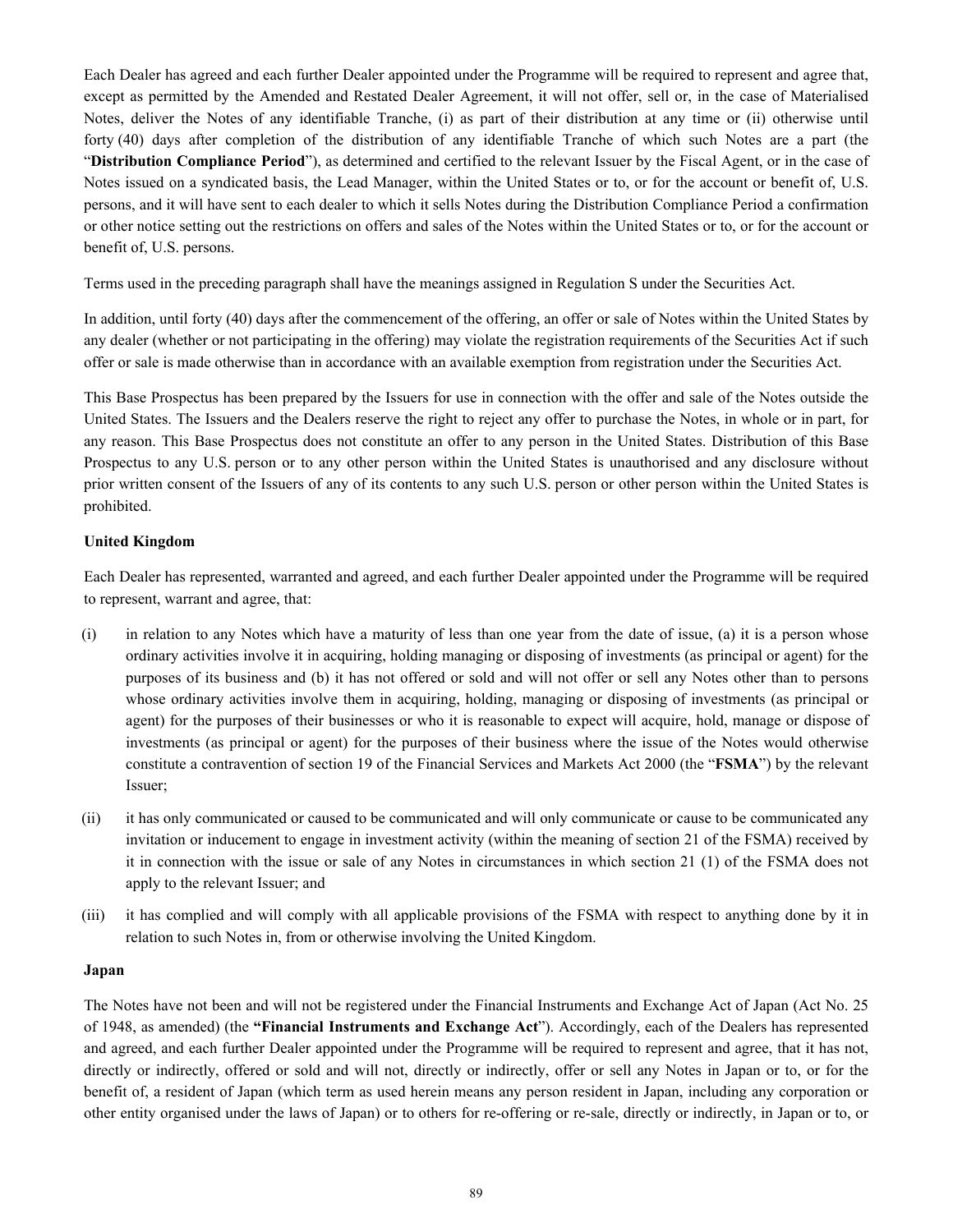for the benefit of, any resident of Japan except pursuant to an exemption from the registration requirements of, and otherwise in compliance with the Financial Instruments and Exchange Act and other relevant laws, ministerial guidelines and regulations of Japan.

# **General**

These selling restrictions may be modified or supplemented by the agreement of Casino, Casino Finance and the Dealers following a change in a relevant law, regulation or directive. Any such modification will be set out in a Supplement to this Base Prospectus.

No action has been taken in any jurisdiction that would permit an offer to the public of any of the Notes, or possession or distribution of the Base Prospectus or any other offering material or any Final Terms, in any country or jurisdiction where action for that purpose is required.

Each Dealer has agreed that it will, to the best of its knowledge, comply with all relevant laws, regulations and directives in each jurisdiction in which it purchases, offers, sells or delivers Notes or has in its possession or distributes the Base Prospectus, any other offering material or any Final Terms and none of Casino, Casino Finance nor any other Dealer shall have responsibility therefore.

Each of the Dealers and the Issuers has represented and agreed that Materialised Notes may only be issued outside France.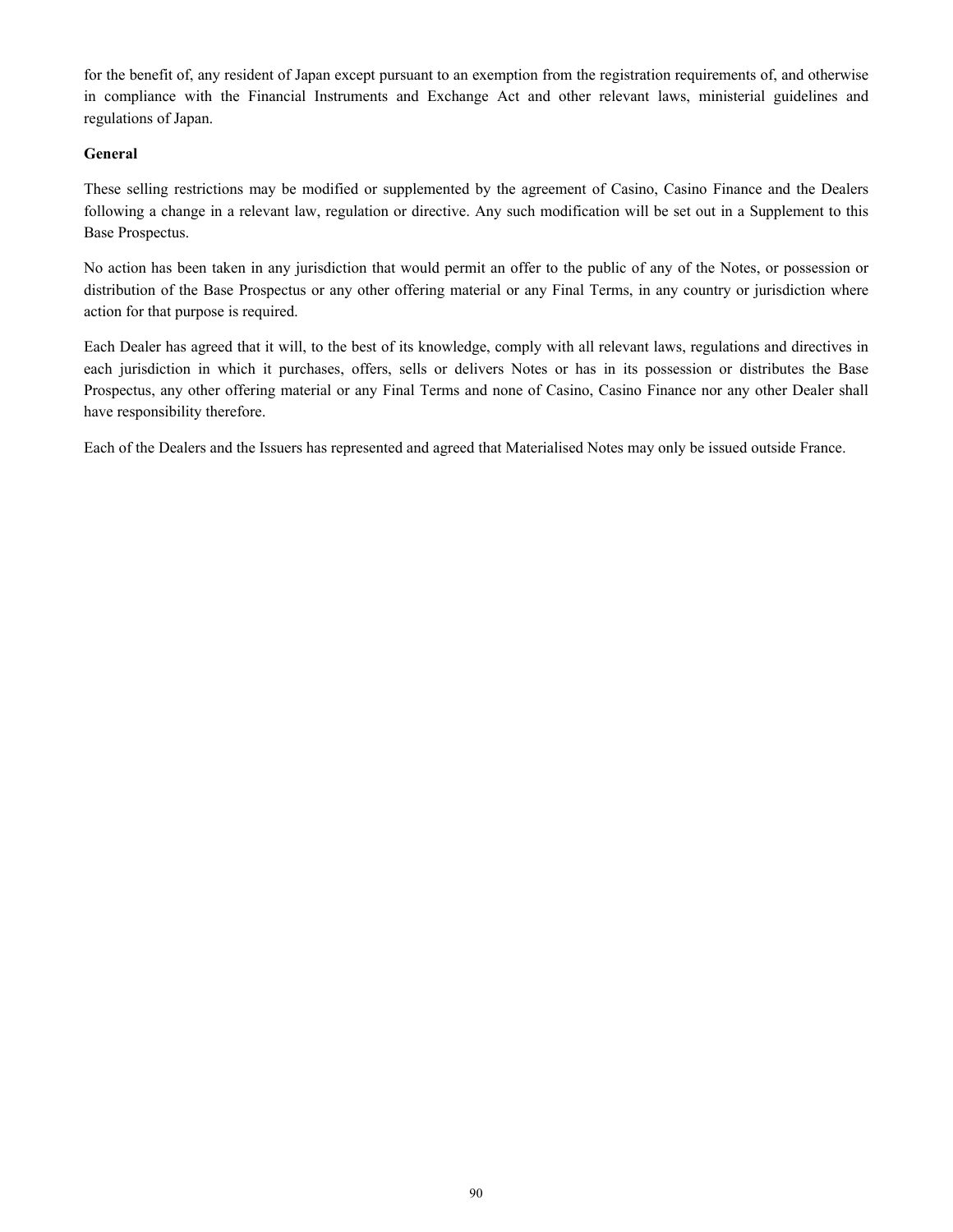# **FORM OF FINAL TERMS**

# **Final Terms dated [•]**

**[Logo, if document is printed]**

# **Casino, Guichard-Perrachon Casino Finance**

Euro 9,000,000,000 Euro Medium Term Note Programme for the issue of Notes Due from one month from the date of original issue

# **SERIES NO: [•] TRANCHE NO: [•] Issue of [Aggregate Nominal Amount of Tranche] [Title of Notes]**

**By: [Casino, Guichard-Perrachon / Casino Finance] (the "**Issuer**")**

**[Unconditionally and irrevocably guaranteed by: Casino, Guichard-Perrachon (the "**Guarantor**") in the case of Notes issued by Casino Finance]**

**[Name(s) of Dealer(s)]**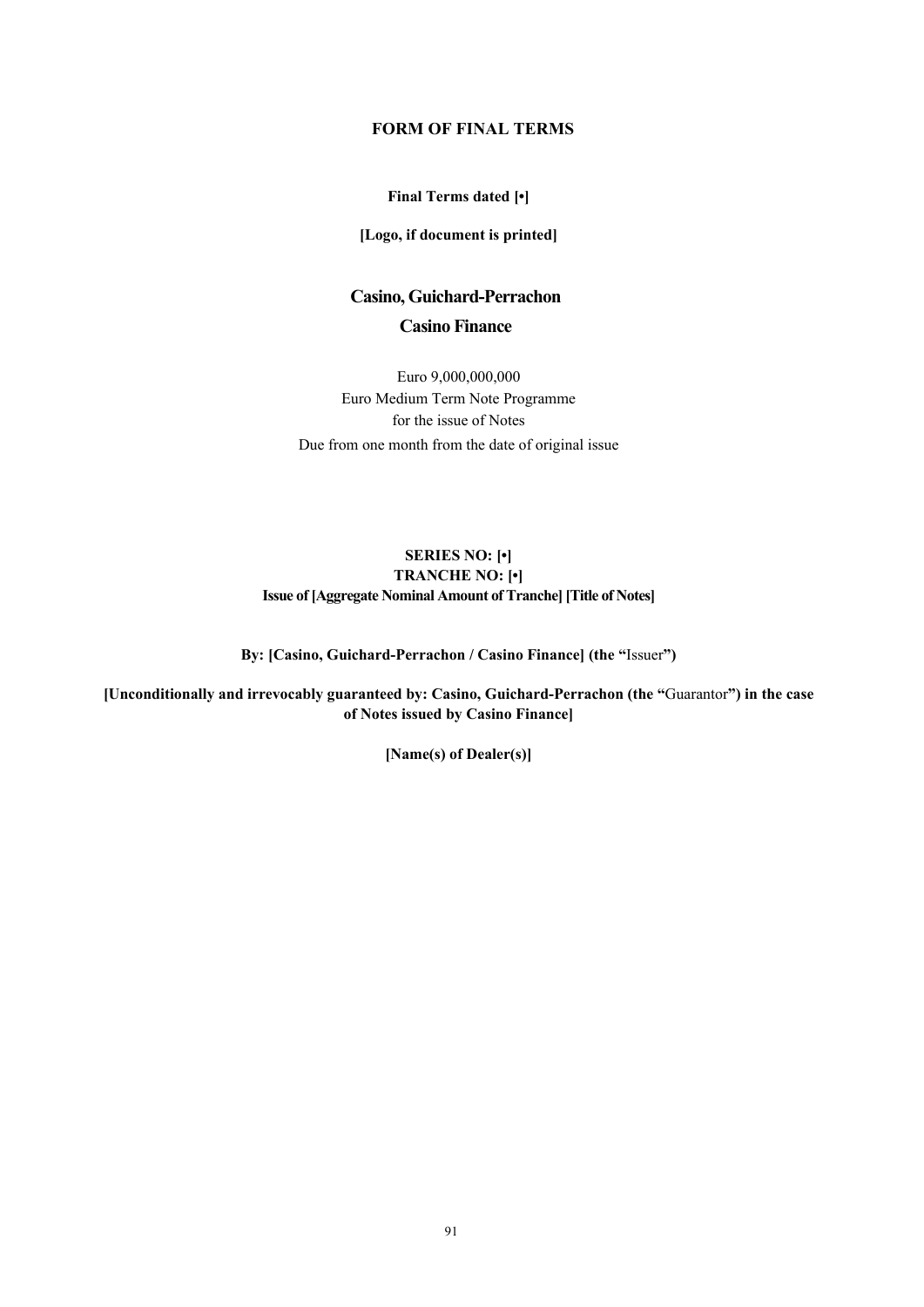## **PART A – CONTRACTUAL TERMS**

[Terms used herein shall be deemed to be defined as such for the purposes of the Conditions set forth in the Base Prospectus dated 1 December 2014 [and the supplement to the Base Prospectus dated **[•]]** which [together] constitute[s] a prospectus for the purposes of Directive 2003/71/EC of 4 November 2003, as amended (the "**Prospectus Directive**"). This document constitutes the Final Terms of the Notes described herein for the purposes of Article 5.4 of the Prospectus Directive and must be read in conjunction with such Base Prospectus [as so supplemented]. Full information on the Issuers [, the Guarantor] and the offer of the Notes is only available on the basis of the combination of these Final Terms and the Base Prospectus. The Base Prospectus [and the supplement to the Base Prospectus] [is] [are] available for viewing at the office of the Fiscal Agent or each of the Paying Agents and on the websites of (a) the Luxembourg Stock Exchange (www.bourse.lu) and (b) the Issuers (http://www.groupe-casino.fr/fr/Obligations.html) and copies may be obtained from Casino, Guichard-Perrachon, 1, esplanade de France, 42000 Saint-Etienne, France or Casino Finance, 1, esplanade de France, 42000 Saint-Etienne, France. [In addition<sup>6</sup>, the Base Prospectus [and the supplement to the Base Prospectus] [is] [are] available for viewing **[**at/on**] [•]]**.]

## *(The following alternative language applies if the first tranche of an issue which is being increased was issued under [a Base Prospectus/an Offering Circular] with an earlier date.)*

[Terms used herein shall be deemed to be defined as such for the purposes of the Conditions (the "**Conditions**") which are the [2010] [2011] [2012] [2013] EMTN Conditions. This document constitutes the Final Terms of the Notes described herein for the purposes of Article 5.4 of the Directive 2003/71/EC of 4 November 2003, as amended and must be read in conjunction with the Base Prospectus dated 1 December 2014 [and the supplement to the Base Prospectus dated **[•]]**, which [together] constitute[s] a prospectus for the purposes of the Prospectus Directive, save in respect of the Conditions which are the [2010] [2011] [2012] [2013] EMTN Conditions. Full information on the Issuers [, the Guarantor] and the offer of the Notes is only available on the basis of the combination of these Final Terms and the [2010] [2011] [2012] [2013] EMTN Conditions and the Base Prospectus dated 1 December 2014 [and the supplement to the Base Prospectus dated **[•]]**. The Base Prospectus [and the supplement to the Base Prospectus] [is] [are] available for viewing at the office of the Fiscal Agent or [each of] the Paying Agent[s] and on the websites of (a) the Luxembourg Stock Exchange (www.bourse.lu) and (b) the Issuers (http://www.groupe-casino.fr/fr/Obligations.html) and copies may be obtained from Casino, Guichard-Perrachon, 1, esplanade de France, 42000 Saint-Etienne, France or Casino Finance, 1, esplanade de France, 42000 Saint-Etienne, France. [In addition<sup>7</sup>, the Base Prospectus [and the supplement to the Base Prospectus] [is] [are] available for viewing **[**at/on**] [•]]**.]

*(Include whichever of the following apply or specify as "Not Applicable". Note that the numbering should remain as set out below, even if "Not Applicable" is indicated for individual paragraphs (in which case the subparagraphs of the paragraphs which are not applicable can be deleted). Italics denote guidance for completing the Final Terms.)*

- **1.** (i) Series Number: **[•]**
	- (ii) Tranche Number: **[•]**
	- (iii) [Date on which the Notes [The Notes will be assimilated (*assimilées*) and form a

7 [*If the Notes are admitted to trading on a regulated market other than the Luxembourg Stock Exchange*.]

<sup>6</sup> [*If the Notes are admitted to trading on a regulated market other than the Luxembourg Stock Exchange*.]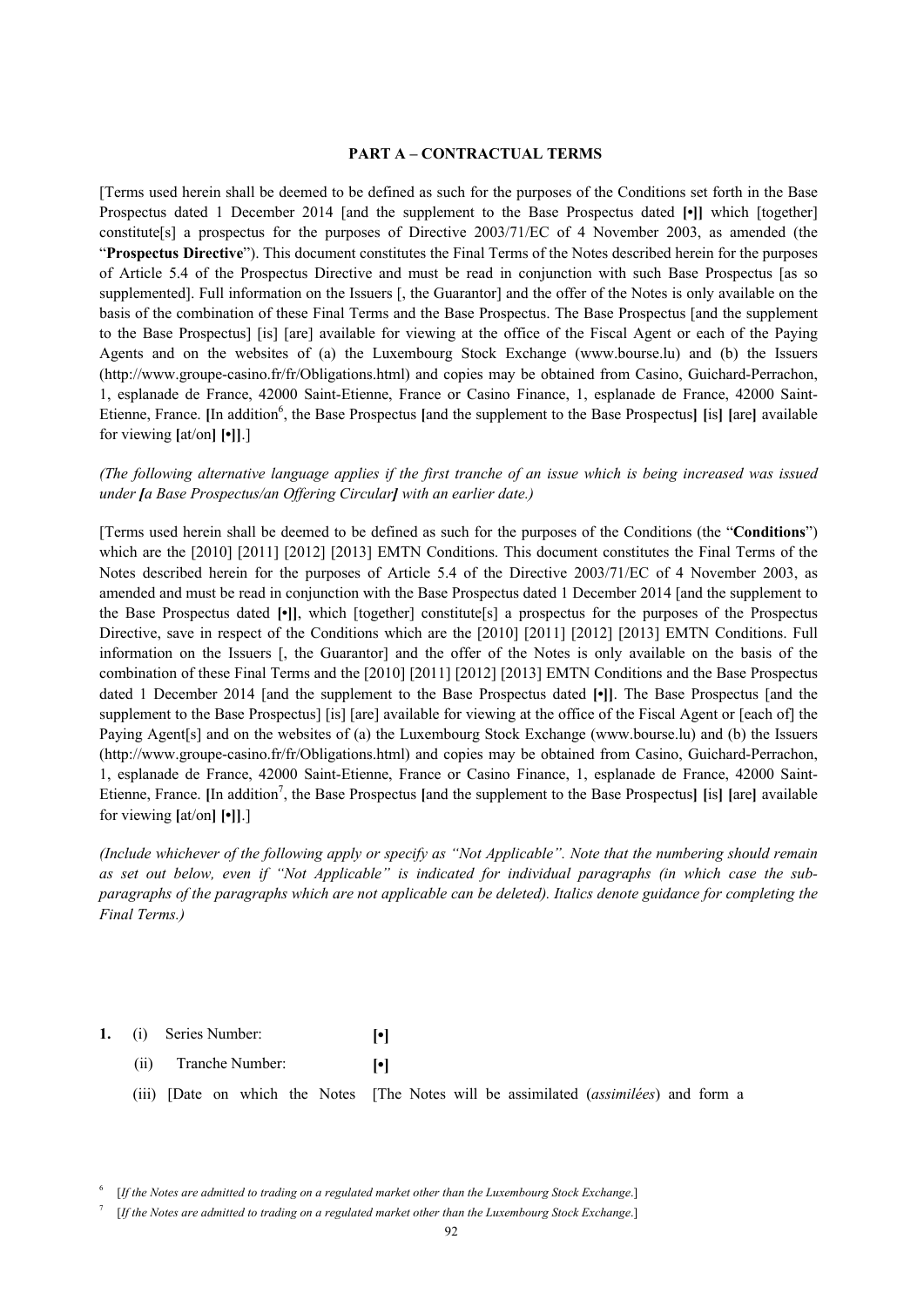|    | become fungible:                                                                | single series with the existing [insert description of the<br>Series] issued by the Issuer on [insert date] (the "Existing<br>Notes") as from the date of assimilation which is expected<br>to be on or about forty $(40)$ calendar days after the Issue<br>Date (the "Assimilation Date").]                                                                                                                                                                                                                                                          |
|----|---------------------------------------------------------------------------------|-------------------------------------------------------------------------------------------------------------------------------------------------------------------------------------------------------------------------------------------------------------------------------------------------------------------------------------------------------------------------------------------------------------------------------------------------------------------------------------------------------------------------------------------------------|
|    |                                                                                 | (This item applies in the case of fungible issues only)                                                                                                                                                                                                                                                                                                                                                                                                                                                                                               |
| 2. | Specified Currency or Currencies:                                               | $[\cdot]$                                                                                                                                                                                                                                                                                                                                                                                                                                                                                                                                             |
| 3. | <b>Aggregate Nominal Amount:</b>                                                |                                                                                                                                                                                                                                                                                                                                                                                                                                                                                                                                                       |
|    | Series:<br>(i)                                                                  | $[\cdot]$                                                                                                                                                                                                                                                                                                                                                                                                                                                                                                                                             |
|    | Tranche:<br>(ii)                                                                | $[\cdot]$                                                                                                                                                                                                                                                                                                                                                                                                                                                                                                                                             |
| 4. | Issue Price:                                                                    | • per cent. of the Aggregate Nominal Amount [plus]<br>accrued interest from [insert date] (in the case of fungible<br>issues only, if applicable)]                                                                                                                                                                                                                                                                                                                                                                                                    |
| 5. | Specified Denomination(s):                                                      | $[\cdot] % \centering \includegraphics[width=0.9\columnwidth]{figures/fig_10.pdf} \caption{The average of the number of~\ref{fig:2016} from the number of~\ref{fig:2016} from the number of~\ref{fig:2016} from the number of~\ref{fig:2016} from the number of~\ref{fig:2016} from the number of~\ref{fig:2016} from the number of~\ref{fig:2016} from the number of~\ref{fig:2016} from the number of~\ref{fig:2016} from the number of~\ref{fig:2016} from the number of~\ref{fig:2016} from the number of~\ref{fig:2016} from the number of~\ref$ |
|    |                                                                                 | (one denomination only for Dematerialised Notes)                                                                                                                                                                                                                                                                                                                                                                                                                                                                                                      |
| 6. | Issue Date:<br>(i)                                                              | $[\cdot]$                                                                                                                                                                                                                                                                                                                                                                                                                                                                                                                                             |
|    | (ii) Interest Commencement Date:                                                | [Specify/Issue Date/Not Applicable]                                                                                                                                                                                                                                                                                                                                                                                                                                                                                                                   |
| 7. | Maturity Date:                                                                  | $\lceil \cdot \rceil$                                                                                                                                                                                                                                                                                                                                                                                                                                                                                                                                 |
|    |                                                                                 | (specify date or (for Floating Rate Notes) Interest Payment<br>Date falling in or nearest to the relevant month and year)                                                                                                                                                                                                                                                                                                                                                                                                                             |
| 8. | Interest Basis:                                                                 | [• per cent. Fixed Rate] /<br>[LIBOR/EURIBOR/CMS] +/-[•] per cent. Floating Rate] /<br>[Zero Coupon]                                                                                                                                                                                                                                                                                                                                                                                                                                                  |
| 9. | Change of Interest Basis:                                                       | [Specify details of any provisions for the change of Notes<br>into another Interest Basis: [Fixed Rate Note to Floating<br>Rate Note / Floating Rate Note to Fixed Rate Note / Fixed<br>Rate Note to Zero Coupon Note / Floating Rate Note to<br>Zero Coupon Note / Zero Coupon Note to Fixed Rate Note<br>/ Zero Coupon Note to Floating Rate Note]. Cross refer to<br>paragraphs 12 and 13 below and identify there / Not<br>Applicable]                                                                                                            |
|    | 10. Put/Call Options:                                                           | [Investor Put] /                                                                                                                                                                                                                                                                                                                                                                                                                                                                                                                                      |
|    |                                                                                 | [Issuer Call] /                                                                                                                                                                                                                                                                                                                                                                                                                                                                                                                                       |
|    |                                                                                 | [Make-Whole Redemption] /                                                                                                                                                                                                                                                                                                                                                                                                                                                                                                                             |
|    |                                                                                 | [Change of Control Put]                                                                                                                                                                                                                                                                                                                                                                                                                                                                                                                               |
|    |                                                                                 | [(further particulars specified below)]/<br>[Not Applicable]                                                                                                                                                                                                                                                                                                                                                                                                                                                                                          |
|    |                                                                                 |                                                                                                                                                                                                                                                                                                                                                                                                                                                                                                                                                       |
|    | 11. Dates of the corporate<br>authorisations for issuance of Notes<br>obtained: | [Decision of the <i>Conseil d'administration</i> of Casino,<br>Guichard-Perrachon dated [•] [and of [•] [function] dated<br>[•]] <sup>89</sup> / [Decision of the <i>Conseil d'administration</i> of Casino<br>Finance dated $[\bullet]$ [and of $[\bullet]$ [ <i>function</i> ] dated $[\bullet]$ ] <sup>10 11</sup>                                                                                                                                                                                                                                 |

<sup>8</sup> [*Relevant for issues of Notes constituting* obligations *under French law*.]

<sup>9</sup> [*Only relevant for issues of Notes not constituting* obligations *under French law*.]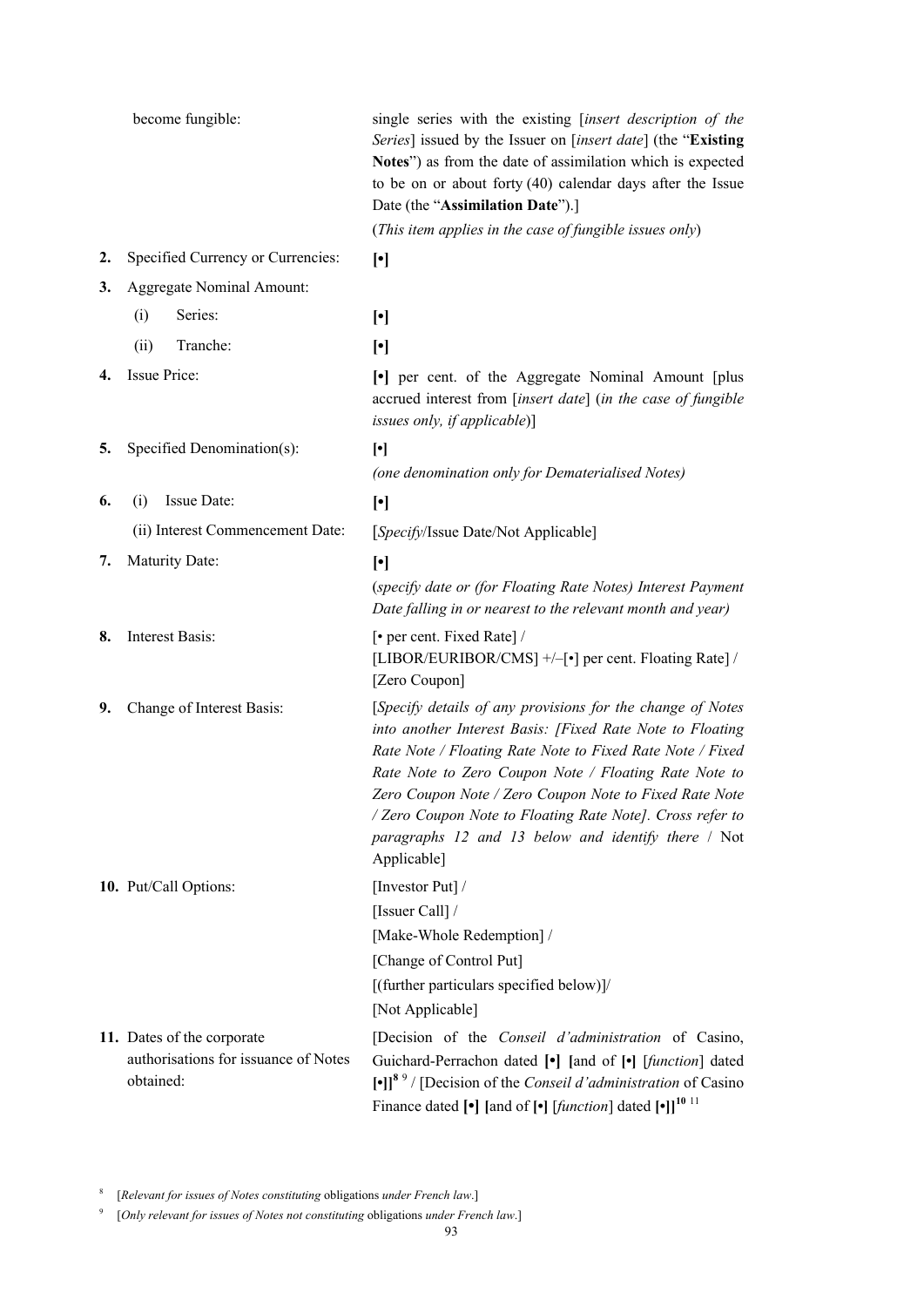# **PROVISIONS RELATING TO INTEREST (IF ANY) PAYABLE**

|      | 12. Fixed Rate Note Provisions                                                                              | [Applicable/Not Applicable]<br>(If not applicable, delete the remaining sub-paragraphs of<br>this paragraph)                                                                                                  |
|------|-------------------------------------------------------------------------------------------------------------|---------------------------------------------------------------------------------------------------------------------------------------------------------------------------------------------------------------|
| (i)  | $Rate[s]$ of Interest:                                                                                      | $\lceil \cdot \rceil$<br>[annually/semi-<br>payable<br>cent.<br>per<br>annually/quarterly/monthly] [in arrear on each Interest<br>Payment Date]                                                               |
| (ii) | Interest Payment Date(s):                                                                                   | [•] in each year                                                                                                                                                                                              |
|      | (iii) Fixed Coupon Amount[(s)]:                                                                             | $\lceil \cdot \rceil$ per [Specified Denomination/ $\lceil \cdot \rceil$ in nominal amount]                                                                                                                   |
|      | (iv) Broken Amount(s):                                                                                      | [Not Applicable/ <sup>[•]</sup> payable on the Interest Payment Date<br>falling $\left[\text{in}/\text{on}\right]$ [ $\bullet$ ]                                                                              |
| (v)  | Adjustment of Interest Rate:                                                                                | [Applicable/Not Applicable]                                                                                                                                                                                   |
|      | (vi) Margin Adjustment:                                                                                     | [Applicable<br>applicable<br>(specify)<br>the<br>Margin<br>Adjustment)/Not Applicable]                                                                                                                        |
|      | (vii) Day Count Fraction:                                                                                   | [•] [30/360 / Actual/Actual - ICMA / Actual/Actual -<br>ISDA / Actual/365 (Fixed) / Actual/360 / 30E/360 /<br>30E/360 (ISDA)]                                                                                 |
|      | (viii) Determination Dates:                                                                                 | [•] in each year                                                                                                                                                                                              |
|      |                                                                                                             | (insert regular interest payment dates, ignoring issue date<br>or maturity date in the case of a long or short first or last<br>coupon. N.B. only relevant where Day Count Fraction is<br>Actual/Actual ICMA) |
|      | 13. Floating Rate Note Provisions                                                                           | [Applicable/Not Applicable]<br>(If not applicable, delete the remaining sub-paragraphs of<br>this paragraph)                                                                                                  |
| (i)  | Interest Period(s)                                                                                          | $[\cdot]$                                                                                                                                                                                                     |
| (ii) | Specified<br>Payment<br>Interest<br>Dates:                                                                  | [•] in each year, subject to adjustment in accordance with<br>the Business Day Convention set out in (v) below                                                                                                |
|      | (iii) First Interest Payment Date:                                                                          | $\lceil \cdot \rceil$                                                                                                                                                                                         |
|      | (iv) Interest Period Date:                                                                                  | [•] / [Not Applicable]                                                                                                                                                                                        |
| (v)  | <b>Business Day Convention:</b>                                                                             | [Following Business Day Convention / Modified Following<br>Business Day Convention / Preceding Business Day<br>Convention]                                                                                    |
|      | (vi) Business Centre(s):                                                                                    | $[\cdot]$                                                                                                                                                                                                     |
|      | (vii) Manner in which the Rate(s) of<br>Interest is/are to be determined:                                   | [Screen Rate Determination/ISDA Determination]                                                                                                                                                                |
|      | for<br>(viii) Party<br>responsible<br>calculating<br>the<br>Rate(s)<br>of<br>Interest<br>Interest<br>and/or | $[\cdot]$                                                                                                                                                                                                     |

<sup>10</sup> [*Relevant for issues of Notes constituting* obligations *under French law*.]

<sup>11</sup> [*Only relevant for issues of Notes not constituting* obligations *under French law*.]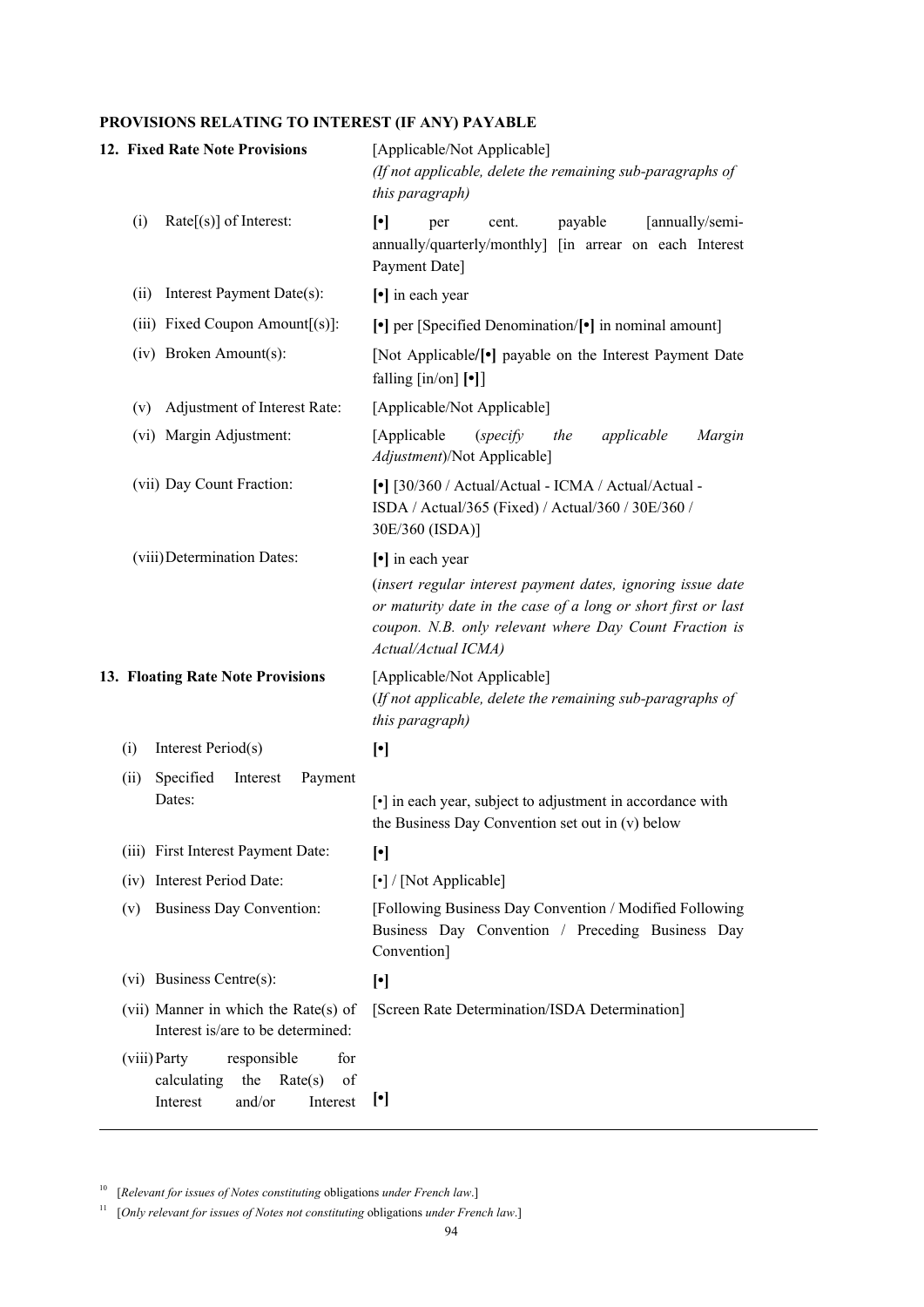Amount(s):

|      | Determination<br>$(ix)$ Screen<br>Rate                       |                                                                                                                                                                                                                                                                                                                                                                                                                                                                                                                                                                                                              |
|------|--------------------------------------------------------------|--------------------------------------------------------------------------------------------------------------------------------------------------------------------------------------------------------------------------------------------------------------------------------------------------------------------------------------------------------------------------------------------------------------------------------------------------------------------------------------------------------------------------------------------------------------------------------------------------------------|
|      | (Condition $5(c)(iii)(B)$ ):                                 |                                                                                                                                                                                                                                                                                                                                                                                                                                                                                                                                                                                                              |
|      | Reference Rate:                                              | $[\cdot] % \centering \includegraphics[width=0.9\columnwidth]{figures/fig_10.pdf} \caption{The graph $\mathcal{N}_1$ is a function of the number of~\textit{N}_1$ and the number of~\textit{N}_2$ is a function of the number of~\textit{N}_1$ (top) and the number of~\textit{N}_2$ (bottom) and the number of~\textit{N}_1$ (bottom) and the number of~\textit{N}_2$ (bottom) and the number of~\textit{N}_1$ (bottom) and the number of~\textit{N}_2$ (bottom) and the number of~\textit{N}_1$ (bottom) and the number of~\textit{N}_2$ (bottom) and the number of~\textit{N}_1$ (bottom) and the number$ |
|      |                                                              | (specify Reference Rate)                                                                                                                                                                                                                                                                                                                                                                                                                                                                                                                                                                                     |
|      | Interest Determination<br>Date:                              | [[•] [TARGET] Business Days in [specify city] for [specify]<br>currency] prior to [the first day in each Interest Accrual<br>Period/each Interest Payment Date]]                                                                                                                                                                                                                                                                                                                                                                                                                                             |
|      | Relevant Screen Page                                         | $[\cdot]$                                                                                                                                                                                                                                                                                                                                                                                                                                                                                                                                                                                                    |
|      |                                                              | (specify Relevant Screen Page)                                                                                                                                                                                                                                                                                                                                                                                                                                                                                                                                                                               |
| (x)  | <b>ISDA</b><br>Determination<br>(Condition $5(c)(iii)(A)$ ): |                                                                                                                                                                                                                                                                                                                                                                                                                                                                                                                                                                                                              |
|      | Floating Rate Option:                                        | $[\cdot]$                                                                                                                                                                                                                                                                                                                                                                                                                                                                                                                                                                                                    |
|      | Designated Maturity:                                         | $[\cdot]$                                                                                                                                                                                                                                                                                                                                                                                                                                                                                                                                                                                                    |
|      | Reset Date:<br>$\qquad \qquad -$                             | $[\cdot]$                                                                                                                                                                                                                                                                                                                                                                                                                                                                                                                                                                                                    |
|      | $(xi)$ Margin $(s)$ :                                        | $[+/$ -][•] per cent. per annum                                                                                                                                                                                                                                                                                                                                                                                                                                                                                                                                                                              |
|      | (xii) Minimum Rate of Interest:                              | $\lceil \cdot \rceil$ per cent. per annum                                                                                                                                                                                                                                                                                                                                                                                                                                                                                                                                                                    |
|      | (xiii) Maximum Rate of Interest:                             | $\lceil \cdot \rceil$ per cent. per annum                                                                                                                                                                                                                                                                                                                                                                                                                                                                                                                                                                    |
|      | (xiv) Day Count Fraction:                                    | [•] [30/360 / Actual/Actual - ICMA / Actual/Actual -<br>ISDA / Actual/365 (Fixed) / Actual/360 / 30E/360 /<br>30E/360 (ISDA)]                                                                                                                                                                                                                                                                                                                                                                                                                                                                                |
|      | 14. Zero Coupon Note Provisions                              | [Applicable/Not Applicable]<br>(If not applicable, delete the remaining sub-paragraphs of<br>this paragraph)                                                                                                                                                                                                                                                                                                                                                                                                                                                                                                 |
| (i)  | Amortisation Yield                                           |                                                                                                                                                                                                                                                                                                                                                                                                                                                                                                                                                                                                              |
|      | (Condition $6(d)(i)$ ):                                      | $\left[\bullet\right]$ per cent. per annum                                                                                                                                                                                                                                                                                                                                                                                                                                                                                                                                                                   |
| (ii) | Day Count Fraction<br>(Condition $5(a)$ ):                   | [•] [30/360 / Actual/Actual - ICMA / Actual/Actual -<br>ISDA / Actual/365 (Fixed) / Actual/360 / 30E/360 /<br>30E/360 (ISDA)]                                                                                                                                                                                                                                                                                                                                                                                                                                                                                |
|      | PROVISIONS RELATING TO REDEMPTION                            |                                                                                                                                                                                                                                                                                                                                                                                                                                                                                                                                                                                                              |
|      | 15. Call Option<br>(Condition $6(b)(i)$ )                    | [Applicable/Not Applicable]<br>(If not applicable, delete the remaining sub-paragraphs of<br>this paragraph)                                                                                                                                                                                                                                                                                                                                                                                                                                                                                                 |
| (i)  | Optional Redemption Date(s):                                 | $[\cdot]$                                                                                                                                                                                                                                                                                                                                                                                                                                                                                                                                                                                                    |
| (ii) | Optional Redemption<br>Amount(s) of each Note:               | [•] per [Specified Denomination/[•] in nominal amount]                                                                                                                                                                                                                                                                                                                                                                                                                                                                                                                                                       |
|      | (iii) If redeemable in part:                                 |                                                                                                                                                                                                                                                                                                                                                                                                                                                                                                                                                                                                              |
|      | Minimum<br>Redemption<br>(a)<br>Amount to be redeemed:       | $[\cdot]$                                                                                                                                                                                                                                                                                                                                                                                                                                                                                                                                                                                                    |
|      | (b) Maximum Redemption<br>Amount to be redeemed:             | $[\cdot]$                                                                                                                                                                                                                                                                                                                                                                                                                                                                                                                                                                                                    |
|      | (iv) Notice period:                                          | $[\cdot]$                                                                                                                                                                                                                                                                                                                                                                                                                                                                                                                                                                                                    |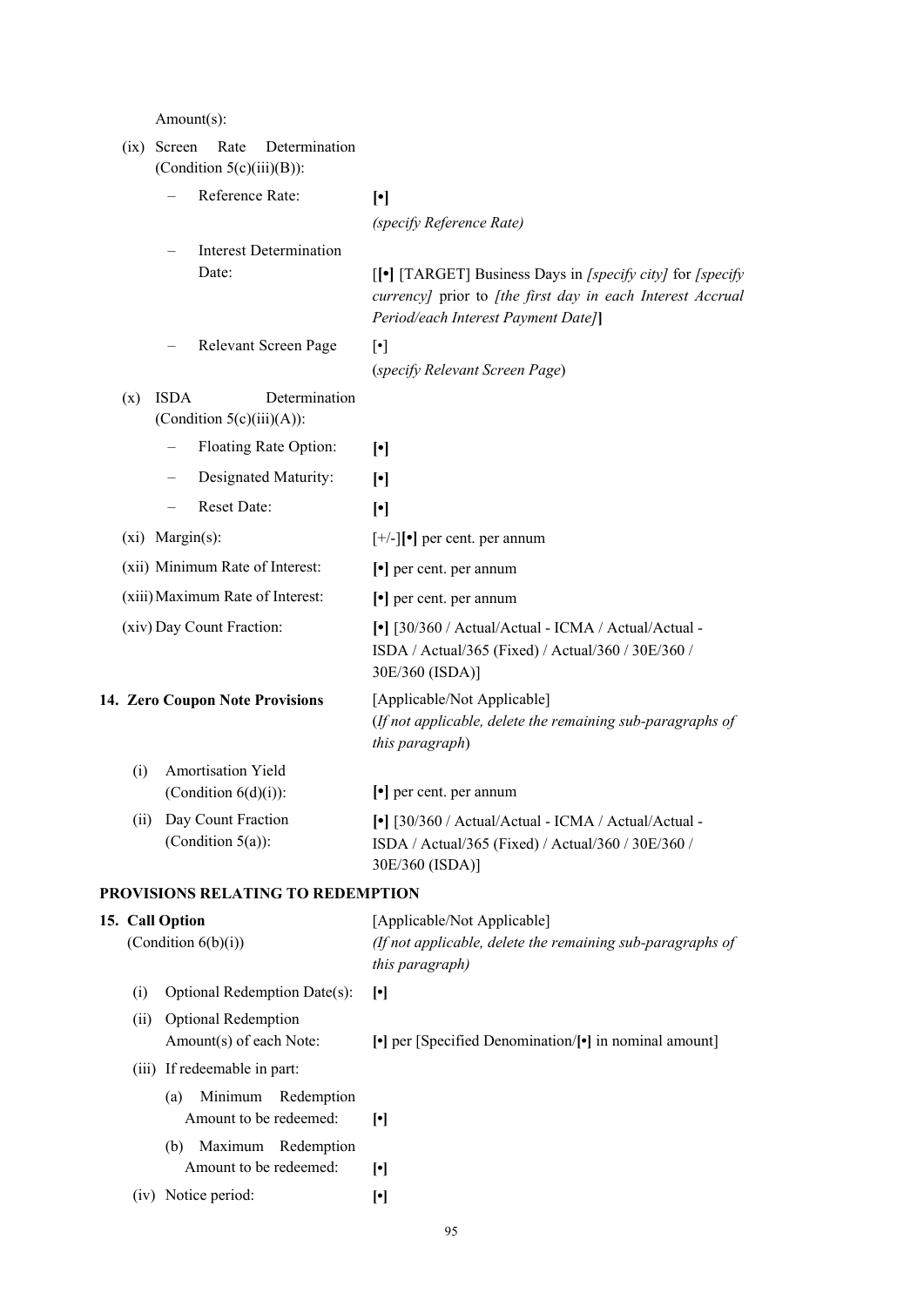| 16. Make-Whole Redemption<br>(Condition $6(b)(ii)$ )                                                                                                                                                                             | [Applicable/Not Applicable]                                                                                  |
|----------------------------------------------------------------------------------------------------------------------------------------------------------------------------------------------------------------------------------|--------------------------------------------------------------------------------------------------------------|
| Notice period:<br>(i)                                                                                                                                                                                                            | $[\cdot]$                                                                                                    |
| (ii) Parties to be notified (if other<br>than set out in Condition<br>$6(b)(ii))$ :                                                                                                                                              | [[ $\bullet$ ]/Not Applicable]                                                                               |
| (iii) Make Whole Redemption<br>Margin:                                                                                                                                                                                           | $[\cdot]$                                                                                                    |
| (iv) Make Whole Redemption<br>Rate:                                                                                                                                                                                              | $[\cdot]$                                                                                                    |
| 17. Put Option<br>(Condition 6(c))                                                                                                                                                                                               | [Applicable/Not Applicable]<br>(If not applicable, delete the remaining sub-paragraphs of<br>this paragraph) |
| Optional Redemption Date(s):<br>(i)                                                                                                                                                                                              | $[\cdot]$                                                                                                    |
| Optional<br>Redemption<br>(ii)<br>Amount(s) of each Note:                                                                                                                                                                        | [•] per [Specified Denomination/[•] in nominal amount]                                                       |
| (iii) Notice period:                                                                                                                                                                                                             | $\lceil \cdot \rceil$                                                                                        |
| (iv) Repurchase Event:                                                                                                                                                                                                           | [Applicable/Not Applicable]                                                                                  |
| Repurchase<br>Redemption<br>(v)<br>Amount:                                                                                                                                                                                       | $[\cdot]$                                                                                                    |
| 18. Change of Control Put Option<br>(Condition $6(i)$ )                                                                                                                                                                          | [Applicable/Not Applicable]                                                                                  |
| 19. Final Redemption Amount of<br>each Note                                                                                                                                                                                      | [•] per [Specified Denomination/[•] in nominal amount]                                                       |
| 20. Early Redemption Amount                                                                                                                                                                                                      |                                                                                                              |
| Early Redemption Amount(s)<br>(i)<br>of each Note payable on<br>redemption for taxation<br>reasons (Condition $6(e)$ ), for<br>illegality (Condition 6(h)) or<br>on event of default (Condition<br>9) or other early redemption: | [•] per [Specified Denomination/[•] in nominal amount]                                                       |
| Redemption<br>for<br>taxation<br>(ii)<br>reasons permitted on days<br>others than Interest Payment<br>Dates (Condition $6(e)$ )                                                                                                  | [Yes/No]                                                                                                     |
| (iii) Unmatured<br>Coupons<br>to<br>become void<br>upon<br>early<br>(Materialised<br>redemption<br>Notes only) (Condition $7(f)$ )                                                                                               |                                                                                                              |
| <b>GENERAL PROVISIONS APPLICABLE TO THE NOTES</b>                                                                                                                                                                                | [Yes/No/Not Applicable]                                                                                      |
| 21. Form of Notes:                                                                                                                                                                                                               | [Bearer Dematerialised Notes/Registered Dematerialised<br>Notes/Materialised Notes]                          |
|                                                                                                                                                                                                                                  | (Delete as appropriate)                                                                                      |
| Registration Agent:<br>(i)                                                                                                                                                                                                       | [Not Applicable/[•]]                                                                                         |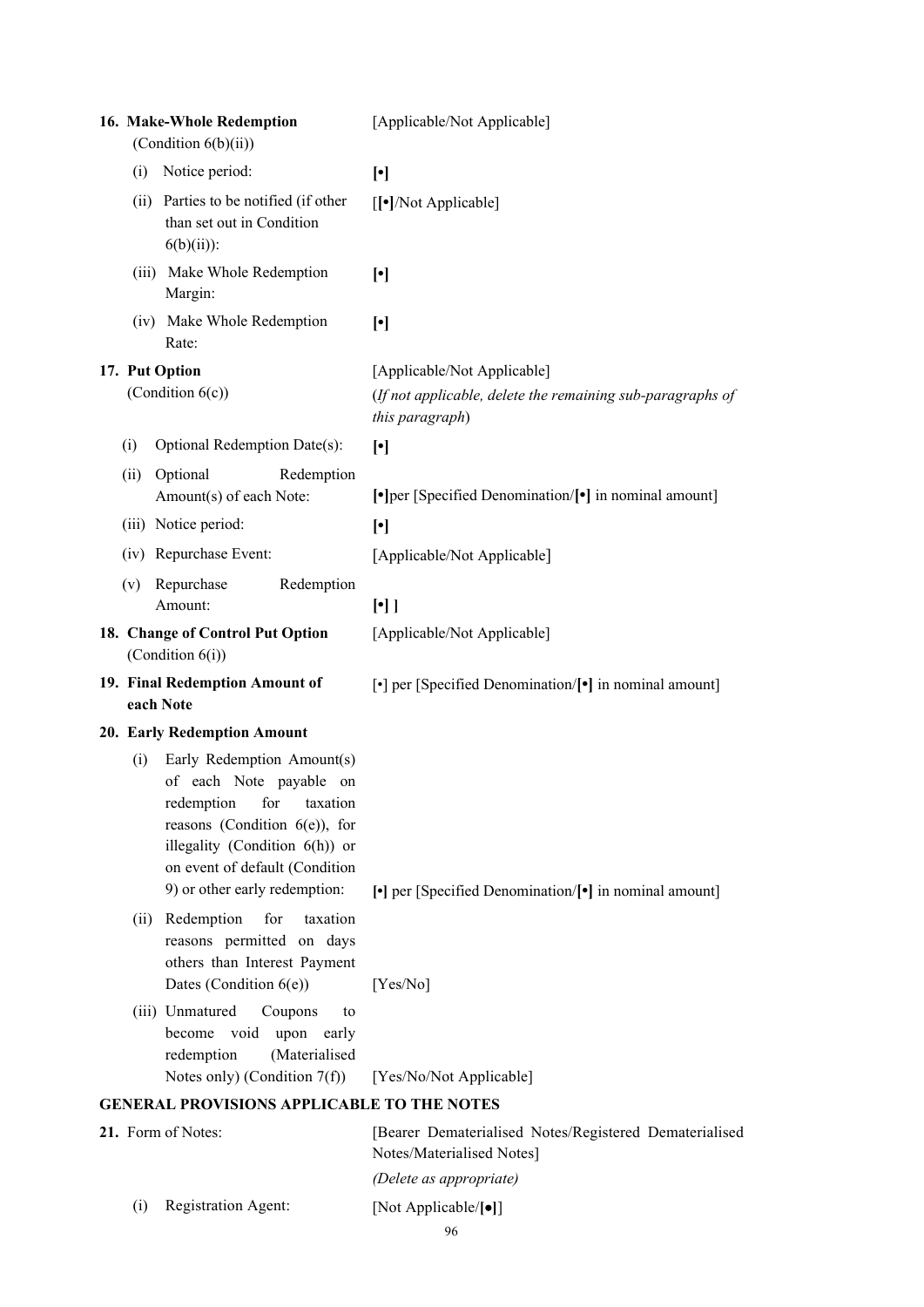*(If applicable give name and details) (Note that a Registration Agent must be appointed in relation to Registered Dematerialised Notes only)*

[Not Applicable/Temporary Global Certificate exchangeable for Definitive Materialised Notes on **[]** (the **"Exchange Date"**)]

[C Rules/D Rules/Not Applicable]*.* (*Only applicable to Materialised Notes*)

Condition 1(a): [Not Applicable/ Applicable]

**23.** Financial Centre(s): [Not Applicable/**[]**]

[Yes/No/Not Applicable]

**24.** Talons for future Coupons to be attached to Definitive Notes (and dates on which such Talons mature):

(ii) Temporary Global Certificate:

(iii) Applicable TEFRA exemption:

**22.** Exclusion of the possibility to request identification of a Noteholder as Provided by

- **25.** Redenomination, renominalisation and reconventioning provisions:
- 

**26.** Consolidation provisions: [Not Applicable/The provisions [in Condition 13(b)] apply]

[Not Applicable/The provisions [in Condition 1(d)] apply]

**27.** Masse: [[Full *Masse*]/[Contractual *Masse*] shall apply]

*(Only applicable to the Materialised Notes)*

*(Note that: (i) in respect of any Tranche of Notes issued outside France, Condition 11 (b) (Contractual* Masse*) may be elected by the Issuer, and (ii) in respect of any Tranche of Notes issued inside France, Condition 11 (a) (Full* Masse*) shall apply).* 

*(If Condition 11 (a) (Full* Masse*) or (b) (Contractual* Masse*) applies, insert below details of Representative and Alternative Representative and remuneration, if any:)*

Name and address of the Representative: **[•]**

Name and address of the alternate Representative: **[•]**

[The Representative will receive no remuneration/The Representative will receive a remuneration of **[•]**]*.*

Signed on behalf of the Issuer:

Duly represented by: .......................

[Signed on behalf of the Guarantor:

Duly represented by: ……………………….]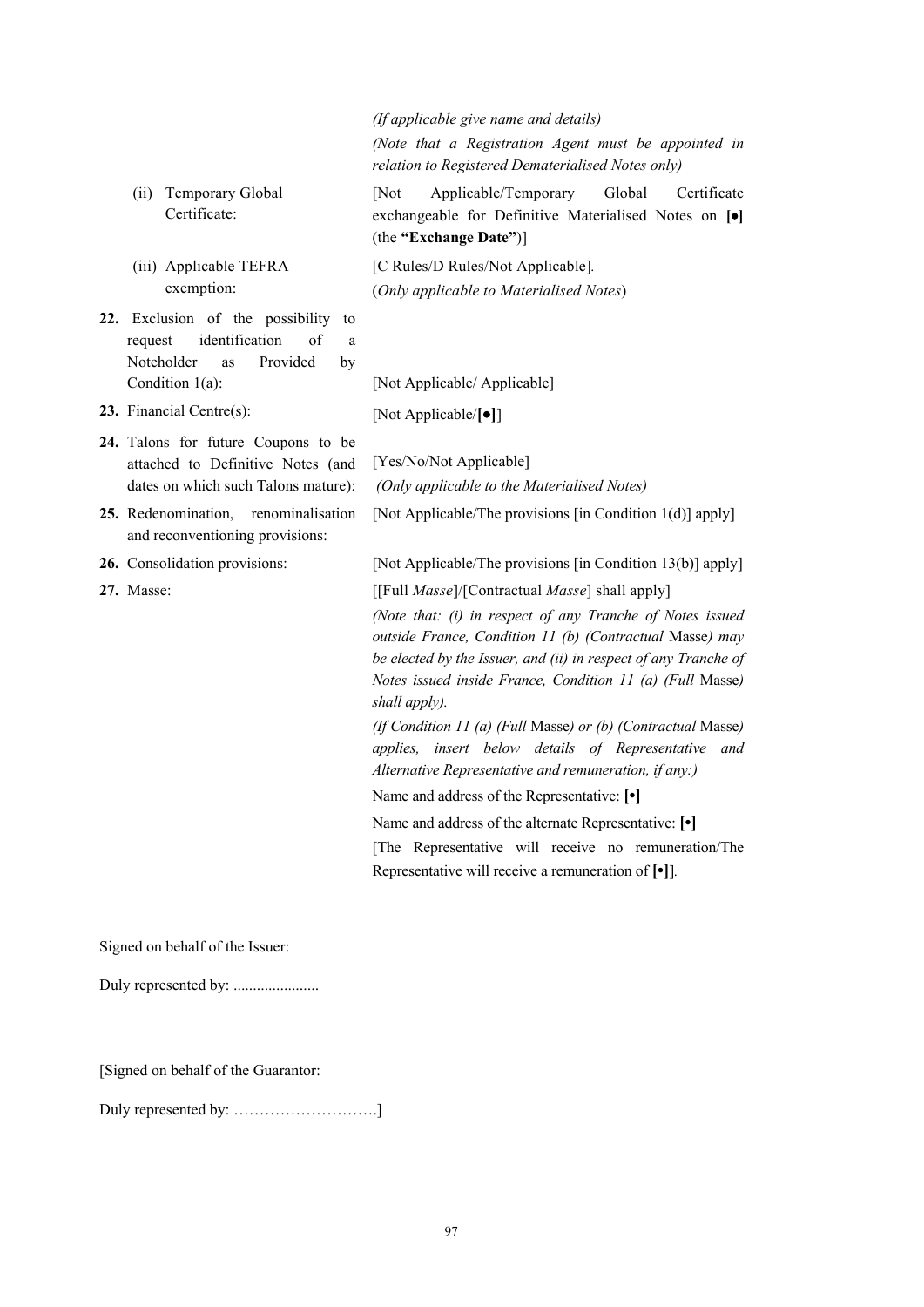#### **PART B – OTHER INFORMATION**

# **1 LISTING AND ADMISSION TO TRADING**

| (i)  | Listing:              |  |  | [official list of the Luxembourg Stock Exchange/ [●]/None]                     |  |
|------|-----------------------|--|--|--------------------------------------------------------------------------------|--|
| (ii) | Admission to trading: |  |  | [Application has been made by the Issuer (or on its behalf)                    |  |
|      |                       |  |  | for the Notes to be admitted to trading on [the Regulated                      |  |
|      |                       |  |  | Market of the Luxembourg Stock Exchange/[ $\bullet$ ]] with effect             |  |
|      |                       |  |  | from $\lceil \cdot \rceil$ . [Application is expected to be made by the Issuer |  |
|      |                       |  |  | (or on its behalf) for the Notes to be admitted to trading on                  |  |
|      |                       |  |  | [the Regulated Market of the Luxembourg Stock]                                 |  |
|      |                       |  |  | Exchange/[ $\bullet$ ]] with effect from [ $\bullet$ ]. [Not Applicable.]      |  |

## **2 RATINGS**

Ratings:<br>The Notes to be issued [[have been][are expected to be]]rated:

> [S&P: **[•]**] [Fitch: **[•]**] [[Other]: **[•]**]

 $[[Each of] [\bullet] [and [\bullet]]]$  is established in the European Union and has applied for registration under Regulation (EC) No 1060/2009 as amended, although the result of such applications has not been determined.]

[[Each of] [S&P] [[and] Fitch] and] [●] is established in the European Union, is registered under Regulation (EC) No 1060/2009 as amended (the "**CRA Regulation**") and is included in the list of credit rating agencies registered in accordance with the CRA Regulation published on the European Securities and Markets Authority's website (www.esma.europa.eu/page/List-registered-and-certified-CRAs).]

[[Each of  $[\bullet]$ ,  $[\bullet]$  and]  $[\bullet]$  is [not] established in the European Union [nor has/and has not] applied for registration under Regulation (EC) No 1060/2009 as amended (the "**CRA Regulation**"), but is endorsed by [*insert credit rating agency's name*] which is established in the European Union, registered under the CRA Regulation and is included in the list of credit rating agencies registered in accordance with the CRA Regulation published on the European Securities and Markets Authority's website (www.esma.europa.eu/page/List-registered-and-certified-CRAs).]

[[None of [●] and] [●] is [not] established in the European Union [nor has/and has not] applied for registration under Regulation (EC) No 1060/2009 as amended.]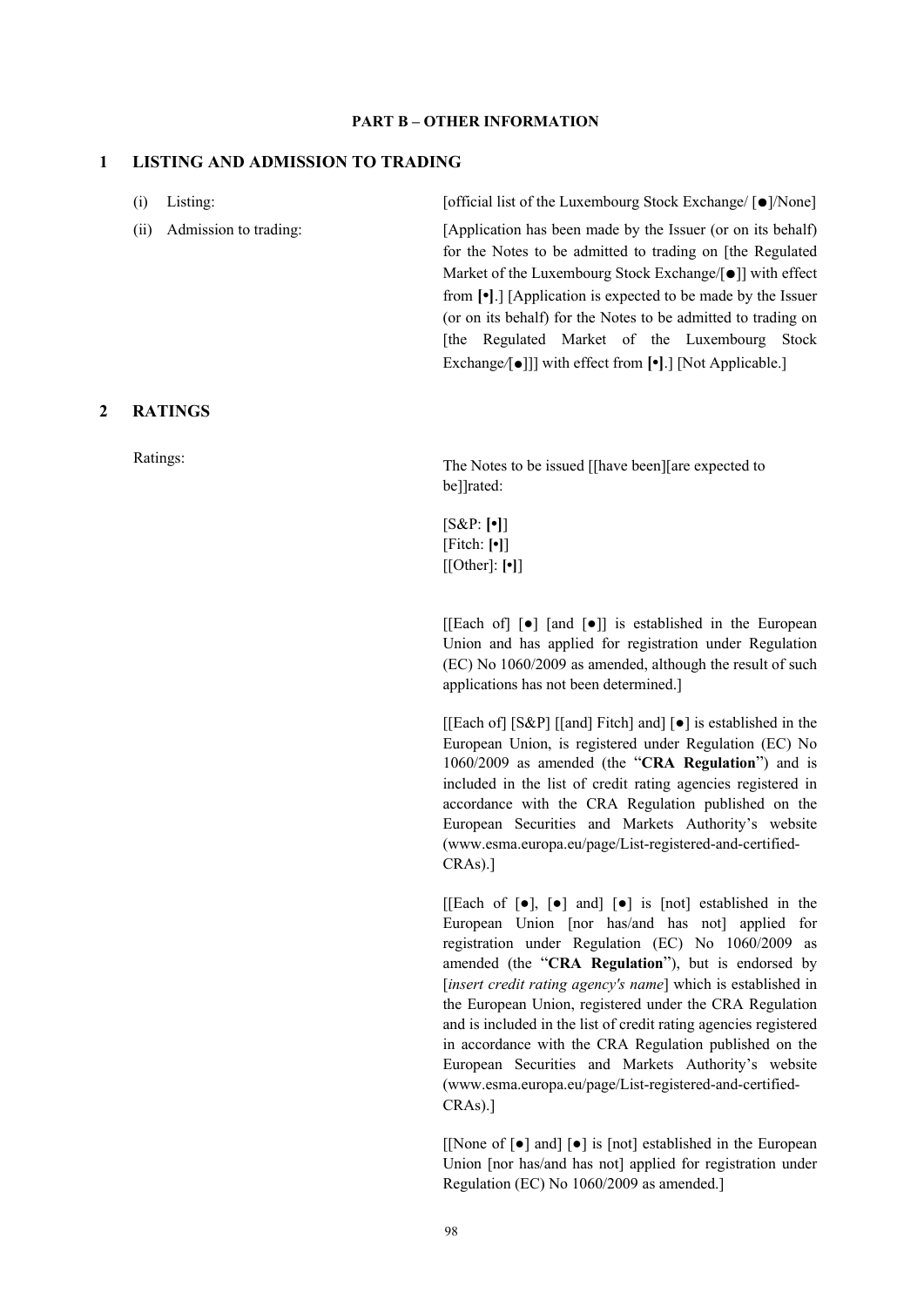(*The above disclosure should reflect the rating allocated to Notes of the type being issued under the Programme generally or, where the issue has been specifically rated, that rating.*)

# **3 INTERESTS OF NATURAL AND LEGAL PERSONS INVOLVED IN THE [ISSUE/OFFER]**

*(Need to include a description of any interest, including conflicting ones, that is material to the issue/offer,*  detailing the persons involved and the nature of the interest. May be satisfied by the inclusion of the following *statement:)*

["Save as disclosed in ["Subscription and Sale"] so far as the Issuers [and the Guarantor] are aware, no person involved in the offer of the Notes has an interest material to the offer. "]/[•]] / [Not Applicable]

*(When adding any other description, consideration should be given as to whether such matters described constitute "significant new factors" and consequently trigger the need for a supplement to the Prospectus under Article 16 of the Prospectus Directive.)*

# **4 THIRD PARTY INFORMATION AND STATEMENT BY EXPERTS AND DECLARATIONS OF ANY INTEREST**

*[(Relevant third party information and statement by experts and declarations of any interest)* has been extracted from *(specify source(s)).* 

The Issuers confirm that this information has been accurately reproduced and that, as far as they are aware and are able to ascertain from information published by (*relevant third party*), no facts have been omitted which would render the reproduced information inaccurate or misleading. $|/|\cdot|$  / [Not Applicable]

# **5 TOTAL EXPENSES**

Estimated total expenses relating to the admission to trading: **[•]** *(Include breakdown of expenses.)*

# **6 YIELD (***Fixed Rate Notes only***)**

Indication of yield: **[•] / [Not Applicable]**

# **7 HISTORIC INTEREST RATES (***Floating Rate Notes only***)**

Details of historic [LIBOR, EURIBOR or CMS] rates can be obtained from [Reuters]/[•] / [Not Applicable]

# **8 OPERATIONAL INFORMATION**

| ISIN:         |                                                   | ŀ۱       |
|---------------|---------------------------------------------------|----------|
| Common Code:  | $\lceil \bullet \rceil$                           |          |
| Depositaries: |                                                   |          |
| (i)           | Euroclear France to act<br>as Central Depositary: | [Yes/No] |
| (ii)          | Common Depositary for<br>Euroclear<br>and         |          |
|               | Clearstream                                       | [Yes/No] |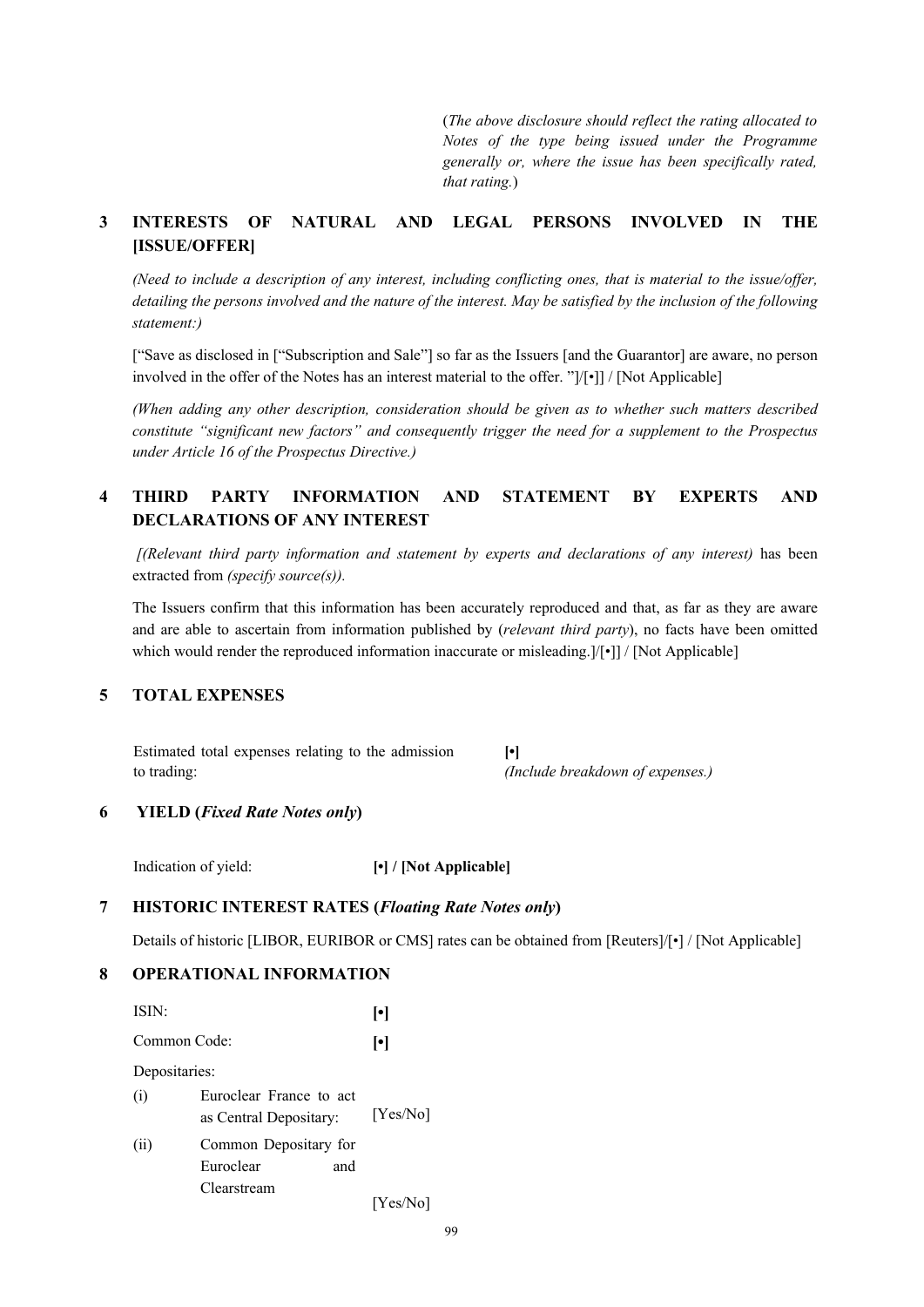# Luxembourg:

|                                   | Any clearing system(s) other than [Not Applicable/give name(s) and number(s)] |  |  |
|-----------------------------------|-------------------------------------------------------------------------------|--|--|
| and Clearstream,<br>Euroclear     |                                                                               |  |  |
| Luxembourg and the relevant       |                                                                               |  |  |
| identification number(s):         |                                                                               |  |  |
| Delivery:                         | Delivery [against/free of] payment                                            |  |  |
| Names and addresses of additional |                                                                               |  |  |
| Paying Agent(s) (if any):         |                                                                               |  |  |

# **9 DISTRIBUTION**

| (i) | Method of distribution:                                                                                      | [Syndicated/Non-syndicated]                                                   |
|-----|--------------------------------------------------------------------------------------------------------------|-------------------------------------------------------------------------------|
| (i) | If syndicated:<br>(A) names of Dealers:                                                                      | [Not Applicable]/ $\lceil \cdot \cdot \rceil$ ]                               |
|     | (B) Stabilising Manager(s) (if<br>any $)$ :                                                                  | [Not Applicable]/ $\lceil \cdot \rceil$ ]                                     |
|     | (iii) If non-syndicated, name and<br>address of any relevant Dealer:                                         | [Not Applicable]/ $\lceil \cdot \rceil$ ]                                     |
|     | (vi) U.S. Selling Restrictions<br>(Categories of potential)<br>investors to which the Notes<br>are offered): | Reg. S Compliance Category 2; [[TEFRA C]/[TEFRA<br>D]/[TEFRA not applicable]] |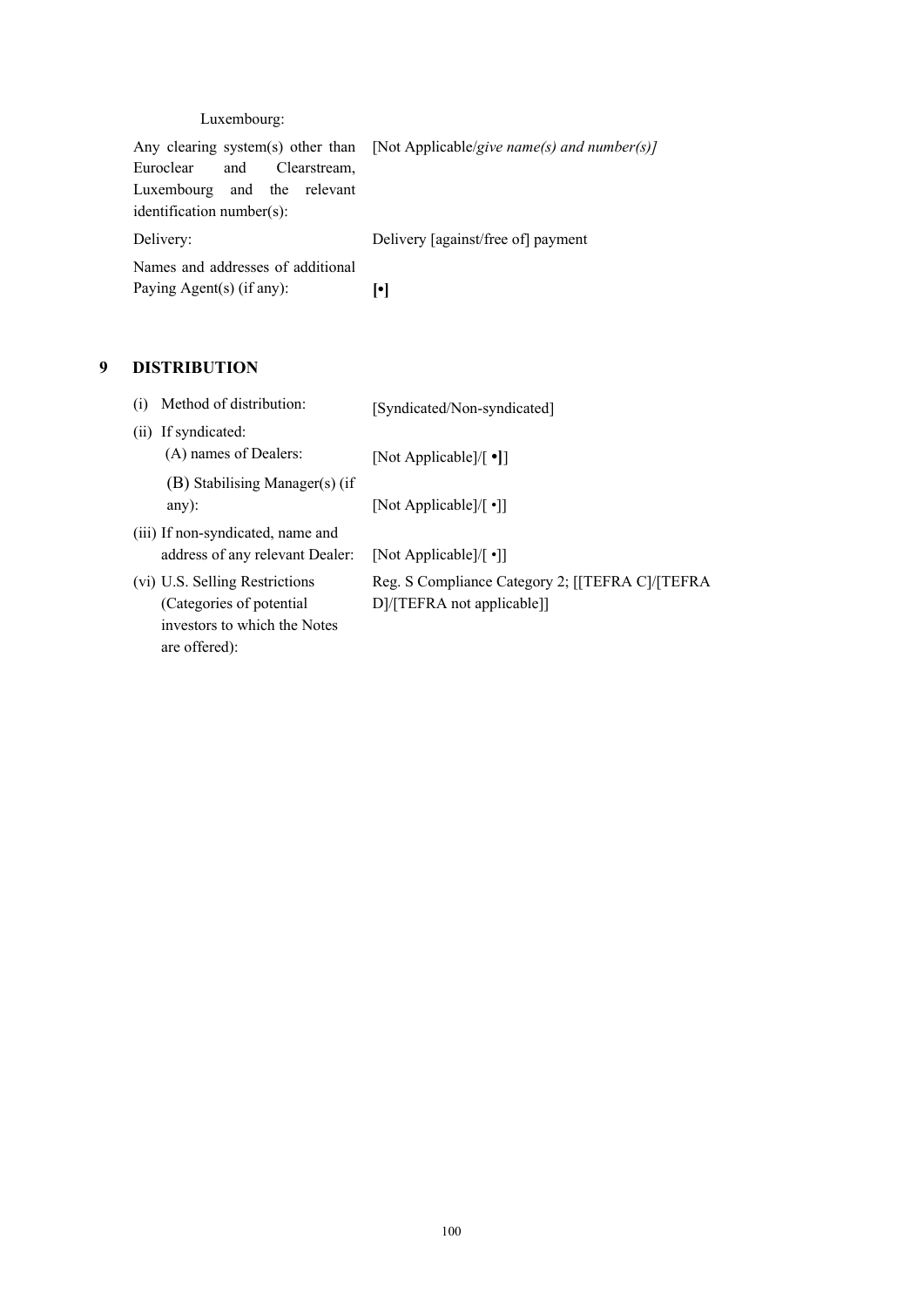#### **GENERAL INFORMATION**

- (1) Application has been made to the CSSF to approve this document as a base prospectus. Application may be made for Notes issued under the Programme to be admitted to trading on the Luxembourg Stock Exchange's regulated market and to be listed on the official list of the Luxembourg Stock Exchange. The Luxembourg Stock Exchange is a regulated market for the purposes of the Markets in Financial Instruments Directive 2004/39/EC. appearing on the list of regulated markets issued by the European Commission (an "**EEA Regulated Market**"). Application may be also made for a period of twelve (12) months from the date of this Base Prospectus, to the competent authority of any other Member State of the EEA for Notes issued under the Programme to be listed and admitted to trading on an other EEA Regulated Market.
- (2) Each of the Issuers has obtained all necessary corporate and other consents, approvals and authorisations in France in connection with the Programme.
	- (a) The update of the Programme was authorised by a decision of the *Président-Directeur Général* of Casino, Guichard-Perrachon made on 24 November 2014. Any drawdown of Notes under the Programme, to the extent that such Notes constitute *obligations*, requires the prior authorisation of the *Conseil d'administration* of Casino, Guichard-Perrachon, which may delegate its powers to its *Président*-*Directeur Général* with power to sub-delegate. For this purpose, the *Conseil d'administration* of Casino, Guichard-Perrachon, on 17 February 2014, has authorised the *Président-Directeur Général* to issue *obligations* or other debt instruments up to an outstanding maximum aggregate amount of  $63,500,000,000$  which authority will, unless previously cancelled, expire one year after the date of such meeting of the *Conseil d'administration*. Any issue of Notes, to the extent that such Notes do not constitute *obligations*, will fall within the general powers of the *Président*-*Directeur Général* of Casino, Guichard-Perrachon.
	- (b) The Programme establishment was authorised by a decision of the *Directeur Général Délégué* of Casino Finance made on 24 November 2014. Any drawdown of Notes under the Programme, to the extent that such Notes constitute *obligations*, requires the prior authorisation of the *Conseil d'administration* of Casino Finance, which may delegate its powers to its *Président*-*Directeur Général* with power to sub-delegate. For this purpose, the *Conseil d'administration* of Casino Finance, on 11 April 2014, has authorised the *Président-Directeur Général* to issue *obligations* or other debt instruments up to an outstanding maximum aggregate amount of  $\epsilon$ 3,500,000,000 which authority will, unless previously cancelled, expire one year after the date of such meeting of the *Conseil d'administration*. Any issue of Notes, to the extent that such Notes do not constitute *obligations*, will fall within the general powers of the *Président*-*Directeur Général* of Casino Finance.
- (3) Except as disclosed in the section "Recent Developments" of this Base Prospectus on pages 71 to 80, there has been no significant change, nor any development reasonably likely to involve a significant change, in the financial or trading position or general affairs of Casino Finance since 31 December 2013 or of Casino or of the Group taken as a whole since 30 June 2014.

Except as disclosed in Item 7.1 of the cross-reference list in the section "Documents Incorporated by Reference" on page 19 of this Base Prospectus, there has been no material adverse change in the prospects of Casino or Casino Finance or of the Group taken as a whole since 31 December 2013.

(4) Information on litigations is provided in pages 41 and 149 of the 2013 *Document de Référenc*e, notes 7, 16 and 20 to the consolidated financial statements included on pages 32, 38 and 41 in the Interim Report First Half 2014 and in the section "Recent Developments" of this Base Prospectus. Except as disclosed in such documents, neither Casino nor Casino Finance nor any member of the Group is or has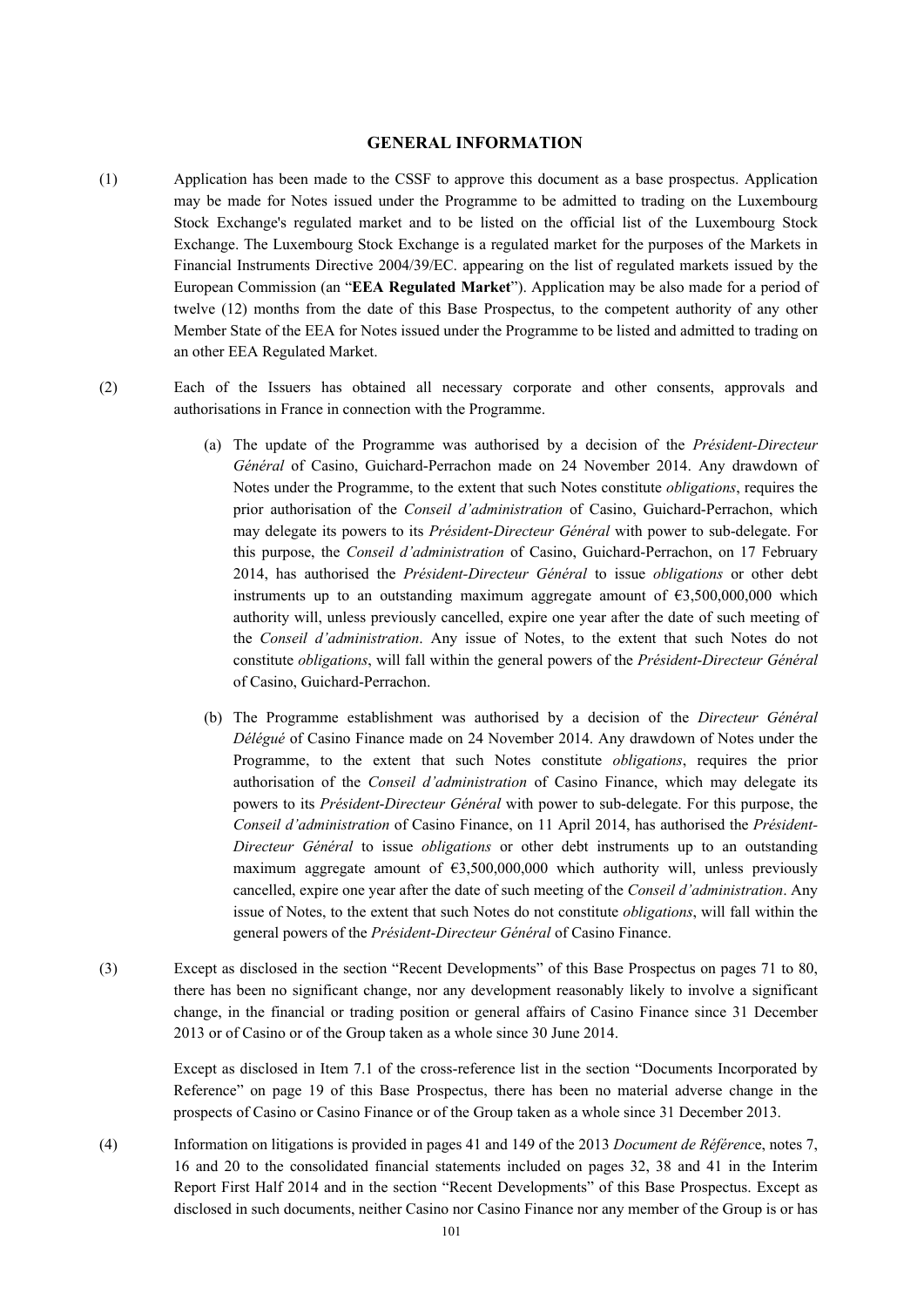been involved in any other governmental, legal or arbitration proceedings including any such proceedings that are pending or threatened of which the Issuers are aware during a period covering at least the previous 12 months which may have, or have had in the recent past, significant effects on the financial position or profitability of the Group.

- (5) Each Definitive Materialised Note, Coupon and Talon will bear the following legend: "Any United States person who holds this obligation will be subject to limitations under the United States income tax laws, including the limitations provided in Sections 165(j) and 1287(a) of the U.S. internal revenue code of 1986, as amended (the "**U.S. Internal Revenue Code**").
- (6) Notes have been accepted for clearance through the Euroclear and Clearstream, Luxembourg systems, which are entities in charge of keeping the records. The Common Code, the International Securities Identification Number (ISIN) and (where applicable) the identification number for any other relevant clearing system for each Series of Notes will be set out in the relevant Final Terms.

The address of Euroclear is 1 boulevard du Roi Albert II, 1210 Bruxelles, Belgium and the address of Clearstream, Luxembourg is 42 avenue John Fitzgerald Kennedy, L-1855 Luxembourg, Grand-Duchy of Luxembourg.

(7) Dematerialised Notes will be inscribed in the books of Euroclear France (acting as central depositary). Dematerialised Notes which are in registered form (*au nominatif*) are also inscribed either with the relevant Issuer or with the registration agent.

The address of Euroclear France is 115 rue Réaumur, 75081 Paris Cedex 02, France.

- (8) For so long as Notes issued under the Programme are outstanding, the following documents will be available during usual business hours on any weekday (Saturdays and public holidays excepted), for inspection at the office of the Fiscal Agent or each of the Paying Agents:
	- (i) the *statuts* of Casino and Casino Finance,
	- (ii) the published *documents de référence*, the audited non-consolidated and consolidated accounts of Casino for the two financial years ended 31 December 2012 and 2013, the audited consolidated accounts of Casino for the six-month period ended 30 june 2014 and the audited accounts of Casino Finance for the two financial years ended 31 December 2012 and 2013,
	- (iii) the Final Terms for Notes that are listed on the official list of the Luxembourg Stock Exchange or any other EEA Regulated Market,
	- (iv) a copy of this Base Prospectus together with any Supplement to this Base Prospectus or further Base Prospectus, and
	- (v) all reports, letters and other documents, historical financial statements, valuations and statements prepared by any expert at the relevant Issuer's request any part of which is included or referred to in this Base Prospectus.
- (9) Casino Finance does not publish interim financial statements.
- (10) For so long as Notes issued under the Programme are outstanding, the following documents will be available on the website of the Luxembourg Stock Exchange (www.bourse.lu) and in respect of (ii) below on the website of the Casino Group (http://www.groupe-casino.fr/fr/Obligations.html):
	- (i) the Final Terms for Notes that are listed and admitted to trading on the Luxembourg Stock Exchange or any other EEA Regulated Market;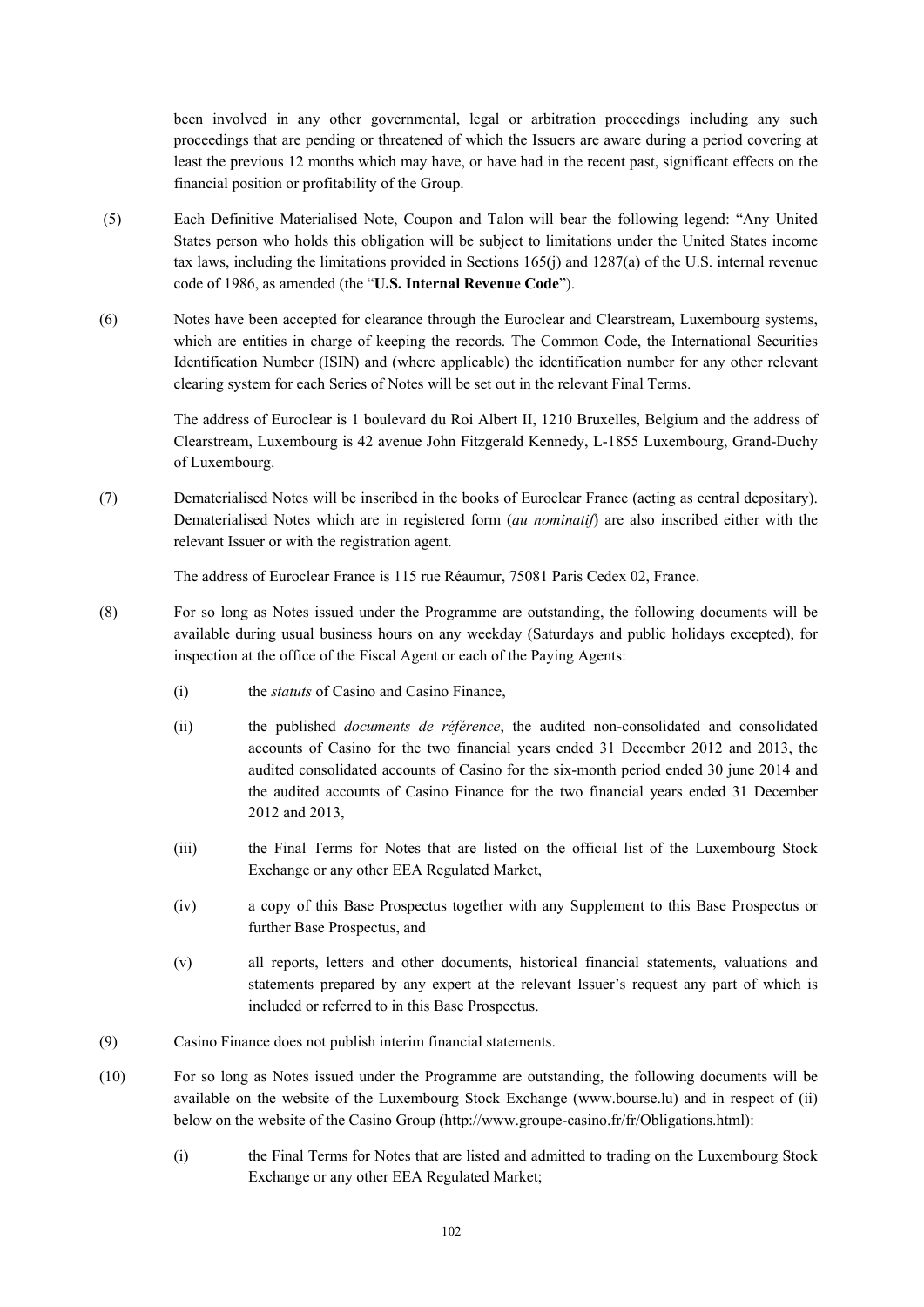- (ii) this Base Prospectus, together with any supplement to this Base Prospectus or further Base Prospectus.
- (11) Copies of the latest *Document de Référence* and non-consolidated and consolidated accounts of Casino (including any published semi-annual interim consolidated accounts) (in English and French) (in each case as soon as they are published) and copies of the latest accounts of Casino Finance (in French) may be obtained, and copies of the Amended and Restated Agency Agreement will be available for collection, at the specified offices of each of the Paying Agents during normal business hours, so long as any of the Notes is outstanding.
- (12) In respect of derivatives securities as defined in Article 15.2 of Commission Regulation no.809/2004, the Final Terms will indicate whether or not the relevant Issuer intends to provide post-issuance information concerning the underlying. If the relevant Issuer intends to report such information, the Final Terms will specify what information will be reported and where such information can be obtained.
- (13) The Notes to be issued by each relevant Issuer qualify under Category 2 for the purposes of Regulation S under the Securities Act ("**Regulation S**"). Materialised Notes will be issued in compliance with US Treas. Reg.  $\S1.163-5(c)(2)(i)(D)$  (or any successor regulation issued under the U.S. Internal Revenue Code section 4701(b) containing rules identical to those applying under U.S. Internal Revenue Code section 163(f)(2)(B)) (the "**D Rules**") unless (i) the relevant Final Terms states that such Materialised Notes are issued in compliance with US Treas. Reg.  $\S1.163-5(c)(2)(i)(C)$  (or any successor regulation issued under the U.S. Internal Revenue Code section 4701(b) containing rules identical to those applying under U.S. Internal Revenue Code section 163(f)(2)(B)) (the "**C Rules**"), or (ii) such Materialised Notes are issued other than in compliance with the D Rules or the C Rules but in circumstances in which the Notes will not constitute "registration required obligations" under the United States Tax Equity and Fiscal Responsibility Act of 1982 ("**TEFRA**"), which circumstances will be referred to in the relevant Final Terms as a transaction to which TEFRA is not applicable.

The TEFRA rules do not apply to any Dematerialised Notes.

- (14) Ernst & Young et Autres at Tour Oxygene, 10-12, boulevard Vivier Merle, 69393 Lyon Cedex 03, France, and Deloitte & Associés, 185, avenue Charles de Gaulle, 92200 Neuilly Sur Seine, France (both entities regulated by the Haut Conseil du Commissariat aux Comptes and duly authorised as *Commissaires aux comptes* and belonging to the *Compagnie Nationale des Commissaires aux Comptes de Versailles*) have audited and rendered unqualified audit reports (i) on the consolidated financial statements of Casino for the years ended 31 December 2012 included in the 2012 *Document de Référence* and (ii) on the consolidated financial statements of Casino for the years ended 31 December 2013 included in the 2013 *Document de Référence*. Ernst & Young et Autres and Deloitte & Associés have reviewed and rendered an unqualified review report on the consolidated financial statements of Casino for the period from 1 January 2014 to 30 June 2014 included in the Interim Report First Half 2014.
- (15) Ernst & Young et Autres at Tour Oxygene, 10-12, boulevard Vivier Merle, 69393 Lyon Cedex 03, France, entity regulated by the Haut Conseil du Commissariat aux Comptes and duly authorised as *Commissaires aux comptes* and belonging to the *Compagnie Nationale des Commissaires aux Comptes de Versailles*) has audited and rendered unqualified audit reports on the accounts of Casino Finance for each of the years ended 31 december 2012 and 31 december 2013.
- (16) Where information in this Base Prospectus has been sourced from third parties, this information has been accurately reproduced and as far as each of the Issuers is aware and is able to ascertain from the information published by such third parties no facts have been omitted which would render the reproduced information inaccurate or misleading. The source of third party information is identified where used.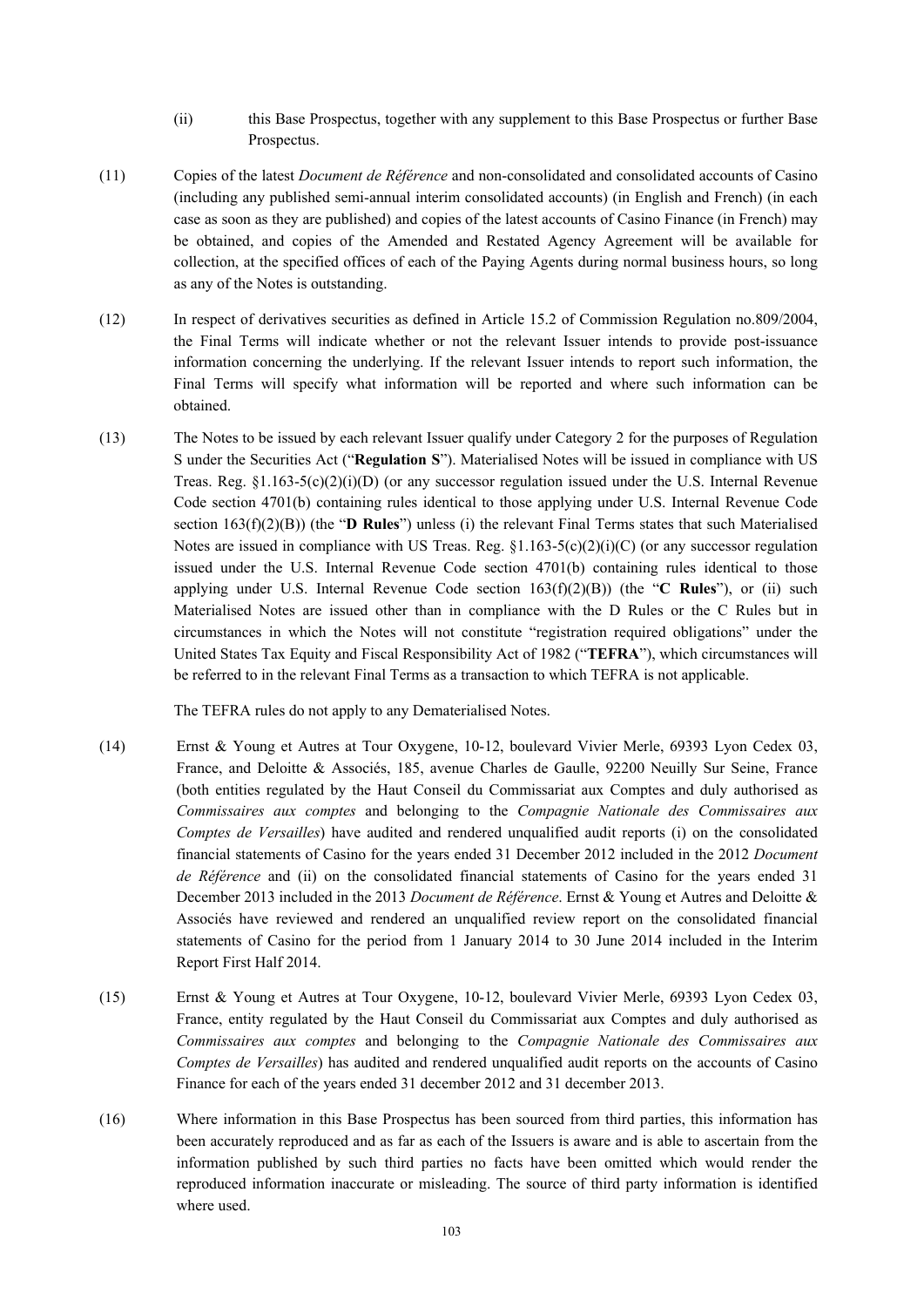# **Issuer and Guarantor**

#### **Casino, Guichard-Perrachon**

1, esplanade de France 42000 Saint-Etienne France

# **Issuer**

**Casino Finance** 1, esplanade de France 42000 Saint-Etienne France

#### **Arranger**

# **Deutsche Bank AG, Paris Branch** 23-25, avenue Franklin Roosevelt 75008 Paris France

#### **Dealers**

**Banco Santander, S.A.** Ciudad Grupo Santander Edificio Encinar Avenida de Cantabria 28660, Boadilla del Monte Madrid Spain

#### **Barclays Bank PLC**

5 The North Colonnade Canary Wharf London E14 4BB United Kingdom

## **BNP Paribas**

10 Harewood Avenue London NW1 6AA United Kingdom

#### **Crédit Agricole Corporate and Investment Bank**

9, quai du Président Paul Doumer 92920 La Défense Paris Cedex France

# **Deutsche Bank AG, London Branch**

Winchester House 1 Great Winchester Street London EC2N 2DB United Kingdom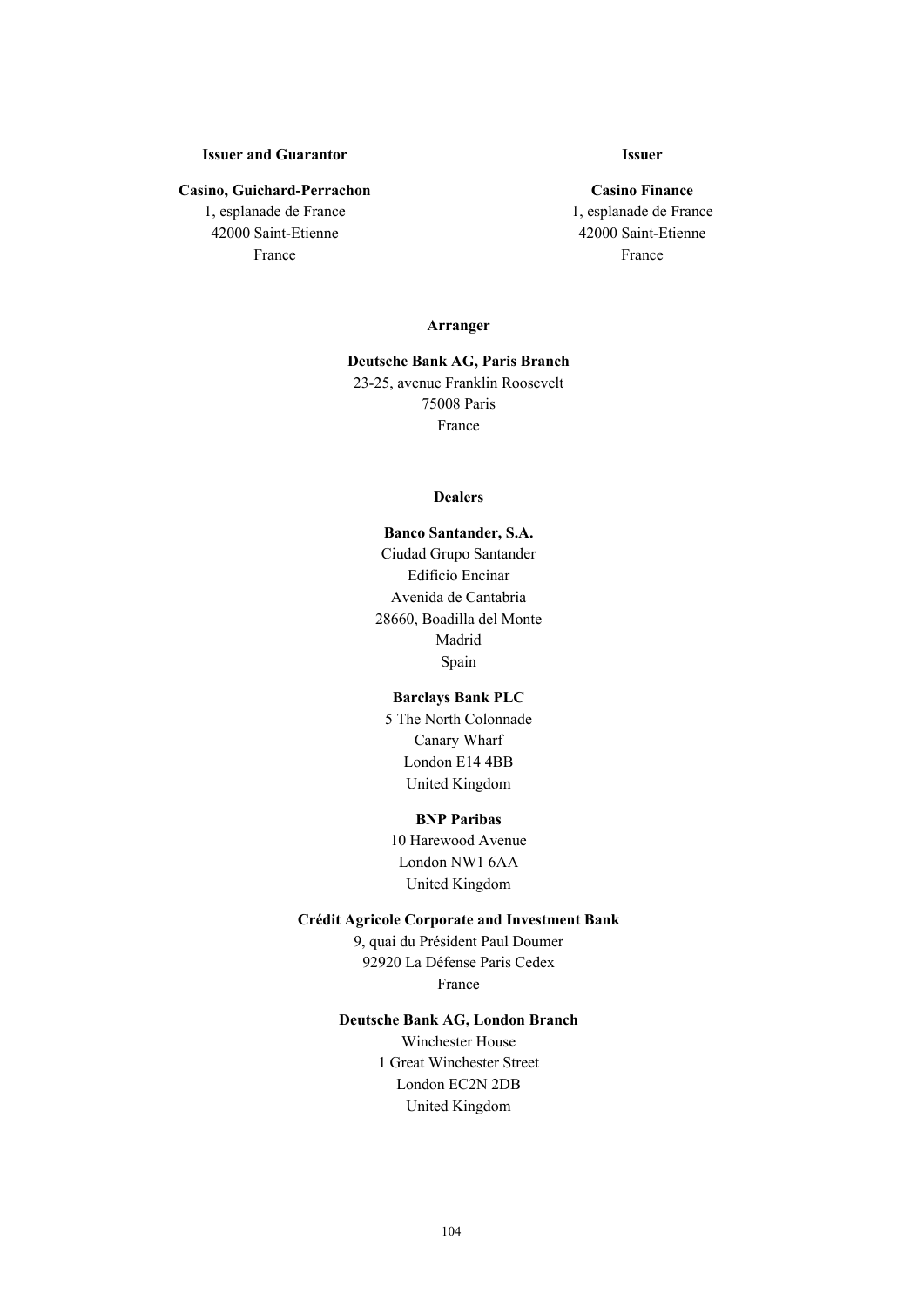#### **HSBC Bank plc**

8 Canada Square London E14 5HQ United Kingdom

# **J.P. Morgan Securities plc**

25 Bank Street Canary Wharf London E14 5JP United Kingdom

## **Natixis**

30, avenue Pierre Mendès-France 75013 Paris France

# **Société Générale**

29, boulevard Haussmann 75009 Paris France

# **The Royal Bank of Scotland plc** 135 Bishopsgate London EC2M 3UR United Kingdom

**Fiscal Agent, Principal Paying Agent, Redenomination Agent, Consolidation Agent and Calculation Agent**

# **Deutsche Bank AG, London Branch**

Winchester House 1 Great Winchester Street London EC2N 2DB United Kingdom

# **Paying Agents**

# **Paris Paying Agent Deutsche Bank AG, Paris Branch** 23-25, avenue Franklin Roosevelt 75008 Paris France

# **Luxembourg Paying Agent**

**Deutsche Bank Luxembourg S.A.** 2, boulevard Konrad Adenauer L-1115 Luxembourg Grand-Duchy of Luxembourg